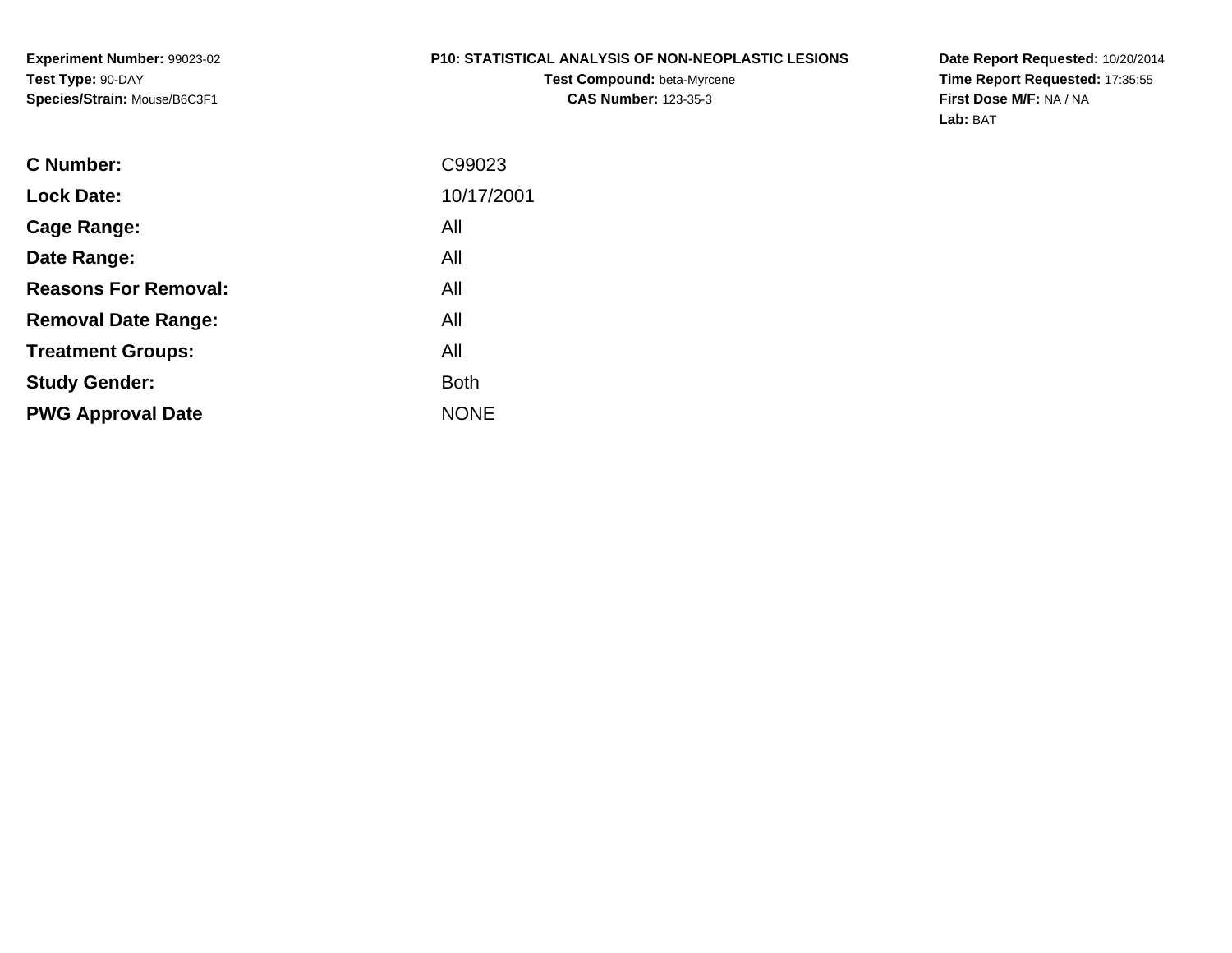**Experiment Number:** 99023-02**Test Type:** 90-DAY**Species/Strain:** Mouse/B6C3F1

#### **P10: STATISTICAL ANALYSIS OF NON-NEOPLASTIC LESIONS**

**Test Compound:** beta-Myrcene**CAS Number:** 123-35-3

**Date Report Requested:** 10/20/2014**Time Report Requested:** 17:35:55**First Dose M/F:** NA / NA**Lab:** BAT

#### SUMMARY OF STATISTICALLY SIGNIFICANT (P<=.05) RESULTS IN THE ANALYSIS OF BETA-MYRCENE

#### **MALE MOUSE**

**Organ**Bone Marroww and the contract of the contract of the contract of the contract of the contract of the contract of the contract of the contract of the contract of the contract of the contract of the contract of the contract of the cont KidneyKidney: Renal Tubulee **Necrosis** LiverLiver: CentrilobularLung Congestion Lymph Node, MandibularLymph Node, Mesentericc **Necrosis** Nose: Olfactory Epis **Supervisor Contract Contract Contract Contract Contract Contract Contract Contract Contract Contract Contract Contract Contract Contract Contract Contract Contract Contract Contract Contract Contract Contract Contract C** PancreasSpleenn and the contract of the contract of the contract of the contract of the contract of the contract of the contract of the contract of the contract of the contract of the contract of the contract of the contract of the cont Spleen: Lymph Follicc **Necrosis** Stomach, Forestomach**Inflammation** 

Stomach, Forestomach: EpitheliumTestes: Germinal EpithThymusNecrosis

#### **FEMALE MOUSE**

**Organ**Adrenal Cortex: CapsuleBone Marroww and the contract of the contract of the contract of the contract of the contract of the contract of the contract of the contract of the contract of the contract of the contract of the contract of the contract of the cont Kidney: Renal TubuleLiverLiver: Centrilobular

Lymph Node, MandibularLymph Node, MesentericNose: Olfactory Epi

 **Morphology** Nephropathy Infiltration Cellular Mixed Cell HypertrophyNecrosisCongestion **Necrosis Necrosis**  DegenerationUlcer Hyperplasia Degeneration<br>Necrosis

#### **Morphology**

Hyperplasia<br>Atrophy e **Necrosis**  Infiltration Cellular Mixed Cell r **Necrosis** Hypertrophyr **Necrosis** Necrosis c **Necrosis** Degeneration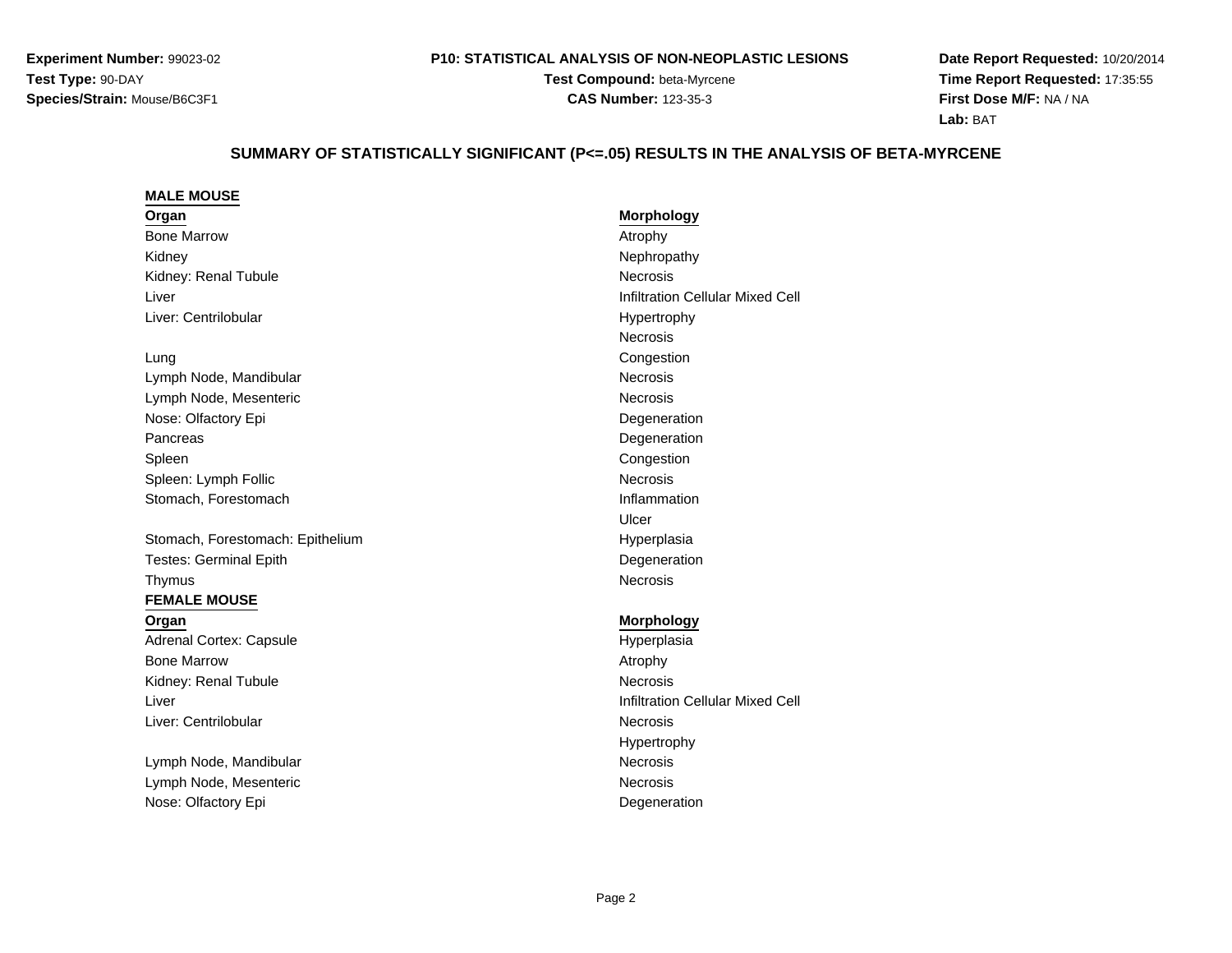**Experiment Number:** 99023-02**Test Type:** 90-DAY**Species/Strain:** Mouse/B6C3F1

#### **P10: STATISTICAL ANALYSIS OF NON-NEOPLASTIC LESIONS**

**Test Compound:** beta-Myrcene**CAS Number:** 123-35-3

**Date Report Requested:** 10/20/2014 **Time Report Requested:** 17:35:55**First Dose M/F:** NA / NA**Lab:** BAT

# **SUMMARY OF STATISTICALLY SIGNIFICANT (P<=.05) RESULTS IN THE ANALYSIS OF BETA-MYRCENE**

|                                  | Inflammation    |
|----------------------------------|-----------------|
| Oral Mucosa: Gingival            | Inflammation    |
| Pancreas                         | Degeneration    |
| Spleen: Lymph Follic             | <b>Necrosis</b> |
| Stomach, Forestomach             | Inflammation    |
|                                  | Ulcer           |
| Stomach, Forestomach: Epithelium | Hyperplasia     |
| Thymus                           | <b>Necrosis</b> |
|                                  |                 |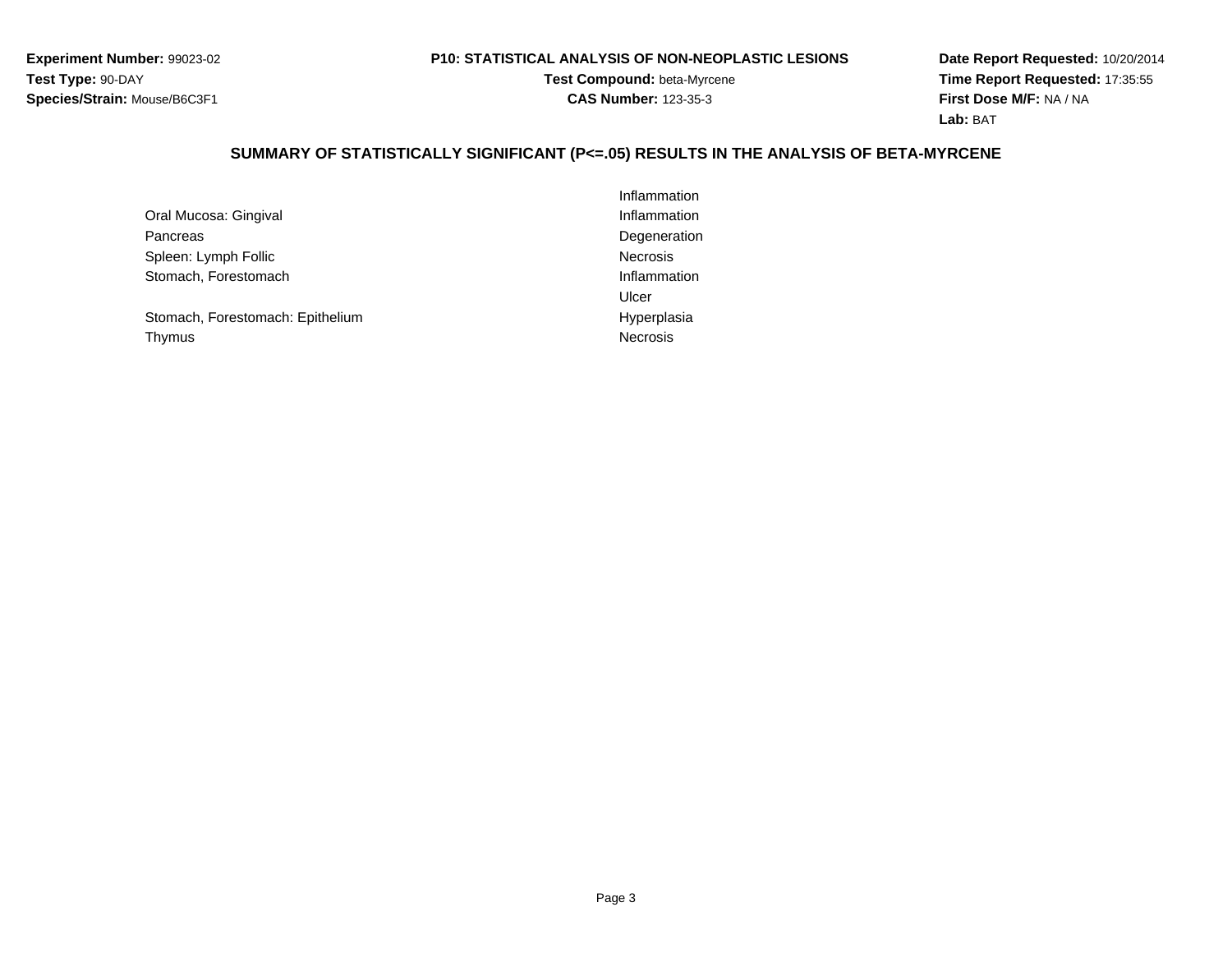**Experiment Number:** 99023-02**Test Type:** 90-DAY**Species/Strain:** Mouse/B6C3F1

**Test Compound:** beta-Myrcene**CAS Number:** 123-35-3

**Date Report Requested:** 10/20/2014 **Time Report Requested:** 17:35:55**First Dose M/F:** NA / NA**Lab:** BAT

| <b>DOSE</b>                    | 0 G/KG     | G/KG<br>0.25 | G/KG<br>0.5 | G/KG<br>1.0  | G/KG<br>2.0  | 4.0<br>G/KG |
|--------------------------------|------------|--------------|-------------|--------------|--------------|-------------|
| <b>Adrenal Cortex: Capsule</b> |            |              |             |              |              |             |
| Hyperplasia                    |            |              |             |              |              |             |
| <b>LESION RATES</b>            |            |              |             |              |              |             |
| OVERALL(a)                     | 5/10 (50%) | $0/0 (0\%)$  | $0/0 (0\%)$ | 3/10 (30%)   | 4/10 (40%)   | 2/10(20%)   |
| POLY-3 RATE (b)                | 5/10.00    | 0/0.00       | 0/0.00      | 3/10.00      | 4/4.07       | 2/2.00      |
| POLY-3 PERCENT (g)             | 50%        | 0%           | $0\%$       | 30%          | 98.3%        | 100%        |
| <b>TERMINAL (d)</b>            | 5/10 (50%) | $0/0 (0\%)$  | $0/0 (0\%)$ | 3/10 (30%)   | $1/1(100\%)$ | $0/0 (0\%)$ |
| <b>FIRST INCIDENCE</b>         | 93(T)      | $---$        | ---         | 93(T)        | 8            | 3           |
| <b>STATISTICAL TESTS</b>       |            |              |             |              |              |             |
| POLY <sub>3</sub>              | (e)        | (e)          | (e)         | P=0.329N     | $P = 0.176$  | $P = 0.376$ |
| <b>POLY 1.5</b>                | (e)        | (e)          | (e)         | $P = 0.329N$ | $P=0.248$    | $P = 0.383$ |
| POLY <sub>6</sub>              | (e)        | (e)          | (e)         | P=0.329N     | $P=0.167$    | $P = 0.376$ |
| <b>COCH-ARM / FISHERS</b>      | P=0.157N   | (e)          | (e)         | $P=0.325N$   | P=0.500N     | P=0.175N    |
| <b>MAX-ISO-POLY-3</b>          | (e)        | (e)          | (e)         | $P = 0.189N$ | $P = 0.135$  | $P=0.284$   |
| <b>HISTCONT SAME RTE</b>       |            |              |             |              |              |             |
| <b>HISTCONT ALL RTES</b>       |            |              |             |              |              |             |
| <b>CURR VS HC SAME RTE</b>     |            |              |             |              |              |             |
| <b>CURR VS HC ALL RTES</b>     |            |              |             |              |              |             |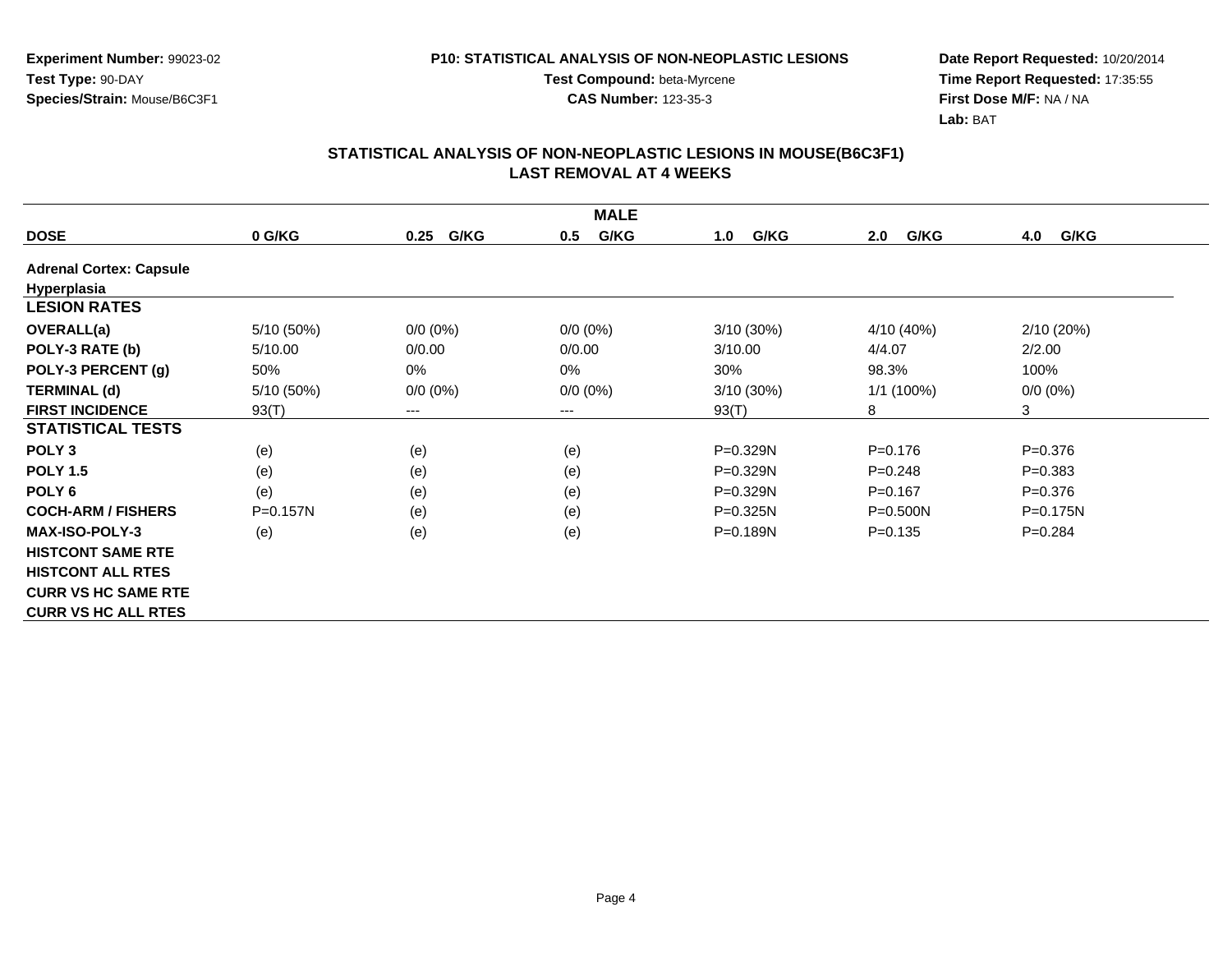**Experiment Number:** 99023-02**Test Type:** 90-DAY**Species/Strain:** Mouse/B6C3F1

**Test Compound:** beta-Myrcene**CAS Number:** 123-35-3

**Date Report Requested:** 10/20/2014 **Time Report Requested:** 17:35:55**First Dose M/F:** NA / NA**Lab:** BAT

| <b>MALE</b>                |                        |              |             |             |             |             |  |  |
|----------------------------|------------------------|--------------|-------------|-------------|-------------|-------------|--|--|
| <b>DOSE</b>                | 0 G/KG                 | G/KG<br>0.25 | G/KG<br>0.5 | G/KG<br>1.0 | G/KG<br>2.0 | 4.0<br>G/KG |  |  |
| <b>Bone Marrow</b>         |                        |              |             |             |             |             |  |  |
| <b>Atrophy</b>             |                        |              |             |             |             |             |  |  |
| <b>LESION RATES</b>        |                        |              |             |             |             |             |  |  |
| <b>OVERALL(a)</b>          | $0/10(0\%)$            | $0/10(0\%)$  | $0/10(0\%)$ | $0/10(0\%)$ | 6/10(60%)   | 2/10 (20%)  |  |  |
| POLY-3 RATE (b)            | 0/10.00                | 0/10.00      | 0/10.00     | 0/10.00     | 6/7.01      | 2/2.00      |  |  |
| POLY-3 PERCENT (g)         | 0%                     | $0\%$        | $0\%$       | 0%          | 85.6%       | 100%        |  |  |
| <b>TERMINAL (d)</b>        | $0/10(0\%)$            | $0/10(0\%)$  | $0/10(0\%)$ | $0/10(0\%)$ | $0/1$ (0%)  | $0/0 (0\%)$ |  |  |
| <b>FIRST INCIDENCE</b>     | $\qquad \qquad \cdots$ | $--$         | ---         | ---         | 21          | 3           |  |  |
| <b>STATISTICAL TESTS</b>   |                        |              |             |             |             |             |  |  |
| POLY <sub>3</sub>          | P=0.000**              | (e)          | (e)         | (e)         | $P=0.000**$ | $P=0.040*$  |  |  |
| <b>POLY 1.5</b>            | P=0.000**              | (e)          | (e)         | (e)         | $P=0.000**$ | $P=0.041*$  |  |  |
| POLY <sub>6</sub>          | P=0.000**              | (e)          | (e)         | (e)         | P=0.000**   | $P=0.040*$  |  |  |
| <b>COCH-ARM / FISHERS</b>  | $P=0.008**$            | (e)          | (e)         | (e)         | $P=0.005**$ | $P=0.237$   |  |  |
| <b>MAX-ISO-POLY-3</b>      | P=0.000**              | (e)          | (e)         | (e)         | P=0.000**   | $P=0.036*$  |  |  |
| <b>HISTCONT SAME RTE</b>   |                        |              |             |             |             |             |  |  |
| <b>HISTCONT ALL RTES</b>   |                        |              |             |             |             |             |  |  |
| <b>CURR VS HC SAME RTE</b> |                        |              |             |             |             |             |  |  |
| <b>CURR VS HC ALL RTES</b> |                        |              |             |             |             |             |  |  |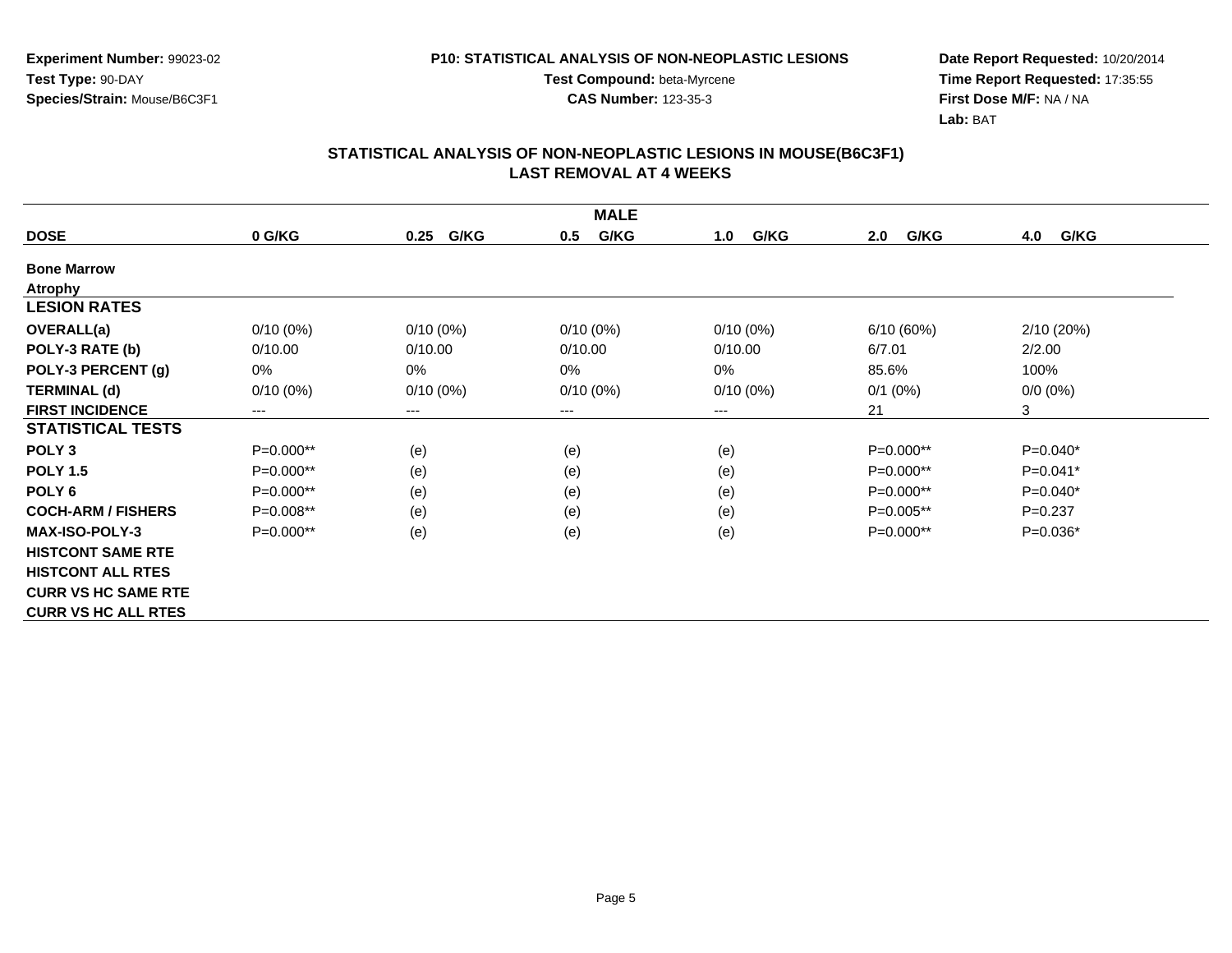**Experiment Number:** 99023-02**Test Type:** 90-DAY**Species/Strain:** Mouse/B6C3F1

**Test Compound:** beta-Myrcene**CAS Number:** 123-35-3

**Date Report Requested:** 10/20/2014 **Time Report Requested:** 17:35:55**First Dose M/F:** NA / NA**Lab:** BAT

| <b>MALE</b>                |             |              |             |             |              |             |  |
|----------------------------|-------------|--------------|-------------|-------------|--------------|-------------|--|
| <b>DOSE</b>                | 0 G/KG      | G/KG<br>0.25 | G/KG<br>0.5 | G/KG<br>1.0 | G/KG<br>2.0  | 4.0<br>G/KG |  |
| <b>Brain: Ventricle</b>    |             |              |             |             |              |             |  |
| <b>Hydrocephalus</b>       |             |              |             |             |              |             |  |
| <b>LESION RATES</b>        |             |              |             |             |              |             |  |
| <b>OVERALL(a)</b>          | $0/10(0\%)$ | 0/0 (0%)     | $0/0 (0\%)$ | $0/10(0\%)$ | $1/10(10\%)$ | $0/10(0\%)$ |  |
| POLY-3 RATE (b)            | 0/10.00     | 0/0.00       | 0/0.00      | 0/10.00     | 1/2.08       | 0/0.00      |  |
| POLY-3 PERCENT (g)         | 0%          | 0%           | 0%          | 0%          | 48.1%        | 0%          |  |
| <b>TERMINAL (d)</b>        | $0/10(0\%)$ | $0/0 (0\%)$  | $0/0 (0\%)$ | $0/10(0\%)$ | $0/1$ (0%)   | $0/0 (0\%)$ |  |
| <b>FIRST INCIDENCE</b>     | $---$       | $---$        | $---$       | ---         | 24           | $\cdots$    |  |
| <b>STATISTICAL TESTS</b>   |             |              |             |             |              |             |  |
| POLY <sub>3</sub>          | (e)         | (e)          | (e)         | (e)         | $P = 0.278$  | (e)         |  |
| <b>POLY 1.5</b>            | (e)         | (e)          | (e)         | (e)         | $P = 0.299$  | (e)         |  |
| POLY <sub>6</sub>          | (e)         | (e)          | (e)         | (e)         | $P=0.275$    | (e)         |  |
| <b>COCH-ARM / FISHERS</b>  | $P = 0.696$ | (e)          | (e)         | (e)         | $P = 0.500$  | (e)         |  |
| <b>MAX-ISO-POLY-3</b>      | (e)         | (e)          | (e)         | (e)         | $P=0.142$    | (e)         |  |
| <b>HISTCONT SAME RTE</b>   |             |              |             |             |              |             |  |
| <b>HISTCONT ALL RTES</b>   |             |              |             |             |              |             |  |
| <b>CURR VS HC SAME RTE</b> |             |              |             |             |              |             |  |
| <b>CURR VS HC ALL RTES</b> |             |              |             |             |              |             |  |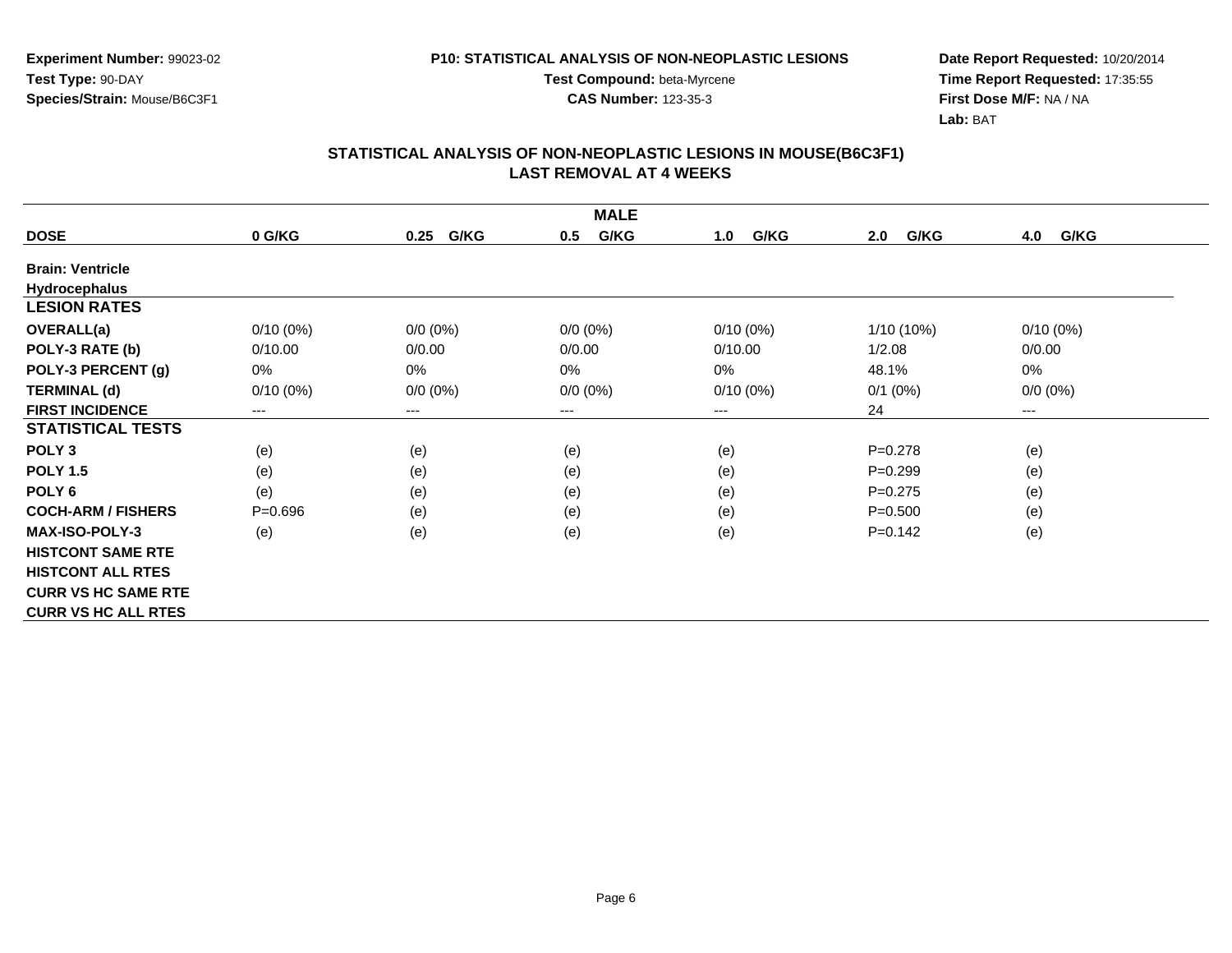**Experiment Number:** 99023-02**Test Type:** 90-DAY**Species/Strain:** Mouse/B6C3F1

**Test Compound:** beta-Myrcene**CAS Number:** 123-35-3

**Date Report Requested:** 10/20/2014 **Time Report Requested:** 17:35:55**First Dose M/F:** NA / NA**Lab:** BAT

|                                          |             |                        | <b>MALE</b> |             |             |                        |
|------------------------------------------|-------------|------------------------|-------------|-------------|-------------|------------------------|
| <b>DOSE</b>                              | 0 G/KG      | G/KG<br>0.25           | G/KG<br>0.5 | G/KG<br>1.0 | G/KG<br>2.0 | 4.0<br>G/KG            |
| <b>Esophagus: Epithelium, Muscularis</b> |             |                        |             |             |             |                        |
| <b>Inflammation</b>                      |             |                        |             |             |             |                        |
| <b>LESION RATES</b>                      |             |                        |             |             |             |                        |
| <b>OVERALL(a)</b>                        | $0/10(0\%)$ | $0/0 (0\%)$            | $0/0 (0\%)$ | $0/10(0\%)$ | $0/10(0\%)$ | $0/10(0\%)$            |
| POLY-3 RATE (b)                          | 0/10.00     | 0/0.00                 | 0/0.00      | 0/10.00     | 0/1.10      | 0/0.00                 |
| POLY-3 PERCENT (g)                       | 0%          | 0%                     | 0%          | 0%          | 0%          | 0%                     |
| <b>TERMINAL (d)</b>                      | $0/10(0\%)$ | $0/0 (0\%)$            | $0/0 (0\%)$ | $0/10(0\%)$ | $0/1$ (0%)  | $0/0 (0\%)$            |
| <b>FIRST INCIDENCE</b>                   | ---         | $\qquad \qquad \cdots$ | $---$       | ---         | $---$       | $\qquad \qquad \cdots$ |
| <b>STATISTICAL TESTS</b>                 |             |                        |             |             |             |                        |
| POLY <sub>3</sub>                        | (n)         | (n)                    | (n)         | (n)         | (n)         | (n)                    |
| <b>POLY 1.5</b>                          | (n)         | (n)                    | (n)         | (n)         | (n)         | (n)                    |
| POLY <sub>6</sub>                        | (n)         | (n)                    | (n)         | (n)         | (n)         | (n)                    |
| <b>COCH-ARM / FISHERS</b>                | (n)         | (n)                    | (n)         | (n)         | (n)         | (n)                    |
| <b>MAX-ISO-POLY-3</b>                    | (n)         | (n)                    | (n)         | (n)         | (n)         | (n)                    |
| <b>HISTCONT SAME RTE</b>                 |             |                        |             |             |             |                        |
| <b>HISTCONT ALL RTES</b>                 |             |                        |             |             |             |                        |
| <b>CURR VS HC SAME RTE</b>               |             |                        |             |             |             |                        |
| <b>CURR VS HC ALL RTES</b>               |             |                        |             |             |             |                        |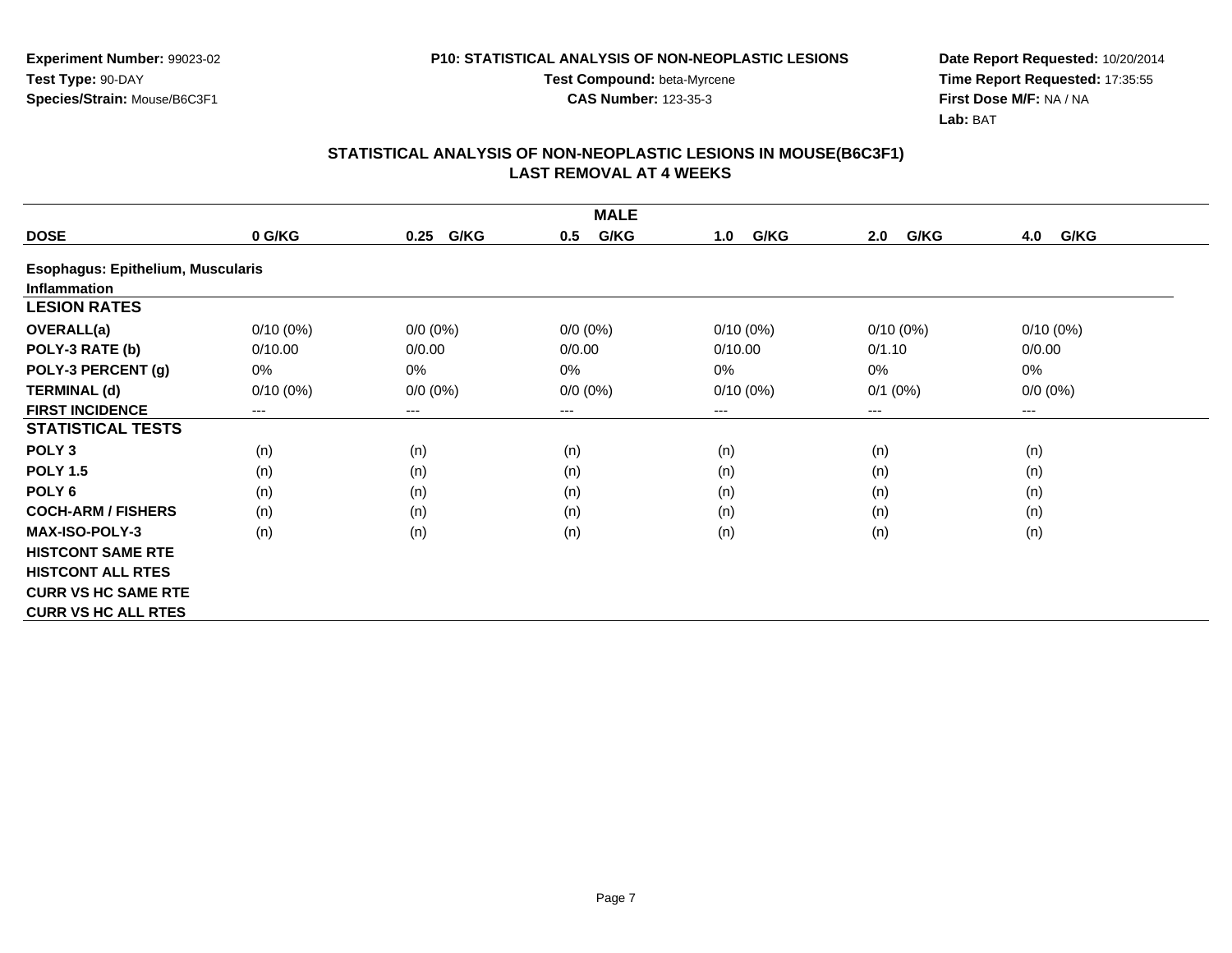**Experiment Number:** 99023-02**Test Type:** 90-DAY**Species/Strain:** Mouse/B6C3F1

**Test Compound:** beta-Myrcene**CAS Number:** 123-35-3

**Date Report Requested:** 10/20/2014 **Time Report Requested:** 17:35:55**First Dose M/F:** NA / NA**Lab:** BAT

|                                             |              |              | <b>MALE</b>  |              |              |              |
|---------------------------------------------|--------------|--------------|--------------|--------------|--------------|--------------|
| <b>DOSE</b>                                 | 0 G/KG       | G/KG<br>0.25 | G/KG<br>0.5  | G/KG<br>1.0  | 2.0<br>G/KG  | 4.0<br>G/KG  |
| Kidney                                      |              |              |              |              |              |              |
| <b>Infiltration Cellular Mononuclear CI</b> |              |              |              |              |              |              |
| <b>LESION RATES</b>                         |              |              |              |              |              |              |
| <b>OVERALL(a)</b>                           | 1/10 (10%)   | $0/10(0\%)$  | $0/10(0\%)$  | $0/10(0\%)$  | $0/10(0\%)$  | $0/10(0\%)$  |
| POLY-3 RATE (b)                             | 1/10.00      | 0/10.00      | 0/10.00      | 0/10.00      | 0/1.10       | 0/0.00       |
| POLY-3 PERCENT (g)                          | 10%          | $0\%$        | 0%           | 0%           | 0%           | 0%           |
| <b>TERMINAL (d)</b>                         | $1/10(10\%)$ | $0/10(0\%)$  | $0/10(0\%)$  | $0/10(0\%)$  | $0/1$ (0%)   | $0/0 (0\%)$  |
| <b>FIRST INCIDENCE</b>                      | 93(T)        | ---          | ---          | ---          | ---          | $--$         |
| <b>STATISTICAL TESTS</b>                    |              |              |              |              |              |              |
| POLY <sub>3</sub>                           | $P = 0.268N$ | $P = 0.500N$ | $P = 0.500N$ | $P = 0.500N$ | $P = 0.733N$ | $P = 0.760N$ |
| <b>POLY 1.5</b>                             | $P = 0.268N$ | $P = 0.500N$ | $P = 0.500N$ | $P = 0.500N$ | $P = 0.713N$ | $P=0.759N$   |
| POLY <sub>6</sub>                           | $P = 0.268N$ | $P = 0.500N$ | $P = 0.500N$ | $P = 0.500N$ | P=0.736N     | $P = 0.760N$ |
| <b>COCH-ARM / FISHERS</b>                   | $P = 0.415N$ | $P = 0.500N$ | $P = 0.500N$ | $P = 0.500N$ | $P = 0.500N$ | $P = 0.500N$ |
| <b>MAX-ISO-POLY-3</b>                       | $P = 0.489N$ | $P = 0.159N$ | $P = 0.159N$ | $P = 0.159N$ | $P=0.457N$   | $P = 0.500N$ |
| <b>HISTCONT SAME RTE</b>                    |              |              |              |              |              |              |
| <b>HISTCONT ALL RTES</b>                    |              |              |              |              |              |              |
| <b>CURR VS HC SAME RTE</b>                  |              |              |              |              |              |              |
| <b>CURR VS HC ALL RTES</b>                  |              |              |              |              |              |              |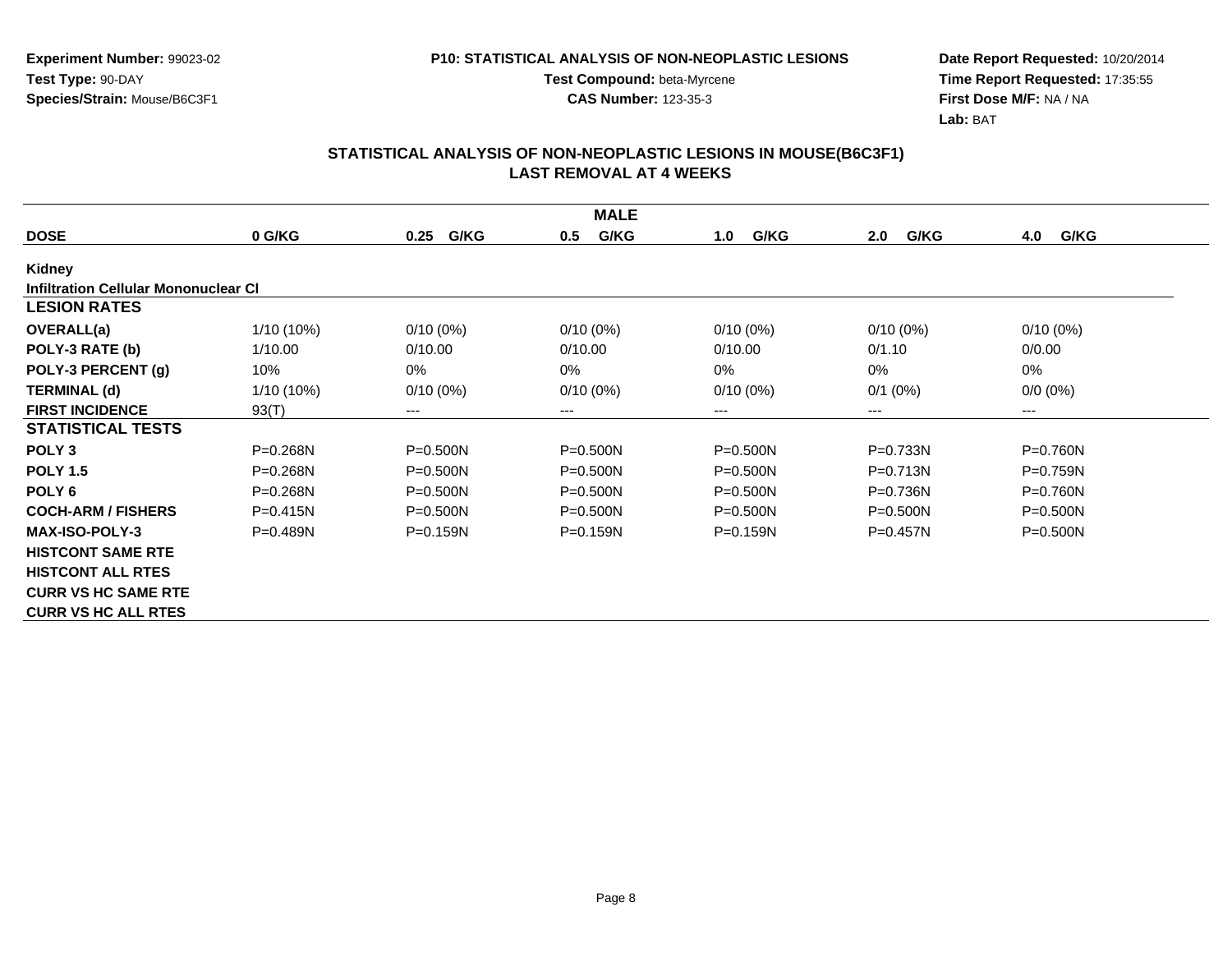**Experiment Number:** 99023-02**Test Type:** 90-DAY**Species/Strain:** Mouse/B6C3F1

**Test Compound:** beta-Myrcene**CAS Number:** 123-35-3

**Date Report Requested:** 10/20/2014 **Time Report Requested:** 17:35:55**First Dose M/F:** NA / NA**Lab:** BAT

|                             |              |              | <b>MALE</b>  |              |              |              |
|-----------------------------|--------------|--------------|--------------|--------------|--------------|--------------|
| <b>DOSE</b>                 | 0 G/KG       | G/KG<br>0.25 | G/KG<br>0.5  | G/KG<br>1.0  | G/KG<br>2.0  | G/KG<br>4.0  |
| Kidney                      |              |              |              |              |              |              |
| <b>Inflammation Chronic</b> |              |              |              |              |              |              |
| <b>LESION RATES</b>         |              |              |              |              |              |              |
| <b>OVERALL(a)</b>           | $1/10(10\%)$ | $0/10(0\%)$  | $0/10(0\%)$  | $0/10(0\%)$  | $0/10(0\%)$  | $0/10(0\%)$  |
| POLY-3 RATE (b)             | 1/10.00      | 0/10.00      | 0/10.00      | 0/10.00      | 0/1.10       | 0/0.00       |
| POLY-3 PERCENT (g)          | 10%          | 0%           | 0%           | 0%           | $0\%$        | 0%           |
| <b>TERMINAL (d)</b>         | $1/10(10\%)$ | $0/10(0\%)$  | $0/10(0\%)$  | $0/10(0\%)$  | $0/1$ (0%)   | $0/0 (0\%)$  |
| <b>FIRST INCIDENCE</b>      | 93(T)        | $---$        | ---          | ---          | $---$        | $---$        |
| <b>STATISTICAL TESTS</b>    |              |              |              |              |              |              |
| POLY <sub>3</sub>           | $P = 0.268N$ | $P = 0.500N$ | $P = 0.500N$ | $P = 0.500N$ | $P = 0.733N$ | $P = 0.760N$ |
| <b>POLY 1.5</b>             | $P = 0.268N$ | $P = 0.500N$ | P=0.500N     | $P = 0.500N$ | $P = 0.713N$ | $P = 0.759N$ |
| POLY <sub>6</sub>           | $P = 0.268N$ | P=0.500N     | P=0.500N     | $P = 0.500N$ | $P = 0.736N$ | $P = 0.760N$ |
| <b>COCH-ARM / FISHERS</b>   | $P = 0.415N$ | $P = 0.500N$ | $P = 0.500N$ | $P = 0.500N$ | $P = 0.500N$ | $P = 0.500N$ |
| <b>MAX-ISO-POLY-3</b>       | $P = 0.489N$ | $P = 0.159N$ | $P = 0.159N$ | $P = 0.159N$ | $P = 0.457N$ | $P = 0.500N$ |
| <b>HISTCONT SAME RTE</b>    |              |              |              |              |              |              |
| <b>HISTCONT ALL RTES</b>    |              |              |              |              |              |              |
| <b>CURR VS HC SAME RTE</b>  |              |              |              |              |              |              |
| <b>CURR VS HC ALL RTES</b>  |              |              |              |              |              |              |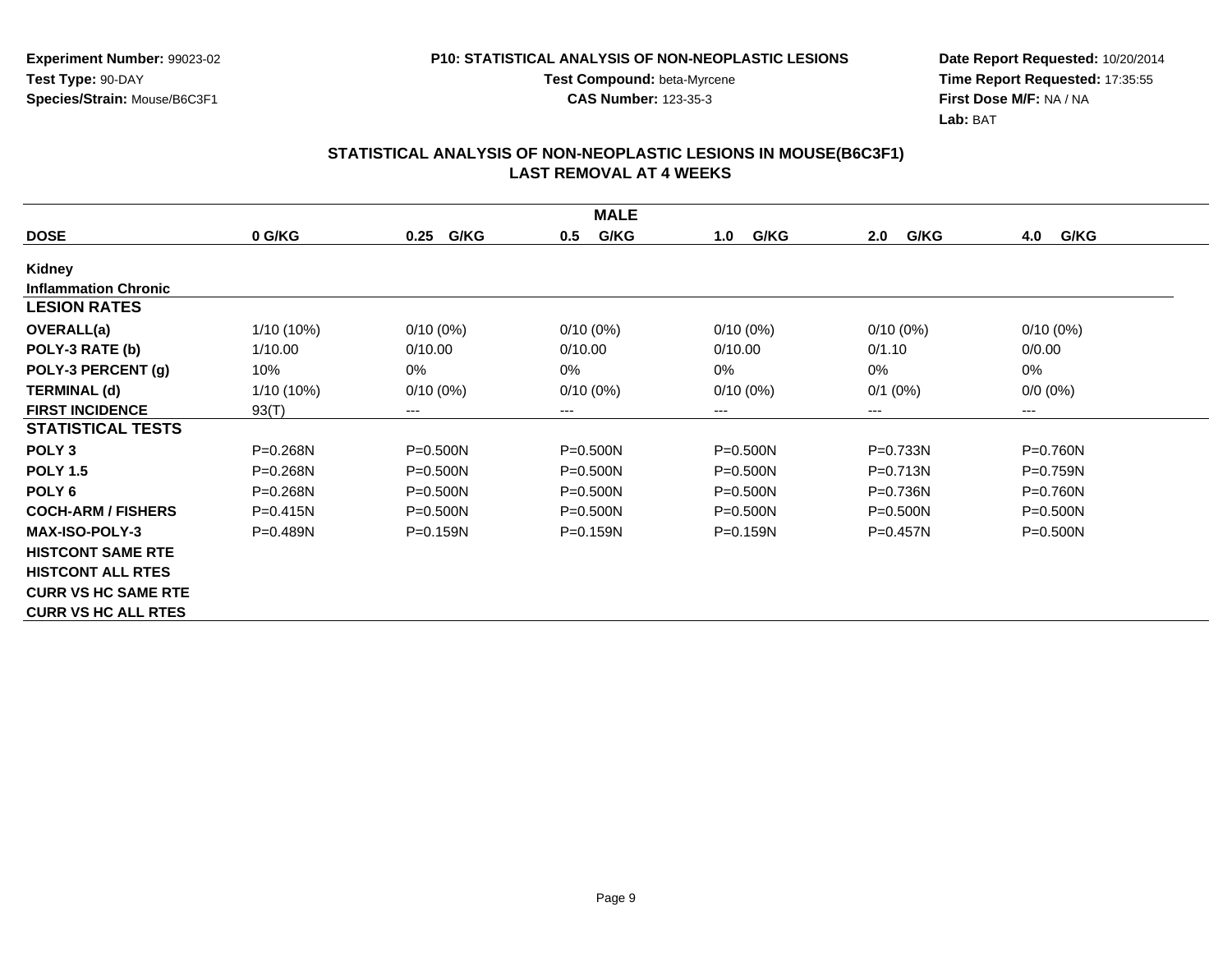**Experiment Number:** 99023-02**Test Type:** 90-DAY**Species/Strain:** Mouse/B6C3F1

**Test Compound:** beta-Myrcene**CAS Number:** 123-35-3

**Date Report Requested:** 10/20/2014 **Time Report Requested:** 17:35:56**First Dose M/F:** NA / NA**Lab:** BAT

| <b>DOSE</b>                | 0 G/KG                     | G/KG<br>0.25 | G/KG<br>0.5 | G/KG<br>1.0 | G/KG<br>2.0  | G/KG<br>4.0 |
|----------------------------|----------------------------|--------------|-------------|-------------|--------------|-------------|
| Kidney                     |                            |              |             |             |              |             |
| <b>Nephropathy</b>         |                            |              |             |             |              |             |
| <b>LESION RATES</b>        |                            |              |             |             |              |             |
| <b>OVERALL(a)</b>          | $0/10(0\%)$                | 3/10(30%)    | $0/10(0\%)$ | 2/10 (20%)  | $1/10(10\%)$ | $0/10(0\%)$ |
| POLY-3 RATE (b)            | 0/10.00                    | 3/10.00      | 0/10.00     | 2/10.00     | 1/1.10       | 0/0.00      |
| POLY-3 PERCENT (g)         | 0%                         | 30%          | 0%          | 20%         | 90.9%        | 0%          |
| <b>TERMINAL (d)</b>        | $0/10(0\%)$                | 3/10(30%)    | $0/10(0\%)$ | 2/10(20%)   | $1/1(100\%)$ | $0/0 (0\%)$ |
| <b>FIRST INCIDENCE</b>     | $\qquad \qquad - \qquad -$ | 93(T)        | ---         | 93(T)       | 93(T)        | $---$       |
| <b>STATISTICAL TESTS</b>   |                            |              |             |             |              |             |
| POLY <sub>3</sub>          | $P = 0.250$                | $P=0.095$    | (e)         | $P=0.227$   | $P = 0.246$  | (e)         |
| <b>POLY 1.5</b>            | $P=0.228$                  | $P=0.095$    | (e)         | $P=0.227$   | $P=0.270$    | (e)         |
| POLY <sub>6</sub>          | $P=0.254$                  | $P=0.095$    | (e)         | $P=0.227$   | $P=0.243$    | (e)         |
| <b>COCH-ARM / FISHERS</b>  | $P = 0.265N$               | $P=0.105$    | (e)         | $P = 0.237$ | $P = 0.500$  | (e)         |
| <b>MAX-ISO-POLY-3</b>      | $P=0.458$                  | $P=0.025*$   | (e)         | $P = 0.067$ | $P = 0.137$  | (e)         |
| <b>HISTCONT SAME RTE</b>   |                            |              |             |             |              |             |
| <b>HISTCONT ALL RTES</b>   |                            |              |             |             |              |             |
| <b>CURR VS HC SAME RTE</b> |                            |              |             |             |              |             |
| <b>CURR VS HC ALL RTES</b> |                            |              |             |             |              |             |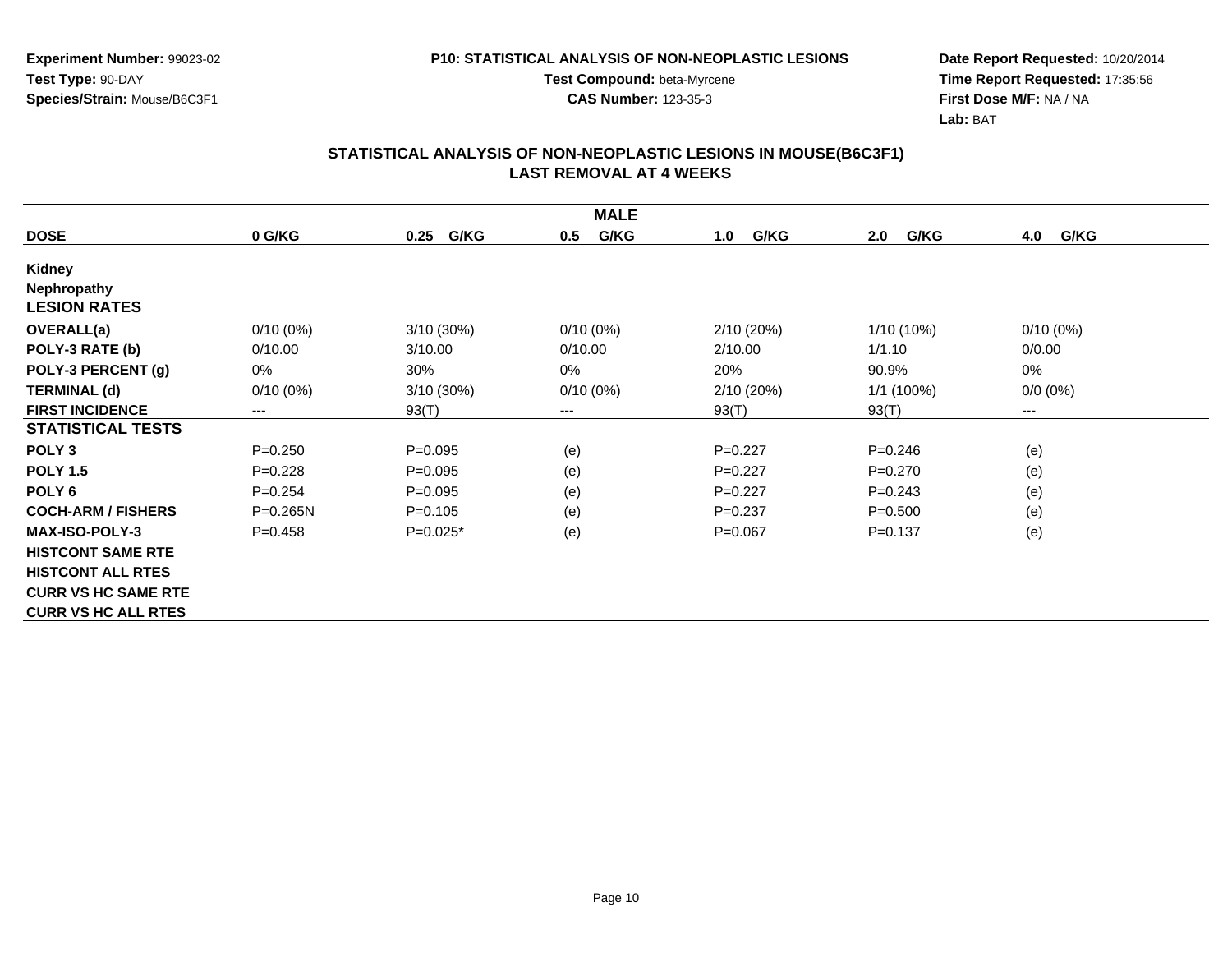**Experiment Number:** 99023-02**Test Type:** 90-DAY**Species/Strain:** Mouse/B6C3F1

**Test Compound:** beta-Myrcene**CAS Number:** 123-35-3

**Date Report Requested:** 10/20/2014 **Time Report Requested:** 17:35:56**First Dose M/F:** NA / NA**Lab:** BAT

|                            |             |              | <b>MALE</b> |             |             |                |
|----------------------------|-------------|--------------|-------------|-------------|-------------|----------------|
| <b>DOSE</b>                | 0 G/KG      | G/KG<br>0.25 | G/KG<br>0.5 | G/KG<br>1.0 | 2.0<br>G/KG | G/KG<br>4.0    |
| Kidney: Renal Tubule       |             |              |             |             |             |                |
| <b>Necrosis</b>            |             |              |             |             |             |                |
| <b>LESION RATES</b>        |             |              |             |             |             |                |
| <b>OVERALL(a)</b>          | $0/10(0\%)$ | $0/10(0\%)$  | 2/10(20%)   | $0/10(0\%)$ | 6/10(60%)   | 10/10 (100%)   |
| POLY-3 RATE (b)            | 0/10.00     | 0/10.00      | 2/10.00     | 0/10.00     | 6/7.03      | 10/10.00       |
| POLY-3 PERCENT (g)         | 0%          | 0%           | 20%         | 0%          | 85.3%       | 100%           |
| <b>TERMINAL (d)</b>        | $0/10(0\%)$ | $0/10(0\%)$  | 2/10(20%)   | $0/10(0\%)$ | $0/1$ (0%)  | $0/0 (0\%)$    |
| <b>FIRST INCIDENCE</b>     | $--$        | $---$        | 93(T)       | ---         | 7           | $\overline{2}$ |
| <b>STATISTICAL TESTS</b>   |             |              |             |             |             |                |
| POLY <sub>3</sub>          | $P=0.000**$ | (e)          | $P=0.227$   | (e)         | P=0.000**   | $P = NA$       |
| <b>POLY 1.5</b>            | $P=0.000**$ | (e)          | $P=0.227$   | (e)         | P=0.000**   | $P=NA$         |
| POLY <sub>6</sub>          | P=0.000**   | (e)          | $P=0.227$   | (e)         | P=0.000**   | $P = NA$       |
| <b>COCH-ARM / FISHERS</b>  | $P=0.000**$ | (e)          | $P = 0.237$ | (e)         | P=0.005**   | $P=0.000**$    |
| <b>MAX-ISO-POLY-3</b>      | $P=0.000**$ | (e)          | $P = 0.067$ | (e)         | $P=0.000**$ | (e)            |
| <b>HISTCONT SAME RTE</b>   |             |              |             |             |             |                |
| <b>HISTCONT ALL RTES</b>   |             |              |             |             |             |                |
| <b>CURR VS HC SAME RTE</b> |             |              |             |             |             |                |
| <b>CURR VS HC ALL RTES</b> |             |              |             |             |             |                |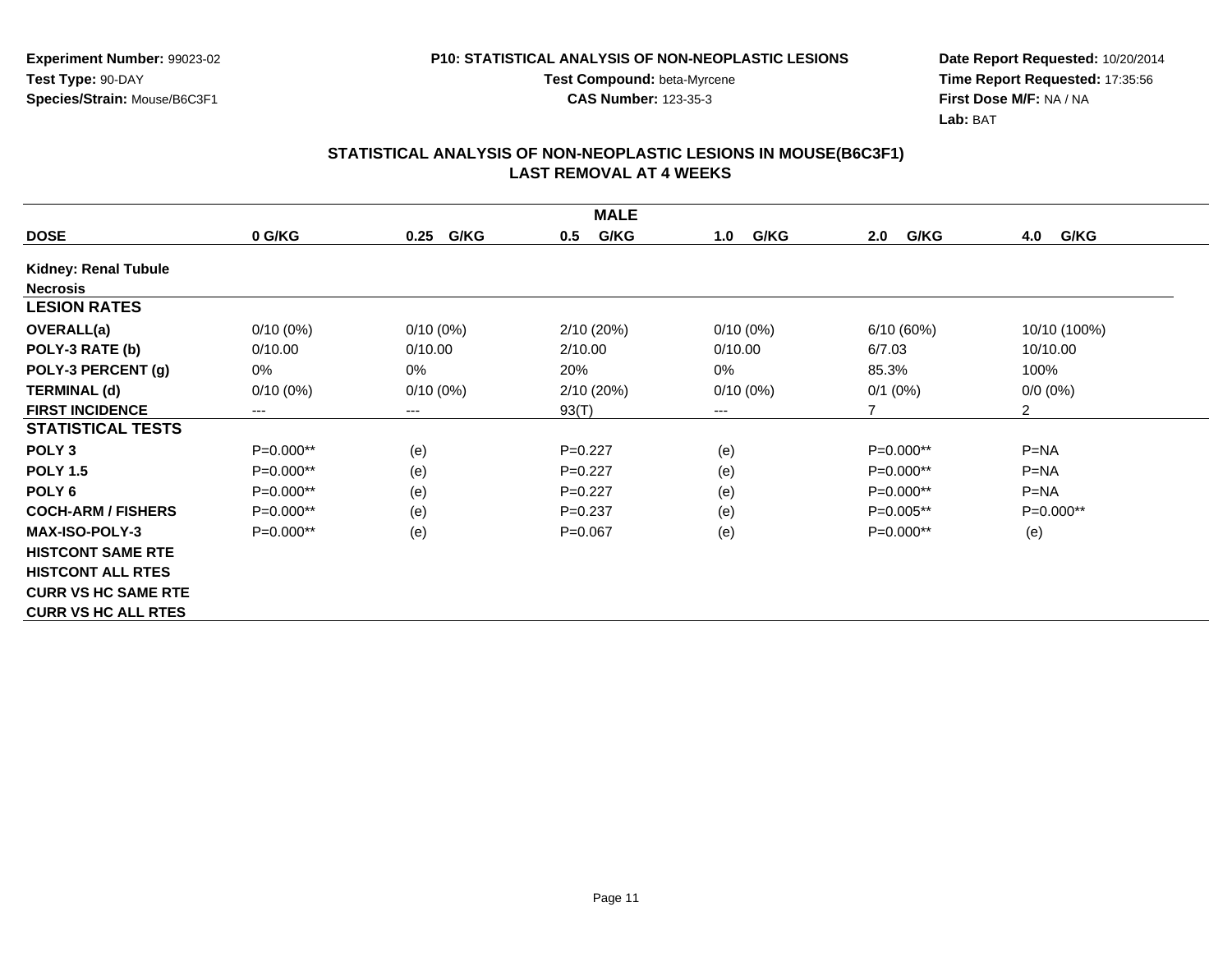**Experiment Number:** 99023-02**Test Type:** 90-DAY**Species/Strain:** Mouse/B6C3F1

**Test Compound:** beta-Myrcene**CAS Number:** 123-35-3

**Date Report Requested:** 10/20/2014 **Time Report Requested:** 17:35:56**First Dose M/F:** NA / NA**Lab:** BAT

| <b>MALE</b>                 |                            |                                          |             |             |             |             |  |  |
|-----------------------------|----------------------------|------------------------------------------|-------------|-------------|-------------|-------------|--|--|
| <b>DOSE</b>                 | 0 G/KG                     | G/KG<br>0.25                             | G/KG<br>0.5 | G/KG<br>1.0 | G/KG<br>2.0 | 4.0<br>G/KG |  |  |
| <b>Kidney: Renal Tubule</b> |                            |                                          |             |             |             |             |  |  |
| Regeneration                |                            |                                          |             |             |             |             |  |  |
| <b>LESION RATES</b>         |                            |                                          |             |             |             |             |  |  |
| <b>OVERALL(a)</b>           | $0/10(0\%)$                | $0/10(0\%)$                              | $0/10(0\%)$ | $0/10(0\%)$ | $0/10(0\%)$ | $0/10(0\%)$ |  |  |
| POLY-3 RATE (b)             | 0/10.00                    | 0/10.00                                  | 0/10.00     | 0/10.00     | 0/1.10      | 0/0.00      |  |  |
| POLY-3 PERCENT (g)          | 0%                         | 0%                                       | 0%          | 0%          | 0%          | 0%          |  |  |
| <b>TERMINAL (d)</b>         | $0/10(0\%)$                | $0/10(0\%)$                              | $0/10(0\%)$ | $0/10(0\%)$ | $0/1$ (0%)  | $0/0 (0\%)$ |  |  |
| <b>FIRST INCIDENCE</b>      | $\qquad \qquad - \qquad -$ | $\hspace{0.05cm} \ldots \hspace{0.05cm}$ | $--$        | ---         | $---$       | ---         |  |  |
| <b>STATISTICAL TESTS</b>    |                            |                                          |             |             |             |             |  |  |
| POLY <sub>3</sub>           | (n)                        | (n)                                      | (n)         | (n)         | (n)         | (n)         |  |  |
| <b>POLY 1.5</b>             | (n)                        | (n)                                      | (n)         | (n)         | (n)         | (n)         |  |  |
| POLY <sub>6</sub>           | (n)                        | (n)                                      | (n)         | (n)         | (n)         | (n)         |  |  |
| <b>COCH-ARM / FISHERS</b>   | (n)                        | (n)                                      | (n)         | (n)         | (n)         | (n)         |  |  |
| <b>MAX-ISO-POLY-3</b>       | (n)                        | (n)                                      | (n)         | (n)         | (n)         | (n)         |  |  |
| <b>HISTCONT SAME RTE</b>    |                            |                                          |             |             |             |             |  |  |
| <b>HISTCONT ALL RTES</b>    |                            |                                          |             |             |             |             |  |  |
| <b>CURR VS HC SAME RTE</b>  |                            |                                          |             |             |             |             |  |  |
| <b>CURR VS HC ALL RTES</b>  |                            |                                          |             |             |             |             |  |  |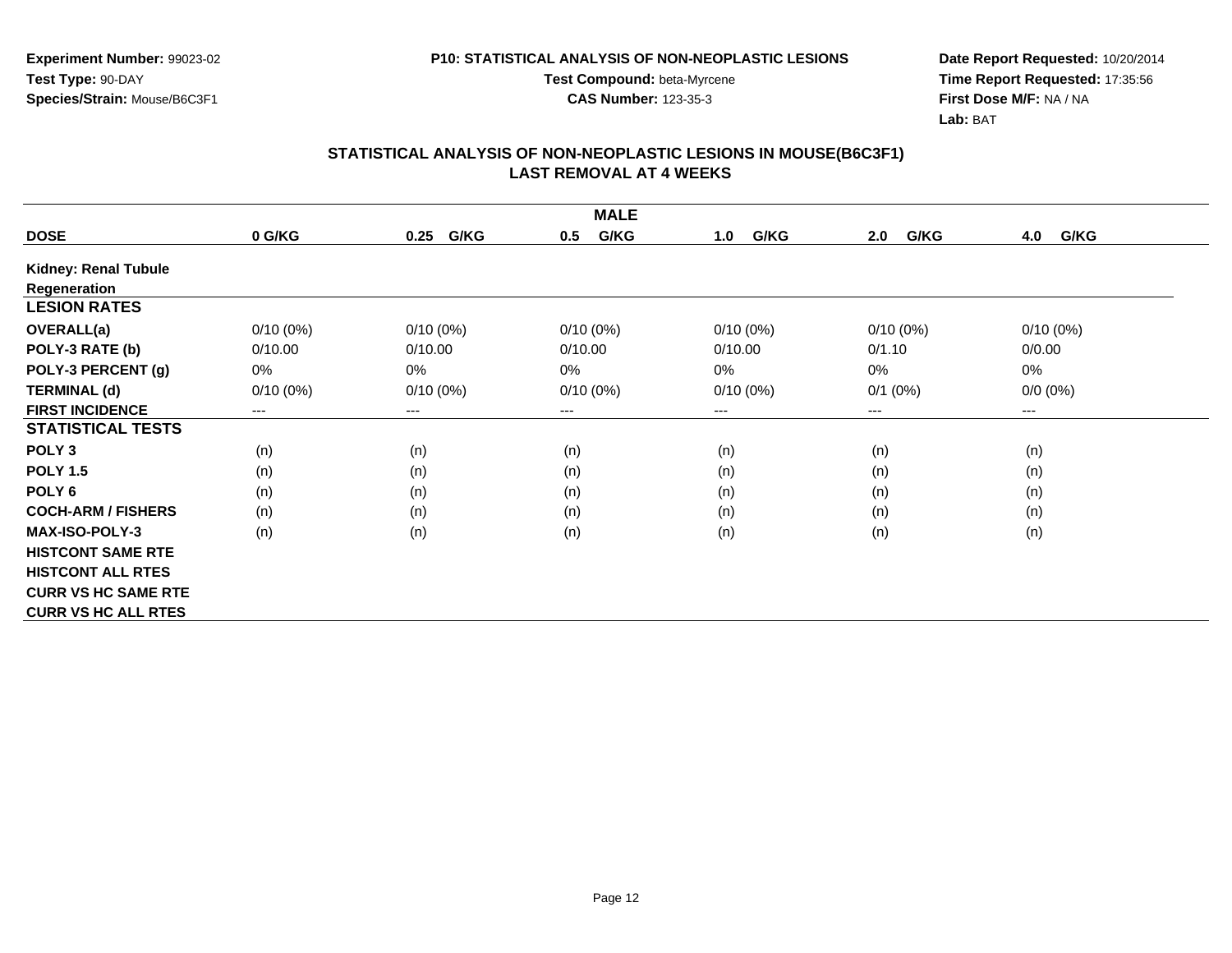**Experiment Number:** 99023-02**Test Type:** 90-DAY**Species/Strain:** Mouse/B6C3F1

**Test Compound:** beta-Myrcene**CAS Number:** 123-35-3

**Date Report Requested:** 10/20/2014 **Time Report Requested:** 17:35:56**First Dose M/F:** NA / NA**Lab:** BAT

| <b>DOSE</b>                | 0 G/KG      | G/KG<br>0.25 | G/KG<br>0.5 | G/KG<br>1.0 | G/KG<br>2.0 | 4.0<br>G/KG |
|----------------------------|-------------|--------------|-------------|-------------|-------------|-------------|
| Liver                      |             |              |             |             |             |             |
| <b>Clear Cell Focus</b>    |             |              |             |             |             |             |
| <b>LESION RATES</b>        |             |              |             |             |             |             |
| <b>OVERALL(a)</b>          | $0/10(0\%)$ | $0/10(0\%)$  | $0/10(0\%)$ | $0/10(0\%)$ | $0/10(0\%)$ | $0/10(0\%)$ |
| POLY-3 RATE (b)            | 0/10.00     | 0/10.00      | 0/10.00     | 0/10.00     | 0/1.10      | 0/0.00      |
| POLY-3 PERCENT (g)         | 0%          | 0%           | 0%          | 0%          | 0%          | $0\%$       |
| <b>TERMINAL (d)</b>        | $0/10(0\%)$ | $0/10(0\%)$  | $0/10(0\%)$ | $0/10(0\%)$ | $0/1$ (0%)  | $0/0 (0\%)$ |
| <b>FIRST INCIDENCE</b>     | ---         | $\cdots$     | $---$       | ---         | $---$       | ---         |
| <b>STATISTICAL TESTS</b>   |             |              |             |             |             |             |
| POLY <sub>3</sub>          | (n)         | (n)          | (n)         | (n)         | (n)         | (n)         |
| <b>POLY 1.5</b>            | (n)         | (n)          | (n)         | (n)         | (n)         | (n)         |
| POLY <sub>6</sub>          | (n)         | (n)          | (n)         | (n)         | (n)         | (n)         |
| <b>COCH-ARM / FISHERS</b>  | (n)         | (n)          | (n)         | (n)         | (n)         | (n)         |
| <b>MAX-ISO-POLY-3</b>      | (n)         | (n)          | (n)         | (n)         | (n)         | (n)         |
| <b>HISTCONT SAME RTE</b>   |             |              |             |             |             |             |
| <b>HISTCONT ALL RTES</b>   |             |              |             |             |             |             |
| <b>CURR VS HC SAME RTE</b> |             |              |             |             |             |             |
| <b>CURR VS HC ALL RTES</b> |             |              |             |             |             |             |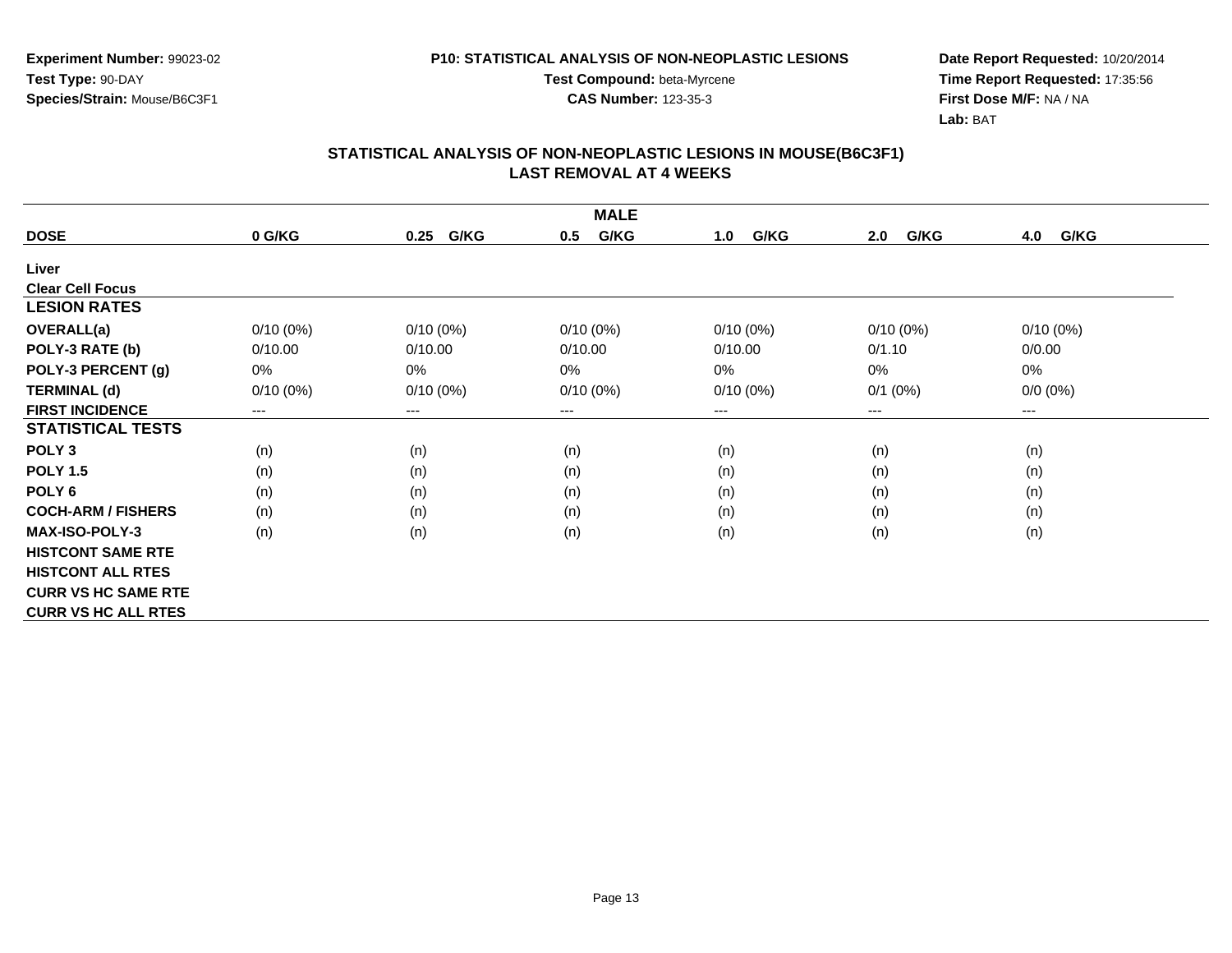**Experiment Number:** 99023-02**Test Type:** 90-DAY**Species/Strain:** Mouse/B6C3F1

**Test Compound:** beta-Myrcene**CAS Number:** 123-35-3

**Date Report Requested:** 10/20/2014 **Time Report Requested:** 17:35:56**First Dose M/F:** NA / NA**Lab:** BAT

|                                         |              |              | <b>MALE</b>  |              |              |              |
|-----------------------------------------|--------------|--------------|--------------|--------------|--------------|--------------|
| <b>DOSE</b>                             | 0 G/KG       | G/KG<br>0.25 | G/KG<br>0.5  | G/KG<br>1.0  | 2.0<br>G/KG  | G/KG<br>4.0  |
| Liver                                   |              |              |              |              |              |              |
| <b>Infiltration Cellular Mixed Cell</b> |              |              |              |              |              |              |
| <b>LESION RATES</b>                     |              |              |              |              |              |              |
| <b>OVERALL(a)</b>                       | 7/10 (70%)   | 8/10 (80%)   | 5/10 (50%)   | 3/10(30%)    | 2/10(20%)    | $0/10(0\%)$  |
| POLY-3 RATE (b)                         | 7/10.00      | 8/10.00      | 5/10.00      | 3/10.00      | 2/3.09       | 0/0.00       |
| POLY-3 PERCENT (g)                      | 70%          | 80%          | 50%          | 30%          | 64.7%        | 0%           |
| <b>TERMINAL (d)</b>                     | 7/10 (70%)   | 8/10 (80%)   | 5/10 (50%)   | $3/10(30\%)$ | $0/1$ (0%)   | $0/0 (0\%)$  |
| <b>FIRST INCIDENCE</b>                  | 93(T)        | 93(T)        | 93(T)        | 93(T)        | 8            | $--$         |
| <b>STATISTICAL TESTS</b>                |              |              |              |              |              |              |
| POLY <sub>3</sub>                       | P=0.026N*    | $P = 0.500$  | P=0.329N     | $P = 0.082N$ | $P = 0.648N$ | P=0.678N     |
| <b>POLY 1.5</b>                         | $P=0.024N^*$ | $P = 0.500$  | $P = 0.329N$ | $P = 0.082N$ | $P = 0.522N$ | $P = 0.667N$ |
| POLY <sub>6</sub>                       | $P=0.026N^*$ | $P = 0.500$  | P=0.329N     | P=0.082N     | $P = 0.664N$ | $P = 0.678N$ |
| <b>COCH-ARM / FISHERS</b>               | P=0.000N**   | $P = 0.500$  | $P = 0.325N$ | $P = 0.089N$ | $P=0.035N^*$ | P=0.002N**   |
| <b>MAX-ISO-POLY-3</b>                   | $P=0.046N^*$ | $P = 0.311$  | $P = 0.189N$ | $P=0.032N^*$ | $P=0.464N$   | $P = 0.500N$ |
| <b>HISTCONT SAME RTE</b>                |              |              |              |              |              |              |
| <b>HISTCONT ALL RTES</b>                |              |              |              |              |              |              |
| <b>CURR VS HC SAME RTE</b>              |              |              |              |              |              |              |
| <b>CURR VS HC ALL RTES</b>              |              |              |              |              |              |              |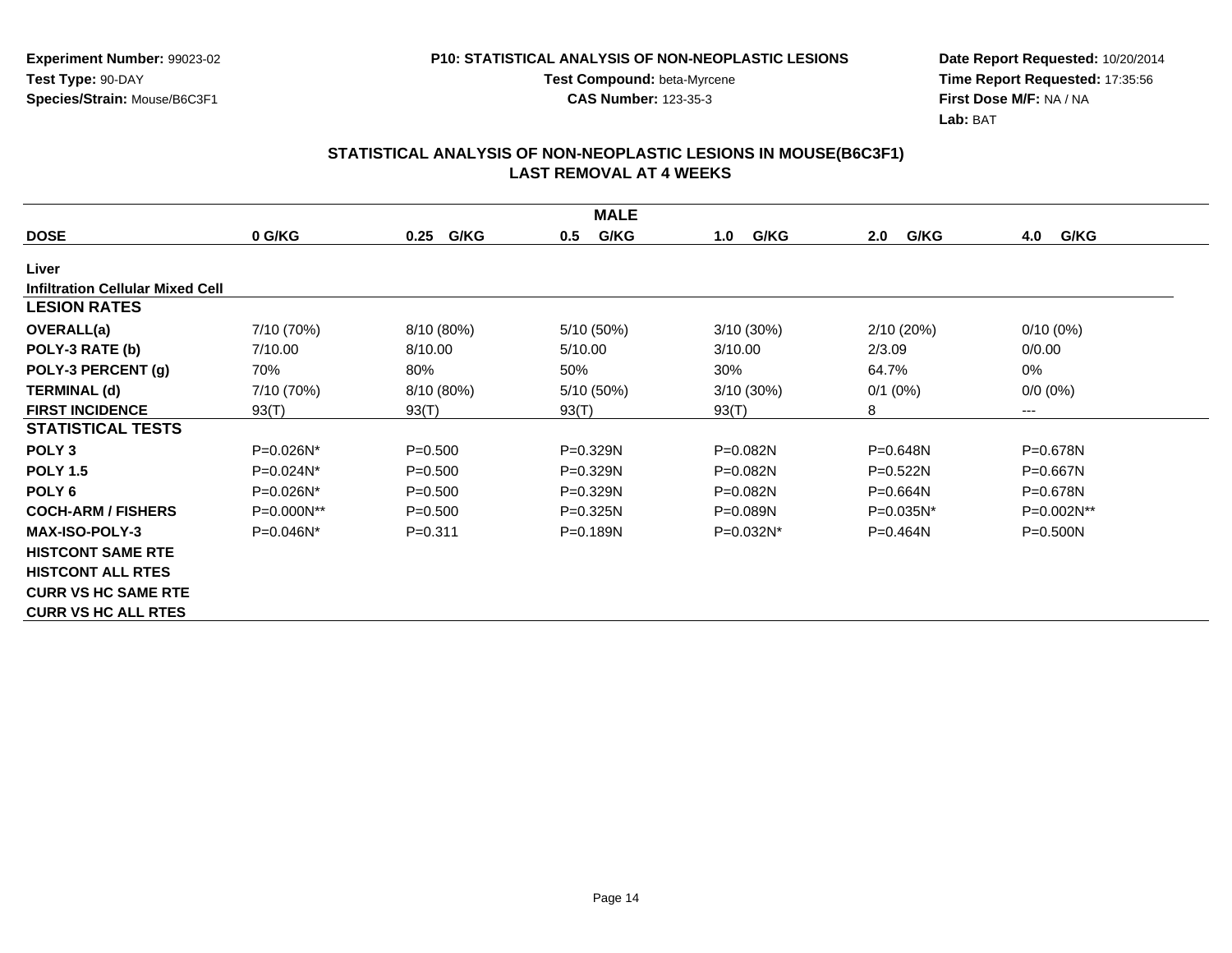**Experiment Number:** 99023-02**Test Type:** 90-DAY**Species/Strain:** Mouse/B6C3F1

**Test Compound:** beta-Myrcene**CAS Number:** 123-35-3

**Date Report Requested:** 10/20/2014 **Time Report Requested:** 17:35:56**First Dose M/F:** NA / NA**Lab:** BAT

| <b>MALE</b>                |             |              |             |             |             |             |  |  |
|----------------------------|-------------|--------------|-------------|-------------|-------------|-------------|--|--|
| <b>DOSE</b>                | 0 G/KG      | G/KG<br>0.25 | G/KG<br>0.5 | G/KG<br>1.0 | G/KG<br>2.0 | 4.0<br>G/KG |  |  |
| Liver                      |             |              |             |             |             |             |  |  |
| <b>Inflammation Acute</b>  |             |              |             |             |             |             |  |  |
| <b>LESION RATES</b>        |             |              |             |             |             |             |  |  |
| <b>OVERALL(a)</b>          | $0/10(0\%)$ | $0/10(0\%)$  | $0/10(0\%)$ | $0/10(0\%)$ | $0/10(0\%)$ | 1/10 (10%)  |  |  |
| POLY-3 RATE (b)            | 0/10.00     | 0/10.00      | 0/10.00     | 0/10.00     | 0/1.10      | 1/1.00      |  |  |
| POLY-3 PERCENT (g)         | 0%          | $0\%$        | $0\%$       | 0%          | 0%          | 100%        |  |  |
| <b>TERMINAL (d)</b>        | $0/10(0\%)$ | $0/10(0\%)$  | $0/10(0\%)$ | $0/10(0\%)$ | $0/1$ (0%)  | $0/0 (0\%)$ |  |  |
| <b>FIRST INCIDENCE</b>     | $---$       | $---$        | ---         | ---         | $---$       | 3           |  |  |
| <b>STATISTICAL TESTS</b>   |             |              |             |             |             |             |  |  |
| POLY <sub>3</sub>          | $P=0.377$   | (e)          | (e)         | (e)         | (e)         | $P=0.243$   |  |  |
| <b>POLY 1.5</b>            | $P = 0.365$ | (e)          | (e)         | (e)         | (e)         | $P=0.244$   |  |  |
| POLY <sub>6</sub>          | $P = 0.376$ | (e)          | (e)         | (e)         | (e)         | $P=0.243$   |  |  |
| <b>COCH-ARM / FISHERS</b>  | $P = 0.105$ | (e)          | (e)         | (e)         | (e)         | $P = 0.500$ |  |  |
| <b>MAX-ISO-POLY-3</b>      | $P = 0.068$ | (e)          | (e)         | (e)         | (e)         | $P = 0.137$ |  |  |
| <b>HISTCONT SAME RTE</b>   |             |              |             |             |             |             |  |  |
| <b>HISTCONT ALL RTES</b>   |             |              |             |             |             |             |  |  |
| <b>CURR VS HC SAME RTE</b> |             |              |             |             |             |             |  |  |
| <b>CURR VS HC ALL RTES</b> |             |              |             |             |             |             |  |  |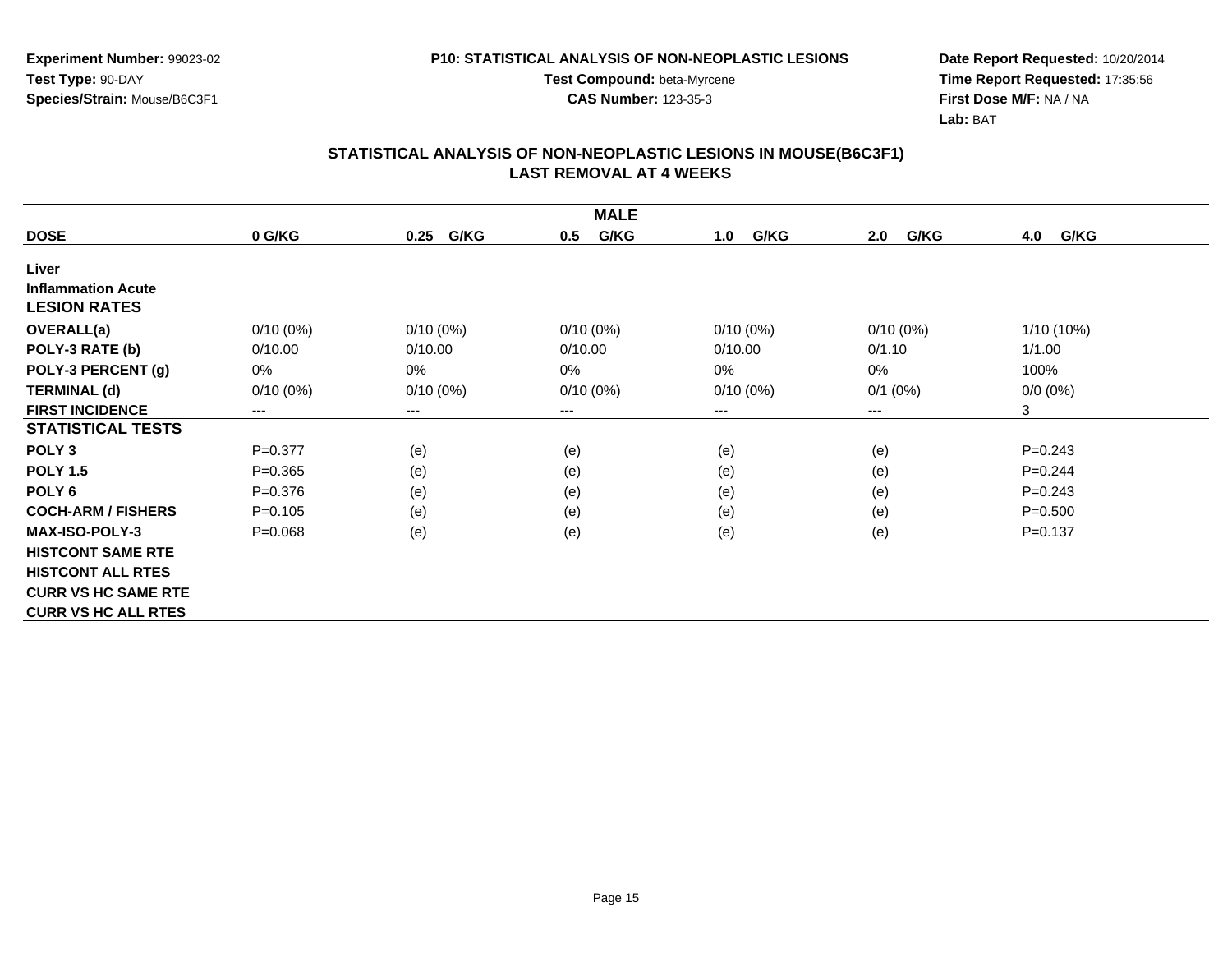**Experiment Number:** 99023-02**Test Type:** 90-DAY**Species/Strain:** Mouse/B6C3F1

**Test Compound:** beta-Myrcene**CAS Number:** 123-35-3

**Date Report Requested:** 10/20/2014 **Time Report Requested:** 17:35:56**First Dose M/F:** NA / NA**Lab:** BAT

|                            | <b>MALE</b>  |              |              |              |              |              |  |  |  |
|----------------------------|--------------|--------------|--------------|--------------|--------------|--------------|--|--|--|
| <b>DOSE</b>                | 0 G/KG       | G/KG<br>0.25 | G/KG<br>0.5  | G/KG<br>1.0  | G/KG<br>2.0  | G/KG<br>4.0  |  |  |  |
| Liver                      |              |              |              |              |              |              |  |  |  |
| <b>Necrosis Focal</b>      |              |              |              |              |              |              |  |  |  |
| <b>LESION RATES</b>        |              |              |              |              |              |              |  |  |  |
| OVERALL(a)                 | $1/10(10\%)$ | $0/10(0\%)$  | $0/10(0\%)$  | $0/10(0\%)$  | $0/10(0\%)$  | $0/10(0\%)$  |  |  |  |
| POLY-3 RATE (b)            | 1/10.00      | 0/10.00      | 0/10.00      | 0/10.00      | 0/1.10       | 0/0.00       |  |  |  |
| POLY-3 PERCENT (g)         | 10%          | $0\%$        | 0%           | 0%           | 0%           | 0%           |  |  |  |
| <b>TERMINAL (d)</b>        | $1/10(10\%)$ | $0/10(0\%)$  | $0/10(0\%)$  | $0/10(0\%)$  | $0/1$ (0%)   | $0/0 (0\%)$  |  |  |  |
| <b>FIRST INCIDENCE</b>     | 93(T)        | $---$        | ---          | ---          | ---          | $---$        |  |  |  |
| <b>STATISTICAL TESTS</b>   |              |              |              |              |              |              |  |  |  |
| POLY <sub>3</sub>          | P=0.268N     | $P = 0.500N$ | $P = 0.500N$ | $P = 0.500N$ | P=0.733N     | P=0.760N     |  |  |  |
| <b>POLY 1.5</b>            | P=0.268N     | $P = 0.500N$ | $P = 0.500N$ | $P = 0.500N$ | P=0.713N     | P=0.759N     |  |  |  |
| POLY <sub>6</sub>          | $P = 0.268N$ | $P = 0.500N$ | $P = 0.500N$ | $P = 0.500N$ | $P = 0.736N$ | $P = 0.760N$ |  |  |  |
| <b>COCH-ARM / FISHERS</b>  | $P = 0.415N$ | $P = 0.500N$ | $P = 0.500N$ | $P = 0.500N$ | $P = 0.500N$ | $P = 0.500N$ |  |  |  |
| <b>MAX-ISO-POLY-3</b>      | $P = 0.489N$ | $P = 0.159N$ | $P = 0.159N$ | $P = 0.159N$ | $P = 0.457N$ | $P = 0.500N$ |  |  |  |
| <b>HISTCONT SAME RTE</b>   |              |              |              |              |              |              |  |  |  |
| <b>HISTCONT ALL RTES</b>   |              |              |              |              |              |              |  |  |  |
| <b>CURR VS HC SAME RTE</b> |              |              |              |              |              |              |  |  |  |
| <b>CURR VS HC ALL RTES</b> |              |              |              |              |              |              |  |  |  |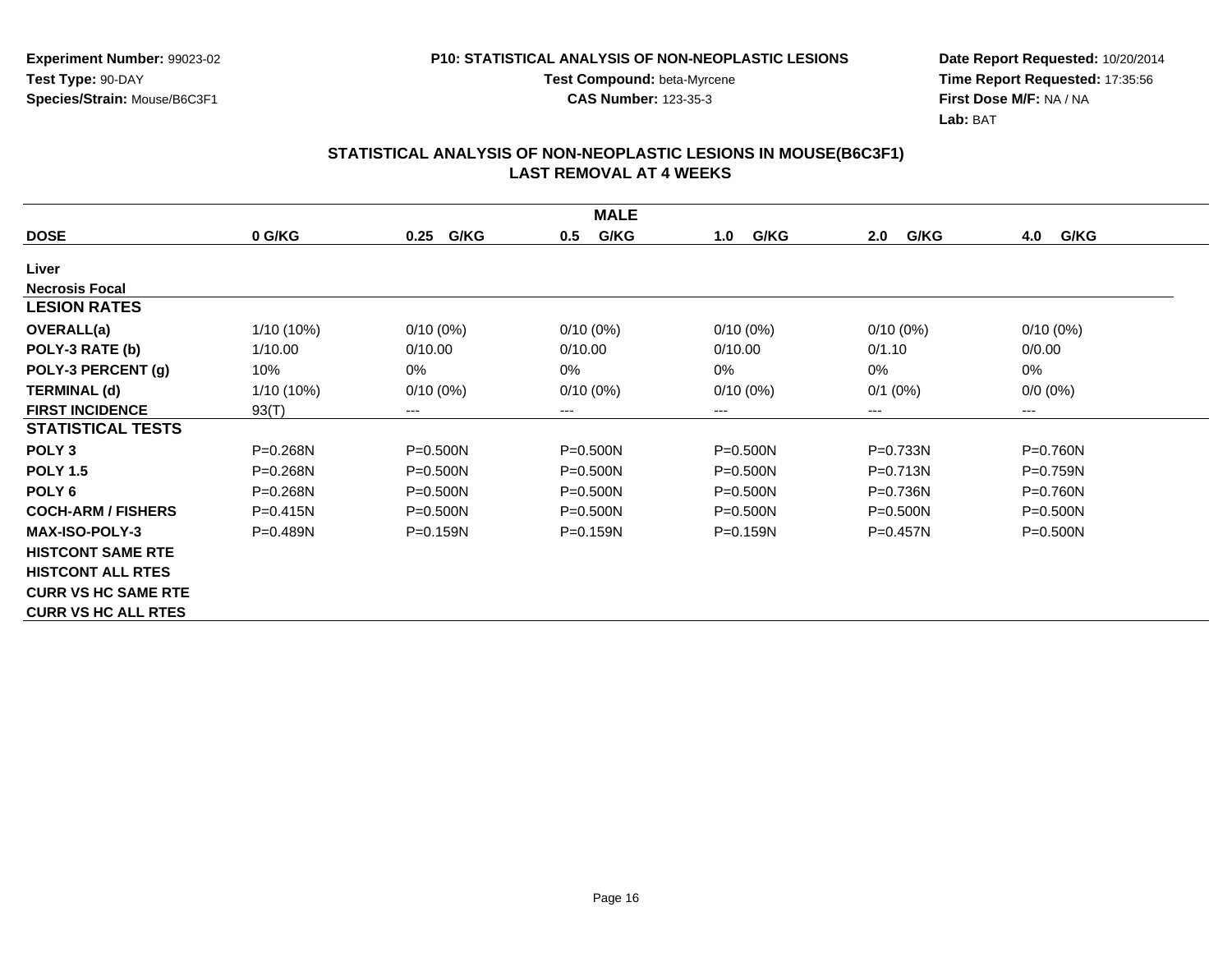**Experiment Number:** 99023-02**Test Type:** 90-DAY**Species/Strain:** Mouse/B6C3F1

**Test Compound:** beta-Myrcene**CAS Number:** 123-35-3

**Date Report Requested:** 10/20/2014 **Time Report Requested:** 17:35:56**First Dose M/F:** NA / NA**Lab:** BAT

|                            |             |                        | <b>MALE</b> |             |              |             |
|----------------------------|-------------|------------------------|-------------|-------------|--------------|-------------|
| <b>DOSE</b>                | 0 G/KG      | G/KG<br>0.25           | G/KG<br>0.5 | G/KG<br>1.0 | G/KG<br>2.0  | 4.0<br>G/KG |
| Liver: Centrilobular       |             |                        |             |             |              |             |
| <b>Hypertrophy</b>         |             |                        |             |             |              |             |
| <b>LESION RATES</b>        |             |                        |             |             |              |             |
| <b>OVERALL(a)</b>          | $0/10(0\%)$ | $0/10(0\%)$            | $0/10(0\%)$ | 3/10 (30%)  | 5/10 (50%)   | $0/10(0\%)$ |
| POLY-3 RATE (b)            | 0/10.00     | 0/10.00                | 0/10.00     | 3/10.00     | 5/5.05       | 0/0.00      |
| POLY-3 PERCENT (g)         | 0%          | 0%                     | 0%          | 30%         | 99%          | 0%          |
| <b>TERMINAL (d)</b>        | $0/10(0\%)$ | $0/10(0\%)$            | $0/10(0\%)$ | 3/10 (30%)  | $1/1(100\%)$ | $0/0 (0\%)$ |
| <b>FIRST INCIDENCE</b>     | ---         | $\qquad \qquad \cdots$ | $--$        | 93(T)       | 7            | $--$        |
| <b>STATISTICAL TESTS</b>   |             |                        |             |             |              |             |
| POLY <sub>3</sub>          | P=0.000**   | (e)                    | (e)         | $P=0.095$   | P=0.000**    | (e)         |
| <b>POLY 1.5</b>            | P=0.000**   | (e)                    | (e)         | $P=0.095$   | P=0.000**    | (e)         |
| POLY <sub>6</sub>          | P=0.000**   | (e)                    | (e)         | $P = 0.095$ | P=0.000**    | (e)         |
| <b>COCH-ARM / FISHERS</b>  | $P=0.322$   | (e)                    | (e)         | $P=0.105$   | $P=0.016*$   | (e)         |
| <b>MAX-ISO-POLY-3</b>      | P=0.000**   | (e)                    | (e)         | $P=0.025*$  | P=0.000**    | (e)         |
| <b>HISTCONT SAME RTE</b>   |             |                        |             |             |              |             |
| <b>HISTCONT ALL RTES</b>   |             |                        |             |             |              |             |
| <b>CURR VS HC SAME RTE</b> |             |                        |             |             |              |             |
| <b>CURR VS HC ALL RTES</b> |             |                        |             |             |              |             |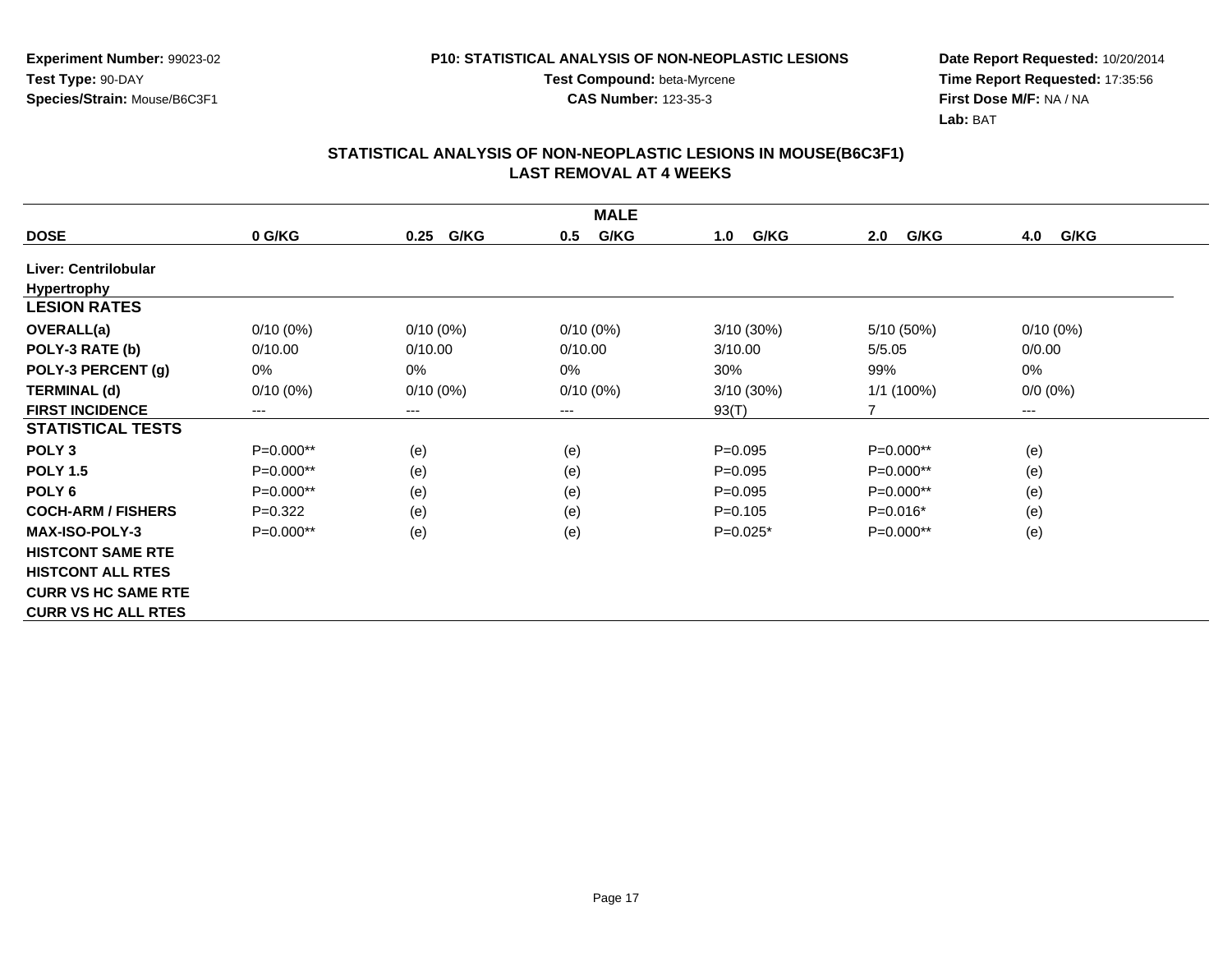**Experiment Number:** 99023-02**Test Type:** 90-DAY**Species/Strain:** Mouse/B6C3F1

**Test Compound:** beta-Myrcene**CAS Number:** 123-35-3

**Date Report Requested:** 10/20/2014 **Time Report Requested:** 17:35:56**First Dose M/F:** NA / NA**Lab:** BAT

|                            | <b>MALE</b> |                        |             |             |             |             |  |  |  |
|----------------------------|-------------|------------------------|-------------|-------------|-------------|-------------|--|--|--|
| <b>DOSE</b>                | 0 G/KG      | G/KG<br>0.25           | G/KG<br>0.5 | G/KG<br>1.0 | G/KG<br>2.0 | 4.0<br>G/KG |  |  |  |
| Liver: Centrilobular       |             |                        |             |             |             |             |  |  |  |
| <b>Mineralization</b>      |             |                        |             |             |             |             |  |  |  |
| <b>LESION RATES</b>        |             |                        |             |             |             |             |  |  |  |
| <b>OVERALL(a)</b>          | $0/10(0\%)$ | $0/10(0\%)$            | $0/10(0\%)$ | $0/10(0\%)$ | $0/10(0\%)$ | 1/10 (10%)  |  |  |  |
| POLY-3 RATE (b)            | 0/10.00     | 0/10.00                | 0/10.00     | 0/10.00     | 0/1.10      | 1/1.00      |  |  |  |
| POLY-3 PERCENT (g)         | 0%          | 0%                     | 0%          | 0%          | 0%          | 100%        |  |  |  |
| <b>TERMINAL (d)</b>        | $0/10(0\%)$ | $0/10(0\%)$            | $0/10(0\%)$ | $0/10(0\%)$ | $0/1$ (0%)  | $0/0 (0\%)$ |  |  |  |
| <b>FIRST INCIDENCE</b>     | ---         | $\qquad \qquad \cdots$ | $--$        | ---         | $---$       | 3           |  |  |  |
| <b>STATISTICAL TESTS</b>   |             |                        |             |             |             |             |  |  |  |
| POLY <sub>3</sub>          | $P=0.377$   | (e)                    | (e)         | (e)         | (e)         | $P = 0.243$ |  |  |  |
| <b>POLY 1.5</b>            | $P = 0.365$ | (e)                    | (e)         | (e)         | (e)         | $P=0.244$   |  |  |  |
| POLY <sub>6</sub>          | $P = 0.376$ | (e)                    | (e)         | (e)         | (e)         | $P=0.243$   |  |  |  |
| <b>COCH-ARM / FISHERS</b>  | $P=0.105$   | (e)                    | (e)         | (e)         | (e)         | $P = 0.500$ |  |  |  |
| <b>MAX-ISO-POLY-3</b>      | $P = 0.068$ | (e)                    | (e)         | (e)         | (e)         | $P = 0.137$ |  |  |  |
| <b>HISTCONT SAME RTE</b>   |             |                        |             |             |             |             |  |  |  |
| <b>HISTCONT ALL RTES</b>   |             |                        |             |             |             |             |  |  |  |
| <b>CURR VS HC SAME RTE</b> |             |                        |             |             |             |             |  |  |  |
| <b>CURR VS HC ALL RTES</b> |             |                        |             |             |             |             |  |  |  |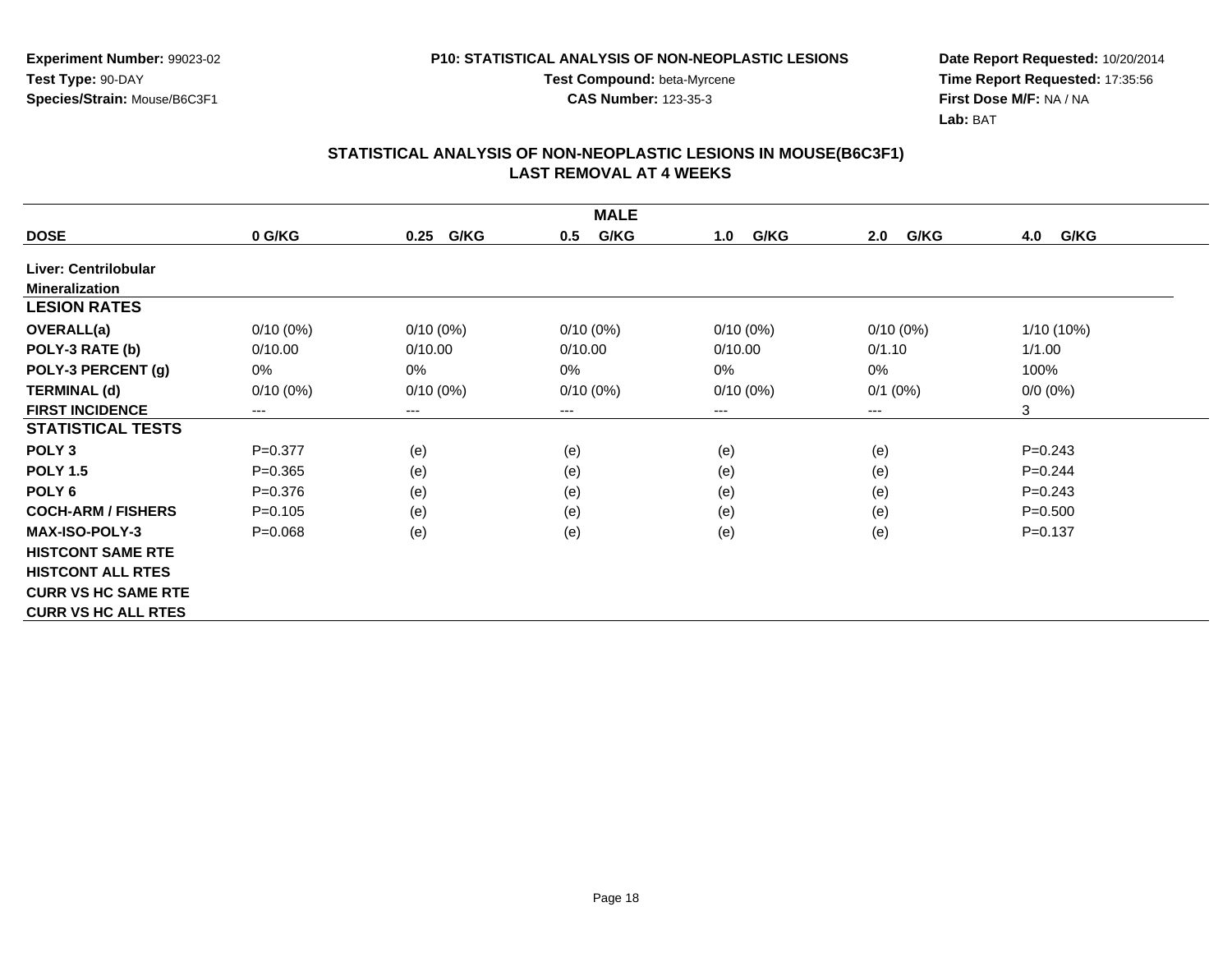**Experiment Number:** 99023-02**Test Type:** 90-DAY**Species/Strain:** Mouse/B6C3F1

**Test Compound:** beta-Myrcene**CAS Number:** 123-35-3

**Date Report Requested:** 10/20/2014 **Time Report Requested:** 17:35:56**First Dose M/F:** NA / NA**Lab:** BAT

|                            | <b>MALE</b> |                            |             |             |             |                |  |  |  |
|----------------------------|-------------|----------------------------|-------------|-------------|-------------|----------------|--|--|--|
| <b>DOSE</b>                | 0 G/KG      | G/KG<br>0.25               | G/KG<br>0.5 | G/KG<br>1.0 | G/KG<br>2.0 | G/KG<br>4.0    |  |  |  |
| Liver: Centrilobular       |             |                            |             |             |             |                |  |  |  |
| <b>Necrosis</b>            |             |                            |             |             |             |                |  |  |  |
| <b>LESION RATES</b>        |             |                            |             |             |             |                |  |  |  |
| <b>OVERALL(a)</b>          | $0/10(0\%)$ | $0/10(0\%)$                | $0/10(0\%)$ | $0/10(0\%)$ | 6/10(60%)   | 10/10 (100%)   |  |  |  |
| POLY-3 RATE (b)            | 0/10.00     | 0/10.00                    | 0/10.00     | 0/10.00     | 6/7.02      | 10/10.00       |  |  |  |
| POLY-3 PERCENT (g)         | 0%          | 0%                         | 0%          | 0%          | 85.5%       | 100%           |  |  |  |
| <b>TERMINAL (d)</b>        | $0/10(0\%)$ | $0/10(0\%)$                | $0/10(0\%)$ | $0/10(0\%)$ | $0/1$ (0%)  | $0/0 (0\%)$    |  |  |  |
| <b>FIRST INCIDENCE</b>     | $---$       | $\qquad \qquad - \qquad -$ | $--$        | ---         | 21          | $\overline{2}$ |  |  |  |
| <b>STATISTICAL TESTS</b>   |             |                            |             |             |             |                |  |  |  |
| POLY <sub>3</sub>          | P=0.000**   | (e)                        | (e)         | (e)         | $P=0.000**$ | $P=NA$         |  |  |  |
| <b>POLY 1.5</b>            | P=0.000**   | (e)                        | (e)         | (e)         | $P=0.000**$ | $P=NA$         |  |  |  |
| POLY 6                     | $P=0.000**$ | (e)                        | (e)         | (e)         | $P=0.000**$ | $P = NA$       |  |  |  |
| <b>COCH-ARM / FISHERS</b>  | $P=0.000**$ | (e)                        | (e)         | (e)         | $P=0.005**$ | $P=0.000**$    |  |  |  |
| <b>MAX-ISO-POLY-3</b>      | $P=0.000**$ | (e)                        | (e)         | (e)         | $P=0.000**$ | (e)            |  |  |  |
| <b>HISTCONT SAME RTE</b>   |             |                            |             |             |             |                |  |  |  |
| <b>HISTCONT ALL RTES</b>   |             |                            |             |             |             |                |  |  |  |
| <b>CURR VS HC SAME RTE</b> |             |                            |             |             |             |                |  |  |  |
| <b>CURR VS HC ALL RTES</b> |             |                            |             |             |             |                |  |  |  |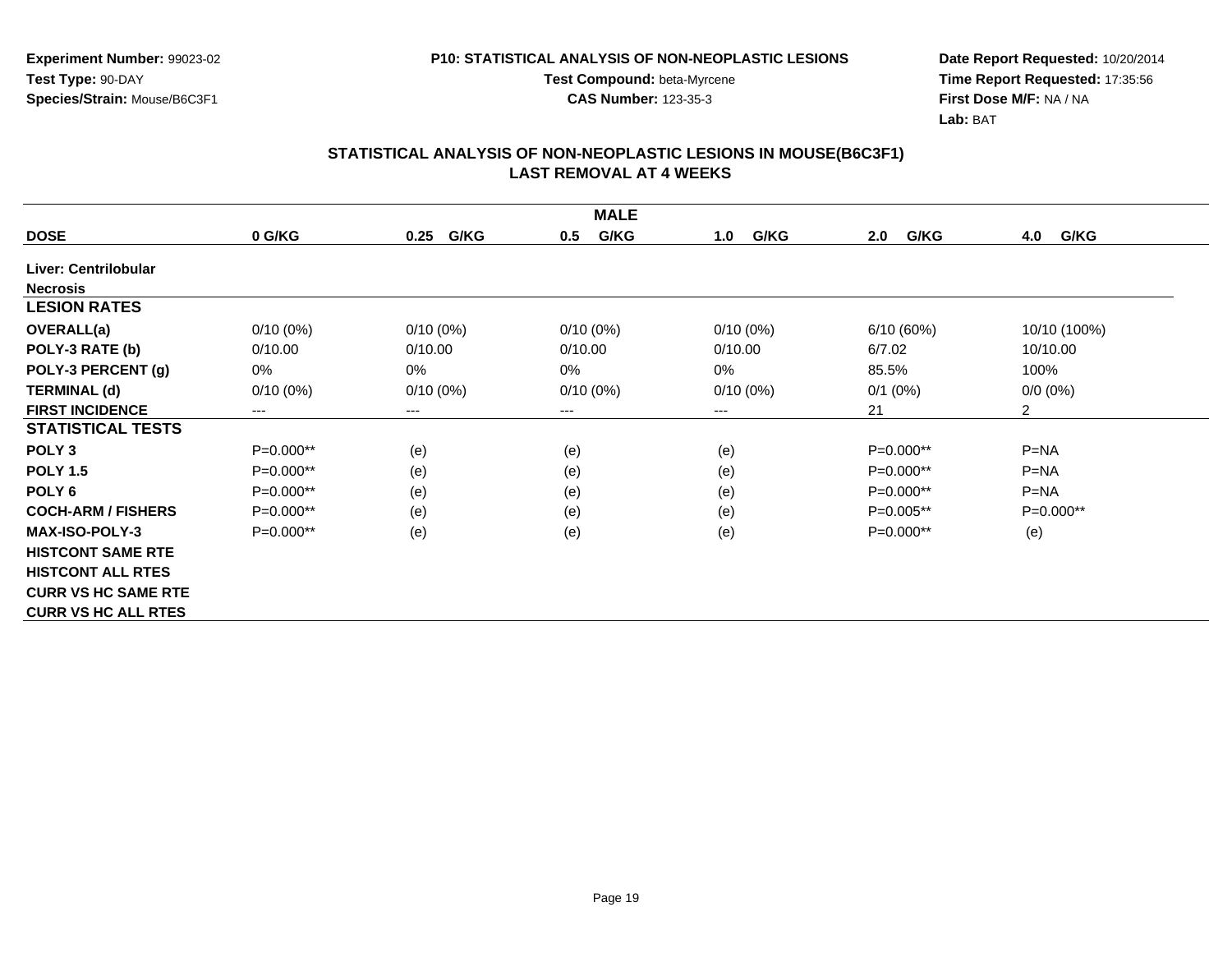**Experiment Number:** 99023-02**Test Type:** 90-DAY**Species/Strain:** Mouse/B6C3F1

**Test Compound:** beta-Myrcene**CAS Number:** 123-35-3

**Date Report Requested:** 10/20/2014 **Time Report Requested:** 17:35:56**First Dose M/F:** NA / NA**Lab:** BAT

|                            | <b>MALE</b> |              |             |             |             |             |  |  |  |
|----------------------------|-------------|--------------|-------------|-------------|-------------|-------------|--|--|--|
| <b>DOSE</b>                | 0 G/KG      | G/KG<br>0.25 | G/KG<br>0.5 | G/KG<br>1.0 | G/KG<br>2.0 | G/KG<br>4.0 |  |  |  |
| Lung                       |             |              |             |             |             |             |  |  |  |
| Congestion                 |             |              |             |             |             |             |  |  |  |
| <b>LESION RATES</b>        |             |              |             |             |             |             |  |  |  |
| OVERALL(a)                 | $0/10(0\%)$ | $0/0 (0\%)$  | $0/0 (0\%)$ | $0/10(0\%)$ | $0/10(0\%)$ | 2/10 (20%)  |  |  |  |
| POLY-3 RATE (b)            | 0/10.00     | 0/0.00       | 0/0.00      | 0/10.00     | 0/1.10      | 2/2.00      |  |  |  |
| POLY-3 PERCENT (g)         | 0%          | 0%           | 0%          | 0%          | $0\%$       | 100%        |  |  |  |
| <b>TERMINAL (d)</b>        | $0/10(0\%)$ | $0/0 (0\%)$  | $0/0 (0\%)$ | $0/10(0\%)$ | $0/1$ (0%)  | $0/0 (0\%)$ |  |  |  |
| <b>FIRST INCIDENCE</b>     | ---         | $\cdots$     | $---$       | ---         | $---$       | 3           |  |  |  |
| <b>STATISTICAL TESTS</b>   |             |              |             |             |             |             |  |  |  |
| POLY <sub>3</sub>          | (e)         | (e)          | (e)         | (e)         | (e)         | $P=0.040*$  |  |  |  |
| <b>POLY 1.5</b>            | (e)         | (e)          | (e)         | (e)         | (e)         | $P=0.041*$  |  |  |  |
| POLY <sub>6</sub>          | (e)         | (e)          | (e)         | (e)         | (e)         | $P=0.040*$  |  |  |  |
| <b>COCH-ARM / FISHERS</b>  | $P=0.043*$  | (e)          | (e)         | (e)         | (e)         | $P = 0.237$ |  |  |  |
| <b>MAX-ISO-POLY-3</b>      | (e)         | (e)          | (e)         | (e)         | (e)         | P=0.036*    |  |  |  |
| <b>HISTCONT SAME RTE</b>   |             |              |             |             |             |             |  |  |  |
| <b>HISTCONT ALL RTES</b>   |             |              |             |             |             |             |  |  |  |
| <b>CURR VS HC SAME RTE</b> |             |              |             |             |             |             |  |  |  |
| <b>CURR VS HC ALL RTES</b> |             |              |             |             |             |             |  |  |  |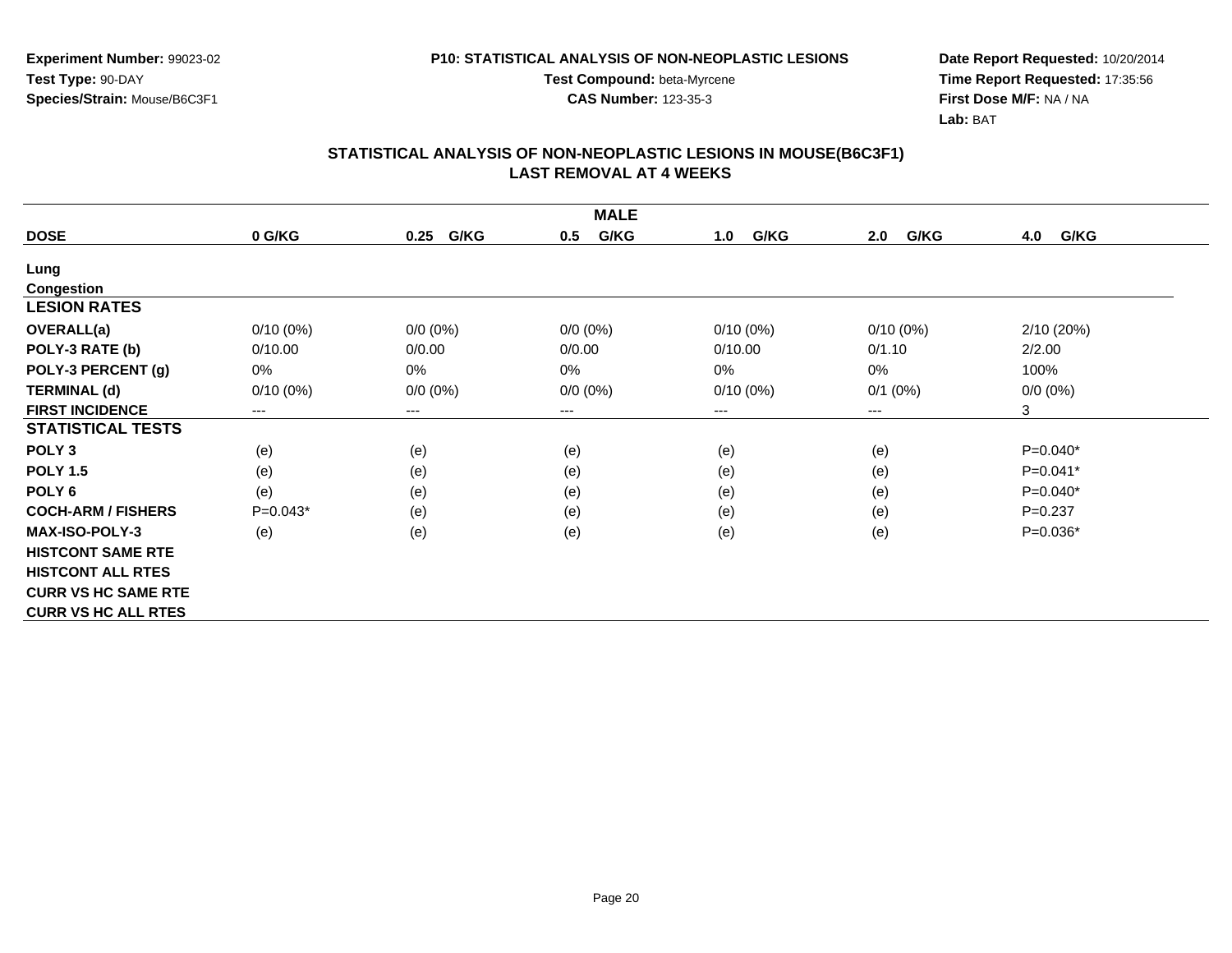**Experiment Number:** 99023-02**Test Type:** 90-DAY**Species/Strain:** Mouse/B6C3F1

**Test Compound:** beta-Myrcene**CAS Number:** 123-35-3

**Date Report Requested:** 10/20/2014 **Time Report Requested:** 17:35:56**First Dose M/F:** NA / NA**Lab:** BAT

| <b>MALE</b>                |             |                        |             |             |             |             |  |
|----------------------------|-------------|------------------------|-------------|-------------|-------------|-------------|--|
| <b>DOSE</b>                | 0 G/KG      | G/KG<br>0.25           | G/KG<br>0.5 | G/KG<br>1.0 | G/KG<br>2.0 | 4.0<br>G/KG |  |
| Lung                       |             |                        |             |             |             |             |  |
| <b>Inflammation</b>        |             |                        |             |             |             |             |  |
| <b>LESION RATES</b>        |             |                        |             |             |             |             |  |
| OVERALL(a)                 | $0/10(0\%)$ | $0/0 (0\%)$            | $0/0 (0\%)$ | $0/10(0\%)$ | $0/10(0\%)$ | 1/10 (10%)  |  |
| POLY-3 RATE (b)            | 0/10.00     | 0/0.00                 | 0/0.00      | 0/10.00     | 0/1.10      | 1/1.00      |  |
| POLY-3 PERCENT (g)         | 0%          | 0%                     | 0%          | 0%          | 0%          | 100%        |  |
| <b>TERMINAL (d)</b>        | $0/10(0\%)$ | $0/0 (0\%)$            | $0/0 (0\%)$ | $0/10(0\%)$ | $0/1$ (0%)  | $0/0 (0\%)$ |  |
| <b>FIRST INCIDENCE</b>     | $---$       | $\qquad \qquad \cdots$ | $--$        | ---         | ---         | 3           |  |
| <b>STATISTICAL TESTS</b>   |             |                        |             |             |             |             |  |
| POLY <sub>3</sub>          | (e)         | (e)                    | (e)         | (e)         | (e)         | $P = 0.243$ |  |
| <b>POLY 1.5</b>            | (e)         | (e)                    | (e)         | (e)         | (e)         | $P=0.244$   |  |
| POLY 6                     | (e)         | (e)                    | (e)         | (e)         | (e)         | $P = 0.243$ |  |
| <b>COCH-ARM / FISHERS</b>  | $P = 0.196$ | (e)                    | (e)         | (e)         | (e)         | $P = 0.500$ |  |
| <b>MAX-ISO-POLY-3</b>      | (e)         | (e)                    | (e)         | (e)         | (e)         | $P = 0.137$ |  |
| <b>HISTCONT SAME RTE</b>   |             |                        |             |             |             |             |  |
| <b>HISTCONT ALL RTES</b>   |             |                        |             |             |             |             |  |
| <b>CURR VS HC SAME RTE</b> |             |                        |             |             |             |             |  |
| <b>CURR VS HC ALL RTES</b> |             |                        |             |             |             |             |  |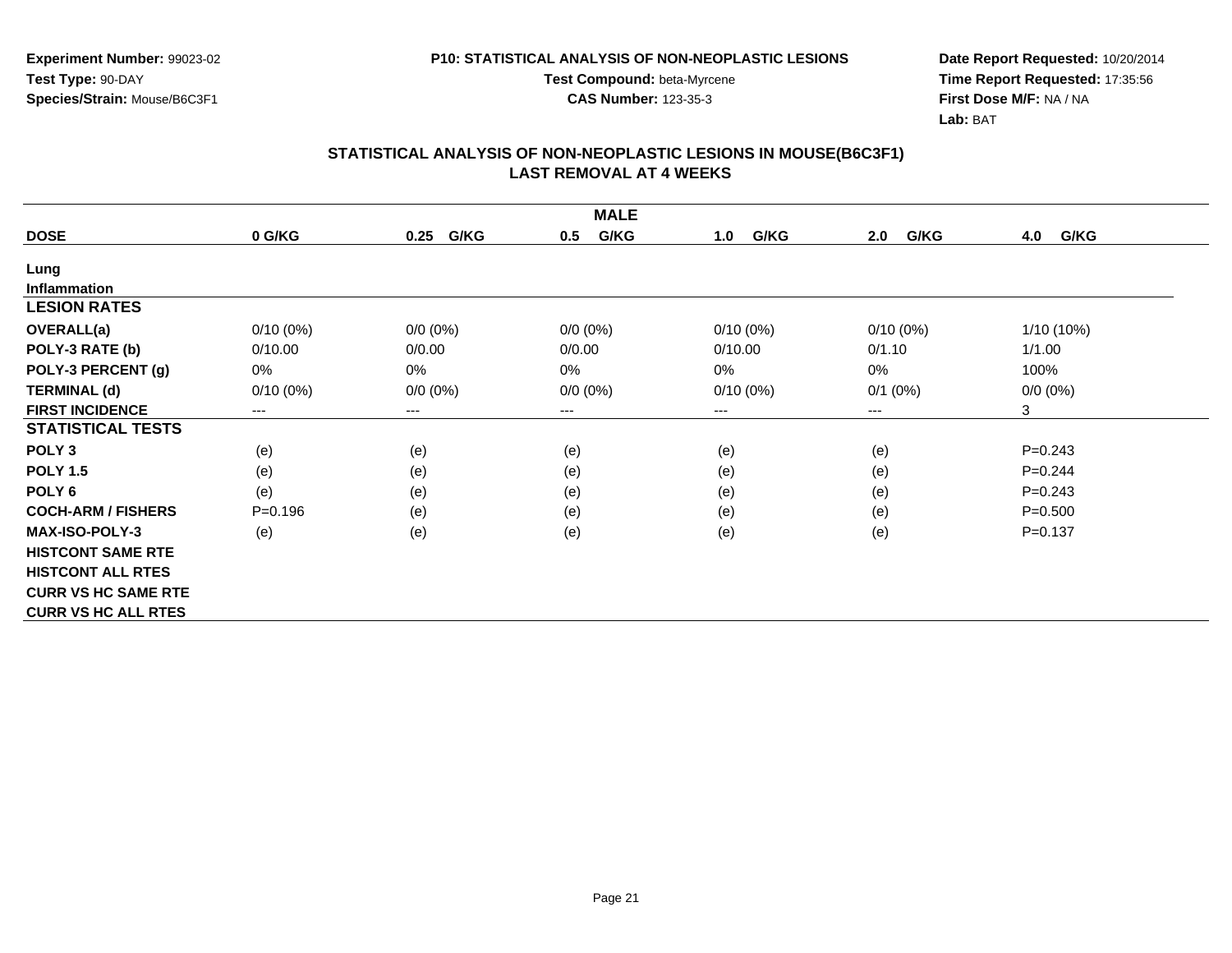**Experiment Number:** 99023-02**Test Type:** 90-DAY**Species/Strain:** Mouse/B6C3F1

**Test Compound:** beta-Myrcene**CAS Number:** 123-35-3

**Date Report Requested:** 10/20/2014 **Time Report Requested:** 17:35:56**First Dose M/F:** NA / NA**Lab:** BAT

|                             | <b>MALE</b> |              |             |             |             |             |  |  |  |
|-----------------------------|-------------|--------------|-------------|-------------|-------------|-------------|--|--|--|
| <b>DOSE</b>                 | 0 G/KG      | G/KG<br>0.25 | G/KG<br>0.5 | G/KG<br>1.0 | G/KG<br>2.0 | G/KG<br>4.0 |  |  |  |
| <b>Lung: Arteriole</b>      |             |              |             |             |             |             |  |  |  |
| <b>Inflammation Chronic</b> |             |              |             |             |             |             |  |  |  |
| <b>LESION RATES</b>         |             |              |             |             |             |             |  |  |  |
| OVERALL(a)                  | $0/10(0\%)$ | $0/0 (0\%)$  | $0/0 (0\%)$ | $0/10(0\%)$ | $0/10(0\%)$ | $0/10(0\%)$ |  |  |  |
| POLY-3 RATE (b)             | 0/10.00     | 0/0.00       | 0/0.00      | 0/10.00     | 0/1.10      | 0/0.00      |  |  |  |
| POLY-3 PERCENT (g)          | 0%          | 0%           | 0%          | $0\%$       | $0\%$       | $0\%$       |  |  |  |
| <b>TERMINAL (d)</b>         | $0/10(0\%)$ | $0/0 (0\%)$  | $0/0 (0\%)$ | $0/10(0\%)$ | $0/1$ (0%)  | $0/0 (0\%)$ |  |  |  |
| <b>FIRST INCIDENCE</b>      | ---         | $---$        | $---$       | ---         | $---$       | ---         |  |  |  |
| <b>STATISTICAL TESTS</b>    |             |              |             |             |             |             |  |  |  |
| POLY <sub>3</sub>           | (n)         | (n)          | (n)         | (n)         | (n)         | (n)         |  |  |  |
| <b>POLY 1.5</b>             | (n)         | (n)          | (n)         | (n)         | (n)         | (n)         |  |  |  |
| POLY <sub>6</sub>           | (n)         | (n)          | (n)         | (n)         | (n)         | (n)         |  |  |  |
| <b>COCH-ARM / FISHERS</b>   | (n)         | (n)          | (n)         | (n)         | (n)         | (n)         |  |  |  |
| <b>MAX-ISO-POLY-3</b>       | (n)         | (n)          | (n)         | (n)         | (n)         | (n)         |  |  |  |
| <b>HISTCONT SAME RTE</b>    |             |              |             |             |             |             |  |  |  |
| <b>HISTCONT ALL RTES</b>    |             |              |             |             |             |             |  |  |  |
| <b>CURR VS HC SAME RTE</b>  |             |              |             |             |             |             |  |  |  |
| <b>CURR VS HC ALL RTES</b>  |             |              |             |             |             |             |  |  |  |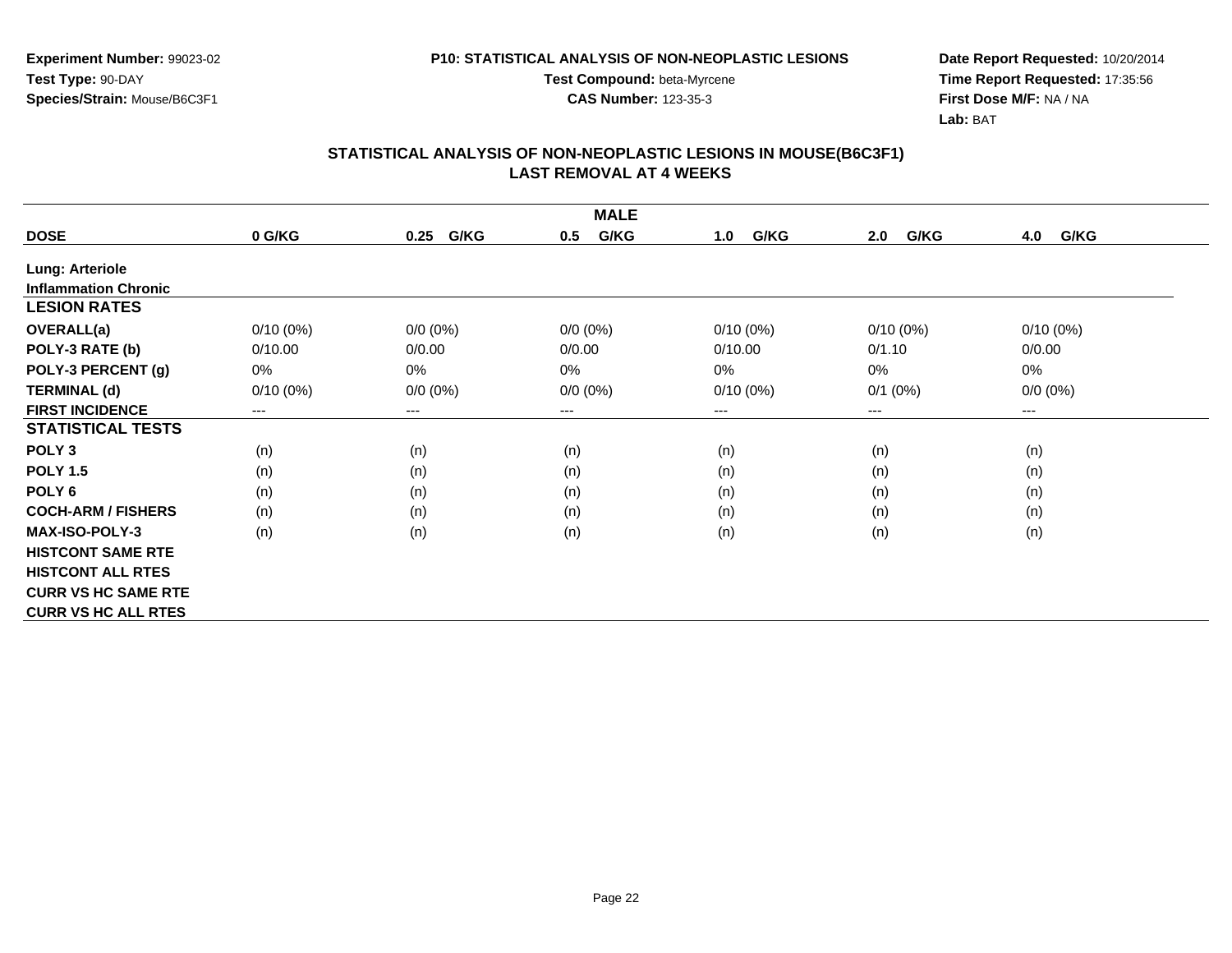**Experiment Number:** 99023-02**Test Type:** 90-DAY**Species/Strain:** Mouse/B6C3F1

**Test Compound:** beta-Myrcene**CAS Number:** 123-35-3

**Date Report Requested:** 10/20/2014 **Time Report Requested:** 17:35:56**First Dose M/F:** NA / NA**Lab:** BAT

|                            | <b>MALE</b> |                        |                        |             |              |                        |  |  |
|----------------------------|-------------|------------------------|------------------------|-------------|--------------|------------------------|--|--|
| <b>DOSE</b>                | 0 G/KG      | G/KG<br>0.25           | G/KG<br>0.5            | G/KG<br>1.0 | G/KG<br>2.0  | 4.0<br>G/KG            |  |  |
| <b>Lung: Arteriole</b>     |             |                        |                        |             |              |                        |  |  |
| <b>Thrombosis</b>          |             |                        |                        |             |              |                        |  |  |
| <b>LESION RATES</b>        |             |                        |                        |             |              |                        |  |  |
| OVERALL(a)                 | $0/10(0\%)$ | $0/0 (0\%)$            | $0/0 (0\%)$            | $0/10(0\%)$ | $1/10(10\%)$ | $0/10(0\%)$            |  |  |
| POLY-3 RATE (b)            | 0/10.00     | 0/0.00                 | 0/0.00                 | 0/10.00     | 1/2.08       | 0/0.00                 |  |  |
| POLY-3 PERCENT (g)         | 0%          | $0\%$                  | 0%                     | 0%          | 48.1%        | $0\%$                  |  |  |
| <b>TERMINAL (d)</b>        | $0/10(0\%)$ | $0/0 (0\%)$            | $0/0 (0\%)$            | $0/10(0\%)$ | $0/1$ (0%)   | $0/0 (0\%)$            |  |  |
| <b>FIRST INCIDENCE</b>     | ---         | $\qquad \qquad \cdots$ | $\qquad \qquad \cdots$ | ---         | 23           | $\qquad \qquad \cdots$ |  |  |
| <b>STATISTICAL TESTS</b>   |             |                        |                        |             |              |                        |  |  |
| POLY <sub>3</sub>          | (e)         | (e)                    | (e)                    | (e)         | $P=0.278$    | (e)                    |  |  |
| <b>POLY 1.5</b>            | (e)         | (e)                    | (e)                    | (e)         | $P=0.299$    | (e)                    |  |  |
| POLY 6                     | (e)         | (e)                    | (e)                    | (e)         | $P=0.275$    | (e)                    |  |  |
| <b>COCH-ARM / FISHERS</b>  | $P = 0.696$ | (e)                    | (e)                    | (e)         | $P = 0.500$  | (e)                    |  |  |
| <b>MAX-ISO-POLY-3</b>      | (e)         | (e)                    | (e)                    | (e)         | $P=0.142$    | (e)                    |  |  |
| <b>HISTCONT SAME RTE</b>   |             |                        |                        |             |              |                        |  |  |
| <b>HISTCONT ALL RTES</b>   |             |                        |                        |             |              |                        |  |  |
| <b>CURR VS HC SAME RTE</b> |             |                        |                        |             |              |                        |  |  |
| <b>CURR VS HC ALL RTES</b> |             |                        |                        |             |              |                        |  |  |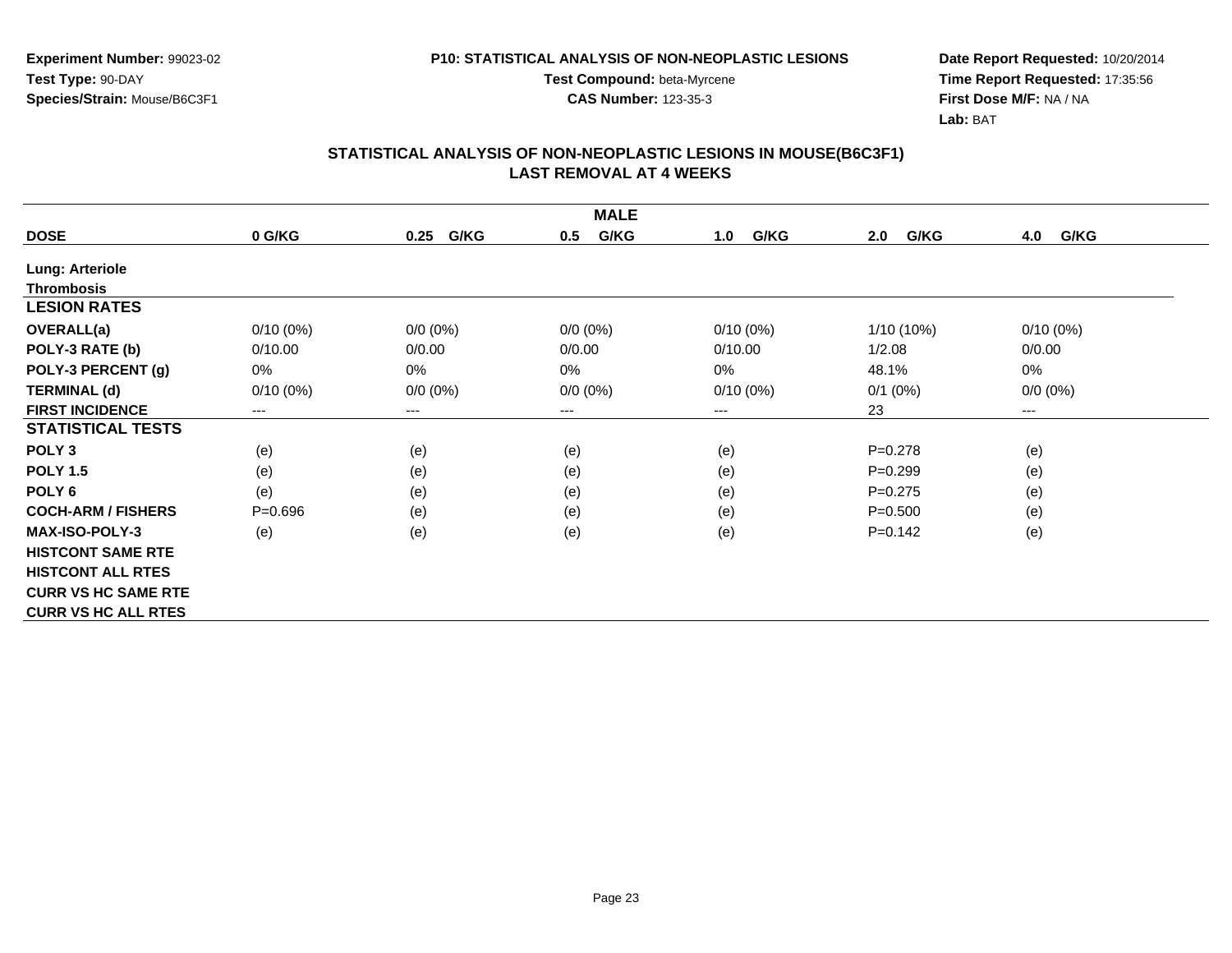**Experiment Number:** 99023-02**Test Type:** 90-DAY**Species/Strain:** Mouse/B6C3F1

**Test Compound:** beta-Myrcene**CAS Number:** 123-35-3

**Date Report Requested:** 10/20/2014 **Time Report Requested:** 17:35:56**First Dose M/F:** NA / NA**Lab:** BAT

|                            |             |              | <b>MALE</b> |             |             |                |
|----------------------------|-------------|--------------|-------------|-------------|-------------|----------------|
| <b>DOSE</b>                | 0 G/KG      | G/KG<br>0.25 | G/KG<br>0.5 | G/KG<br>1.0 | G/KG<br>2.0 | G/KG<br>4.0    |
| Lymph Node, Mandibular     |             |              |             |             |             |                |
| <b>Necrosis</b>            |             |              |             |             |             |                |
| <b>LESION RATES</b>        |             |              |             |             |             |                |
| <b>OVERALL(a)</b>          | $0/10(0\%)$ | $0/10(0\%)$  | $0/10(0\%)$ | $0/9(0\%)$  | 5/9 (56%)   | 8/10 (80%)     |
| POLY-3 RATE (b)            | 0/10.00     | 0/10.00      | 0/10.00     | 0/9.00      | 5/6.03      | 8/8.00         |
| POLY-3 PERCENT (g)         | 0%          | 0%           | 0%          | 0%          | 82.9%       | 100%           |
| <b>TERMINAL (d)</b>        | $0/10(0\%)$ | $0/10(0\%)$  | $0/10(0\%)$ | $0/9(0\%)$  | $0/1$ (0%)  | $0/0 (0\%)$    |
| <b>FIRST INCIDENCE</b>     | $---$       | $---$        | ---         | $---$       | 7           | $\overline{2}$ |
| <b>STATISTICAL TESTS</b>   |             |              |             |             |             |                |
| POLY <sub>3</sub>          | P=0.000**   | (e)          | (e)         | (e)         | $P=0.000**$ | P=0.000**      |
| <b>POLY 1.5</b>            | P=0.000**   | (e)          | (e)         | (e)         | $P=0.000**$ | P=0.000**      |
| POLY <sub>6</sub>          | $P=0.000**$ | (e)          | (e)         | (e)         | $P=0.000**$ | P=0.000**      |
| <b>COCH-ARM / FISHERS</b>  | P=0.000**   | (e)          | (e)         | (e)         | $P=0.011*$  | P=0.000**      |
| <b>MAX-ISO-POLY-3</b>      | $P=0.000**$ | (e)          | (e)         | (e)         | $P=0.000**$ | $P=0.000**$    |
| <b>HISTCONT SAME RTE</b>   |             |              |             |             |             |                |
| <b>HISTCONT ALL RTES</b>   |             |              |             |             |             |                |
| <b>CURR VS HC SAME RTE</b> |             |              |             |             |             |                |
| <b>CURR VS HC ALL RTES</b> |             |              |             |             |             |                |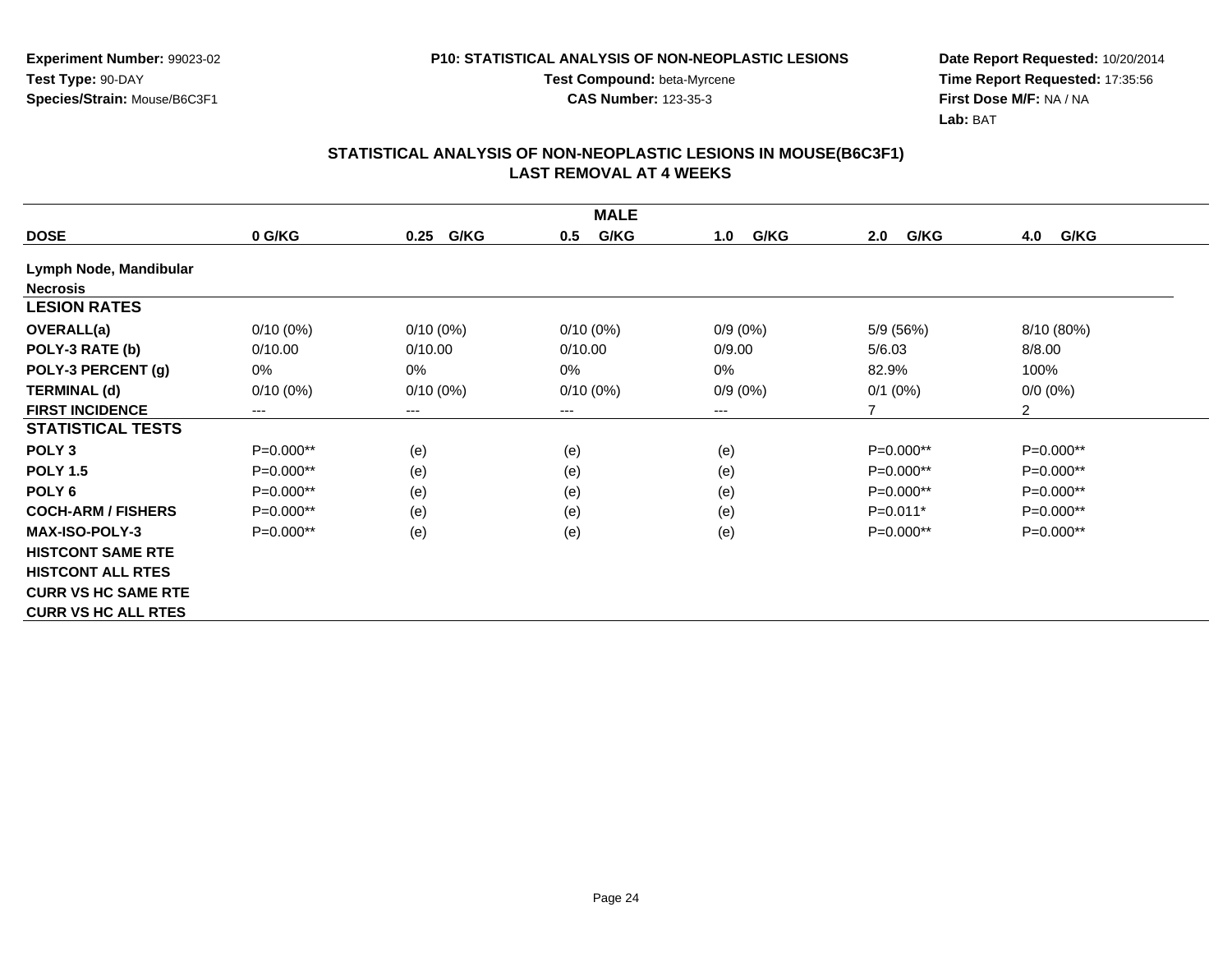**Experiment Number:** 99023-02**Test Type:** 90-DAY**Species/Strain:** Mouse/B6C3F1

**Test Compound:** beta-Myrcene**CAS Number:** 123-35-3

**Date Report Requested:** 10/20/2014 **Time Report Requested:** 17:35:56**First Dose M/F:** NA / NA**Lab:** BAT

|                            |             |              | <b>MALE</b> |             |             |                |
|----------------------------|-------------|--------------|-------------|-------------|-------------|----------------|
| <b>DOSE</b>                | 0 G/KG      | G/KG<br>0.25 | G/KG<br>0.5 | G/KG<br>1.0 | G/KG<br>2.0 | G/KG<br>4.0    |
| Lymph Node, Mesenteric     |             |              |             |             |             |                |
| <b>Necrosis</b>            |             |              |             |             |             |                |
| <b>LESION RATES</b>        |             |              |             |             |             |                |
| <b>OVERALL(a)</b>          | $0/10(0\%)$ | $0/10(0\%)$  | $0/10(0\%)$ | $0/10(0\%)$ | 7/10 (70%)  | 10/10 (100%)   |
| POLY-3 RATE (b)            | 0/10.00     | 0/10.00      | 0/10.00     | 0/10.00     | 7/8.01      | 10/10.00       |
| POLY-3 PERCENT (g)         | 0%          | $0\%$        | 0%          | 0%          | 87.4%       | 100%           |
| <b>TERMINAL (d)</b>        | $0/10(0\%)$ | $0/10(0\%)$  | $0/10(0\%)$ | $0/10(0\%)$ | $0/1$ (0%)  | $0/0 (0\%)$    |
| <b>FIRST INCIDENCE</b>     | $---$       | $---$        | ---         | ---         | 7           | $\overline{2}$ |
| <b>STATISTICAL TESTS</b>   |             |              |             |             |             |                |
| POLY <sub>3</sub>          | $P=0.000**$ | (e)          | (e)         | (e)         | P=0.000**   | $P=NA$         |
| <b>POLY 1.5</b>            | P=0.000**   | (e)          | (e)         | (e)         | P=0.000**   | $P = NA$       |
| POLY <sub>6</sub>          | P=0.000**   | (e)          | (e)         | (e)         | P=0.000**   | $P = NA$       |
| <b>COCH-ARM / FISHERS</b>  | P=0.000**   | (e)          | (e)         | (e)         | P=0.002**   | P=0.000**      |
| <b>MAX-ISO-POLY-3</b>      | $P=0.000**$ | (e)          | (e)         | (e)         | $P=0.000**$ | (e)            |
| <b>HISTCONT SAME RTE</b>   |             |              |             |             |             |                |
| <b>HISTCONT ALL RTES</b>   |             |              |             |             |             |                |
| <b>CURR VS HC SAME RTE</b> |             |              |             |             |             |                |
| <b>CURR VS HC ALL RTES</b> |             |              |             |             |             |                |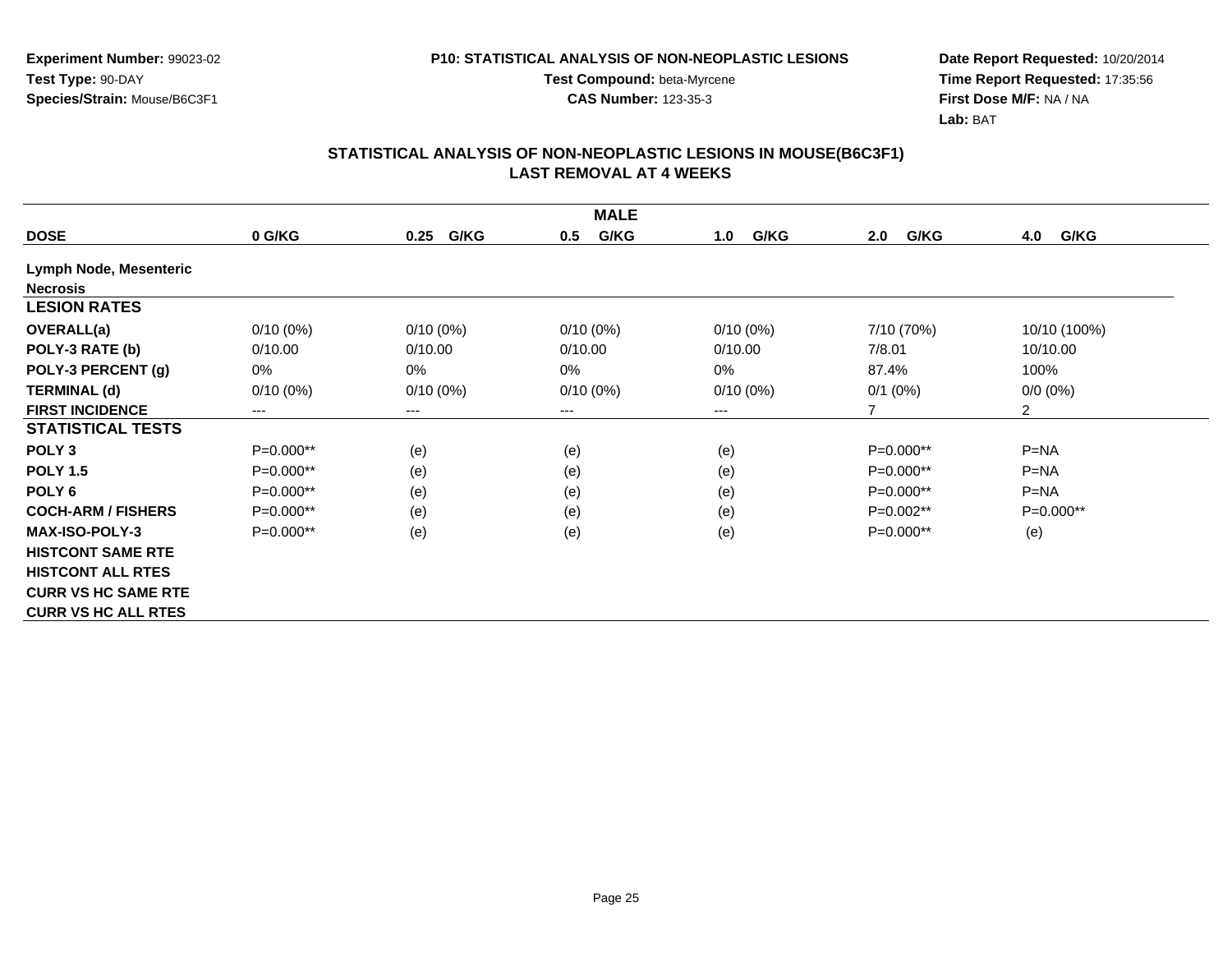**Experiment Number:** 99023-02**Test Type:** 90-DAY**Species/Strain:** Mouse/B6C3F1

**Test Compound:** beta-Myrcene**CAS Number:** 123-35-3

**Date Report Requested:** 10/20/2014 **Time Report Requested:** 17:35:56**First Dose M/F:** NA / NA**Lab:** BAT

|                            | <b>MALE</b> |                            |             |             |             |             |  |  |
|----------------------------|-------------|----------------------------|-------------|-------------|-------------|-------------|--|--|
| <b>DOSE</b>                | 0 G/KG      | G/KG<br>0.25               | G/KG<br>0.5 | G/KG<br>1.0 | G/KG<br>2.0 | G/KG<br>4.0 |  |  |
| <b>Nose: Olfactory Epi</b> |             |                            |             |             |             |             |  |  |
| Degeneration               |             |                            |             |             |             |             |  |  |
| <b>LESION RATES</b>        |             |                            |             |             |             |             |  |  |
| <b>OVERALL(a)</b>          | $0/10(0\%)$ | $0/10(0\%)$                | $0/10(0\%)$ | $0/10(0\%)$ | 7/10 (70%)  | 7/10 (70%)  |  |  |
| POLY-3 RATE (b)            | 0/10.00     | 0/10.00                    | 0/10.00     | 0/10.00     | 7/8.01      | 7/7.00      |  |  |
| POLY-3 PERCENT (g)         | 0%          | 0%                         | 0%          | 0%          | 87.4%       | 100%        |  |  |
| <b>TERMINAL (d)</b>        | $0/10(0\%)$ | $0/10(0\%)$                | $0/10(0\%)$ | $0/10(0\%)$ | $0/1$ (0%)  | $0/0 (0\%)$ |  |  |
| <b>FIRST INCIDENCE</b>     | $---$       | $\qquad \qquad - \qquad -$ | $--$        | ---         | 7           | 3           |  |  |
| <b>STATISTICAL TESTS</b>   |             |                            |             |             |             |             |  |  |
| POLY <sub>3</sub>          | P=0.000**   | (e)                        | (e)         | (e)         | $P=0.000**$ | P=0.000**   |  |  |
| <b>POLY 1.5</b>            | P=0.000**   | (e)                        | (e)         | (e)         | $P=0.000**$ | $P=0.000**$ |  |  |
| POLY 6                     | $P=0.000**$ | (e)                        | (e)         | (e)         | $P=0.000**$ | P=0.000**   |  |  |
| <b>COCH-ARM / FISHERS</b>  | $P=0.000**$ | (e)                        | (e)         | (e)         | $P=0.002**$ | $P=0.002**$ |  |  |
| <b>MAX-ISO-POLY-3</b>      | $P=0.000**$ | (e)                        | (e)         | (e)         | P=0.000**   | P=0.000**   |  |  |
| <b>HISTCONT SAME RTE</b>   |             |                            |             |             |             |             |  |  |
| <b>HISTCONT ALL RTES</b>   |             |                            |             |             |             |             |  |  |
| <b>CURR VS HC SAME RTE</b> |             |                            |             |             |             |             |  |  |
| <b>CURR VS HC ALL RTES</b> |             |                            |             |             |             |             |  |  |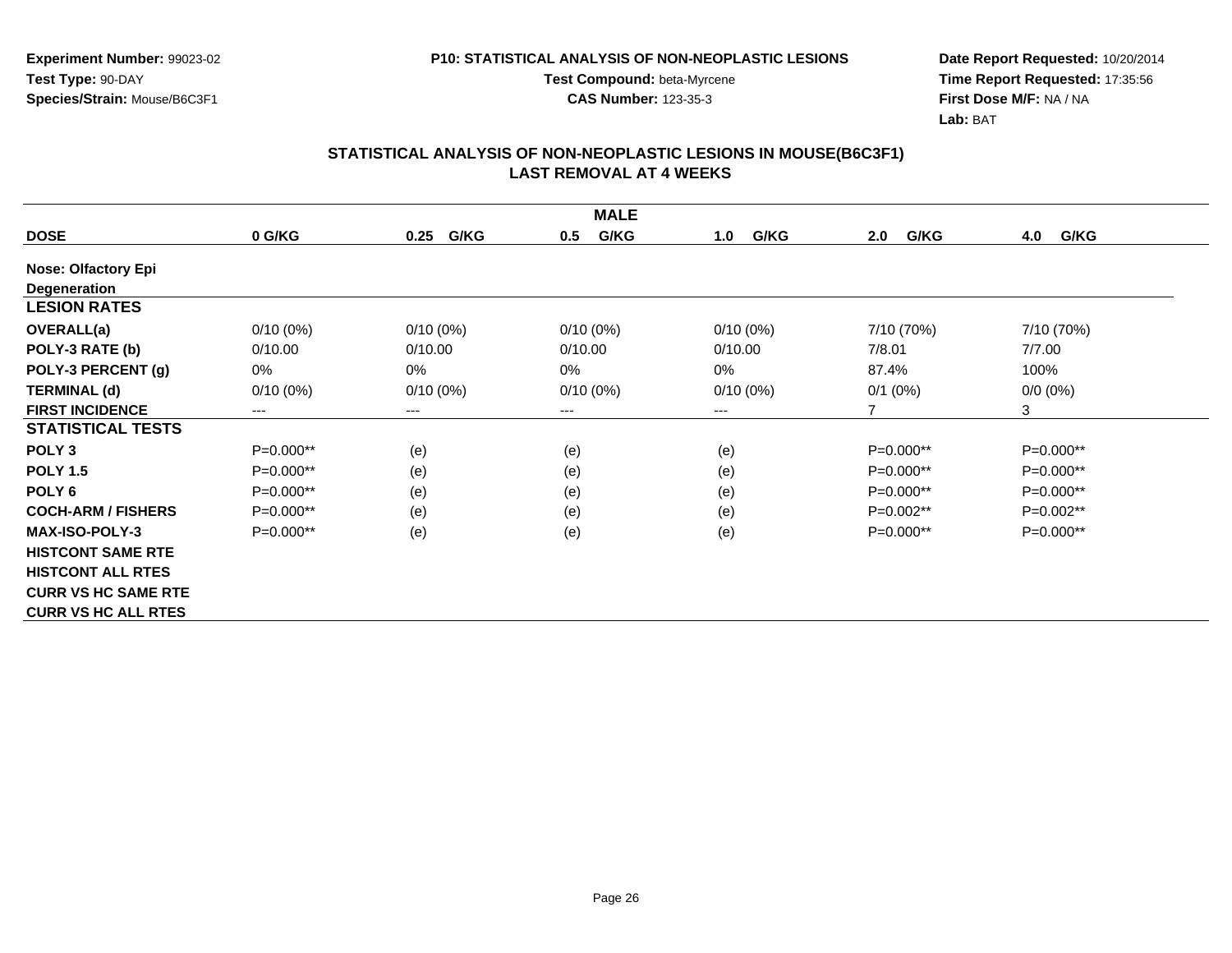**Experiment Number:** 99023-02**Test Type:** 90-DAY**Species/Strain:** Mouse/B6C3F1

**Test Compound:** beta-Myrcene**CAS Number:** 123-35-3

**Date Report Requested:** 10/20/2014 **Time Report Requested:** 17:35:56**First Dose M/F:** NA / NA**Lab:** BAT

|                            | <b>MALE</b> |                            |             |             |             |             |  |  |
|----------------------------|-------------|----------------------------|-------------|-------------|-------------|-------------|--|--|
| <b>DOSE</b>                | 0 G/KG      | G/KG<br>0.25               | G/KG<br>0.5 | G/KG<br>1.0 | G/KG<br>2.0 | G/KG<br>4.0 |  |  |
| <b>Nose: Olfactory Epi</b> |             |                            |             |             |             |             |  |  |
| <b>Inflammation</b>        |             |                            |             |             |             |             |  |  |
| <b>LESION RATES</b>        |             |                            |             |             |             |             |  |  |
| OVERALL(a)                 | $0/10(0\%)$ | $0/10(0\%)$                | $0/10(0\%)$ | $0/10(0\%)$ | $0/10(0\%)$ | $0/10(0\%)$ |  |  |
| POLY-3 RATE (b)            | 0/10.00     | 0/10.00                    | 0/10.00     | 0/10.00     | 0/1.10      | 0/0.00      |  |  |
| POLY-3 PERCENT (g)         | 0%          | 0%                         | 0%          | 0%          | 0%          | 0%          |  |  |
| <b>TERMINAL (d)</b>        | $0/10(0\%)$ | $0/10(0\%)$                | $0/10(0\%)$ | $0/10(0\%)$ | $0/1$ (0%)  | $0/0 (0\%)$ |  |  |
| <b>FIRST INCIDENCE</b>     | $---$       | $\qquad \qquad - \qquad -$ | $--$        | ---         | ---         | $--$        |  |  |
| <b>STATISTICAL TESTS</b>   |             |                            |             |             |             |             |  |  |
| POLY <sub>3</sub>          | (n)         | (n)                        | (n)         | (n)         | (n)         | (n)         |  |  |
| <b>POLY 1.5</b>            | (n)         | (n)                        | (n)         | (n)         | (n)         | (n)         |  |  |
| POLY 6                     | (n)         | (n)                        | (n)         | (n)         | (n)         | (n)         |  |  |
| <b>COCH-ARM / FISHERS</b>  | (n)         | (n)                        | (n)         | (n)         | (n)         | (n)         |  |  |
| <b>MAX-ISO-POLY-3</b>      | (n)         | (n)                        | (n)         | (n)         | (n)         | (n)         |  |  |
| <b>HISTCONT SAME RTE</b>   |             |                            |             |             |             |             |  |  |
| <b>HISTCONT ALL RTES</b>   |             |                            |             |             |             |             |  |  |
| <b>CURR VS HC SAME RTE</b> |             |                            |             |             |             |             |  |  |
| <b>CURR VS HC ALL RTES</b> |             |                            |             |             |             |             |  |  |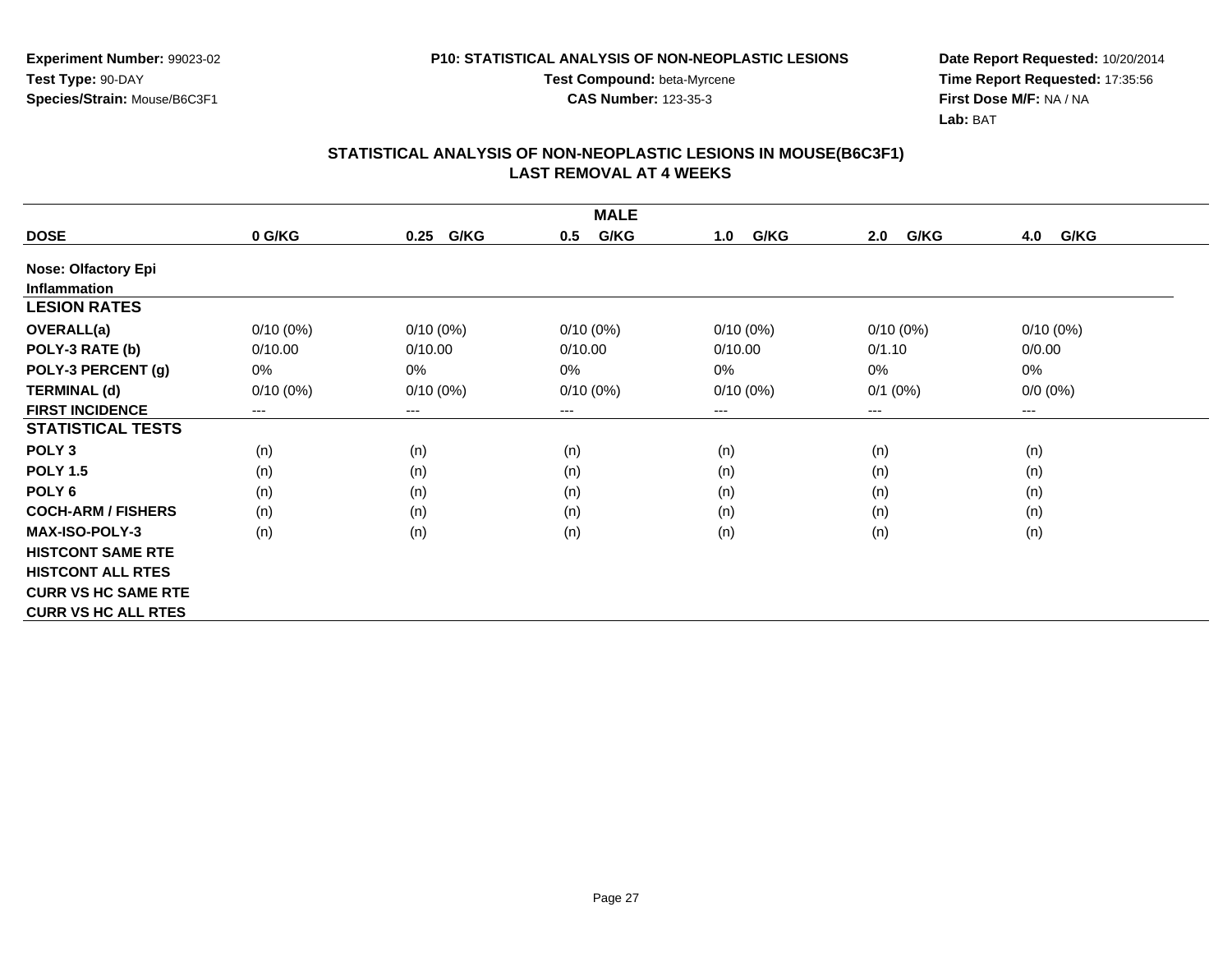**Experiment Number:** 99023-02**Test Type:** 90-DAY**Species/Strain:** Mouse/B6C3F1

**Test Compound:** beta-Myrcene**CAS Number:** 123-35-3

**Date Report Requested:** 10/20/2014 **Time Report Requested:** 17:35:56**First Dose M/F:** NA / NA**Lab:** BAT

|                            | <b>MALE</b> |                            |             |             |             |             |  |  |
|----------------------------|-------------|----------------------------|-------------|-------------|-------------|-------------|--|--|
| <b>DOSE</b>                | 0 G/KG      | G/KG<br>0.25               | G/KG<br>0.5 | G/KG<br>1.0 | G/KG<br>2.0 | G/KG<br>4.0 |  |  |
| <b>Nose: Olfactory Epi</b> |             |                            |             |             |             |             |  |  |
| <b>Metaplasia</b>          |             |                            |             |             |             |             |  |  |
| <b>LESION RATES</b>        |             |                            |             |             |             |             |  |  |
| <b>OVERALL(a)</b>          | $0/10(0\%)$ | $0/10(0\%)$                | $0/10(0\%)$ | $0/10(0\%)$ | $0/10(0\%)$ | $0/10(0\%)$ |  |  |
| POLY-3 RATE (b)            | 0/10.00     | 0/10.00                    | 0/10.00     | 0/10.00     | 0/1.10      | 0/0.00      |  |  |
| POLY-3 PERCENT (g)         | 0%          | 0%                         | 0%          | 0%          | 0%          | 0%          |  |  |
| <b>TERMINAL (d)</b>        | $0/10(0\%)$ | $0/10(0\%)$                | $0/10(0\%)$ | $0/10(0\%)$ | $0/1$ (0%)  | $0/0 (0\%)$ |  |  |
| <b>FIRST INCIDENCE</b>     | $---$       | $\qquad \qquad - \qquad -$ | $--$        | ---         | ---         | $--$        |  |  |
| <b>STATISTICAL TESTS</b>   |             |                            |             |             |             |             |  |  |
| POLY <sub>3</sub>          | (n)         | (n)                        | (n)         | (n)         | (n)         | (n)         |  |  |
| <b>POLY 1.5</b>            | (n)         | (n)                        | (n)         | (n)         | (n)         | (n)         |  |  |
| POLY 6                     | (n)         | (n)                        | (n)         | (n)         | (n)         | (n)         |  |  |
| <b>COCH-ARM / FISHERS</b>  | (n)         | (n)                        | (n)         | (n)         | (n)         | (n)         |  |  |
| <b>MAX-ISO-POLY-3</b>      | (n)         | (n)                        | (n)         | (n)         | (n)         | (n)         |  |  |
| <b>HISTCONT SAME RTE</b>   |             |                            |             |             |             |             |  |  |
| <b>HISTCONT ALL RTES</b>   |             |                            |             |             |             |             |  |  |
| <b>CURR VS HC SAME RTE</b> |             |                            |             |             |             |             |  |  |
| <b>CURR VS HC ALL RTES</b> |             |                            |             |             |             |             |  |  |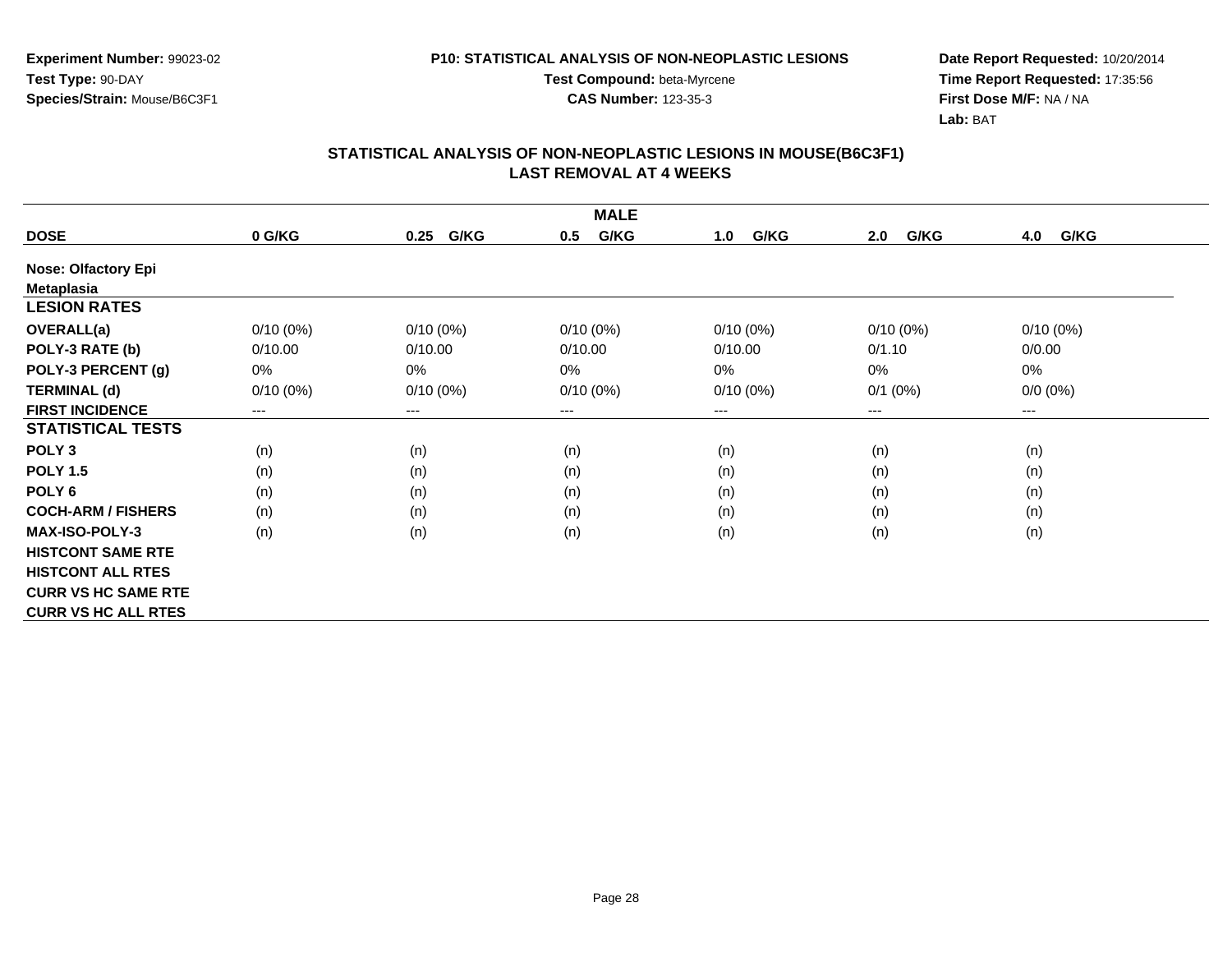**Experiment Number:** 99023-02**Test Type:** 90-DAY**Species/Strain:** Mouse/B6C3F1

**Test Compound:** beta-Myrcene**CAS Number:** 123-35-3

**Date Report Requested:** 10/20/2014 **Time Report Requested:** 17:35:56**First Dose M/F:** NA / NA**Lab:** BAT

|                             | <b>MALE</b>  |              |             |              |             |             |  |  |  |
|-----------------------------|--------------|--------------|-------------|--------------|-------------|-------------|--|--|--|
| <b>DOSE</b>                 | 0 G/KG       | G/KG<br>0.25 | G/KG<br>0.5 | G/KG<br>1.0  | G/KG<br>2.0 | G/KG<br>4.0 |  |  |  |
| <b>Nose: Respirat Epith</b> |              |              |             |              |             |             |  |  |  |
| <b>Inflammation</b>         |              |              |             |              |             |             |  |  |  |
| <b>LESION RATES</b>         |              |              |             |              |             |             |  |  |  |
| <b>OVERALL(a)</b>           | $0/10(0\%)$  | $0/10(0\%)$  | $0/10(0\%)$ | $1/10(10\%)$ | $0/10(0\%)$ | $0/10(0\%)$ |  |  |  |
| POLY-3 RATE (b)             | 0/10.00      | 0/10.00      | 0/10.00     | 1/10.00      | 0/1.10      | 0/0.00      |  |  |  |
| POLY-3 PERCENT (g)          | 0%           | 0%           | 0%          | 10%          | 0%          | 0%          |  |  |  |
| <b>TERMINAL (d)</b>         | $0/10(0\%)$  | $0/10(0\%)$  | $0/10(0\%)$ | 1/10 (10%)   | $0/1$ (0%)  | $0/0 (0\%)$ |  |  |  |
| <b>FIRST INCIDENCE</b>      | $---$        | $---$        | ---         | 93(T)        | ---         | $--$        |  |  |  |
| <b>STATISTICAL TESTS</b>    |              |              |             |              |             |             |  |  |  |
| POLY <sub>3</sub>           | $P = 0.160$  | (e)          | (e)         | $P = 0.500$  | (e)         | (e)         |  |  |  |
| <b>POLY 1.5</b>             | $P = 0.178$  | (e)          | (e)         | $P = 0.500$  | (e)         | (e)         |  |  |  |
| POLY <sub>6</sub>           | $P=0.159$    | (e)          | (e)         | $P = 0.500$  | (e)         | (e)         |  |  |  |
| <b>COCH-ARM / FISHERS</b>   | $P = 0.699N$ | (e)          | (e)         | $P = 0.500$  | (e)         | (e)         |  |  |  |
| <b>MAX-ISO-POLY-3</b>       | $P=0.294$    | (e)          | (e)         | $P=0.159$    | (e)         | (e)         |  |  |  |
| <b>HISTCONT SAME RTE</b>    |              |              |             |              |             |             |  |  |  |
| <b>HISTCONT ALL RTES</b>    |              |              |             |              |             |             |  |  |  |
| <b>CURR VS HC SAME RTE</b>  |              |              |             |              |             |             |  |  |  |
| <b>CURR VS HC ALL RTES</b>  |              |              |             |              |             |             |  |  |  |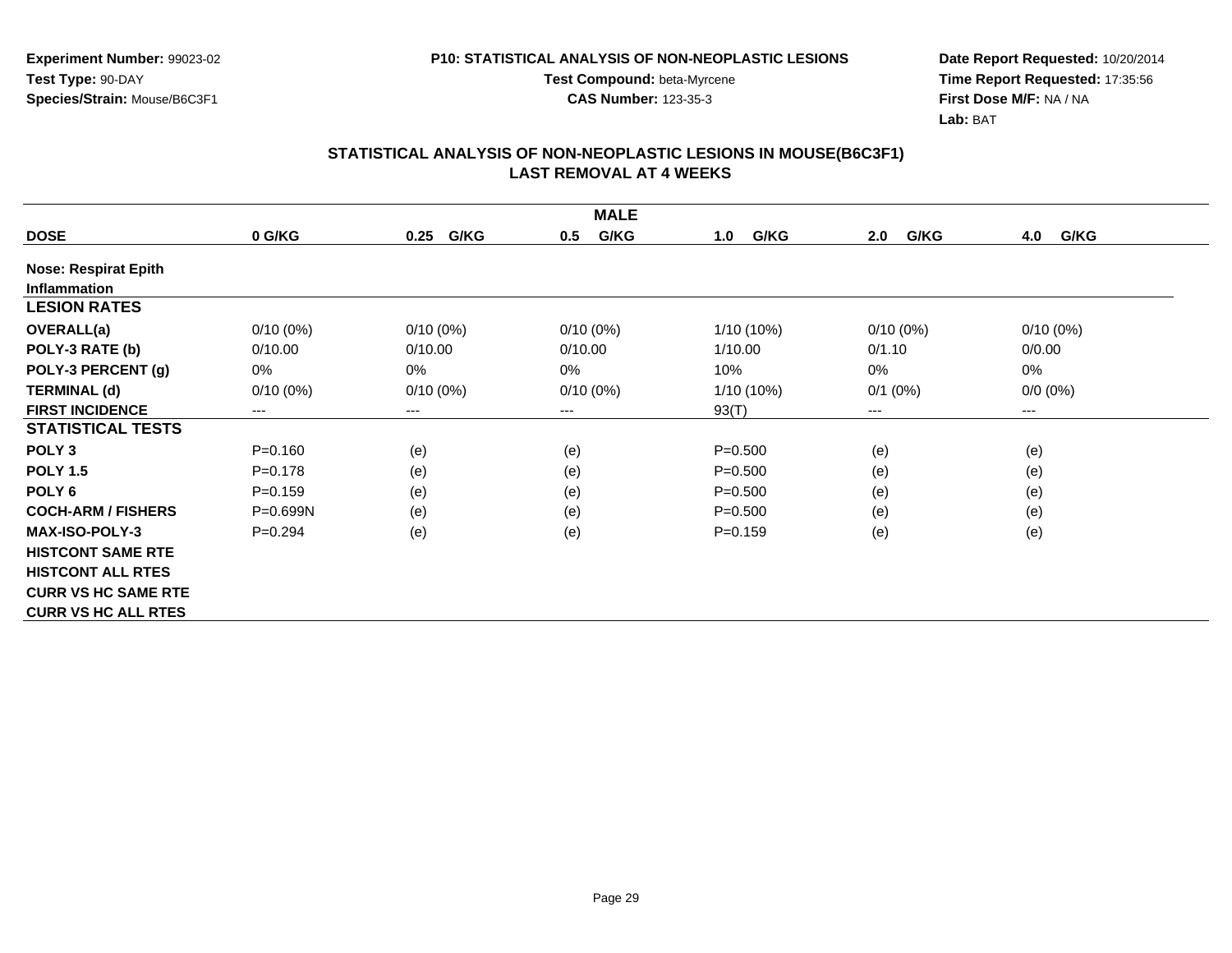**Experiment Number:** 99023-02**Test Type:** 90-DAY**Species/Strain:** Mouse/B6C3F1

**Test Compound:** beta-Myrcene**CAS Number:** 123-35-3

**Date Report Requested:** 10/20/2014 **Time Report Requested:** 17:35:56**First Dose M/F:** NA / NA**Lab:** BAT

|                             | <b>MALE</b> |              |             |             |             |             |  |  |
|-----------------------------|-------------|--------------|-------------|-------------|-------------|-------------|--|--|
| <b>DOSE</b>                 | 0 G/KG      | G/KG<br>0.25 | G/KG<br>0.5 | G/KG<br>1.0 | G/KG<br>2.0 | 4.0<br>G/KG |  |  |
| <b>Nose: Respirat Epith</b> |             |              |             |             |             |             |  |  |
| <b>Mineralization</b>       |             |              |             |             |             |             |  |  |
| <b>LESION RATES</b>         |             |              |             |             |             |             |  |  |
| OVERALL(a)                  | $0/10(0\%)$ | $0/10(0\%)$  | $0/10(0\%)$ | $0/10(0\%)$ | $0/10(0\%)$ | $0/10(0\%)$ |  |  |
| POLY-3 RATE (b)             | 0/10.00     | 0/10.00      | 0/10.00     | 0/10.00     | 0/1.10      | 0/0.00      |  |  |
| POLY-3 PERCENT (g)          | 0%          | 0%           | 0%          | 0%          | 0%          | $0\%$       |  |  |
| <b>TERMINAL (d)</b>         | $0/10(0\%)$ | $0/10(0\%)$  | $0/10(0\%)$ | $0/10(0\%)$ | $0/1$ (0%)  | $0/0 (0\%)$ |  |  |
| <b>FIRST INCIDENCE</b>      | ---         | $---$        | $---$       | ---         | ---         | $---$       |  |  |
| <b>STATISTICAL TESTS</b>    |             |              |             |             |             |             |  |  |
| POLY <sub>3</sub>           | (n)         | (n)          | (n)         | (n)         | (n)         | (n)         |  |  |
| <b>POLY 1.5</b>             | (n)         | (n)          | (n)         | (n)         | (n)         | (n)         |  |  |
| POLY 6                      | (n)         | (n)          | (n)         | (n)         | (n)         | (n)         |  |  |
| <b>COCH-ARM / FISHERS</b>   | (n)         | (n)          | (n)         | (n)         | (n)         | (n)         |  |  |
| <b>MAX-ISO-POLY-3</b>       | (n)         | (n)          | (n)         | (n)         | (n)         | (n)         |  |  |
| <b>HISTCONT SAME RTE</b>    |             |              |             |             |             |             |  |  |
| <b>HISTCONT ALL RTES</b>    |             |              |             |             |             |             |  |  |
| <b>CURR VS HC SAME RTE</b>  |             |              |             |             |             |             |  |  |
| <b>CURR VS HC ALL RTES</b>  |             |              |             |             |             |             |  |  |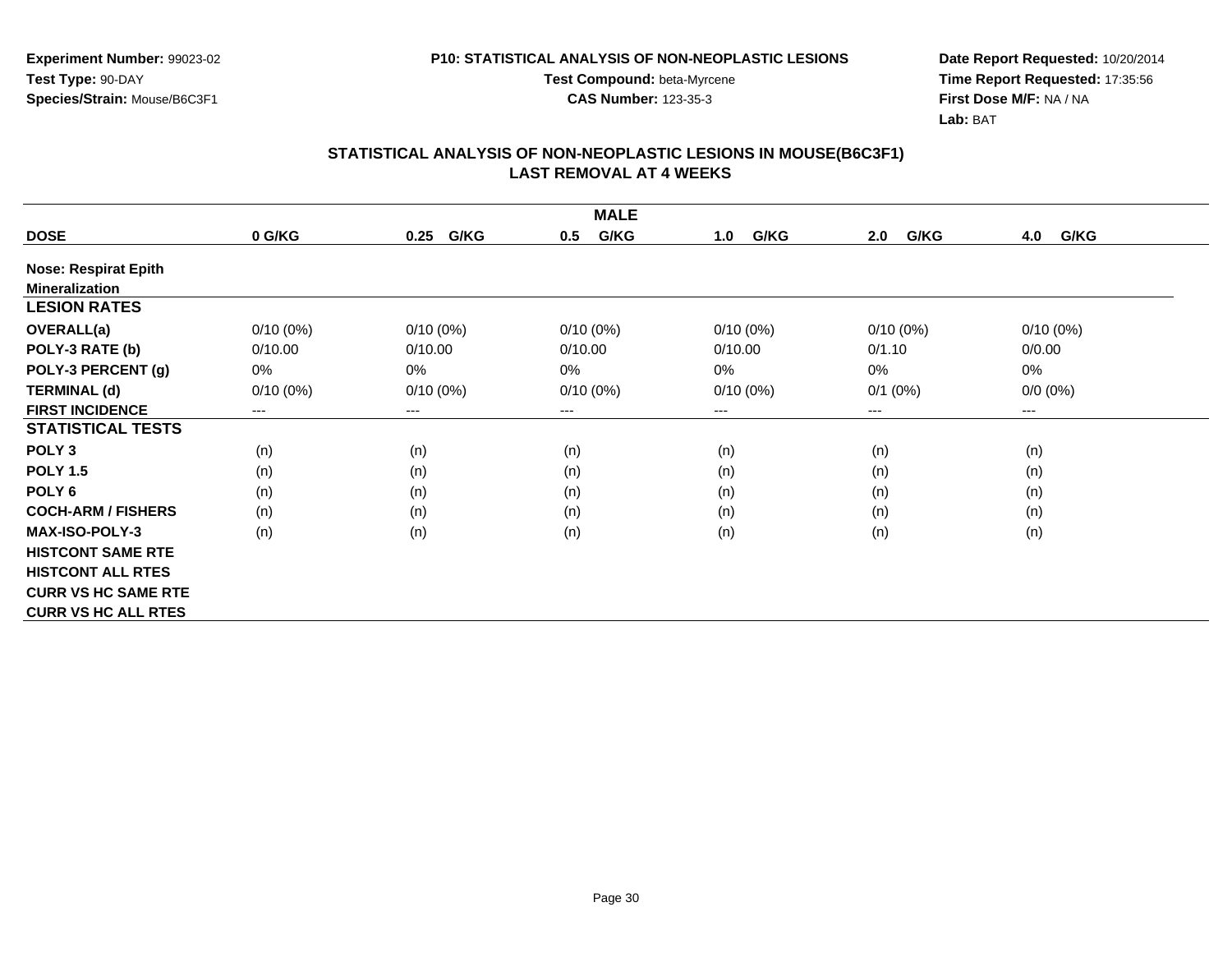**Experiment Number:** 99023-02**Test Type:** 90-DAY**Species/Strain:** Mouse/B6C3F1

**Test Compound:** beta-Myrcene**CAS Number:** 123-35-3

**Date Report Requested:** 10/20/2014 **Time Report Requested:** 17:35:56**First Dose M/F:** NA / NA**Lab:** BAT

|                              | <b>MALE</b> |                            |             |             |             |             |  |  |
|------------------------------|-------------|----------------------------|-------------|-------------|-------------|-------------|--|--|
| <b>DOSE</b>                  | 0 G/KG      | G/KG<br>0.25               | G/KG<br>0.5 | G/KG<br>1.0 | G/KG<br>2.0 | G/KG<br>4.0 |  |  |
| <b>Oral Mucosa: Gingival</b> |             |                            |             |             |             |             |  |  |
| Inflammation                 |             |                            |             |             |             |             |  |  |
| <b>LESION RATES</b>          |             |                            |             |             |             |             |  |  |
| OVERALL(a)                   | $0/10(0\%)$ | $0/0 (0\%)$                | $0/0 (0\%)$ | $0/10(0\%)$ | $0/10(0\%)$ | $0/10(0\%)$ |  |  |
| POLY-3 RATE (b)              | 0/10.00     | 0/0.00                     | 0/0.00      | 0/10.00     | 0/1.10      | 0/0.00      |  |  |
| POLY-3 PERCENT (g)           | 0%          | 0%                         | 0%          | 0%          | 0%          | 0%          |  |  |
| <b>TERMINAL (d)</b>          | $0/10(0\%)$ | $0/0 (0\%)$                | $0/0 (0\%)$ | $0/10(0\%)$ | $0/1$ (0%)  | $0/0 (0\%)$ |  |  |
| <b>FIRST INCIDENCE</b>       | $---$       | $\qquad \qquad - \qquad -$ | $--$        | ---         | ---         | $--$        |  |  |
| <b>STATISTICAL TESTS</b>     |             |                            |             |             |             |             |  |  |
| POLY <sub>3</sub>            | (n)         | (n)                        | (n)         | (n)         | (n)         | (n)         |  |  |
| <b>POLY 1.5</b>              | (n)         | (n)                        | (n)         | (n)         | (n)         | (n)         |  |  |
| POLY 6                       | (n)         | (n)                        | (n)         | (n)         | (n)         | (n)         |  |  |
| <b>COCH-ARM / FISHERS</b>    | (n)         | (n)                        | (n)         | (n)         | (n)         | (n)         |  |  |
| <b>MAX-ISO-POLY-3</b>        | (n)         | (n)                        | (n)         | (n)         | (n)         | (n)         |  |  |
| <b>HISTCONT SAME RTE</b>     |             |                            |             |             |             |             |  |  |
| <b>HISTCONT ALL RTES</b>     |             |                            |             |             |             |             |  |  |
| <b>CURR VS HC SAME RTE</b>   |             |                            |             |             |             |             |  |  |
| <b>CURR VS HC ALL RTES</b>   |             |                            |             |             |             |             |  |  |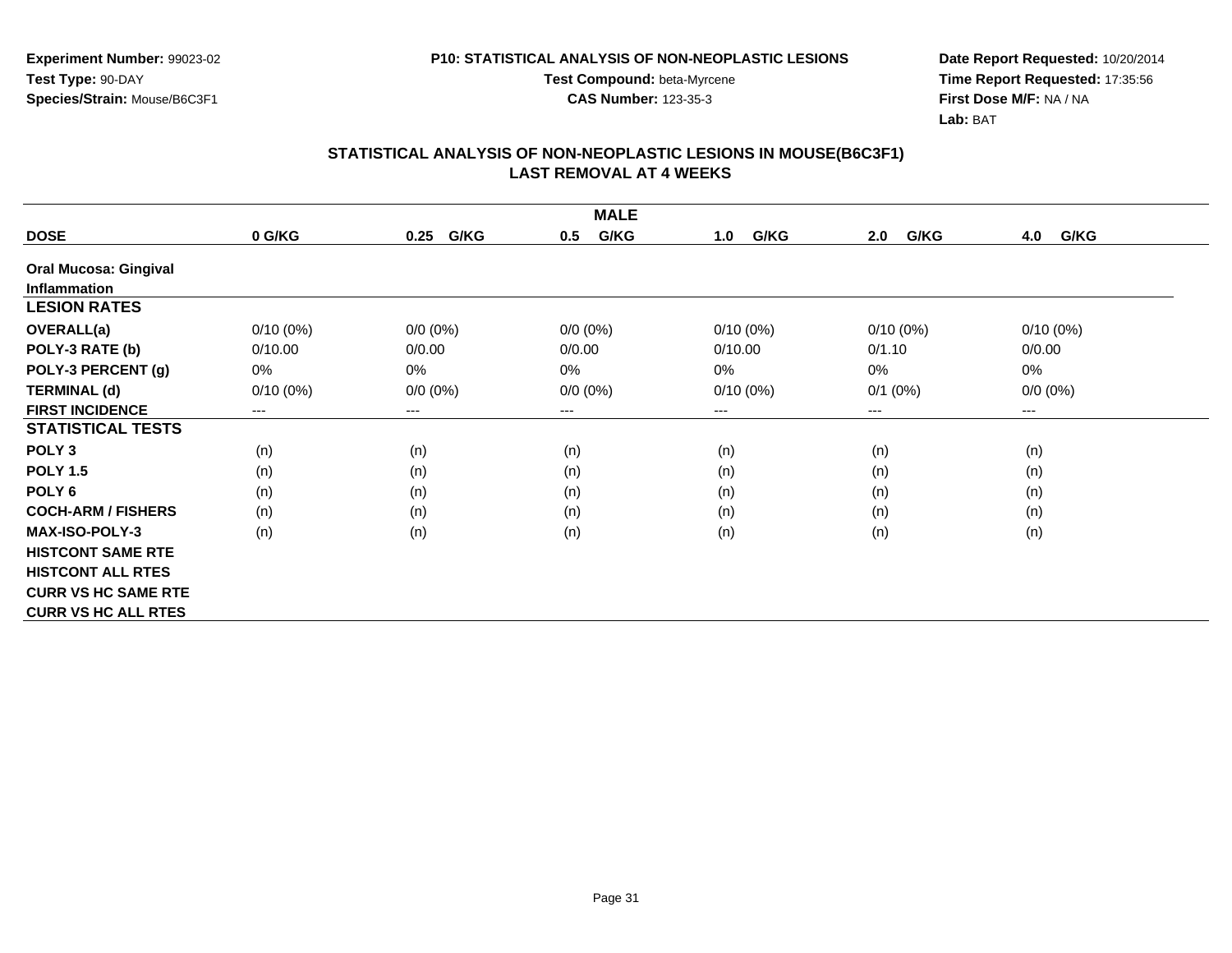**Experiment Number:** 99023-02**Test Type:** 90-DAY**Species/Strain:** Mouse/B6C3F1

**Test Compound:** beta-Myrcene**CAS Number:** 123-35-3

**Date Report Requested:** 10/20/2014 **Time Report Requested:** 17:35:56**First Dose M/F:** NA / NA**Lab:** BAT

| <b>MALE</b>                |                            |              |             |             |             |                |  |  |
|----------------------------|----------------------------|--------------|-------------|-------------|-------------|----------------|--|--|
| <b>DOSE</b>                | 0 G/KG                     | G/KG<br>0.25 | G/KG<br>0.5 | G/KG<br>1.0 | G/KG<br>2.0 | G/KG<br>4.0    |  |  |
| <b>Pancreas</b>            |                            |              |             |             |             |                |  |  |
| <b>Degeneration</b>        |                            |              |             |             |             |                |  |  |
| <b>LESION RATES</b>        |                            |              |             |             |             |                |  |  |
| <b>OVERALL(a)</b>          | $0/10(0\%)$                | $0/10(0\%)$  | $0/10(0\%)$ | $0/10(0\%)$ | 7/10 (70%)  | 10/10 (100%)   |  |  |
| POLY-3 RATE (b)            | 0/10.00                    | 0/10.00      | 0/10.00     | 0/10.00     | 7/8.01      | 10/10.00       |  |  |
| POLY-3 PERCENT (g)         | 0%                         | $0\%$        | 0%          | 0%          | 87.4%       | 100%           |  |  |
| <b>TERMINAL (d)</b>        | $0/10(0\%)$                | $0/10(0\%)$  | $0/10(0\%)$ | $0/10(0\%)$ | $0/1$ (0%)  | $0/0(0\%)$     |  |  |
| <b>FIRST INCIDENCE</b>     | $\qquad \qquad - \qquad -$ | $---$        | ---         | ---         | 7           | $\overline{2}$ |  |  |
| <b>STATISTICAL TESTS</b>   |                            |              |             |             |             |                |  |  |
| POLY <sub>3</sub>          | $P=0.000**$                | (e)          | (e)         | (e)         | $P=0.000**$ | $P=NA$         |  |  |
| <b>POLY 1.5</b>            | $P=0.000**$                | (e)          | (e)         | (e)         | $P=0.000**$ | $P = NA$       |  |  |
| POLY <sub>6</sub>          | $P=0.000**$                | (e)          | (e)         | (e)         | $P=0.000**$ | $P = NA$       |  |  |
| <b>COCH-ARM / FISHERS</b>  | $P=0.000**$                | (e)          | (e)         | (e)         | $P=0.002**$ | P=0.000**      |  |  |
| <b>MAX-ISO-POLY-3</b>      | $P=0.000**$                | (e)          | (e)         | (e)         | P=0.000**   | (e)            |  |  |
| <b>HISTCONT SAME RTE</b>   |                            |              |             |             |             |                |  |  |
| <b>HISTCONT ALL RTES</b>   |                            |              |             |             |             |                |  |  |
| <b>CURR VS HC SAME RTE</b> |                            |              |             |             |             |                |  |  |
| <b>CURR VS HC ALL RTES</b> |                            |              |             |             |             |                |  |  |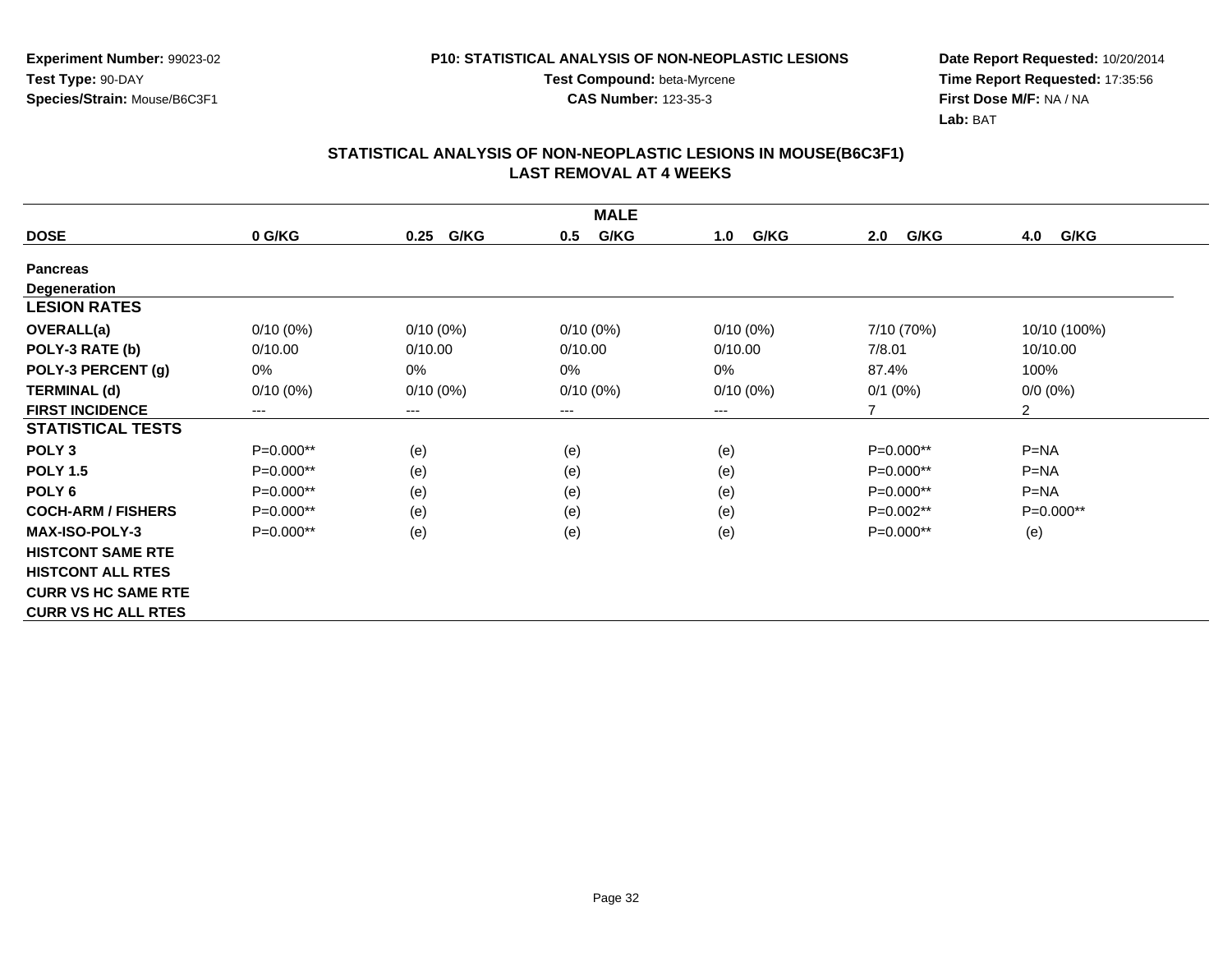**Experiment Number:** 99023-02**Test Type:** 90-DAY**Species/Strain:** Mouse/B6C3F1

**Test Compound:** beta-Myrcene**CAS Number:** 123-35-3

**Date Report Requested:** 10/20/2014 **Time Report Requested:** 17:35:56**First Dose M/F:** NA / NA**Lab:** BAT

|                            | <b>MALE</b>                |              |             |             |             |             |  |  |  |
|----------------------------|----------------------------|--------------|-------------|-------------|-------------|-------------|--|--|--|
| <b>DOSE</b>                | 0 G/KG                     | G/KG<br>0.25 | G/KG<br>0.5 | G/KG<br>1.0 | G/KG<br>2.0 | G/KG<br>4.0 |  |  |  |
| <b>Parathyroid Gland</b>   |                            |              |             |             |             |             |  |  |  |
| Cyst                       |                            |              |             |             |             |             |  |  |  |
| <b>LESION RATES</b>        |                            |              |             |             |             |             |  |  |  |
| <b>OVERALL(a)</b>          | $0/9(0\%)$                 | $0/0 (0\%)$  | $0/0 (0\%)$ | $0/9(0\%)$  | 0/7(0%)     | 0/6(0%)     |  |  |  |
| POLY-3 RATE (b)            | 0/9.00                     | 0/0.00       | 0/0.00      | 0/9.00      | 0/0.09      | 0/0.00      |  |  |  |
| POLY-3 PERCENT (g)         | 0%                         | 0%           | $0\%$       | 0%          | 0%          | $0\%$       |  |  |  |
| <b>TERMINAL (d)</b>        | $0/9(0\%)$                 | $0/0 (0\%)$  | $0/0 (0\%)$ | $0/9(0\%)$  | $0/0 (0\%)$ | $0/0 (0\%)$ |  |  |  |
| <b>FIRST INCIDENCE</b>     | $\qquad \qquad - \qquad -$ | $--$         | ---         | ---         | $---$       | $---$       |  |  |  |
| <b>STATISTICAL TESTS</b>   |                            |              |             |             |             |             |  |  |  |
| POLY <sub>3</sub>          | (n)                        | (n)          | (n)         | (n)         | (n)         | (n)         |  |  |  |
| <b>POLY 1.5</b>            | (n)                        | (n)          | (n)         | (n)         | (n)         | (n)         |  |  |  |
| POLY <sub>6</sub>          | (n)                        | (n)          | (n)         | (n)         | (n)         | (n)         |  |  |  |
| <b>COCH-ARM / FISHERS</b>  | (n)                        | (n)          | (n)         | (n)         | (n)         | (n)         |  |  |  |
| <b>MAX-ISO-POLY-3</b>      | (n)                        | (n)          | (n)         | (n)         | (n)         | (n)         |  |  |  |
| <b>HISTCONT SAME RTE</b>   |                            |              |             |             |             |             |  |  |  |
| <b>HISTCONT ALL RTES</b>   |                            |              |             |             |             |             |  |  |  |
| <b>CURR VS HC SAME RTE</b> |                            |              |             |             |             |             |  |  |  |
| <b>CURR VS HC ALL RTES</b> |                            |              |             |             |             |             |  |  |  |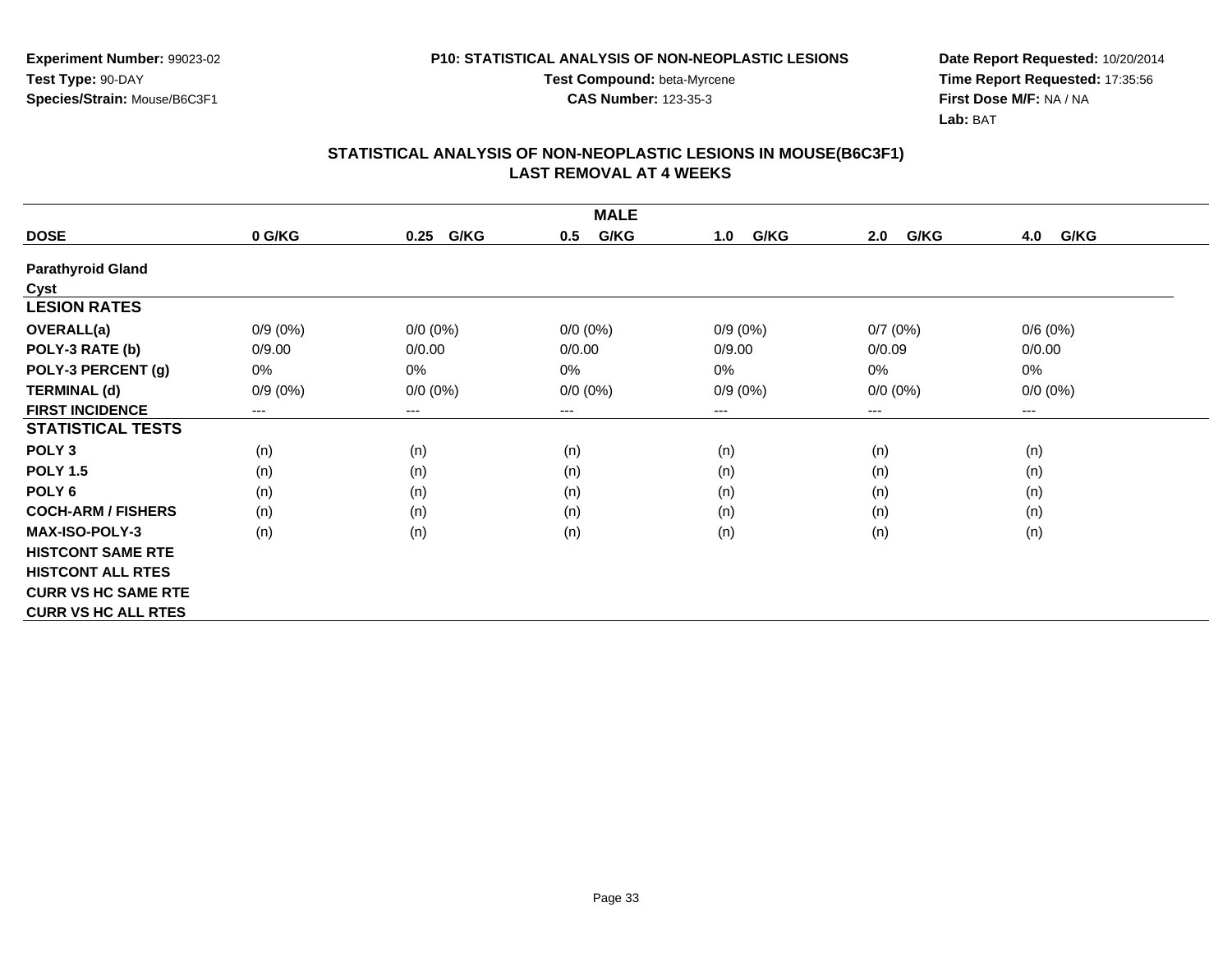**Experiment Number:** 99023-02**Test Type:** 90-DAY**Species/Strain:** Mouse/B6C3F1

**Test Compound:** beta-Myrcene**CAS Number:** 123-35-3

**Date Report Requested:** 10/20/2014 **Time Report Requested:** 17:35:56**First Dose M/F:** NA / NA**Lab:** BAT

|                                      | <b>MALE</b>  |              |             |              |              |             |  |  |  |
|--------------------------------------|--------------|--------------|-------------|--------------|--------------|-------------|--|--|--|
| <b>DOSE</b>                          | 0 G/KG       | G/KG<br>0.25 | G/KG<br>0.5 | G/KG<br>1.0  | G/KG<br>2.0  | G/KG<br>4.0 |  |  |  |
| <b>Salivary Glands</b>               |              |              |             |              |              |             |  |  |  |
| Infiltration Cellular Mononuclear CI |              |              |             |              |              |             |  |  |  |
| <b>LESION RATES</b>                  |              |              |             |              |              |             |  |  |  |
| <b>OVERALL(a)</b>                    | $0/10(0\%)$  | $0/0 (0\%)$  | $0/0 (0\%)$ | $1/10(10\%)$ | $0/10(0\%)$  | $0/10(0\%)$ |  |  |  |
| POLY-3 RATE (b)                      | 0/10.00      | 0/0.00       | 0/0.00      | 1/10.00      | 0/1.10       | 0/0.00      |  |  |  |
| POLY-3 PERCENT (g)                   | 0%           | 0%           | 0%          | 10%          | 0%           | $0\%$       |  |  |  |
| <b>TERMINAL (d)</b>                  | $0/10(0\%)$  | $0/0 (0\%)$  | $0/0 (0\%)$ | 1/10 (10%)   | $0/1$ $(0%)$ | $0/0 (0\%)$ |  |  |  |
| <b>FIRST INCIDENCE</b>               | $--$         | $---$        | ---         | 93(T)        | $---$        | $---$       |  |  |  |
| <b>STATISTICAL TESTS</b>             |              |              |             |              |              |             |  |  |  |
| POLY <sub>3</sub>                    | (e)          | (e)          | (e)         | $P = 0.500$  | (e)          | (e)         |  |  |  |
| <b>POLY 1.5</b>                      | (e)          | (e)          | (e)         | $P = 0.500$  | (e)          | (e)         |  |  |  |
| POLY <sub>6</sub>                    | (e)          | (e)          | (e)         | $P = 0.500$  | (e)          | (e)         |  |  |  |
| <b>COCH-ARM / FISHERS</b>            | $P = 0.568N$ | (e)          | (e)         | $P = 0.500$  | (e)          | (e)         |  |  |  |
| <b>MAX-ISO-POLY-3</b>                | (e)          | (e)          | (e)         | $P = 0.159$  | (e)          | (e)         |  |  |  |
| <b>HISTCONT SAME RTE</b>             |              |              |             |              |              |             |  |  |  |
| <b>HISTCONT ALL RTES</b>             |              |              |             |              |              |             |  |  |  |
| <b>CURR VS HC SAME RTE</b>           |              |              |             |              |              |             |  |  |  |
| <b>CURR VS HC ALL RTES</b>           |              |              |             |              |              |             |  |  |  |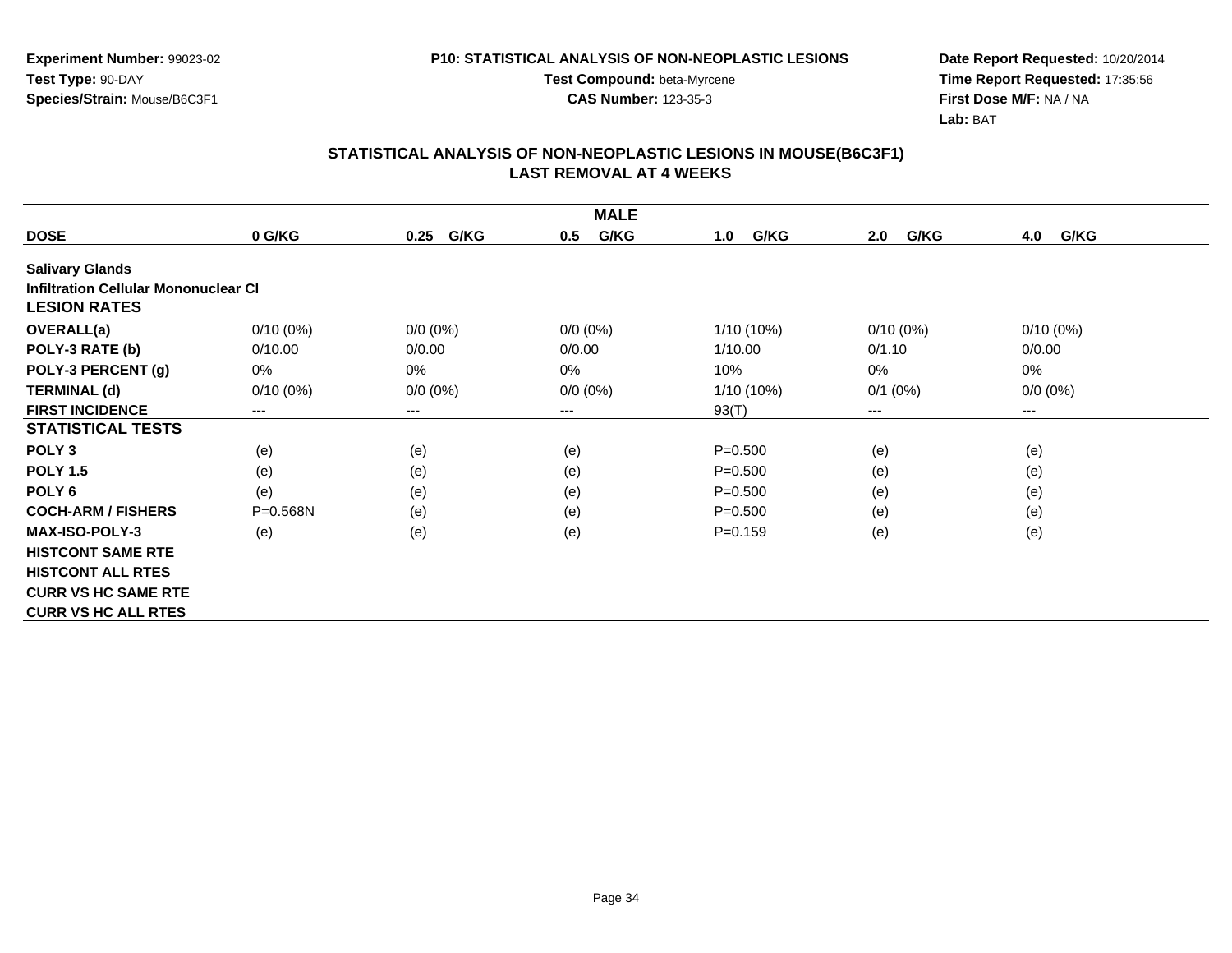**Experiment Number:** 99023-02**Test Type:** 90-DAY**Species/Strain:** Mouse/B6C3F1

**Test Compound:** beta-Myrcene**CAS Number:** 123-35-3

**Date Report Requested:** 10/20/2014 **Time Report Requested:** 17:35:56**First Dose M/F:** NA / NA**Lab:** BAT

|                            | <b>MALE</b> |                        |             |             |             |             |  |  |  |
|----------------------------|-------------|------------------------|-------------|-------------|-------------|-------------|--|--|--|
| <b>DOSE</b>                | 0 G/KG      | G/KG<br>0.25           | G/KG<br>0.5 | G/KG<br>1.0 | G/KG<br>2.0 | G/KG<br>4.0 |  |  |  |
| <b>Spleen</b>              |             |                        |             |             |             |             |  |  |  |
| <b>Congestion</b>          |             |                        |             |             |             |             |  |  |  |
| <b>LESION RATES</b>        |             |                        |             |             |             |             |  |  |  |
| OVERALL(a)                 | $0/10(0\%)$ | $0/10(0\%)$            | $0/10(0\%)$ | $0/10(0\%)$ | $0/10(0\%)$ | 2/10 (20%)  |  |  |  |
| POLY-3 RATE (b)            | 0/10.00     | 0/10.00                | 0/10.00     | 0/10.00     | 0/1.10      | 2/2.00      |  |  |  |
| POLY-3 PERCENT (g)         | 0%          | 0%                     | 0%          | 0%          | 0%          | 100%        |  |  |  |
| <b>TERMINAL (d)</b>        | $0/10(0\%)$ | $0/10(0\%)$            | $0/10(0\%)$ | $0/10(0\%)$ | $0/1$ (0%)  | $0/0 (0\%)$ |  |  |  |
| <b>FIRST INCIDENCE</b>     | ---         | $\qquad \qquad \cdots$ | $--$        | ---         | ---         | 3           |  |  |  |
| <b>STATISTICAL TESTS</b>   |             |                        |             |             |             |             |  |  |  |
| POLY <sub>3</sub>          | $P=0.017*$  | (e)                    | (e)         | (e)         | (e)         | $P=0.040*$  |  |  |  |
| <b>POLY 1.5</b>            | $P=0.017*$  | (e)                    | (e)         | (e)         | (e)         | $P=0.041*$  |  |  |  |
| POLY <sub>6</sub>          | $P=0.018*$  | (e)                    | (e)         | (e)         | (e)         | $P=0.040*$  |  |  |  |
| <b>COCH-ARM / FISHERS</b>  | P=0.010**   | (e)                    | (e)         | (e)         | (e)         | $P = 0.237$ |  |  |  |
| <b>MAX-ISO-POLY-3</b>      | P=0.006**   | (e)                    | (e)         | (e)         | (e)         | $P=0.036*$  |  |  |  |
| <b>HISTCONT SAME RTE</b>   |             |                        |             |             |             |             |  |  |  |
| <b>HISTCONT ALL RTES</b>   |             |                        |             |             |             |             |  |  |  |
| <b>CURR VS HC SAME RTE</b> |             |                        |             |             |             |             |  |  |  |
| <b>CURR VS HC ALL RTES</b> |             |                        |             |             |             |             |  |  |  |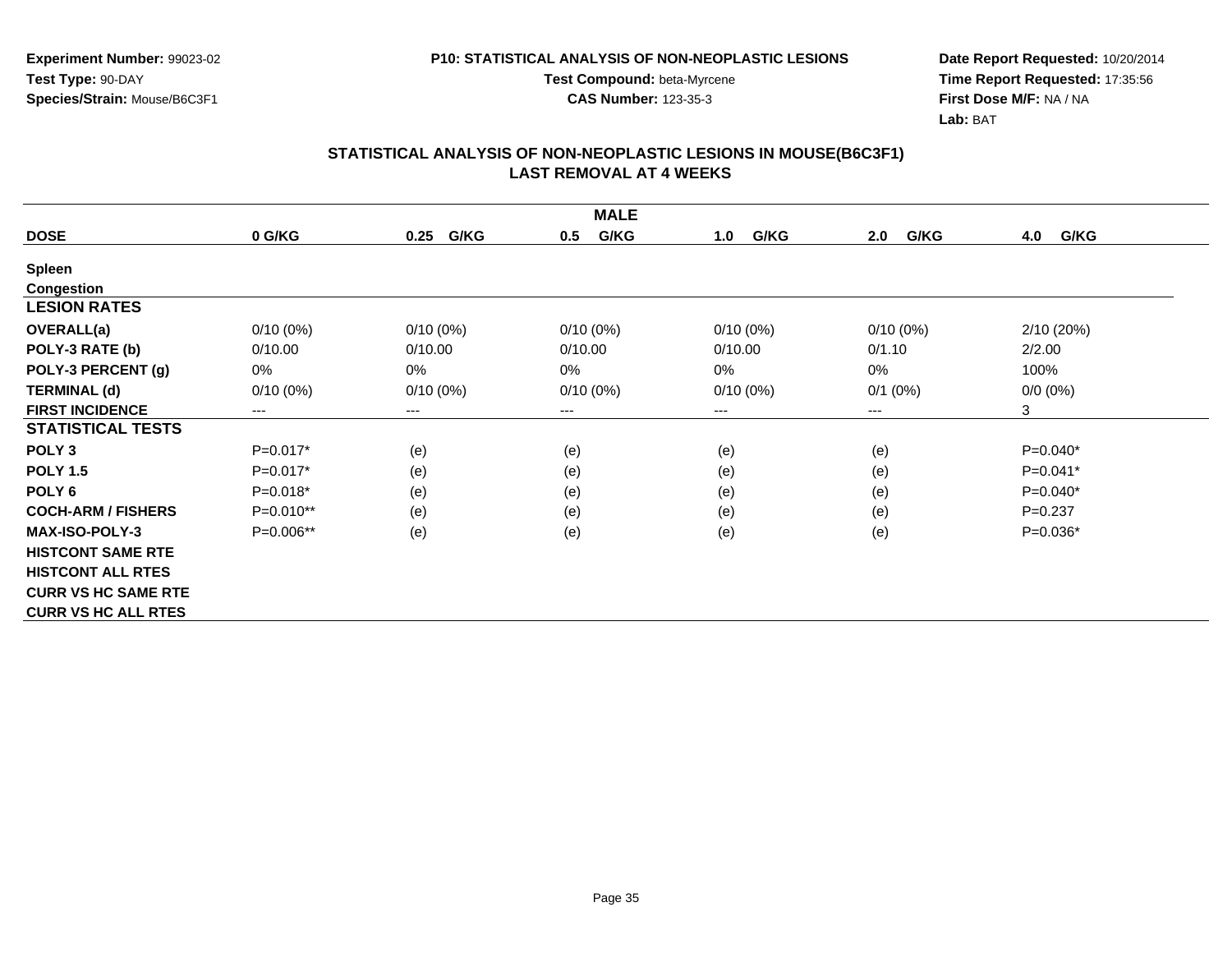**Experiment Number:** 99023-02**Test Type:** 90-DAY**Species/Strain:** Mouse/B6C3F1

**Test Compound:** beta-Myrcene**CAS Number:** 123-35-3

**Date Report Requested:** 10/20/2014 **Time Report Requested:** 17:35:56**First Dose M/F:** NA / NA**Lab:** BAT

|                             | <b>MALE</b>            |                        |             |                        |             |                |  |  |  |
|-----------------------------|------------------------|------------------------|-------------|------------------------|-------------|----------------|--|--|--|
| <b>DOSE</b>                 | 0 G/KG                 | G/KG<br>0.25           | G/KG<br>0.5 | G/KG<br>1.0            | G/KG<br>2.0 | 4.0<br>G/KG    |  |  |  |
| <b>Spleen: Lymph Follic</b> |                        |                        |             |                        |             |                |  |  |  |
| <b>Necrosis</b>             |                        |                        |             |                        |             |                |  |  |  |
| <b>LESION RATES</b>         |                        |                        |             |                        |             |                |  |  |  |
| OVERALL(a)                  | $0/10(0\%)$            | $0/10(0\%)$            | $0/10(0\%)$ | $0/10(0\%)$            | 8/10 (80%)  | 10/10 (100%)   |  |  |  |
| POLY-3 RATE (b)             | 0/10.00                | 0/10.00                | 0/10.00     | 0/10.00                | 8/9.00      | 10/10.00       |  |  |  |
| POLY-3 PERCENT (g)          | 0%                     | 0%                     | $0\%$       | $0\%$                  | 88.9%       | 100%           |  |  |  |
| <b>TERMINAL (d)</b>         | $0/10(0\%)$            | $0/10(0\%)$            | $0/10(0\%)$ | $0/10(0\%)$            | $0/1$ (0%)  | $0/0 (0\%)$    |  |  |  |
| <b>FIRST INCIDENCE</b>      | $\qquad \qquad \cdots$ | $\qquad \qquad \cdots$ | $--$        | $\qquad \qquad \cdots$ |             | $\overline{2}$ |  |  |  |
| <b>STATISTICAL TESTS</b>    |                        |                        |             |                        |             |                |  |  |  |
| POLY <sub>3</sub>           | P=0.000**              | (e)                    | (e)         | (e)                    | $P=0.000**$ | $P=NA$         |  |  |  |
| <b>POLY 1.5</b>             | $P=0.000**$            | (e)                    | (e)         | (e)                    | $P=0.000**$ | $P=NA$         |  |  |  |
| POLY <sub>6</sub>           | $P=0.000**$            | (e)                    | (e)         | (e)                    | $P=0.000**$ | $P=NA$         |  |  |  |
| <b>COCH-ARM / FISHERS</b>   | $P=0.000**$            | (e)                    | (e)         | (e)                    | $P=0.000**$ | $P=0.000**$    |  |  |  |
| <b>MAX-ISO-POLY-3</b>       | $P=0.000**$            | (e)                    | (e)         | (e)                    | $P=0.000**$ | (e)            |  |  |  |
| <b>HISTCONT SAME RTE</b>    |                        |                        |             |                        |             |                |  |  |  |
| <b>HISTCONT ALL RTES</b>    |                        |                        |             |                        |             |                |  |  |  |
| <b>CURR VS HC SAME RTE</b>  |                        |                        |             |                        |             |                |  |  |  |
| <b>CURR VS HC ALL RTES</b>  |                        |                        |             |                        |             |                |  |  |  |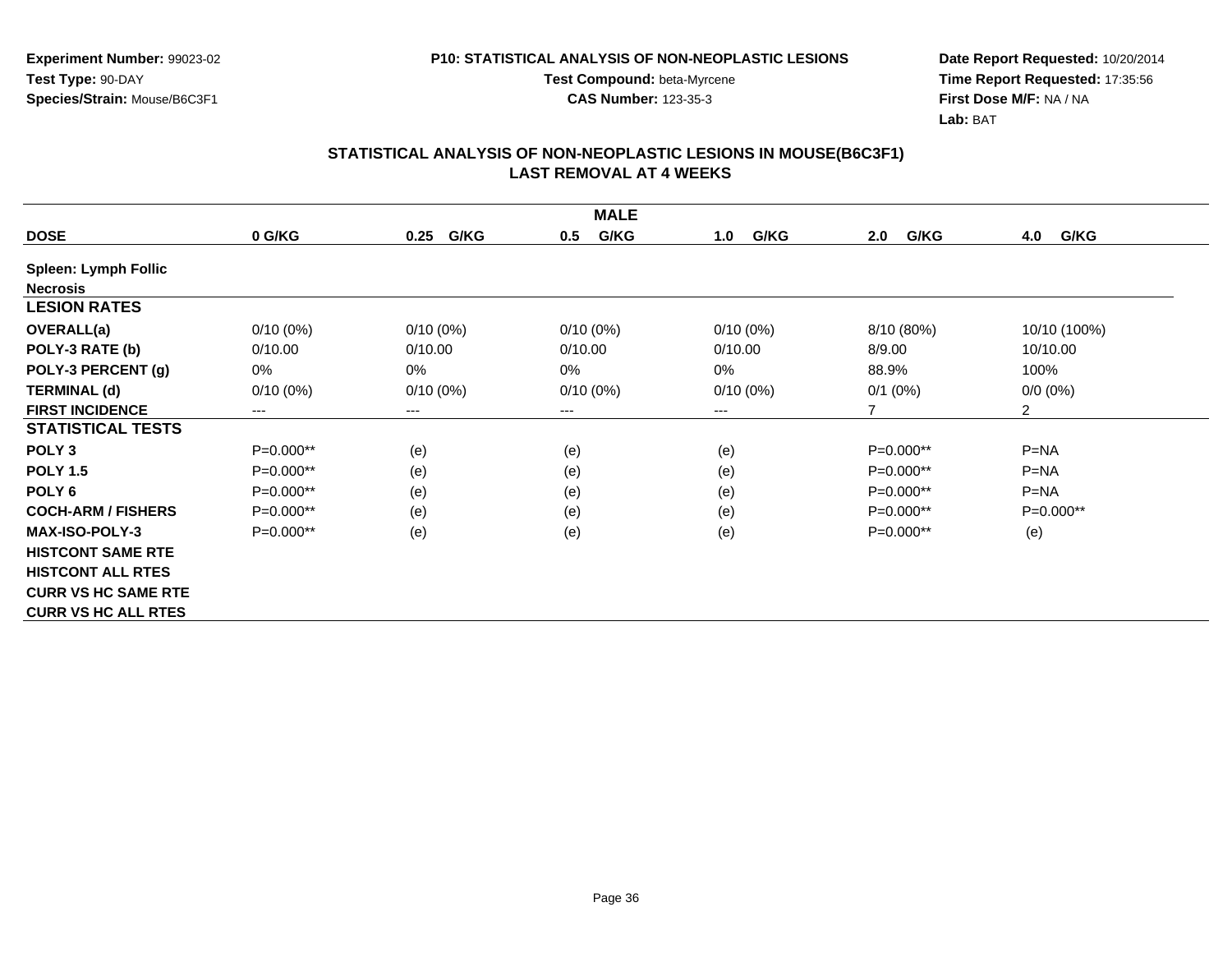**Experiment Number:** 99023-02**Test Type:** 90-DAY**Species/Strain:** Mouse/B6C3F1

**Test Compound:** beta-Myrcene**CAS Number:** 123-35-3

**Date Report Requested:** 10/20/2014 **Time Report Requested:** 17:35:56**First Dose M/F:** NA / NA**Lab:** BAT

|                                         | <b>MALE</b>  |              |              |              |              |                            |  |  |  |
|-----------------------------------------|--------------|--------------|--------------|--------------|--------------|----------------------------|--|--|--|
| <b>DOSE</b>                             | 0 G/KG       | G/KG<br>0.25 | G/KG<br>0.5  | G/KG<br>1.0  | G/KG<br>2.0  | G/KG<br>4.0                |  |  |  |
| <b>Spleen: Red Pulp</b>                 |              |              |              |              |              |                            |  |  |  |
| <b>Hematopoietic Cell Proliferation</b> |              |              |              |              |              |                            |  |  |  |
| <b>LESION RATES</b>                     |              |              |              |              |              |                            |  |  |  |
| <b>OVERALL(a)</b>                       | $1/10(10\%)$ | $0/10(0\%)$  | $0/10(0\%)$  | $0/10(0\%)$  | $0/10(0\%)$  | $0/10(0\%)$                |  |  |  |
| POLY-3 RATE (b)                         | 1/10.00      | 0/10.00      | 0/10.00      | 0/10.00      | 0/1.10       | 0/0.00                     |  |  |  |
| POLY-3 PERCENT (g)                      | 10%          | 0%           | $0\%$        | 0%           | 0%           | 0%                         |  |  |  |
| <b>TERMINAL (d)</b>                     | $1/10(10\%)$ | $0/10(0\%)$  | $0/10(0\%)$  | $0/10(0\%)$  | $0/1$ (0%)   | $0/0 (0\%)$                |  |  |  |
| <b>FIRST INCIDENCE</b>                  | 93(T)        | $---$        | ---          | ---          | ---          | $\qquad \qquad - \qquad -$ |  |  |  |
| <b>STATISTICAL TESTS</b>                |              |              |              |              |              |                            |  |  |  |
| POLY <sub>3</sub>                       | $P = 0.268N$ | $P = 0.500N$ | $P = 0.500N$ | $P = 0.500N$ | $P = 0.733N$ | $P = 0.760N$               |  |  |  |
| <b>POLY 1.5</b>                         | $P = 0.268N$ | $P = 0.500N$ | $P = 0.500N$ | $P = 0.500N$ | $P = 0.713N$ | $P = 0.759N$               |  |  |  |
| POLY <sub>6</sub>                       | $P = 0.268N$ | $P = 0.500N$ | $P = 0.500N$ | $P = 0.500N$ | $P = 0.736N$ | $P = 0.760N$               |  |  |  |
| <b>COCH-ARM / FISHERS</b>               | $P = 0.415N$ | $P = 0.500N$ | P=0.500N     | $P = 0.500N$ | $P = 0.500N$ | $P = 0.500N$               |  |  |  |
| <b>MAX-ISO-POLY-3</b>                   | $P = 0.489N$ | $P=0.159N$   | P=0.159N     | $P = 0.159N$ | $P = 0.457N$ | $P = 0.500N$               |  |  |  |
| <b>HISTCONT SAME RTE</b>                |              |              |              |              |              |                            |  |  |  |
| <b>HISTCONT ALL RTES</b>                |              |              |              |              |              |                            |  |  |  |
| <b>CURR VS HC SAME RTE</b>              |              |              |              |              |              |                            |  |  |  |
| <b>CURR VS HC ALL RTES</b>              |              |              |              |              |              |                            |  |  |  |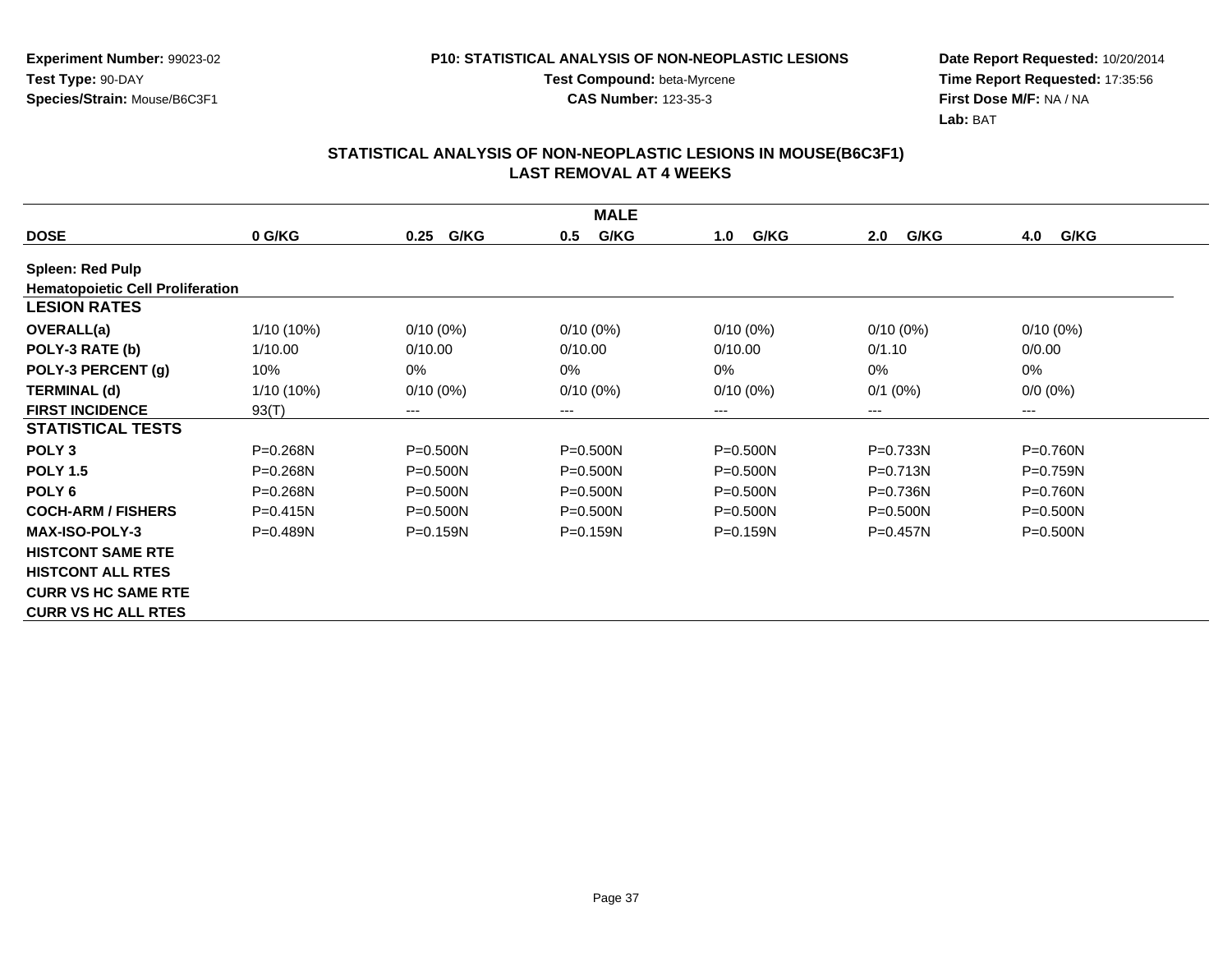**Experiment Number:** 99023-02**Test Type:** 90-DAY**Species/Strain:** Mouse/B6C3F1

**Test Compound:** beta-Myrcene**CAS Number:** 123-35-3

**Date Report Requested:** 10/20/2014 **Time Report Requested:** 17:35:56**First Dose M/F:** NA / NA**Lab:** BAT

|                            |             |              | <b>MALE</b> |             |             |                |
|----------------------------|-------------|--------------|-------------|-------------|-------------|----------------|
| <b>DOSE</b>                | 0 G/KG      | G/KG<br>0.25 | G/KG<br>0.5 | G/KG<br>1.0 | G/KG<br>2.0 | G/KG<br>4.0    |
| Stomach, Forestomach       |             |              |             |             |             |                |
| <b>Inflammation</b>        |             |              |             |             |             |                |
| <b>LESION RATES</b>        |             |              |             |             |             |                |
| OVERALL(a)                 | $0/10(0\%)$ | $0/10(0\%)$  | $0/10(0\%)$ | $0/10(0\%)$ | 6/10(60%)   | 8/10 (80%)     |
| POLY-3 RATE (b)            | 0/10.00     | 0/10.00      | 0/10.00     | 0/10.00     | 6/7.04      | 8/8.00         |
| POLY-3 PERCENT (g)         | 0%          | 0%           | 0%          | $0\%$       | 85.2%       | 100%           |
| <b>TERMINAL (d)</b>        | $0/10(0\%)$ | $0/10(0\%)$  | $0/10(0\%)$ | $0/10(0\%)$ | $0/1$ (0%)  | $0/0 (0\%)$    |
| <b>FIRST INCIDENCE</b>     | $---$       | $---$        | ---         | ---         | 7           | $\overline{2}$ |
| <b>STATISTICAL TESTS</b>   |             |              |             |             |             |                |
| POLY <sub>3</sub>          | P=0.000**   | (e)          | (e)         | (e)         | $P=0.000**$ | P=0.000**      |
| <b>POLY 1.5</b>            | P=0.000**   | (e)          | (e)         | (e)         | $P=0.000**$ | P=0.000**      |
| POLY <sub>6</sub>          | P=0.000**   | (e)          | (e)         | (e)         | $P=0.000**$ | P=0.000**      |
| <b>COCH-ARM / FISHERS</b>  | $P=0.000**$ | (e)          | (e)         | (e)         | $P=0.005**$ | P=0.000**      |
| <b>MAX-ISO-POLY-3</b>      | P=0.000**   | (e)          | (e)         | (e)         | P=0.000**   | P=0.000**      |
| <b>HISTCONT SAME RTE</b>   |             |              |             |             |             |                |
| <b>HISTCONT ALL RTES</b>   |             |              |             |             |             |                |
| <b>CURR VS HC SAME RTE</b> |             |              |             |             |             |                |
| <b>CURR VS HC ALL RTES</b> |             |              |             |             |             |                |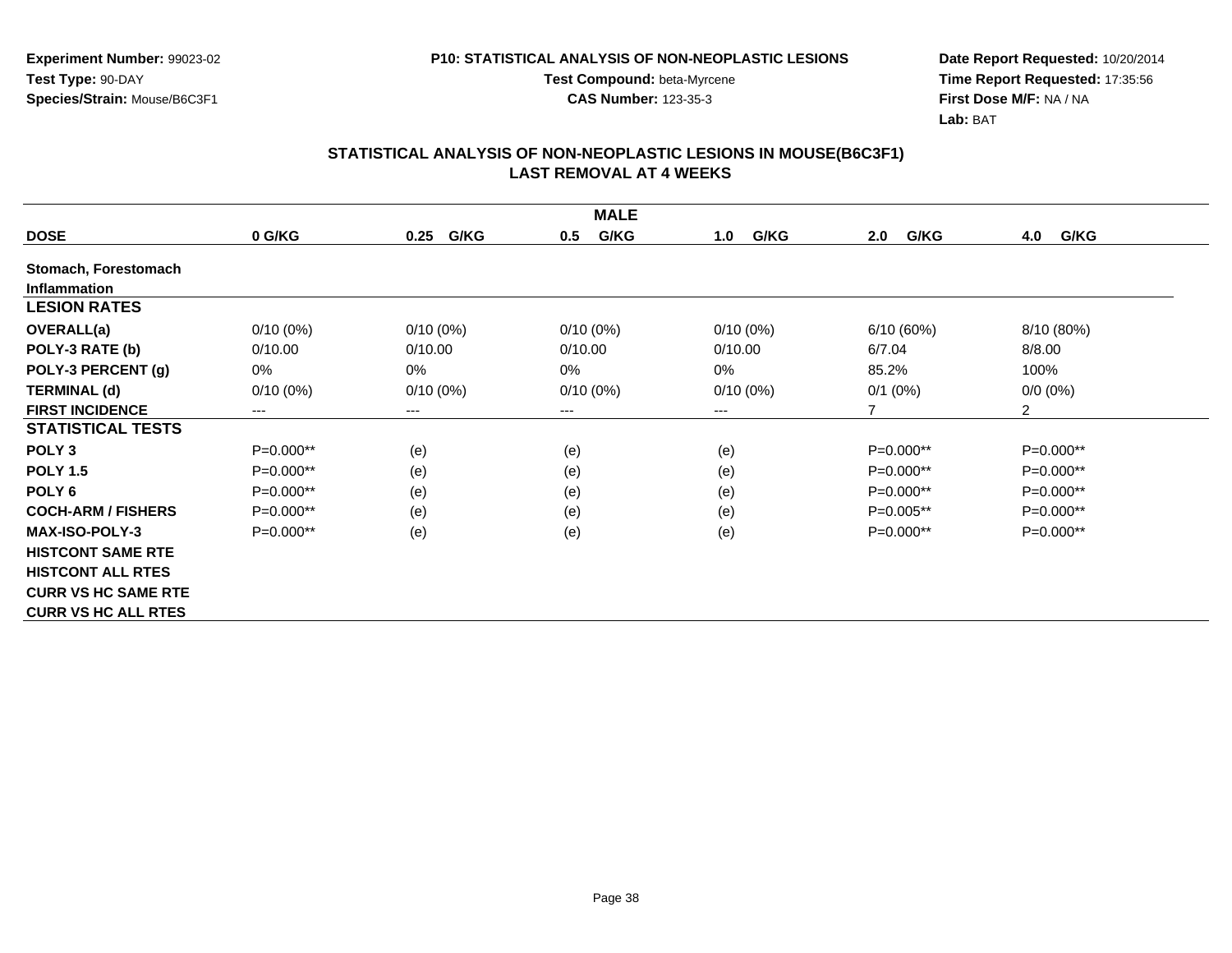**Experiment Number:** 99023-02**Test Type:** 90-DAY**Species/Strain:** Mouse/B6C3F1

**Test Compound:** beta-Myrcene**CAS Number:** 123-35-3

**Date Report Requested:** 10/20/2014 **Time Report Requested:** 17:35:56**First Dose M/F:** NA / NA**Lab:** BAT

|                            |             |                        | <b>MALE</b> |             |             |                |
|----------------------------|-------------|------------------------|-------------|-------------|-------------|----------------|
| <b>DOSE</b>                | 0 G/KG      | G/KG<br>0.25           | G/KG<br>0.5 | G/KG<br>1.0 | G/KG<br>2.0 | G/KG<br>4.0    |
| Stomach, Forestomach       |             |                        |             |             |             |                |
| <b>Mineralization</b>      |             |                        |             |             |             |                |
| <b>LESION RATES</b>        |             |                        |             |             |             |                |
| <b>OVERALL(a)</b>          | $0/10(0\%)$ | $0/10(0\%)$            | $0/10(0\%)$ | $0/10(0\%)$ | $0/10(0\%)$ | 1/10 (10%)     |
| POLY-3 RATE (b)            | 0/10.00     | 0/10.00                | 0/10.00     | 0/10.00     | 0/1.10      | 1/1.00         |
| POLY-3 PERCENT (g)         | 0%          | 0%                     | 0%          | 0%          | 0%          | 100%           |
| <b>TERMINAL (d)</b>        | $0/10(0\%)$ | $0/10(0\%)$            | $0/10(0\%)$ | $0/10(0\%)$ | $0/1$ (0%)  | $0/0 (0\%)$    |
| <b>FIRST INCIDENCE</b>     | $---$       | $\qquad \qquad \cdots$ | $--$        | ---         | $---$       | $\overline{2}$ |
| <b>STATISTICAL TESTS</b>   |             |                        |             |             |             |                |
| POLY <sub>3</sub>          | $P=0.377$   | (e)                    | (e)         | (e)         | (e)         | $P = 0.243$    |
| <b>POLY 1.5</b>            | $P = 0.364$ | (e)                    | (e)         | (e)         | (e)         | $P = 0.245$    |
| POLY <sub>6</sub>          | $P = 0.376$ | (e)                    | (e)         | (e)         | (e)         | $P=0.243$      |
| <b>COCH-ARM / FISHERS</b>  | $P = 0.105$ | (e)                    | (e)         | (e)         | (e)         | $P = 0.500$    |
| <b>MAX-ISO-POLY-3</b>      | $P = 0.068$ | (e)                    | (e)         | (e)         | (e)         | $P = 0.137$    |
| <b>HISTCONT SAME RTE</b>   |             |                        |             |             |             |                |
| <b>HISTCONT ALL RTES</b>   |             |                        |             |             |             |                |
| <b>CURR VS HC SAME RTE</b> |             |                        |             |             |             |                |
| <b>CURR VS HC ALL RTES</b> |             |                        |             |             |             |                |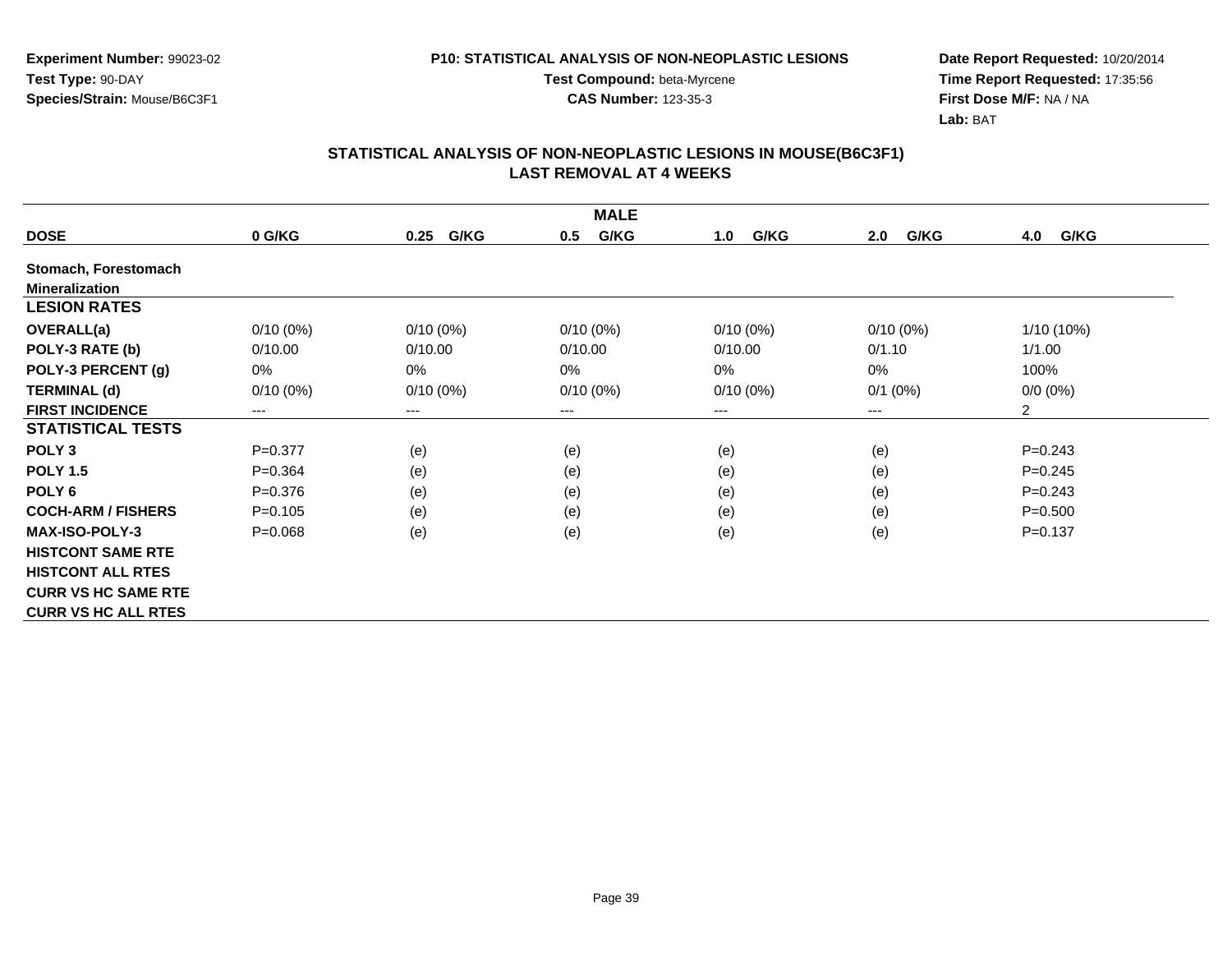**Experiment Number:** 99023-02**Test Type:** 90-DAY**Species/Strain:** Mouse/B6C3F1

**Test Compound:** beta-Myrcene**CAS Number:** 123-35-3

**Date Report Requested:** 10/20/2014 **Time Report Requested:** 17:35:56**First Dose M/F:** NA / NA**Lab:** BAT

|                            | <b>MALE</b>            |              |             |             |                |                |  |  |  |
|----------------------------|------------------------|--------------|-------------|-------------|----------------|----------------|--|--|--|
| <b>DOSE</b>                | 0 G/KG                 | G/KG<br>0.25 | G/KG<br>0.5 | G/KG<br>1.0 | G/KG<br>2.0    | G/KG<br>4.0    |  |  |  |
| Stomach, Forestomach       |                        |              |             |             |                |                |  |  |  |
| <b>Ulcer</b>               |                        |              |             |             |                |                |  |  |  |
| <b>LESION RATES</b>        |                        |              |             |             |                |                |  |  |  |
| <b>OVERALL(a)</b>          | $0/10(0\%)$            | $0/10(0\%)$  | $0/10(0\%)$ | $0/10(0\%)$ | 6/10(60%)      | 6/10(60%)      |  |  |  |
| POLY-3 RATE (b)            | 0/10.00                | 0/10.00      | 0/10.00     | 0/10.00     | 6/7.04         | 6/6.00         |  |  |  |
| POLY-3 PERCENT (g)         | 0%                     | 0%           | 0%          | 0%          | 85.2%          | 100%           |  |  |  |
| <b>TERMINAL (d)</b>        | $0/10(0\%)$            | $0/10(0\%)$  | $0/10(0\%)$ | $0/10(0\%)$ | $0/1$ (0%)     | $0/0 (0\%)$    |  |  |  |
| <b>FIRST INCIDENCE</b>     | $\qquad \qquad \cdots$ | $---$        | ---         | ---         | $\overline{7}$ | $\overline{2}$ |  |  |  |
| <b>STATISTICAL TESTS</b>   |                        |              |             |             |                |                |  |  |  |
| POLY <sub>3</sub>          | $P=0.000**$            | (e)          | (e)         | (e)         | P=0.000**      | P=0.000**      |  |  |  |
| <b>POLY 1.5</b>            | P=0.000**              | (e)          | (e)         | (e)         | P=0.000**      | P=0.000**      |  |  |  |
| POLY <sub>6</sub>          | P=0.000**              | (e)          | (e)         | (e)         | P=0.000**      | P=0.000**      |  |  |  |
| <b>COCH-ARM / FISHERS</b>  | P=0.000**              | (e)          | (e)         | (e)         | P=0.005**      | P=0.005**      |  |  |  |
| <b>MAX-ISO-POLY-3</b>      | $P=0.000**$            | (e)          | (e)         | (e)         | $P=0.000**$    | $P=0.000**$    |  |  |  |
| <b>HISTCONT SAME RTE</b>   |                        |              |             |             |                |                |  |  |  |
| <b>HISTCONT ALL RTES</b>   |                        |              |             |             |                |                |  |  |  |
| <b>CURR VS HC SAME RTE</b> |                        |              |             |             |                |                |  |  |  |
| <b>CURR VS HC ALL RTES</b> |                        |              |             |             |                |                |  |  |  |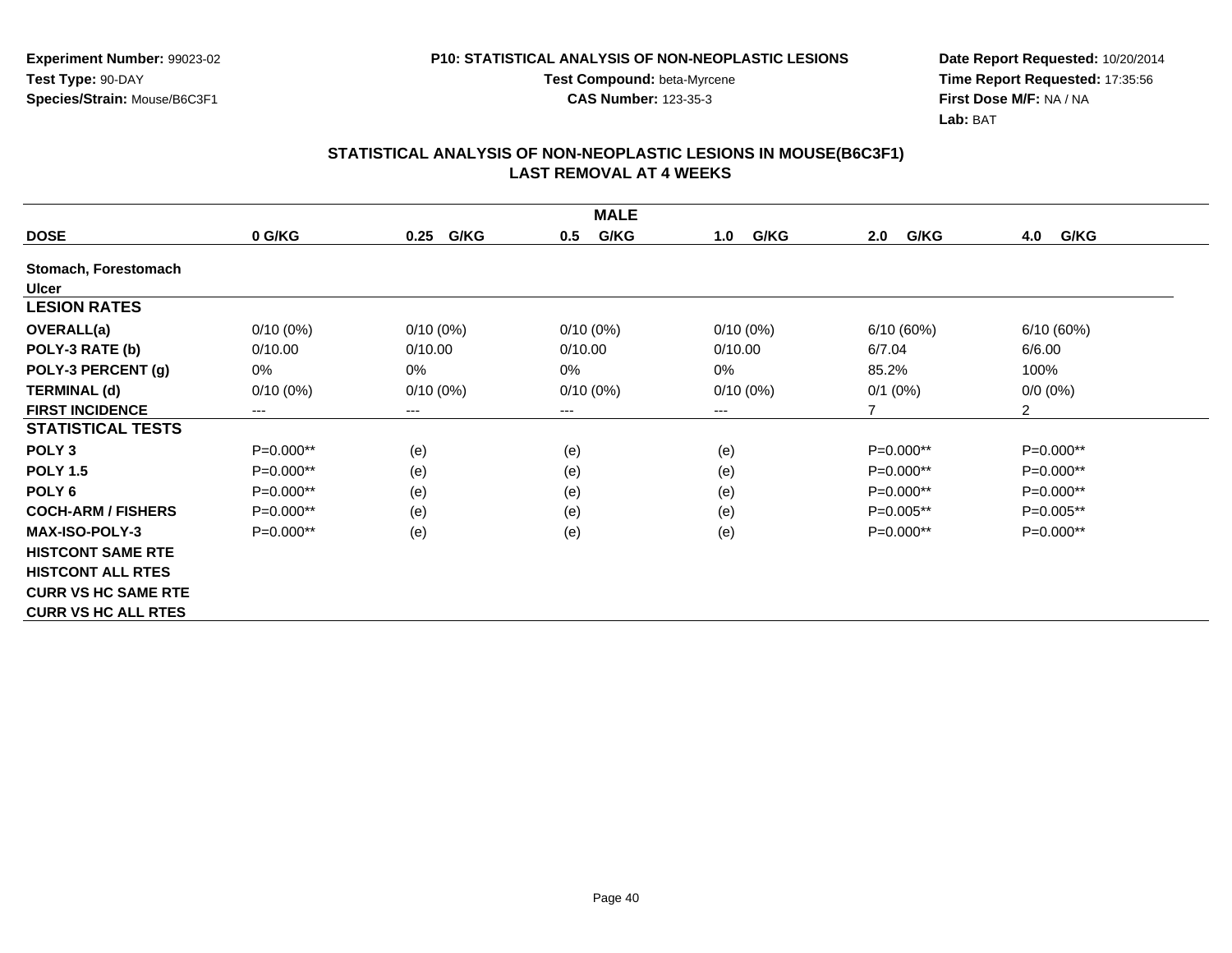**Experiment Number:** 99023-02**Test Type:** 90-DAY**Species/Strain:** Mouse/B6C3F1

**Test Compound:** beta-Myrcene**CAS Number:** 123-35-3

**Date Report Requested:** 10/20/2014 **Time Report Requested:** 17:35:56**First Dose M/F:** NA / NA**Lab:** BAT

|                                  |             |              | <b>MALE</b> |             |             |             |
|----------------------------------|-------------|--------------|-------------|-------------|-------------|-------------|
| <b>DOSE</b>                      | 0 G/KG      | G/KG<br>0.25 | G/KG<br>0.5 | G/KG<br>1.0 | G/KG<br>2.0 | G/KG<br>4.0 |
| Stomach, Forestomach: Epithelium |             |              |             |             |             |             |
| Hyperplasia                      |             |              |             |             |             |             |
| <b>LESION RATES</b>              |             |              |             |             |             |             |
| <b>OVERALL(a)</b>                | $0/10(0\%)$ | $0/10(0\%)$  | $0/10(0\%)$ | $0/10(0\%)$ | 5/10 (50%)  | $0/10(0\%)$ |
| POLY-3 RATE (b)                  | 0/10.00     | 0/10.00      | 0/10.00     | 0/10.00     | 5/6.05      | 0/0.00      |
| POLY-3 PERCENT (g)               | 0%          | 0%           | 0%          | 0%          | 82.6%       | 0%          |
| <b>TERMINAL (d)</b>              | $0/10(0\%)$ | $0/10(0\%)$  | $0/10(0\%)$ | $0/10(0\%)$ | $0/1$ (0%)  | $0/0 (0\%)$ |
| <b>FIRST INCIDENCE</b>           | $---$       | $---$        | ---         | ---         | 7           | $---$       |
| <b>STATISTICAL TESTS</b>         |             |              |             |             |             |             |
| POLY <sub>3</sub>                | P=0.000**   | (e)          | (e)         | (e)         | $P=0.000**$ | (e)         |
| <b>POLY 1.5</b>                  | P=0.000**   | (e)          | (e)         | (e)         | $P=0.000**$ | (e)         |
| POLY <sub>6</sub>                | P=0.000**   | (e)          | (e)         | (e)         | $P=0.000**$ | (e)         |
| <b>COCH-ARM / FISHERS</b>        | $P = 0.194$ | (e)          | (e)         | (e)         | $P=0.016*$  | (e)         |
| <b>MAX-ISO-POLY-3</b>            | P=0.000**   | (e)          | (e)         | (e)         | P=0.000**   | (e)         |
| <b>HISTCONT SAME RTE</b>         |             |              |             |             |             |             |
| <b>HISTCONT ALL RTES</b>         |             |              |             |             |             |             |
| <b>CURR VS HC SAME RTE</b>       |             |              |             |             |             |             |
| <b>CURR VS HC ALL RTES</b>       |             |              |             |             |             |             |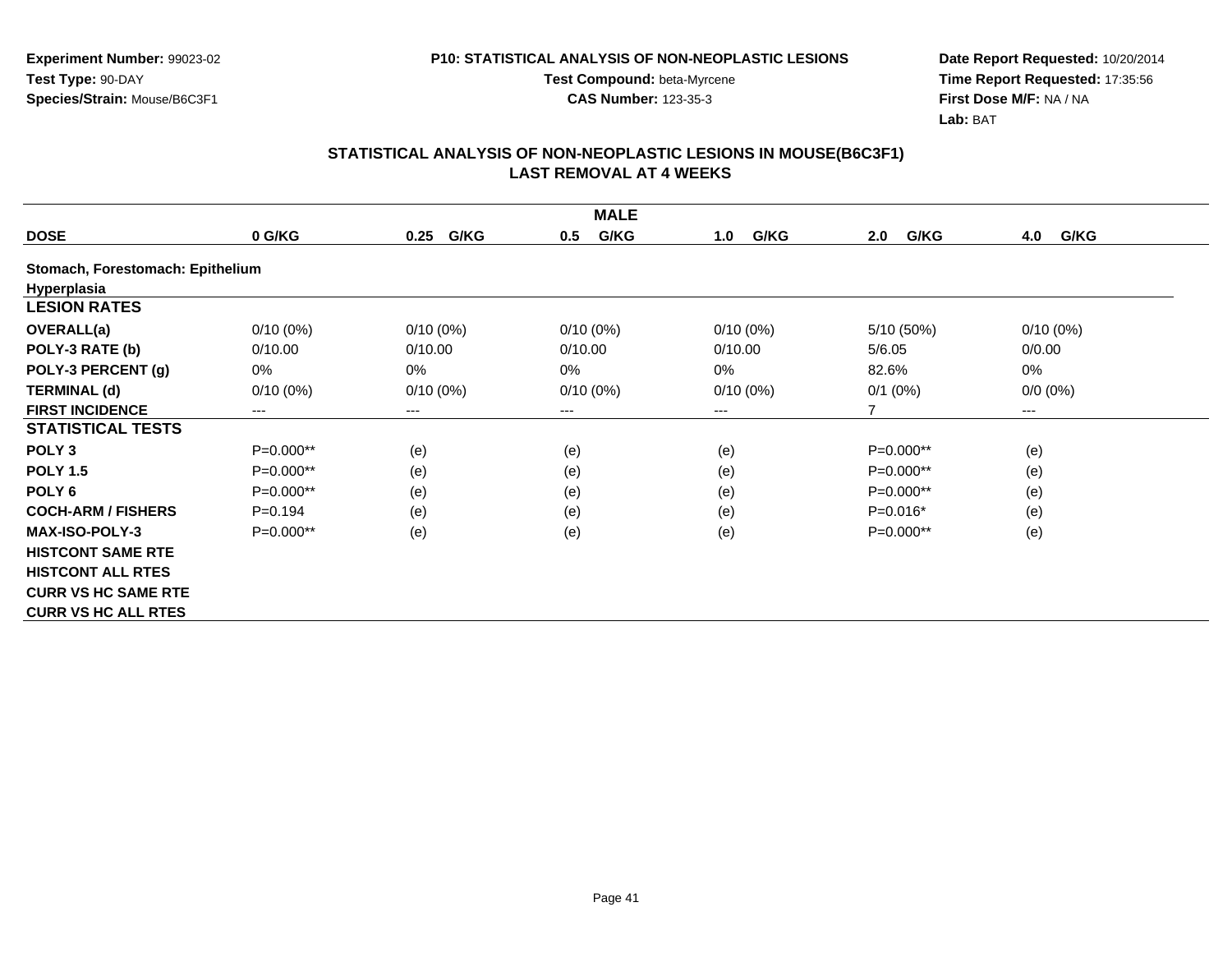**Experiment Number:** 99023-02**Test Type:** 90-DAY**Species/Strain:** Mouse/B6C3F1

**Test Compound:** beta-Myrcene**CAS Number:** 123-35-3

**Date Report Requested:** 10/20/2014 **Time Report Requested:** 17:35:56**First Dose M/F:** NA / NA**Lab:** BAT

|                            | <b>MALE</b> |                        |             |             |             |             |  |  |
|----------------------------|-------------|------------------------|-------------|-------------|-------------|-------------|--|--|
| <b>DOSE</b>                | 0 G/KG      | G/KG<br>0.25           | G/KG<br>0.5 | G/KG<br>1.0 | G/KG<br>2.0 | 4.0<br>G/KG |  |  |
| Stomach, Glandular         |             |                        |             |             |             |             |  |  |
| <b>Inflammation</b>        |             |                        |             |             |             |             |  |  |
| <b>LESION RATES</b>        |             |                        |             |             |             |             |  |  |
| <b>OVERALL(a)</b>          | $0/10(0\%)$ | 0/0 (0%)               | $0/0 (0\%)$ | $0/10(0\%)$ | 1/10 (10%)  | $0/10(0\%)$ |  |  |
| POLY-3 RATE (b)            | 0/10.00     | 0/0.00                 | 0/0.00      | 0/10.00     | 1/2.08      | 0/0.00      |  |  |
| POLY-3 PERCENT (g)         | 0%          | 0%                     | 0%          | 0%          | 48.1%       | 0%          |  |  |
| <b>TERMINAL (d)</b>        | $0/10(0\%)$ | $0/0 (0\%)$            | $0/0 (0\%)$ | $0/10(0\%)$ | $0/1$ (0%)  | $0/0 (0\%)$ |  |  |
| <b>FIRST INCIDENCE</b>     | $---$       | $\qquad \qquad \cdots$ | $---$       | ---         | 23          | $\cdots$    |  |  |
| <b>STATISTICAL TESTS</b>   |             |                        |             |             |             |             |  |  |
| POLY <sub>3</sub>          | (e)         | (e)                    | (e)         | (e)         | $P = 0.278$ | (e)         |  |  |
| <b>POLY 1.5</b>            | (e)         | (e)                    | (e)         | (e)         | $P = 0.299$ | (e)         |  |  |
| POLY <sub>6</sub>          | (e)         | (e)                    | (e)         | (e)         | $P = 0.275$ | (e)         |  |  |
| <b>COCH-ARM / FISHERS</b>  | $P = 0.696$ | (e)                    | (e)         | (e)         | $P = 0.500$ | (e)         |  |  |
| <b>MAX-ISO-POLY-3</b>      | (e)         | (e)                    | (e)         | (e)         | $P=0.142$   | (e)         |  |  |
| <b>HISTCONT SAME RTE</b>   |             |                        |             |             |             |             |  |  |
| <b>HISTCONT ALL RTES</b>   |             |                        |             |             |             |             |  |  |
| <b>CURR VS HC SAME RTE</b> |             |                        |             |             |             |             |  |  |
| <b>CURR VS HC ALL RTES</b> |             |                        |             |             |             |             |  |  |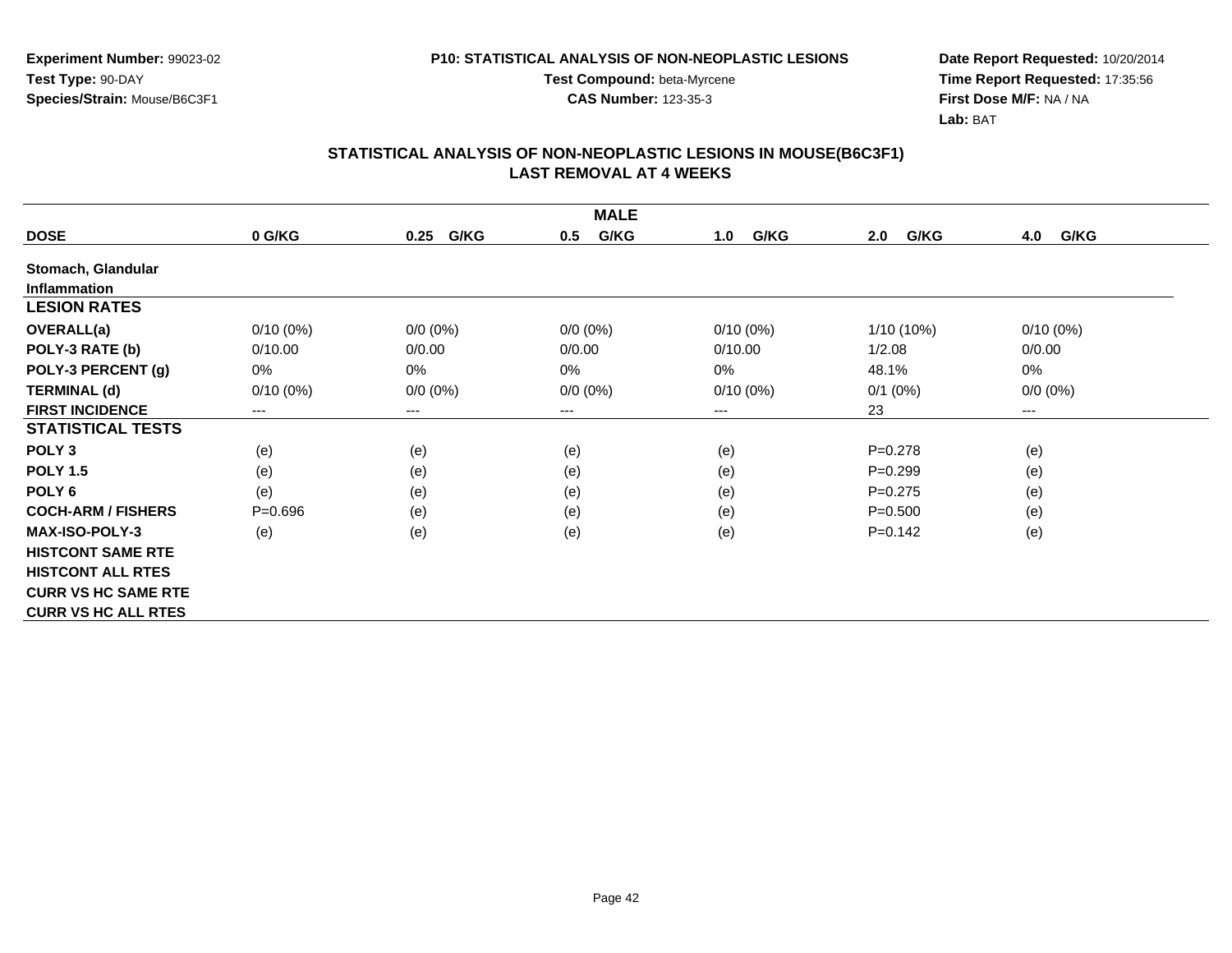**Experiment Number:** 99023-02**Test Type:** 90-DAY**Species/Strain:** Mouse/B6C3F1

**Test Compound:** beta-Myrcene**CAS Number:** 123-35-3

**Date Report Requested:** 10/20/2014 **Time Report Requested:** 17:35:56**First Dose M/F:** NA / NA**Lab:** BAT

|                            | <b>MALE</b> |                        |             |             |              |             |  |  |
|----------------------------|-------------|------------------------|-------------|-------------|--------------|-------------|--|--|
| <b>DOSE</b>                | 0 G/KG      | G/KG<br>0.25           | G/KG<br>0.5 | G/KG<br>1.0 | G/KG<br>2.0  | 4.0<br>G/KG |  |  |
| Stomach, Glandular         |             |                        |             |             |              |             |  |  |
| <b>Ulcer</b>               |             |                        |             |             |              |             |  |  |
| <b>LESION RATES</b>        |             |                        |             |             |              |             |  |  |
| OVERALL(a)                 | $0/10(0\%)$ | $0/0 (0\%)$            | $0/0 (0\%)$ | $0/10(0\%)$ | $1/10(10\%)$ | $0/10(0\%)$ |  |  |
| POLY-3 RATE (b)            | 0/10.00     | 0/0.00                 | 0/0.00      | 0/10.00     | 1/2.08       | 0/0.00      |  |  |
| POLY-3 PERCENT (g)         | 0%          | $0\%$                  | $0\%$       | 0%          | 48.1%        | 0%          |  |  |
| <b>TERMINAL (d)</b>        | $0/10(0\%)$ | $0/0 (0\%)$            | $0/0 (0\%)$ | $0/10(0\%)$ | $0/1$ (0%)   | $0/0 (0\%)$ |  |  |
| <b>FIRST INCIDENCE</b>     | ---         | $\qquad \qquad \cdots$ | $---$       | ---         | 22           | $---$       |  |  |
| <b>STATISTICAL TESTS</b>   |             |                        |             |             |              |             |  |  |
| POLY <sub>3</sub>          | (e)         | (e)                    | (e)         | (e)         | $P = 0.278$  | (e)         |  |  |
| <b>POLY 1.5</b>            | (e)         | (e)                    | (e)         | (e)         | $P = 0.299$  | (e)         |  |  |
| POLY 6                     | (e)         | (e)                    | (e)         | (e)         | $P = 0.275$  | (e)         |  |  |
| <b>COCH-ARM / FISHERS</b>  | $P = 0.696$ | (e)                    | (e)         | (e)         | $P = 0.500$  | (e)         |  |  |
| <b>MAX-ISO-POLY-3</b>      | (e)         | (e)                    | (e)         | (e)         | $P=0.142$    | (e)         |  |  |
| <b>HISTCONT SAME RTE</b>   |             |                        |             |             |              |             |  |  |
| <b>HISTCONT ALL RTES</b>   |             |                        |             |             |              |             |  |  |
| <b>CURR VS HC SAME RTE</b> |             |                        |             |             |              |             |  |  |
| <b>CURR VS HC ALL RTES</b> |             |                        |             |             |              |             |  |  |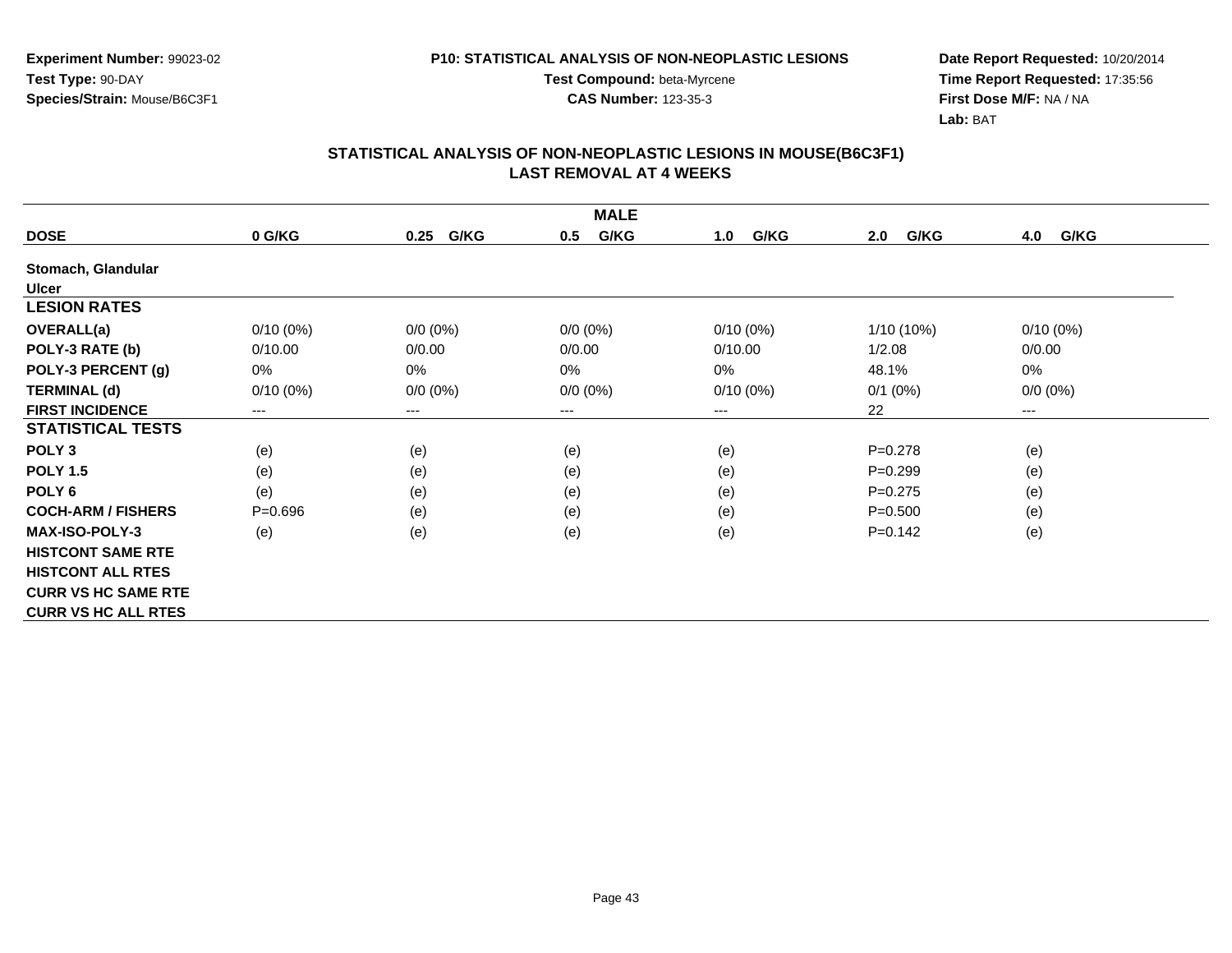**Experiment Number:** 99023-02**Test Type:** 90-DAY**Species/Strain:** Mouse/B6C3F1

**Test Compound:** beta-Myrcene**CAS Number:** 123-35-3

**Date Report Requested:** 10/20/2014 **Time Report Requested:** 17:35:56**First Dose M/F:** NA / NA**Lab:** BAT

|                                |             |                        | <b>MALE</b> |             |             |                        |
|--------------------------------|-------------|------------------------|-------------|-------------|-------------|------------------------|
| <b>DOSE</b>                    | 0 G/KG      | G/KG<br>0.25           | G/KG<br>0.5 | G/KG<br>1.0 | G/KG<br>2.0 | G/KG<br>4.0            |
| Stomach, Glandular: Epithelium |             |                        |             |             |             |                        |
| <b>Hyperplasia Atypical</b>    |             |                        |             |             |             |                        |
| <b>LESION RATES</b>            |             |                        |             |             |             |                        |
| <b>OVERALL(a)</b>              | $0/10(0\%)$ | $0/0 (0\%)$            | $0/0 (0\%)$ | $0/10(0\%)$ | $0/10(0\%)$ | $0/10(0\%)$            |
| POLY-3 RATE (b)                | 0/10.00     | 0/0.00                 | 0/0.00      | 0/10.00     | 0/1.10      | 0/0.00                 |
| POLY-3 PERCENT (g)             | 0%          | 0%                     | 0%          | 0%          | 0%          | 0%                     |
| <b>TERMINAL (d)</b>            | $0/10(0\%)$ | $0/0 (0\%)$            | $0/0 (0\%)$ | $0/10(0\%)$ | $0/1$ (0%)  | $0/0 (0\%)$            |
| <b>FIRST INCIDENCE</b>         | ---         | $\qquad \qquad \cdots$ | $---$       | ---         | $---$       | $\qquad \qquad \cdots$ |
| <b>STATISTICAL TESTS</b>       |             |                        |             |             |             |                        |
| POLY <sub>3</sub>              | (n)         | (n)                    | (n)         | (n)         | (n)         | (n)                    |
| <b>POLY 1.5</b>                | (n)         | (n)                    | (n)         | (n)         | (n)         | (n)                    |
| POLY <sub>6</sub>              | (n)         | (n)                    | (n)         | (n)         | (n)         | (n)                    |
| <b>COCH-ARM / FISHERS</b>      | (n)         | (n)                    | (n)         | (n)         | (n)         | (n)                    |
| <b>MAX-ISO-POLY-3</b>          | (n)         | (n)                    | (n)         | (n)         | (n)         | (n)                    |
| <b>HISTCONT SAME RTE</b>       |             |                        |             |             |             |                        |
| <b>HISTCONT ALL RTES</b>       |             |                        |             |             |             |                        |
| <b>CURR VS HC SAME RTE</b>     |             |                        |             |             |             |                        |
| <b>CURR VS HC ALL RTES</b>     |             |                        |             |             |             |                        |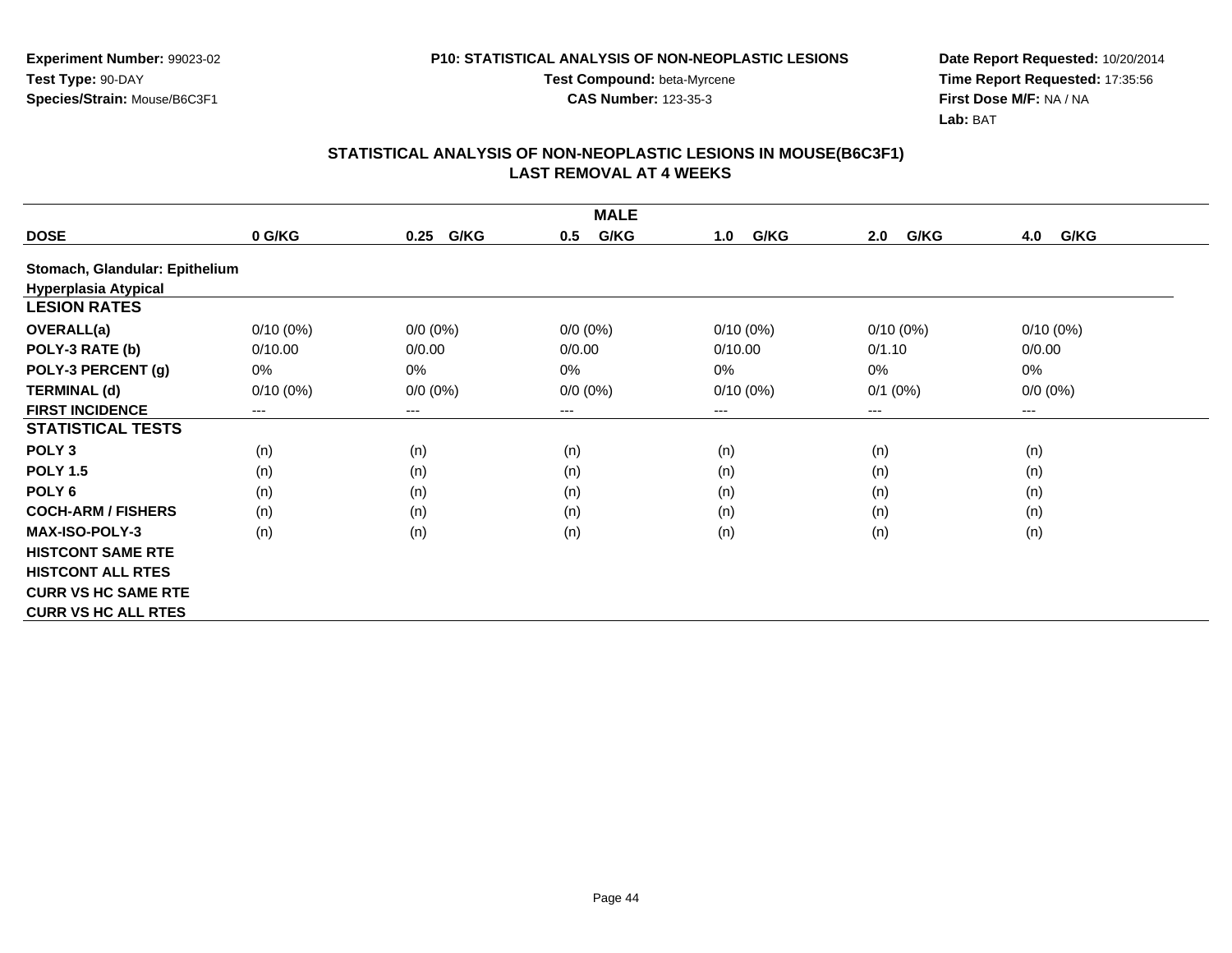**Experiment Number:** 99023-02**Test Type:** 90-DAY**Species/Strain:** Mouse/B6C3F1

**Test Compound:** beta-Myrcene**CAS Number:** 123-35-3

**Date Report Requested:** 10/20/2014 **Time Report Requested:** 17:35:56**First Dose M/F:** NA / NA**Lab:** BAT

|                               |             |              | <b>MALE</b> |             |             |             |
|-------------------------------|-------------|--------------|-------------|-------------|-------------|-------------|
| <b>DOSE</b>                   | 0 G/KG      | G/KG<br>0.25 | G/KG<br>0.5 | G/KG<br>1.0 | G/KG<br>2.0 | G/KG<br>4.0 |
| <b>Testes: Germinal Epith</b> |             |              |             |             |             |             |
| Degeneration                  |             |              |             |             |             |             |
| <b>LESION RATES</b>           |             |              |             |             |             |             |
| OVERALL(a)                    | $0/10(0\%)$ | $0/10(0\%)$  | $0/10(0\%)$ | $0/10(0\%)$ | 2/10 (20%)  | $0/10(0\%)$ |
| POLY-3 RATE (b)               | 0/10.00     | 0/10.00      | 0/10.00     | 0/10.00     | 2/3.07      | 0/0.00      |
| POLY-3 PERCENT (g)            | 0%          | 0%           | 0%          | 0%          | 65.1%       | 0%          |
| <b>TERMINAL (d)</b>           | $0/10(0\%)$ | $0/10(0\%)$  | $0/10(0\%)$ | $0/10(0\%)$ | $0/1$ (0%)  | $0/0 (0\%)$ |
| <b>FIRST INCIDENCE</b>        | $---$       | $\cdots$     | $--$        | ---         | 23          | $---$       |
| <b>STATISTICAL TESTS</b>      |             |              |             |             |             |             |
| POLY <sub>3</sub>             | $P = 0.067$ | (e)          | (e)         | (e)         | $P = 0.059$ | (e)         |
| <b>POLY 1.5</b>               | $P=0.041*$  | (e)          | (e)         | (e)         | $P = 0.069$ | (e)         |
| POLY <sub>6</sub>             | $P=0.072$   | (e)          | (e)         | (e)         | $P = 0.058$ | (e)         |
| <b>COCH-ARM / FISHERS</b>     | $P = 0.414$ | (e)          | (e)         | (e)         | $P=0.237$   | (e)         |
| <b>MAX-ISO-POLY-3</b>         | $P = 0.122$ | (e)          | (e)         | (e)         | $P=0.043*$  | (e)         |
| <b>HISTCONT SAME RTE</b>      |             |              |             |             |             |             |
| <b>HISTCONT ALL RTES</b>      |             |              |             |             |             |             |
| <b>CURR VS HC SAME RTE</b>    |             |              |             |             |             |             |
| <b>CURR VS HC ALL RTES</b>    |             |              |             |             |             |             |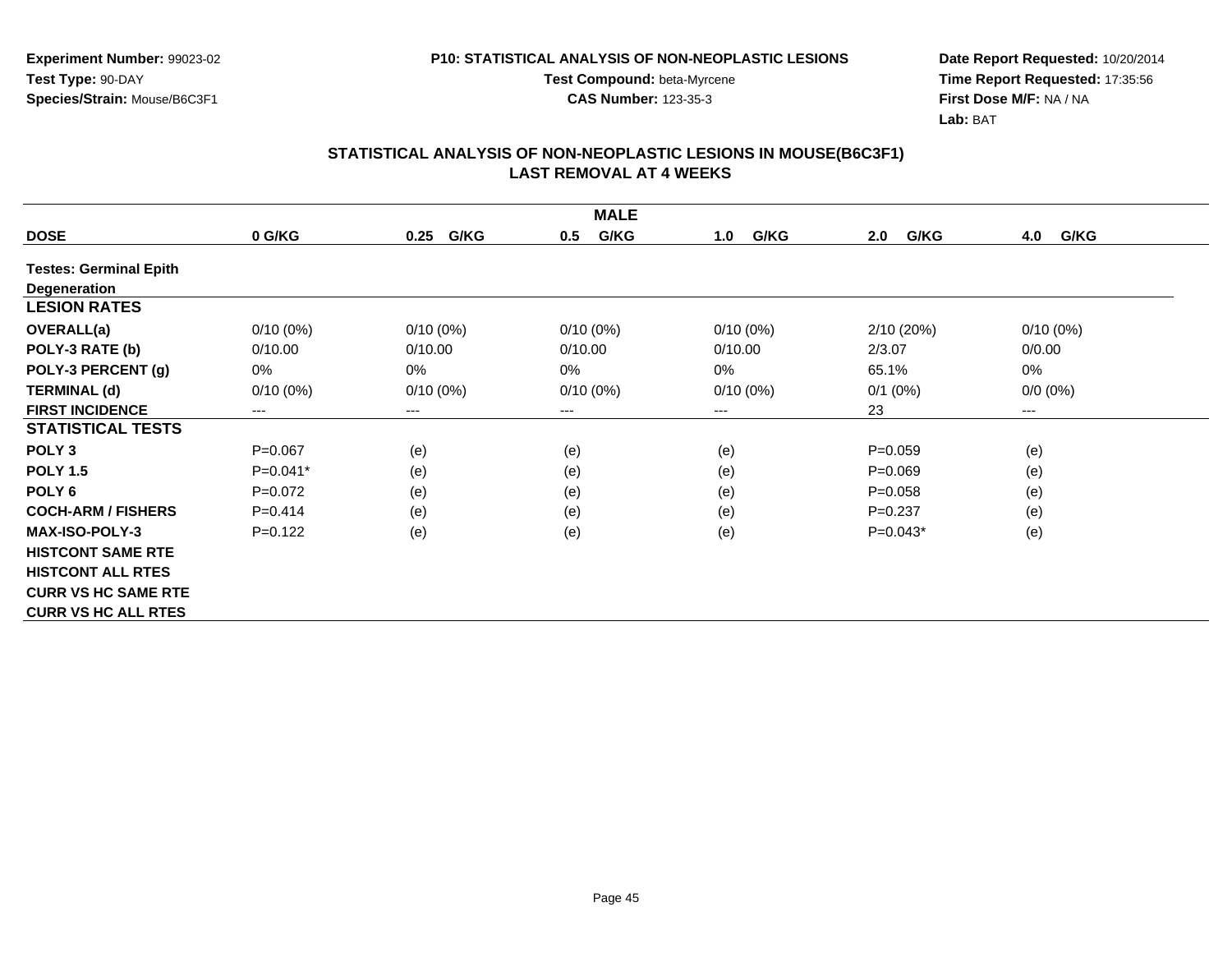**Experiment Number:** 99023-02**Test Type:** 90-DAY**Species/Strain:** Mouse/B6C3F1

**Test Compound:** beta-Myrcene**CAS Number:** 123-35-3

**Date Report Requested:** 10/20/2014 **Time Report Requested:** 17:35:56**First Dose M/F:** NA / NA**Lab:** BAT

|                            | <b>MALE</b>  |              |              |              |              |              |  |  |  |
|----------------------------|--------------|--------------|--------------|--------------|--------------|--------------|--|--|--|
| <b>DOSE</b>                | 0 G/KG       | G/KG<br>0.25 | G/KG<br>0.5  | G/KG<br>1.0  | G/KG<br>2.0  | G/KG<br>4.0  |  |  |  |
| <b>Thymus</b>              |              |              |              |              |              |              |  |  |  |
| Cyst                       |              |              |              |              |              |              |  |  |  |
| <b>LESION RATES</b>        |              |              |              |              |              |              |  |  |  |
| OVERALL(a)                 | $1/10(10\%)$ | $0/10(0\%)$  | $0/10(0\%)$  | 1/10 (10%)   | $0/10(0\%)$  | $0/10(0\%)$  |  |  |  |
| POLY-3 RATE (b)            | 1/10.00      | 0/10.00      | 0/10.00      | 1/10.00      | 0/1.10       | 0/0.00       |  |  |  |
| POLY-3 PERCENT (g)         | 10%          | $0\%$        | 0%           | 10%          | 0%           | 0%           |  |  |  |
| <b>TERMINAL (d)</b>        | $1/10(10\%)$ | $0/10(0\%)$  | $0/10(0\%)$  | 1/10 (10%)   | $0/1$ (0%)   | $0/0 (0\%)$  |  |  |  |
| <b>FIRST INCIDENCE</b>     | 93(T)        | $---$        | ---          | 93(T)        | ---          | $---$        |  |  |  |
| <b>STATISTICAL TESTS</b>   |              |              |              |              |              |              |  |  |  |
| POLY <sub>3</sub>          | $P = 0.620$  | $P = 0.500N$ | $P = 0.500N$ | $P = 0.760$  | P=0.733N     | P=0.760N     |  |  |  |
| <b>POLY 1.5</b>            | $P = 0.630$  | $P = 0.500N$ | $P = 0.500N$ | $P = 0.760$  | P=0.713N     | P=0.759N     |  |  |  |
| POLY <sub>6</sub>          | $P = 0.620$  | $P = 0.500N$ | $P = 0.500N$ | $P = 0.760$  | $P = 0.736N$ | $P = 0.760N$ |  |  |  |
| <b>COCH-ARM / FISHERS</b>  | $P = 0.380N$ | $P = 0.500N$ | $P = 0.500N$ | $P = 0.763N$ | $P = 0.500N$ | $P = 0.500N$ |  |  |  |
| <b>MAX-ISO-POLY-3</b>      | $P = 0.832N$ | $P = 0.159N$ | $P = 0.159N$ | $P = 1.000$  | $P = 0.457N$ | $P = 0.500N$ |  |  |  |
| <b>HISTCONT SAME RTE</b>   |              |              |              |              |              |              |  |  |  |
| <b>HISTCONT ALL RTES</b>   |              |              |              |              |              |              |  |  |  |
| <b>CURR VS HC SAME RTE</b> |              |              |              |              |              |              |  |  |  |
| <b>CURR VS HC ALL RTES</b> |              |              |              |              |              |              |  |  |  |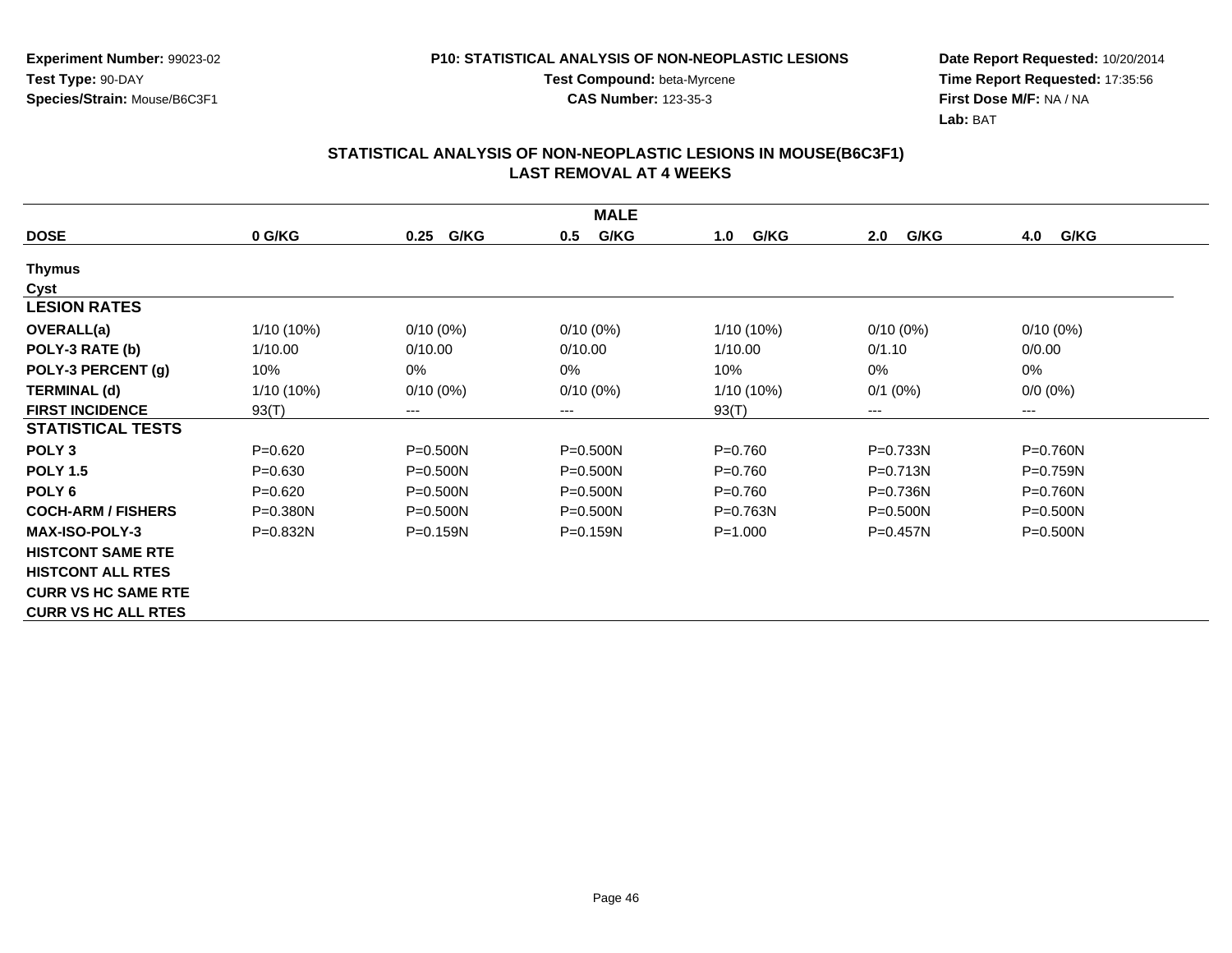**Experiment Number:** 99023-02**Test Type:** 90-DAY**Species/Strain:** Mouse/B6C3F1

**Test Compound:** beta-Myrcene**CAS Number:** 123-35-3

**Date Report Requested:** 10/20/2014 **Time Report Requested:** 17:35:56**First Dose M/F:** NA / NA**Lab:** BAT

| <b>MALE</b>                |             |                            |             |             |              |                |  |  |
|----------------------------|-------------|----------------------------|-------------|-------------|--------------|----------------|--|--|
| <b>DOSE</b>                | 0 G/KG      | G/KG<br>0.25               | G/KG<br>0.5 | G/KG<br>1.0 | G/KG<br>2.0  | 4.0<br>G/KG    |  |  |
| Thymus                     |             |                            |             |             |              |                |  |  |
| <b>Necrosis</b>            |             |                            |             |             |              |                |  |  |
| <b>LESION RATES</b>        |             |                            |             |             |              |                |  |  |
| OVERALL(a)                 | $0/10(0\%)$ | $0/10(0\%)$                | $0/10(0\%)$ | $0/10(0\%)$ | 10/10 (100%) | 10/10 (100%)   |  |  |
| POLY-3 RATE (b)            | 0/10.00     | 0/10.00                    | 0/10.00     | 0/10.00     | 10/10.00     | 10/10.00       |  |  |
| POLY-3 PERCENT (g)         | 0%          | 0%                         | 0%          | 0%          | 100%         | 100%           |  |  |
| <b>TERMINAL (d)</b>        | $0/10(0\%)$ | $0/10(0\%)$                | $0/10(0\%)$ | $0/10(0\%)$ | $1/1$ (100%) | $0/0 (0\%)$    |  |  |
| <b>FIRST INCIDENCE</b>     | ---         | $\qquad \qquad - \qquad -$ | $--$        | ---         | 7            | $\overline{2}$ |  |  |
| <b>STATISTICAL TESTS</b>   |             |                            |             |             |              |                |  |  |
| POLY <sub>3</sub>          | P=0.000**   | (e)                        | (e)         | (e)         | $P=NA$       | $P = NA$       |  |  |
| <b>POLY 1.5</b>            | P=0.000**   | (e)                        | (e)         | (e)         | $P = NA$     | $P=NA$         |  |  |
| POLY <sub>6</sub>          | P=0.000**   | (e)                        | (e)         | (e)         | $P = NA$     | $P = NA$       |  |  |
| <b>COCH-ARM / FISHERS</b>  | P=0.000**   | (e)                        | (e)         | (e)         | $P=0.000**$  | $P=0.000**$    |  |  |
| <b>MAX-ISO-POLY-3</b>      | P=0.000**   | (e)                        | (e)         | (e)         | (e)          | (e)            |  |  |
| <b>HISTCONT SAME RTE</b>   |             |                            |             |             |              |                |  |  |
| <b>HISTCONT ALL RTES</b>   |             |                            |             |             |              |                |  |  |
| <b>CURR VS HC SAME RTE</b> |             |                            |             |             |              |                |  |  |
| <b>CURR VS HC ALL RTES</b> |             |                            |             |             |              |                |  |  |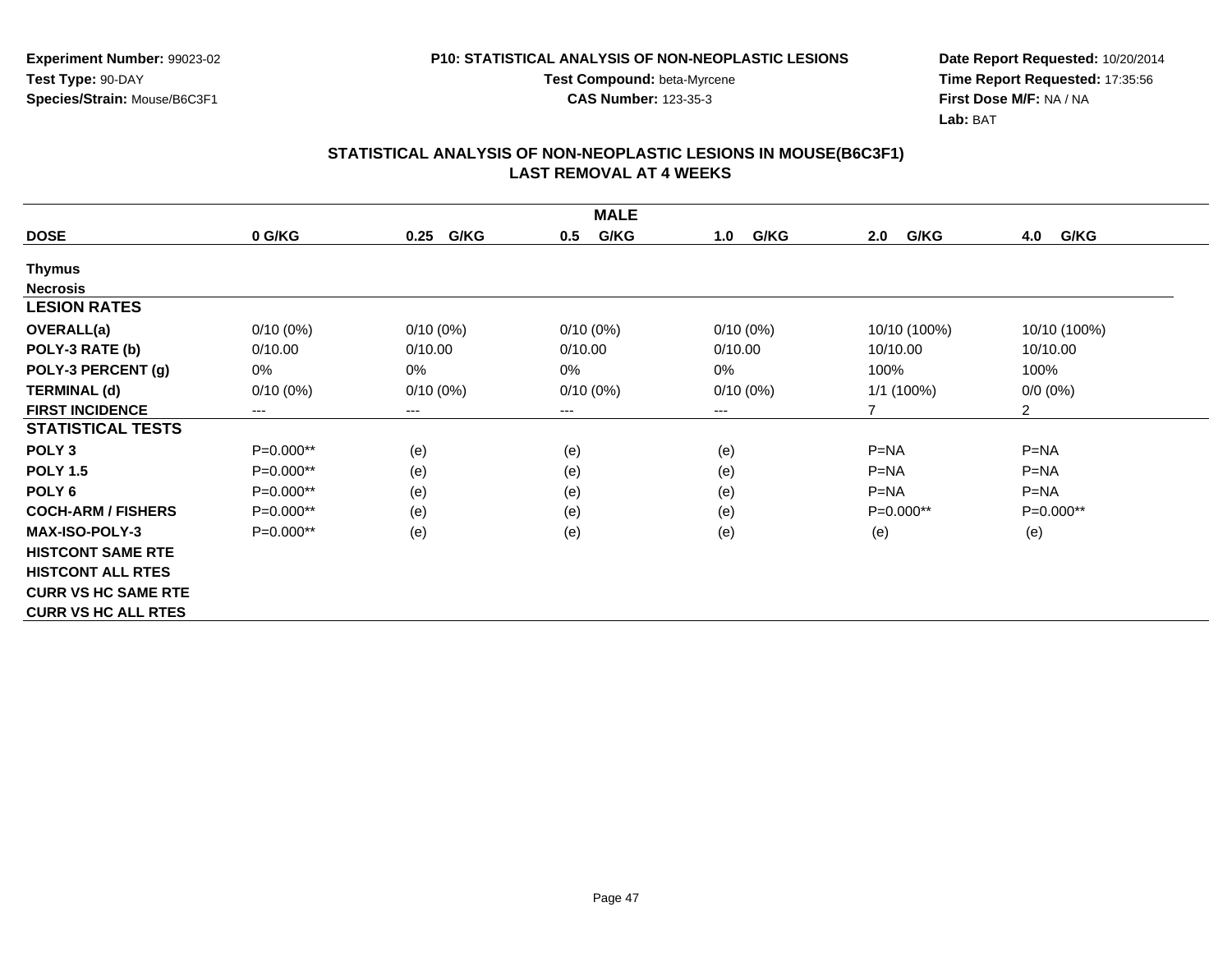**Experiment Number:** 99023-02**Test Type:** 90-DAY**Species/Strain:** Mouse/B6C3F1

**Test Compound:** beta-Myrcene**CAS Number:** 123-35-3

**Date Report Requested:** 10/20/2014 **Time Report Requested:** 17:35:56**First Dose M/F:** NA / NA**Lab:** BAT

|                                   | <b>MALE</b> |              |             |             |             |             |  |  |  |
|-----------------------------------|-------------|--------------|-------------|-------------|-------------|-------------|--|--|--|
| <b>DOSE</b>                       | 0 G/KG      | G/KG<br>0.25 | G/KG<br>0.5 | G/KG<br>1.0 | G/KG<br>2.0 | G/KG<br>4.0 |  |  |  |
| <b>Thyroid Gland</b>              |             |              |             |             |             |             |  |  |  |
| <b>Inflammation Granulomatous</b> |             |              |             |             |             |             |  |  |  |
| <b>LESION RATES</b>               |             |              |             |             |             |             |  |  |  |
| OVERALL(a)                        | $0/10(0\%)$ | $0/0 (0\%)$  | $0/0 (0\%)$ | $0/10(0\%)$ | $0/10(0\%)$ | $0/10(0\%)$ |  |  |  |
| POLY-3 RATE (b)                   | 0/10.00     | 0/0.00       | 0/0.00      | 0/10.00     | 0/1.10      | 0/0.00      |  |  |  |
| POLY-3 PERCENT (g)                | 0%          | 0%           | 0%          | 0%          | 0%          | 0%          |  |  |  |
| <b>TERMINAL (d)</b>               | $0/10(0\%)$ | $0/0 (0\%)$  | $0/0 (0\%)$ | $0/10(0\%)$ | $0/1$ (0%)  | $0/0 (0\%)$ |  |  |  |
| <b>FIRST INCIDENCE</b>            | $---$       | $---$        | ---         | ---         | ---         | $---$       |  |  |  |
| <b>STATISTICAL TESTS</b>          |             |              |             |             |             |             |  |  |  |
| POLY <sub>3</sub>                 | (n)         | (n)          | (n)         | (n)         | (n)         | (n)         |  |  |  |
| <b>POLY 1.5</b>                   | (n)         | (n)          | (n)         | (n)         | (n)         | (n)         |  |  |  |
| POLY <sub>6</sub>                 | (n)         | (n)          | (n)         | (n)         | (n)         | (n)         |  |  |  |
| <b>COCH-ARM / FISHERS</b>         | (n)         | (n)          | (n)         | (n)         | (n)         | (n)         |  |  |  |
| <b>MAX-ISO-POLY-3</b>             | (n)         | (n)          | (n)         | (n)         | (n)         | (n)         |  |  |  |
| <b>HISTCONT SAME RTE</b>          |             |              |             |             |             |             |  |  |  |
| <b>HISTCONT ALL RTES</b>          |             |              |             |             |             |             |  |  |  |
| <b>CURR VS HC SAME RTE</b>        |             |              |             |             |             |             |  |  |  |
| <b>CURR VS HC ALL RTES</b>        |             |              |             |             |             |             |  |  |  |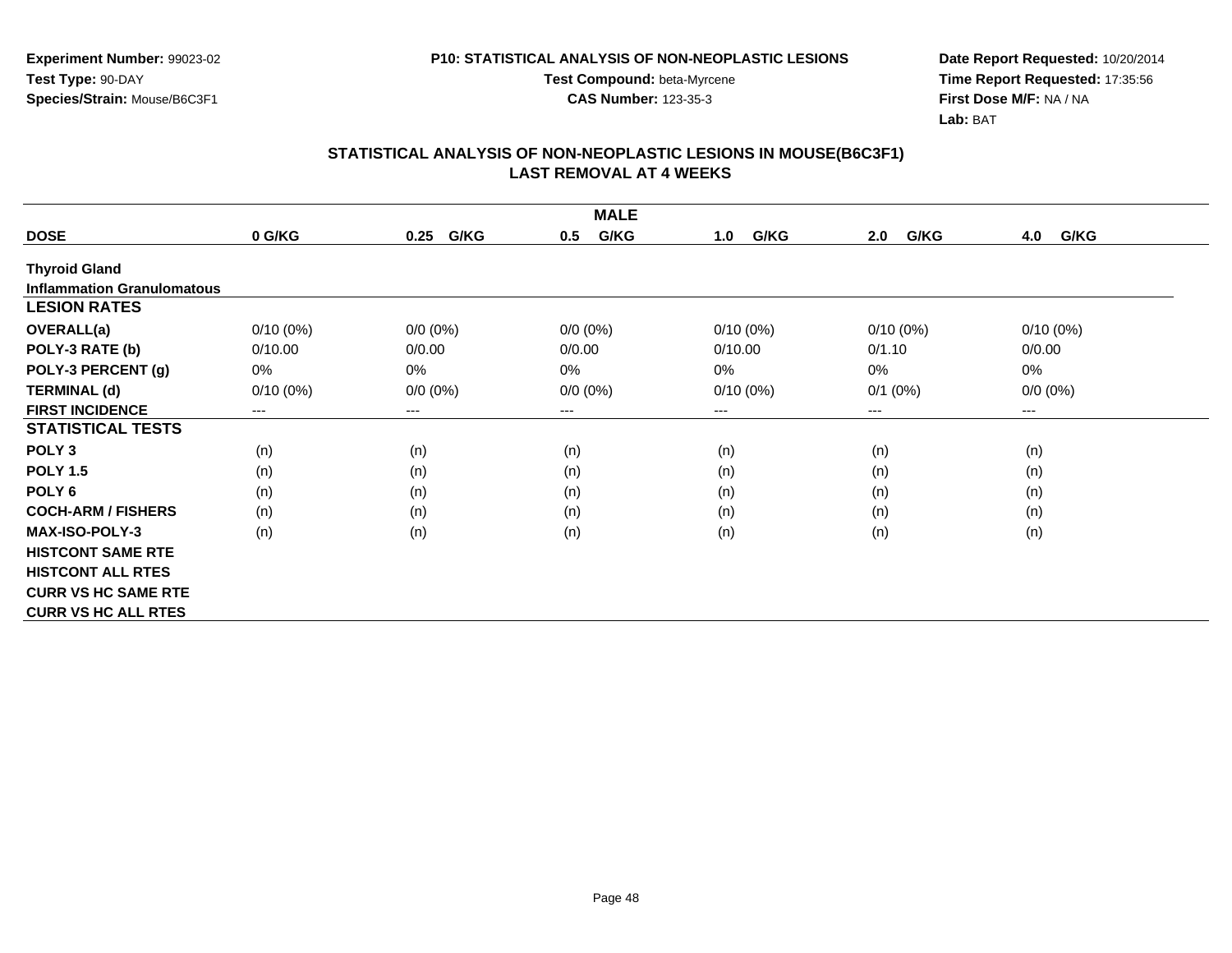**Experiment Number:** 99023-02**Test Type:** 90-DAY**Species/Strain:** Mouse/B6C3F1

**Test Compound:** beta-Myrcene**CAS Number:** 123-35-3

**Date Report Requested:** 10/20/2014 **Time Report Requested:** 17:35:56**First Dose M/F:** NA / NA**Lab:** BAT

|                                | <b>FEMALE</b> |              |             |              |              |                |  |  |  |
|--------------------------------|---------------|--------------|-------------|--------------|--------------|----------------|--|--|--|
| <b>DOSE</b>                    | 0 G/KG        | G/KG<br>0.25 | G/KG<br>0.5 | G/KG<br>1.0  | G/KG<br>2.0  | G/KG<br>4.0    |  |  |  |
| <b>Adrenal Cortex: Capsule</b> |               |              |             |              |              |                |  |  |  |
| Hyperplasia                    |               |              |             |              |              |                |  |  |  |
| <b>LESION RATES</b>            |               |              |             |              |              |                |  |  |  |
| <b>OVERALL(a)</b>              | 10/10 (100%)  | $0/0 (0\%)$  | $0/0 (0\%)$ | 10/10 (100%) | 9/10(90%)    | 7/10 (70%)     |  |  |  |
| POLY-3 RATE (b)                | 10/10.00      | 0/0.00       | 0/0.00      | 10/10.00     | 9/9.02       | 7/7.00         |  |  |  |
| POLY-3 PERCENT (g)             | 100%          | 0%           | 0%          | 100%         | 99.8%        | 100%           |  |  |  |
| <b>TERMINAL (d)</b>            | 10/10 (100%)  | $0/0 (0\%)$  | $0/0 (0\%)$ | 10/10 (100%) | 2/2(100%)    | $0/0 (0\%)$    |  |  |  |
| <b>FIRST INCIDENCE</b>         | 93(T)         | $---$        | ---         | 93(T)        | 3            | $\overline{2}$ |  |  |  |
| <b>STATISTICAL TESTS</b>       |               |              |             |              |              |                |  |  |  |
| POLY <sub>3</sub>              | (e)           | (e)          | (e)         | (e)          | $P = 1.000N$ | $P = 1.000N$   |  |  |  |
| <b>POLY 1.5</b>                | (e)           | (e)          | (e)         | (e)          | P=1.000N     | $P = 1.000N$   |  |  |  |
| POLY <sub>6</sub>              | (e)           | (e)          | (e)         | (e)          | P=1.000N     | $P = 1.000N$   |  |  |  |
| <b>COCH-ARM / FISHERS</b>      | $P=0.016N^*$  | (e)          | (e)         | (e)          | $P = 0.500N$ | $P = 0.105N$   |  |  |  |
| <b>MAX-ISO-POLY-3</b>          | (e)           | (e)          | (e)         | (e)          | $P = 0.171N$ | $P = 0.080N$   |  |  |  |
| <b>HISTCONT SAME RTE</b>       |               |              |             |              |              |                |  |  |  |
| <b>HISTCONT ALL RTES</b>       |               |              |             |              |              |                |  |  |  |
| <b>CURR VS HC SAME RTE</b>     |               |              |             |              |              |                |  |  |  |
| <b>CURR VS HC ALL RTES</b>     |               |              |             |              |              |                |  |  |  |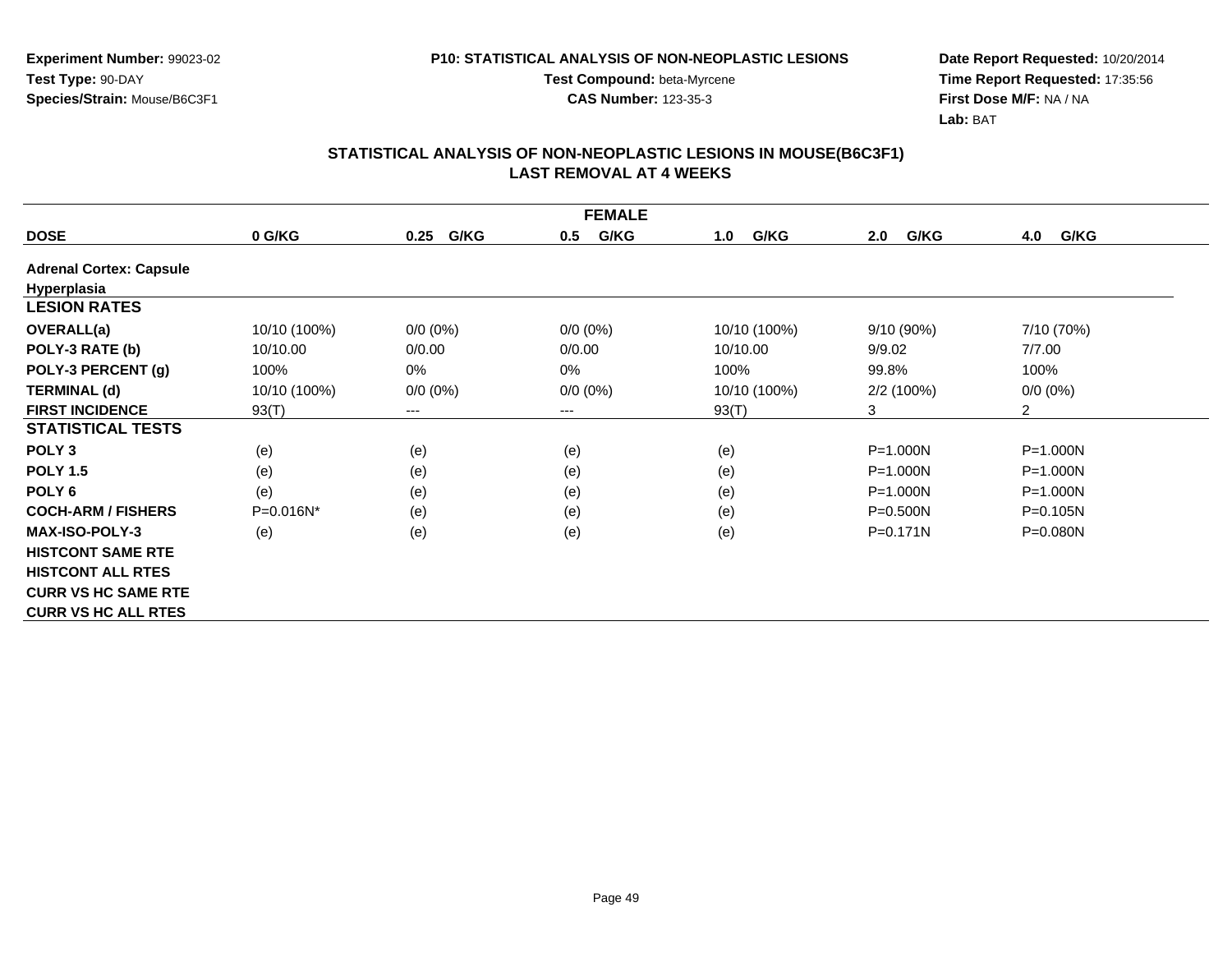**Experiment Number:** 99023-02**Test Type:** 90-DAY**Species/Strain:** Mouse/B6C3F1

**Test Compound:** beta-Myrcene**CAS Number:** 123-35-3

**Date Report Requested:** 10/20/2014 **Time Report Requested:** 17:35:56**First Dose M/F:** NA / NA**Lab:** BAT

| <b>FEMALE</b>              |             |                        |             |             |             |             |  |  |
|----------------------------|-------------|------------------------|-------------|-------------|-------------|-------------|--|--|
| <b>DOSE</b>                | 0 G/KG      | G/KG<br>0.25           | G/KG<br>0.5 | G/KG<br>1.0 | G/KG<br>2.0 | 4.0<br>G/KG |  |  |
| <b>Bone Marrow</b>         |             |                        |             |             |             |             |  |  |
| <b>Atrophy</b>             |             |                        |             |             |             |             |  |  |
| <b>LESION RATES</b>        |             |                        |             |             |             |             |  |  |
| <b>OVERALL(a)</b>          | $0/10(0\%)$ | $0/10(0\%)$            | $0/10(0\%)$ | $0/10(0\%)$ | 4/10 (40%)  | $0/10(0\%)$ |  |  |
| POLY-3 RATE (b)            | 0/10.00     | 0/10.00                | 0/10.00     | 0/10.00     | 4/6.00      | 0/0.00      |  |  |
| POLY-3 PERCENT (g)         | 0%          | 0%                     | 0%          | 0%          | 66.7%       | 0%          |  |  |
| <b>TERMINAL (d)</b>        | $0/10(0\%)$ | $0/10(0\%)$            | $0/10(0\%)$ | $0/10(0\%)$ | 0/2(0%)     | $0/0 (0\%)$ |  |  |
| <b>FIRST INCIDENCE</b>     | ---         | $\qquad \qquad \cdots$ | $---$       | ---         | 23          | $\cdots$    |  |  |
| <b>STATISTICAL TESTS</b>   |             |                        |             |             |             |             |  |  |
| POLY <sub>3</sub>          | P=0.000**   | (e)                    | (e)         | (e)         | $P=0.003**$ | (e)         |  |  |
| <b>POLY 1.5</b>            | P=0.000**   | (e)                    | (e)         | (e)         | $P=0.003**$ | (e)         |  |  |
| POLY <sub>6</sub>          | $P=0.000**$ | (e)                    | (e)         | (e)         | P=0.003**   | (e)         |  |  |
| <b>COCH-ARM / FISHERS</b>  | $P = 0.245$ | (e)                    | (e)         | (e)         | $P=0.043*$  | (e)         |  |  |
| <b>MAX-ISO-POLY-3</b>      | P=0.000**   | (e)                    | (e)         | (e)         | P=0.002**   | (e)         |  |  |
| <b>HISTCONT SAME RTE</b>   |             |                        |             |             |             |             |  |  |
| <b>HISTCONT ALL RTES</b>   |             |                        |             |             |             |             |  |  |
| <b>CURR VS HC SAME RTE</b> |             |                        |             |             |             |             |  |  |
| <b>CURR VS HC ALL RTES</b> |             |                        |             |             |             |             |  |  |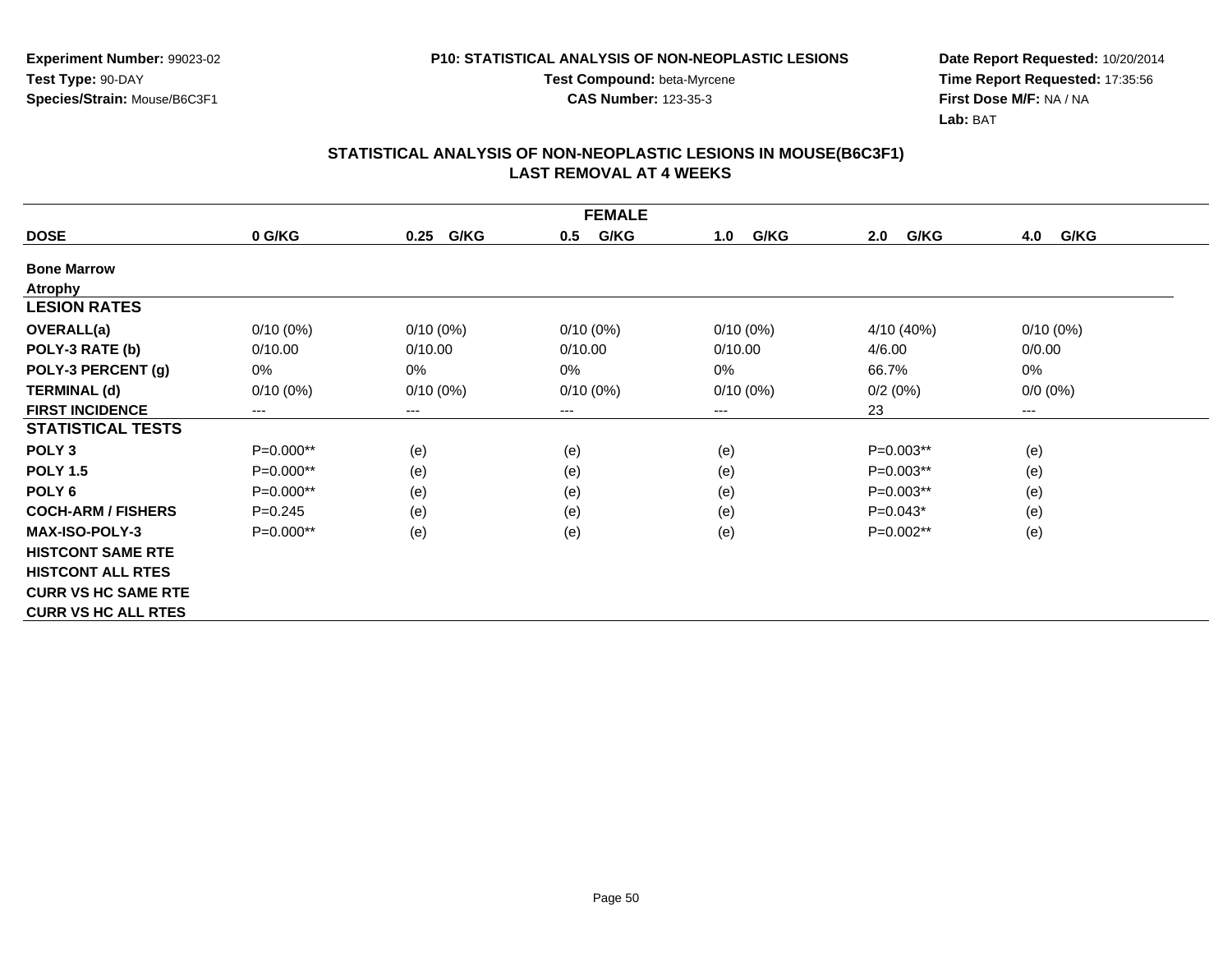**Experiment Number:** 99023-02**Test Type:** 90-DAY**Species/Strain:** Mouse/B6C3F1

**Test Compound:** beta-Myrcene**CAS Number:** 123-35-3

**Date Report Requested:** 10/20/2014 **Time Report Requested:** 17:35:56**First Dose M/F:** NA / NA**Lab:** BAT

| <b>FEMALE</b>              |             |              |             |             |             |             |  |  |
|----------------------------|-------------|--------------|-------------|-------------|-------------|-------------|--|--|
| <b>DOSE</b>                | 0 G/KG      | G/KG<br>0.25 | G/KG<br>0.5 | G/KG<br>1.0 | G/KG<br>2.0 | G/KG<br>4.0 |  |  |
| <b>Brain: Ventricle</b>    |             |              |             |             |             |             |  |  |
| <b>Hydrocephalus</b>       |             |              |             |             |             |             |  |  |
| <b>LESION RATES</b>        |             |              |             |             |             |             |  |  |
| <b>OVERALL(a)</b>          | $0/10(0\%)$ | $0/0 (0\%)$  | $0/0 (0\%)$ | $0/10(0\%)$ | $0/10(0\%)$ | $0/10(0\%)$ |  |  |
| POLY-3 RATE (b)            | 0/10.00     | 0/0.00       | 0/0.00      | 0/10.00     | 0/2.06      | 0/0.00      |  |  |
| POLY-3 PERCENT (g)         | 0%          | 0%           | 0%          | 0%          | 0%          | 0%          |  |  |
| <b>TERMINAL (d)</b>        | $0/10(0\%)$ | $0/0 (0\%)$  | $0/0 (0\%)$ | $0/10(0\%)$ | 0/2(0%)     | $0/0 (0\%)$ |  |  |
| <b>FIRST INCIDENCE</b>     | ---         | $---$        | $---$       | ---         | ---         | $---$       |  |  |
| <b>STATISTICAL TESTS</b>   |             |              |             |             |             |             |  |  |
| POLY <sub>3</sub>          | (n)         | (n)          | (n)         | (n)         | (n)         | (n)         |  |  |
| <b>POLY 1.5</b>            | (n)         | (n)          | (n)         | (n)         | (n)         | (n)         |  |  |
| POLY <sub>6</sub>          | (n)         | (n)          | (n)         | (n)         | (n)         | (n)         |  |  |
| <b>COCH-ARM / FISHERS</b>  | (n)         | (n)          | (n)         | (n)         | (n)         | (n)         |  |  |
| <b>MAX-ISO-POLY-3</b>      | (n)         | (n)          | (n)         | (n)         | (n)         | (n)         |  |  |
| <b>HISTCONT SAME RTE</b>   |             |              |             |             |             |             |  |  |
| <b>HISTCONT ALL RTES</b>   |             |              |             |             |             |             |  |  |
| <b>CURR VS HC SAME RTE</b> |             |              |             |             |             |             |  |  |
| <b>CURR VS HC ALL RTES</b> |             |              |             |             |             |             |  |  |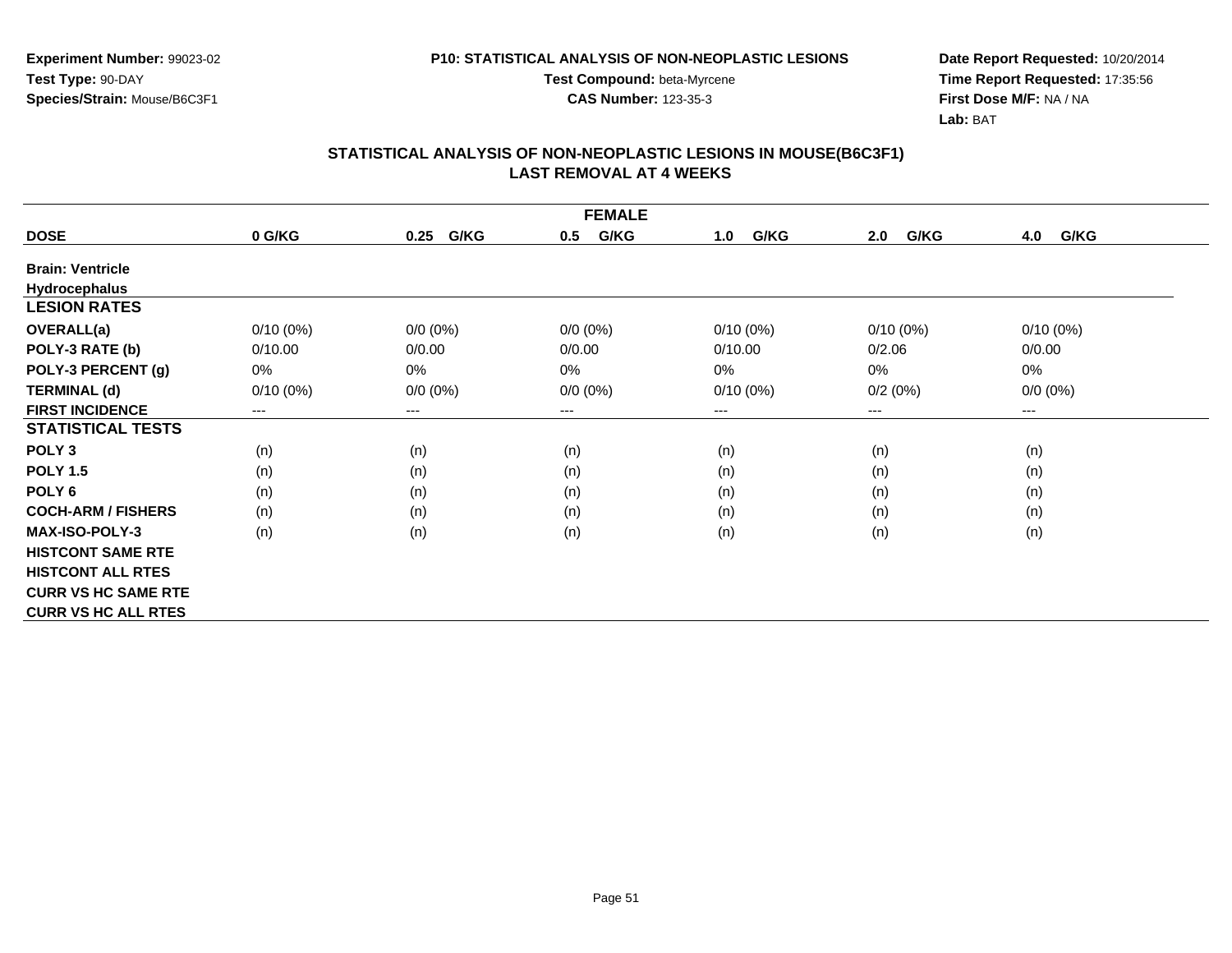**Experiment Number:** 99023-02**Test Type:** 90-DAY**Species/Strain:** Mouse/B6C3F1

**Test Compound:** beta-Myrcene**CAS Number:** 123-35-3

**Date Report Requested:** 10/20/2014 **Time Report Requested:** 17:35:56**First Dose M/F:** NA / NA**Lab:** BAT

|                                          | <b>FEMALE</b> |                        |             |             |              |             |  |  |  |
|------------------------------------------|---------------|------------------------|-------------|-------------|--------------|-------------|--|--|--|
| <b>DOSE</b>                              | 0 G/KG        | G/KG<br>0.25           | G/KG<br>0.5 | G/KG<br>1.0 | G/KG<br>2.0  | G/KG<br>4.0 |  |  |  |
| <b>Esophagus: Epithelium, Muscularis</b> |               |                        |             |             |              |             |  |  |  |
| <b>Inflammation</b>                      |               |                        |             |             |              |             |  |  |  |
| <b>LESION RATES</b>                      |               |                        |             |             |              |             |  |  |  |
| <b>OVERALL(a)</b>                        | $0/10(0\%)$   | $0/0 (0\%)$            | $0/0 (0\%)$ | $0/10(0\%)$ | $1/10(10\%)$ | $0/10(0\%)$ |  |  |  |
| POLY-3 RATE (b)                          | 0/10.00       | 0/0.00                 | 0/0.00      | 0/10.00     | 1/3.05       | 0/0.00      |  |  |  |
| POLY-3 PERCENT (g)                       | 0%            | 0%                     | 0%          | $0\%$       | 32.8%        | 0%          |  |  |  |
| <b>TERMINAL (d)</b>                      | $0/10(0\%)$   | $0/0 (0\%)$            | $0/0 (0\%)$ | $0/10(0\%)$ | 0/2(0%)      | $0/0 (0\%)$ |  |  |  |
| <b>FIRST INCIDENCE</b>                   | ---           | $\qquad \qquad \cdots$ | $---$       | ---         | 23           | ---         |  |  |  |
| <b>STATISTICAL TESTS</b>                 |               |                        |             |             |              |             |  |  |  |
| POLY <sub>3</sub>                        | (e)           | (e)                    | (e)         | (e)         | $P = 0.310$  | (e)         |  |  |  |
| <b>POLY 1.5</b>                          | (e)           | (e)                    | (e)         | (e)         | $P=0.322$    | (e)         |  |  |  |
| POLY <sub>6</sub>                        | (e)           | (e)                    | (e)         | (e)         | $P = 0.308$  | (e)         |  |  |  |
| <b>COCH-ARM / FISHERS</b>                | $P = 0.696$   | (e)                    | (e)         | (e)         | $P = 0.500$  | (e)         |  |  |  |
| <b>MAX-ISO-POLY-3</b>                    | (e)           | (e)                    | (e)         | (e)         | $P = 0.146$  | (e)         |  |  |  |
| <b>HISTCONT SAME RTE</b>                 |               |                        |             |             |              |             |  |  |  |
| <b>HISTCONT ALL RTES</b>                 |               |                        |             |             |              |             |  |  |  |
| <b>CURR VS HC SAME RTE</b>               |               |                        |             |             |              |             |  |  |  |
| <b>CURR VS HC ALL RTES</b>               |               |                        |             |             |              |             |  |  |  |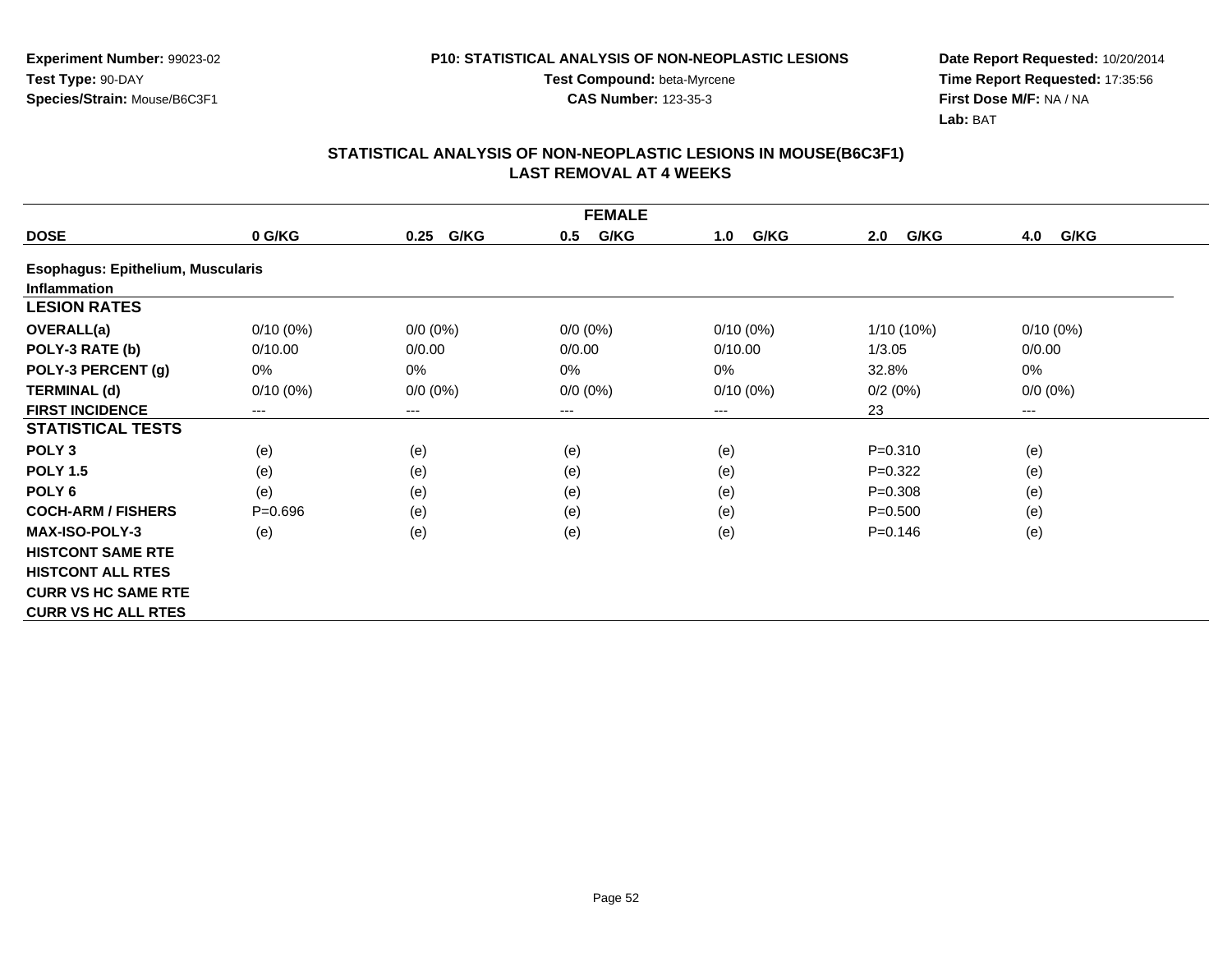**Experiment Number:** 99023-02**Test Type:** 90-DAY**Species/Strain:** Mouse/B6C3F1

**Test Compound:** beta-Myrcene**CAS Number:** 123-35-3

**Date Report Requested:** 10/20/2014 **Time Report Requested:** 17:35:56**First Dose M/F:** NA / NA**Lab:** BAT

| <b>FEMALE</b>                               |                        |              |             |             |             |                      |  |  |
|---------------------------------------------|------------------------|--------------|-------------|-------------|-------------|----------------------|--|--|
| <b>DOSE</b>                                 | 0 G/KG                 | G/KG<br>0.25 | G/KG<br>0.5 | G/KG<br>1.0 | G/KG<br>2.0 | G/KG<br>4.0          |  |  |
| Kidney                                      |                        |              |             |             |             |                      |  |  |
| <b>Infiltration Cellular Mononuclear CI</b> |                        |              |             |             |             |                      |  |  |
| <b>LESION RATES</b>                         |                        |              |             |             |             |                      |  |  |
| <b>OVERALL(a)</b>                           | $0/10(0\%)$            | $0/10(0\%)$  | $0/10(0\%)$ | $0/10(0\%)$ | $0/10(0\%)$ | $0/10(0\%)$          |  |  |
| POLY-3 RATE (b)                             | 0/10.00                | 0/10.00      | 0/10.00     | 0/10.00     | 0/2.06      | 0/0.00               |  |  |
| POLY-3 PERCENT (g)                          | 0%                     | 0%           | 0%          | $0\%$       | 0%          | 0%                   |  |  |
| <b>TERMINAL (d)</b>                         | $0/10(0\%)$            | $0/10(0\%)$  | $0/10(0\%)$ | $0/10(0\%)$ | 0/2(0%)     | $0/0 (0\%)$          |  |  |
| <b>FIRST INCIDENCE</b>                      | $\qquad \qquad \cdots$ | $---$        | ---         | ---         | ---         | $\scriptstyle\cdots$ |  |  |
| <b>STATISTICAL TESTS</b>                    |                        |              |             |             |             |                      |  |  |
| POLY <sub>3</sub>                           | (n)                    | (n)          | (n)         | (n)         | (n)         | (n)                  |  |  |
| <b>POLY 1.5</b>                             | (n)                    | (n)          | (n)         | (n)         | (n)         | (n)                  |  |  |
| POLY <sub>6</sub>                           | (n)                    | (n)          | (n)         | (n)         | (n)         | (n)                  |  |  |
| <b>COCH-ARM / FISHERS</b>                   | (n)                    | (n)          | (n)         | (n)         | (n)         | (n)                  |  |  |
| <b>MAX-ISO-POLY-3</b>                       | (n)                    | (n)          | (n)         | (n)         | (n)         | (n)                  |  |  |
| <b>HISTCONT SAME RTE</b>                    |                        |              |             |             |             |                      |  |  |
| <b>HISTCONT ALL RTES</b>                    |                        |              |             |             |             |                      |  |  |
| <b>CURR VS HC SAME RTE</b>                  |                        |              |             |             |             |                      |  |  |
| <b>CURR VS HC ALL RTES</b>                  |                        |              |             |             |             |                      |  |  |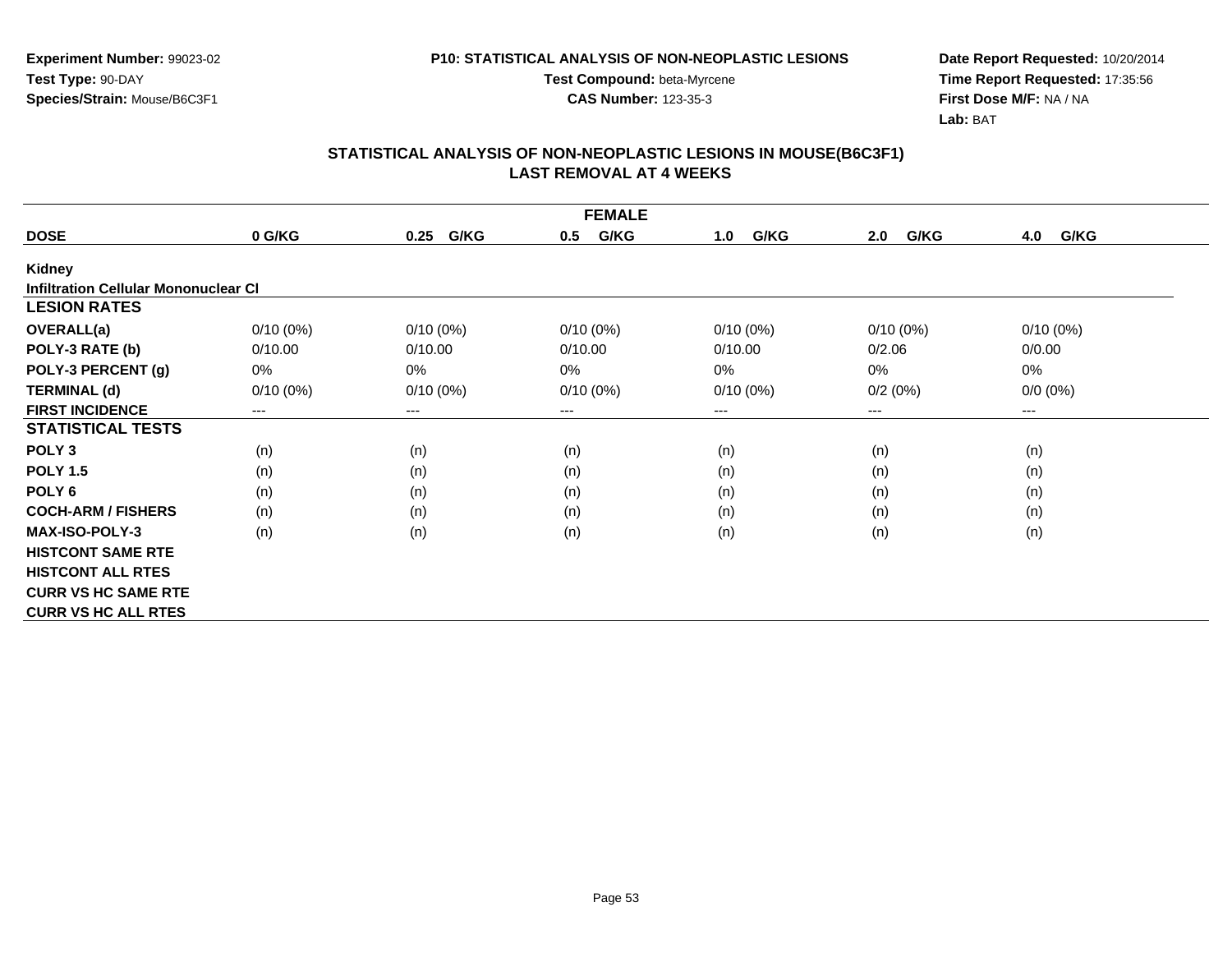**Experiment Number:** 99023-02**Test Type:** 90-DAY**Species/Strain:** Mouse/B6C3F1

**Test Compound:** beta-Myrcene**CAS Number:** 123-35-3

**Date Report Requested:** 10/20/2014 **Time Report Requested:** 17:35:56**First Dose M/F:** NA / NA**Lab:** BAT

| <b>FEMALE</b>               |              |              |              |              |              |              |  |  |
|-----------------------------|--------------|--------------|--------------|--------------|--------------|--------------|--|--|
| <b>DOSE</b>                 | 0 G/KG       | G/KG<br>0.25 | G/KG<br>0.5  | G/KG<br>1.0  | 2.0<br>G/KG  | 4.0<br>G/KG  |  |  |
| Kidney                      |              |              |              |              |              |              |  |  |
| <b>Inflammation Chronic</b> |              |              |              |              |              |              |  |  |
| <b>LESION RATES</b>         |              |              |              |              |              |              |  |  |
| OVERALL(a)                  | 1/10 (10%)   | $0/10(0\%)$  | $0/10(0\%)$  | $0/10(0\%)$  | $0/10(0\%)$  | $0/10(0\%)$  |  |  |
| POLY-3 RATE (b)             | 1/10.00      | 0/10.00      | 0/10.00      | 0/10.00      | 0/2.06       | 0/0.00       |  |  |
| POLY-3 PERCENT (g)          | 10%          | 0%           | 0%           | 0%           | 0%           | 0%           |  |  |
| <b>TERMINAL (d)</b>         | $1/10(10\%)$ | $0/10(0\%)$  | $0/10(0\%)$  | $0/10(0\%)$  | 0/2(0%)      | $0/0 (0\%)$  |  |  |
| <b>FIRST INCIDENCE</b>      | 93(T)        | ---          | $---$        | ---          | $---$        | $--$         |  |  |
| <b>STATISTICAL TESTS</b>    |              |              |              |              |              |              |  |  |
| POLY <sub>3</sub>           | $P = 0.268N$ | $P = 0.500N$ | $P = 0.500N$ | $P = 0.500N$ | P=0.708N     | $P = 0.760N$ |  |  |
| <b>POLY 1.5</b>             | $P = 0.267N$ | $P = 0.500N$ | $P = 0.500N$ | $P = 0.500N$ | $P = 0.694N$ | $P=0.759N$   |  |  |
| POLY <sub>6</sub>           | P=0.268N     | $P = 0.500N$ | $P = 0.500N$ | $P = 0.500N$ | P=0.709N     | $P = 0.760N$ |  |  |
| <b>COCH-ARM / FISHERS</b>   | $P = 0.415N$ | $P = 0.500N$ | $P = 0.500N$ | $P = 0.500N$ | $P = 0.500N$ | $P = 0.500N$ |  |  |
| <b>MAX-ISO-POLY-3</b>       | $P = 0.489N$ | $P = 0.159N$ | $P = 0.159N$ | $P = 0.159N$ | $P=0.419N$   | $P = 0.500N$ |  |  |
| <b>HISTCONT SAME RTE</b>    |              |              |              |              |              |              |  |  |
| <b>HISTCONT ALL RTES</b>    |              |              |              |              |              |              |  |  |
| <b>CURR VS HC SAME RTE</b>  |              |              |              |              |              |              |  |  |
| <b>CURR VS HC ALL RTES</b>  |              |              |              |              |              |              |  |  |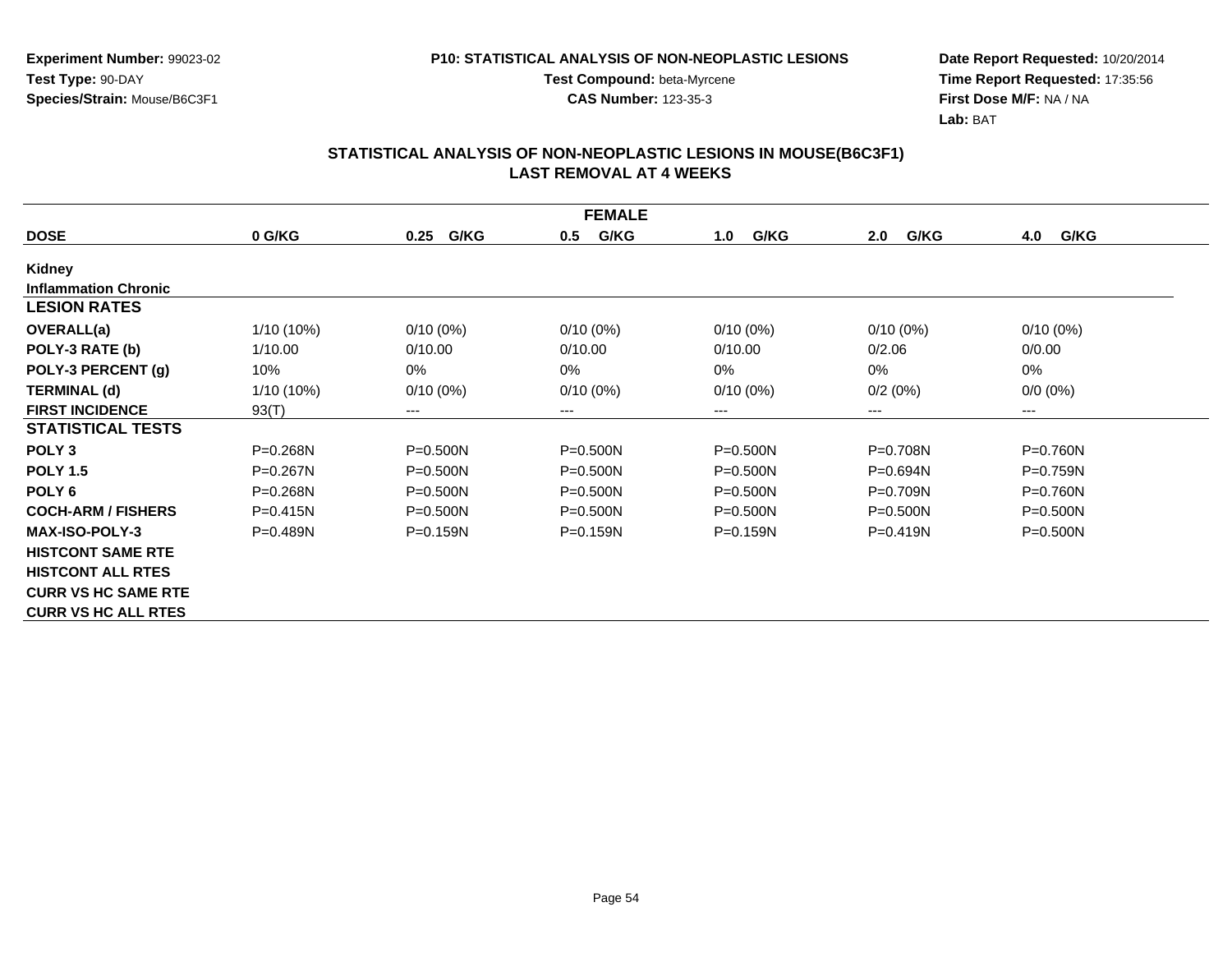**Experiment Number:** 99023-02**Test Type:** 90-DAY**Species/Strain:** Mouse/B6C3F1

**Test Compound:** beta-Myrcene**CAS Number:** 123-35-3

**Date Report Requested:** 10/20/2014 **Time Report Requested:** 17:35:56**First Dose M/F:** NA / NA**Lab:** BAT

| <b>FEMALE</b>              |             |                        |             |             |             |             |  |  |
|----------------------------|-------------|------------------------|-------------|-------------|-------------|-------------|--|--|
| <b>DOSE</b>                | 0 G/KG      | G/KG<br>0.25           | G/KG<br>0.5 | G/KG<br>1.0 | G/KG<br>2.0 | G/KG<br>4.0 |  |  |
| <b>Kidney</b>              |             |                        |             |             |             |             |  |  |
| <b>Nephropathy</b>         |             |                        |             |             |             |             |  |  |
| <b>LESION RATES</b>        |             |                        |             |             |             |             |  |  |
| <b>OVERALL(a)</b>          | $0/10(0\%)$ | $0/10(0\%)$            | $0/10(0\%)$ | $0/10(0\%)$ | $0/10(0\%)$ | $0/10(0\%)$ |  |  |
| POLY-3 RATE (b)            | 0/10.00     | 0/10.00                | 0/10.00     | 0/10.00     | 0/2.06      | 0/0.00      |  |  |
| POLY-3 PERCENT (g)         | 0%          | 0%                     | 0%          | 0%          | 0%          | 0%          |  |  |
| <b>TERMINAL (d)</b>        | $0/10(0\%)$ | $0/10(0\%)$            | $0/10(0\%)$ | $0/10(0\%)$ | 0/2(0%)     | $0/0 (0\%)$ |  |  |
| <b>FIRST INCIDENCE</b>     | ---         | $\qquad \qquad \cdots$ | $--$        | ---         | ---         | ---         |  |  |
| <b>STATISTICAL TESTS</b>   |             |                        |             |             |             |             |  |  |
| POLY <sub>3</sub>          | (n)         | (n)                    | (n)         | (n)         | (n)         | (n)         |  |  |
| <b>POLY 1.5</b>            | (n)         | (n)                    | (n)         | (n)         | (n)         | (n)         |  |  |
| POLY <sub>6</sub>          | (n)         | (n)                    | (n)         | (n)         | (n)         | (n)         |  |  |
| <b>COCH-ARM / FISHERS</b>  | (n)         | (n)                    | (n)         | (n)         | (n)         | (n)         |  |  |
| <b>MAX-ISO-POLY-3</b>      | (n)         | (n)                    | (n)         | (n)         | (n)         | (n)         |  |  |
| <b>HISTCONT SAME RTE</b>   |             |                        |             |             |             |             |  |  |
| <b>HISTCONT ALL RTES</b>   |             |                        |             |             |             |             |  |  |
| <b>CURR VS HC SAME RTE</b> |             |                        |             |             |             |             |  |  |
| <b>CURR VS HC ALL RTES</b> |             |                        |             |             |             |             |  |  |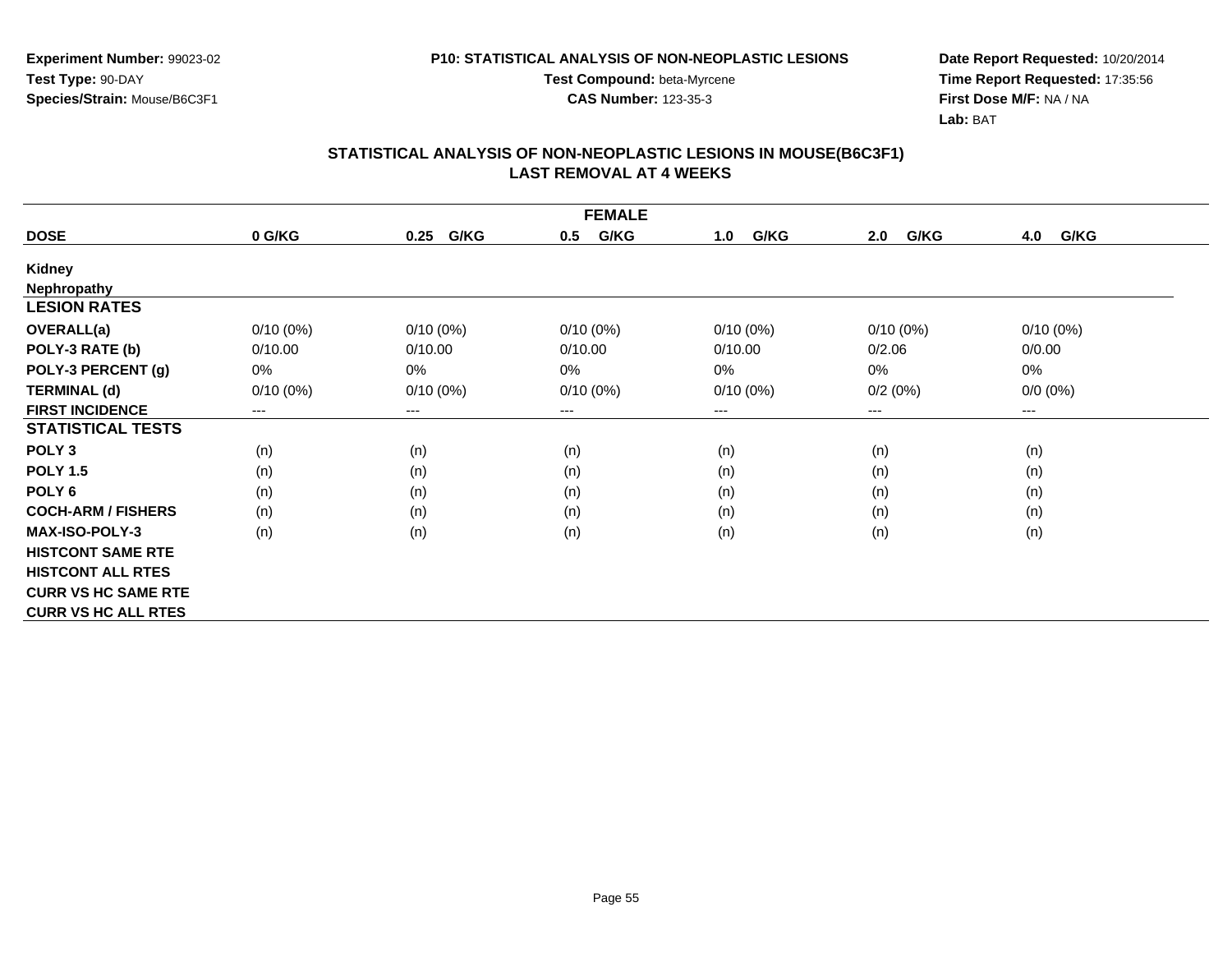**Experiment Number:** 99023-02**Test Type:** 90-DAY**Species/Strain:** Mouse/B6C3F1

**Test Compound:** beta-Myrcene**CAS Number:** 123-35-3

**Date Report Requested:** 10/20/2014 **Time Report Requested:** 17:35:56**First Dose M/F:** NA / NA**Lab:** BAT

| <b>FEMALE</b>               |             |              |             |             |             |                |  |  |
|-----------------------------|-------------|--------------|-------------|-------------|-------------|----------------|--|--|
| <b>DOSE</b>                 | 0 G/KG      | G/KG<br>0.25 | G/KG<br>0.5 | G/KG<br>1.0 | G/KG<br>2.0 | G/KG<br>4.0    |  |  |
| <b>Kidney: Renal Tubule</b> |             |              |             |             |             |                |  |  |
| <b>Necrosis</b>             |             |              |             |             |             |                |  |  |
| <b>LESION RATES</b>         |             |              |             |             |             |                |  |  |
| <b>OVERALL(a)</b>           | $0/10(0\%)$ | $0/10(0\%)$  | $0/10(0\%)$ | $0/10(0\%)$ | 8/10 (80%)  | 5/10 (50%)     |  |  |
| POLY-3 RATE (b)             | 0/10.00     | 0/10.00      | 0/10.00     | 0/10.00     | 8/10.00     | 5/5.00         |  |  |
| POLY-3 PERCENT (g)          | 0%          | $0\%$        | 0%          | 0%          | 80%         | 100%           |  |  |
| <b>TERMINAL (d)</b>         | $0/10(0\%)$ | $0/10(0\%)$  | $0/10(0\%)$ | $0/10(0\%)$ | 0/2(0%)     | $0/0 (0\%)$    |  |  |
| <b>FIRST INCIDENCE</b>      | $---$       | $---$        | ---         | ---         | 3           | $\overline{2}$ |  |  |
| <b>STATISTICAL TESTS</b>    |             |              |             |             |             |                |  |  |
| POLY <sub>3</sub>           | $P=0.000**$ | (e)          | (e)         | (e)         | $P=0.000**$ | P=0.000**      |  |  |
| <b>POLY 1.5</b>             | $P=0.000**$ | (e)          | (e)         | (e)         | $P=0.000**$ | P=0.000**      |  |  |
| POLY <sub>6</sub>           | P=0.000**   | (e)          | (e)         | (e)         | $P=0.000**$ | P=0.000**      |  |  |
| <b>COCH-ARM / FISHERS</b>   | P=0.000**   | (e)          | (e)         | (e)         | $P=0.000**$ | $P=0.016*$     |  |  |
| <b>MAX-ISO-POLY-3</b>       | $P=0.000**$ | (e)          | (e)         | (e)         | $P=0.000**$ | $P=0.000**$    |  |  |
| <b>HISTCONT SAME RTE</b>    |             |              |             |             |             |                |  |  |
| <b>HISTCONT ALL RTES</b>    |             |              |             |             |             |                |  |  |
| <b>CURR VS HC SAME RTE</b>  |             |              |             |             |             |                |  |  |
| <b>CURR VS HC ALL RTES</b>  |             |              |             |             |             |                |  |  |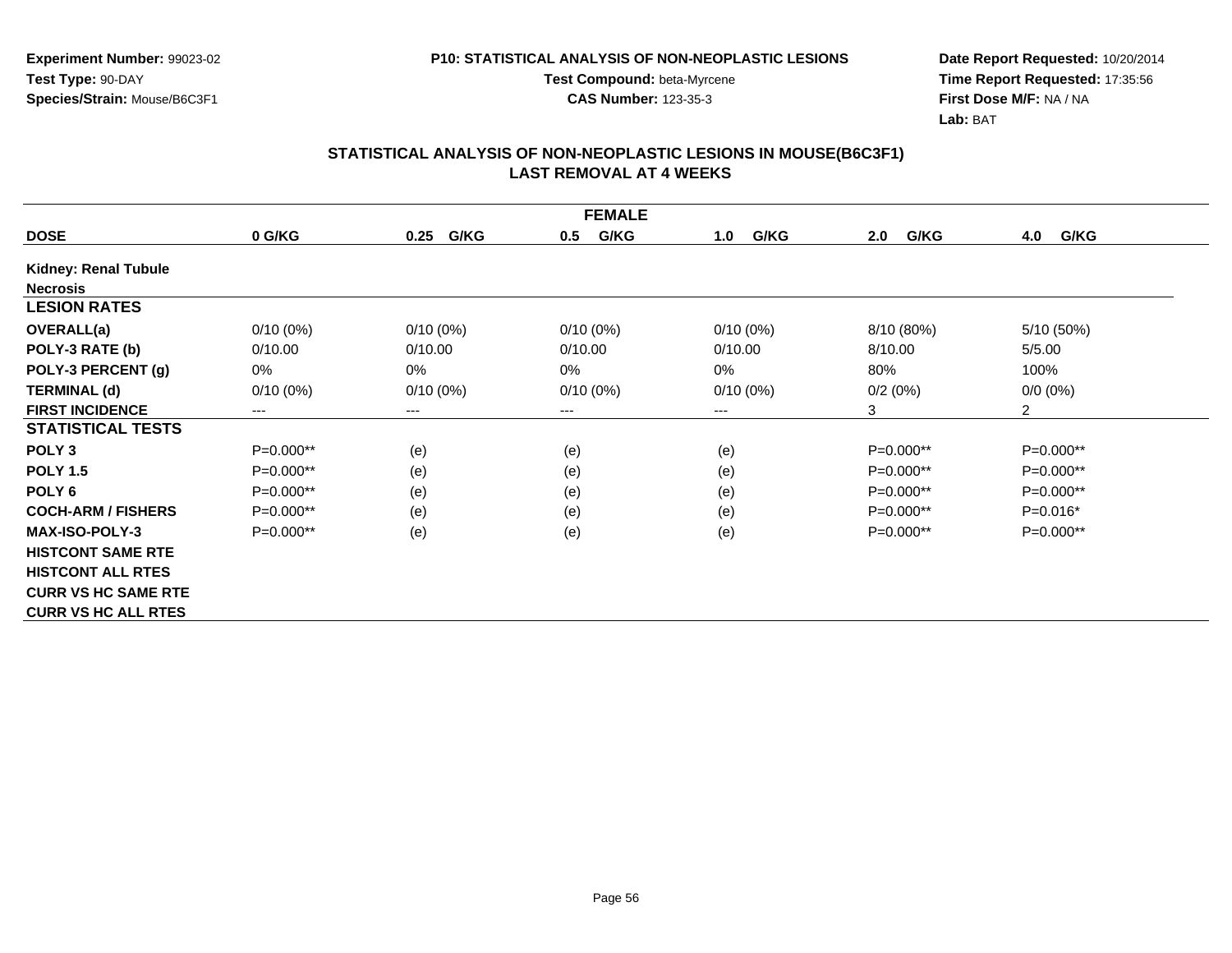**Experiment Number:** 99023-02**Test Type:** 90-DAY**Species/Strain:** Mouse/B6C3F1

**Test Compound:** beta-Myrcene**CAS Number:** 123-35-3

**Date Report Requested:** 10/20/2014 **Time Report Requested:** 17:35:56**First Dose M/F:** NA / NA**Lab:** BAT

|                            | <b>FEMALE</b> |                        |             |             |              |                        |  |  |  |
|----------------------------|---------------|------------------------|-------------|-------------|--------------|------------------------|--|--|--|
| <b>DOSE</b>                | 0 G/KG        | G/KG<br>0.25           | G/KG<br>0.5 | G/KG<br>1.0 | G/KG<br>2.0  | G/KG<br>4.0            |  |  |  |
| Kidney: Renal Tubule       |               |                        |             |             |              |                        |  |  |  |
| Regeneration               |               |                        |             |             |              |                        |  |  |  |
| <b>LESION RATES</b>        |               |                        |             |             |              |                        |  |  |  |
| <b>OVERALL(a)</b>          | $0/10(0\%)$   | $0/10(0\%)$            | $0/10(0\%)$ | $0/10(0\%)$ | $1/10(10\%)$ | $0/10(0\%)$            |  |  |  |
| POLY-3 RATE (b)            | 0/10.00       | 0/10.00                | 0/10.00     | 0/10.00     | 1/3.06       | 0/0.00                 |  |  |  |
| POLY-3 PERCENT (g)         | 0%            | 0%                     | 0%          | 0%          | 32.7%        | 0%                     |  |  |  |
| <b>TERMINAL (d)</b>        | $0/10(0\%)$   | $0/10(0\%)$            | $0/10(0\%)$ | $0/10(0\%)$ | 0/2(0%)      | $0/0 (0\%)$            |  |  |  |
| <b>FIRST INCIDENCE</b>     | ---           | $\qquad \qquad \cdots$ | $--$        | ---         | 8            | $\qquad \qquad \cdots$ |  |  |  |
| <b>STATISTICAL TESTS</b>   |               |                        |             |             |              |                        |  |  |  |
| POLY <sub>3</sub>          | $P = 0.269$   | (e)                    | (e)         | (e)         | $P = 0.310$  | (e)                    |  |  |  |
| <b>POLY 1.5</b>            | $P=0.221$     | (e)                    | (e)         | (e)         | $P=0.325$    | (e)                    |  |  |  |
| POLY <sub>6</sub>          | $P=0.276$     | (e)                    | (e)         | (e)         | $P = 0.308$  | (e)                    |  |  |  |
| <b>COCH-ARM / FISHERS</b>  | $P = 0.585$   | (e)                    | (e)         | (e)         | $P = 0.500$  | (e)                    |  |  |  |
| <b>MAX-ISO-POLY-3</b>      | $P = 0.491$   | (e)                    | (e)         | (e)         | $P = 0.146$  | (e)                    |  |  |  |
| <b>HISTCONT SAME RTE</b>   |               |                        |             |             |              |                        |  |  |  |
| <b>HISTCONT ALL RTES</b>   |               |                        |             |             |              |                        |  |  |  |
| <b>CURR VS HC SAME RTE</b> |               |                        |             |             |              |                        |  |  |  |
| <b>CURR VS HC ALL RTES</b> |               |                        |             |             |              |                        |  |  |  |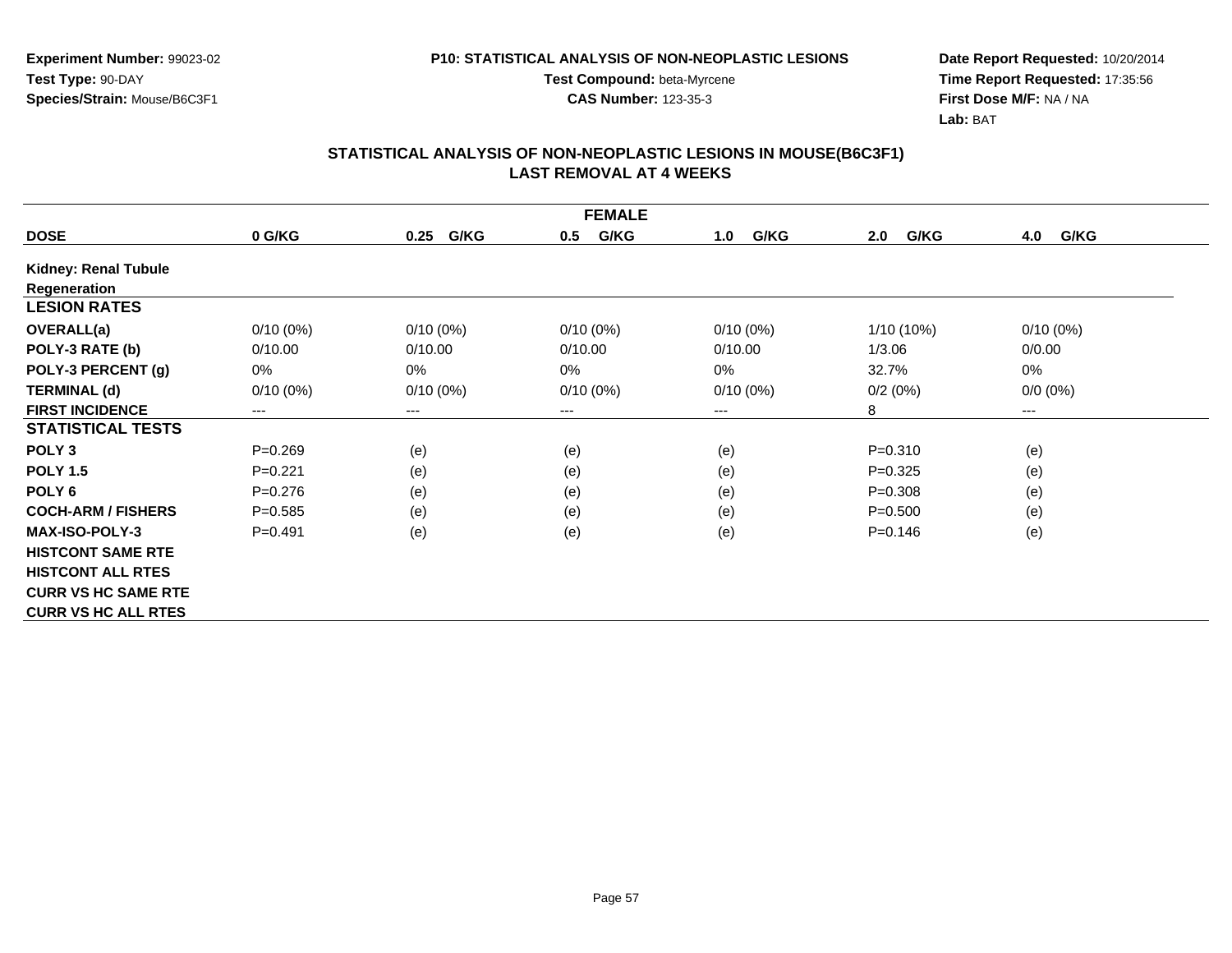**Experiment Number:** 99023-02**Test Type:** 90-DAY**Species/Strain:** Mouse/B6C3F1

**Test Compound:** beta-Myrcene**CAS Number:** 123-35-3

**Date Report Requested:** 10/20/2014 **Time Report Requested:** 17:35:56**First Dose M/F:** NA / NA**Lab:** BAT

| <b>FEMALE</b>              |              |              |             |             |             |                        |  |  |
|----------------------------|--------------|--------------|-------------|-------------|-------------|------------------------|--|--|
| <b>DOSE</b>                | 0 G/KG       | G/KG<br>0.25 | G/KG<br>0.5 | G/KG<br>1.0 | G/KG<br>2.0 | G/KG<br>4.0            |  |  |
| Liver                      |              |              |             |             |             |                        |  |  |
| <b>Clear Cell Focus</b>    |              |              |             |             |             |                        |  |  |
| <b>LESION RATES</b>        |              |              |             |             |             |                        |  |  |
| OVERALL(a)                 | $0/10(0\%)$  | $0/10(0\%)$  | 1/10 (10%)  | $0/10(0\%)$ | $0/10(0\%)$ | $0/10(0\%)$            |  |  |
| POLY-3 RATE (b)            | 0/10.00      | 0/10.00      | 1/10.00     | 0/10.00     | 0/2.06      | 0/0.00                 |  |  |
| POLY-3 PERCENT (g)         | 0%           | 0%           | 10%         | 0%          | 0%          | 0%                     |  |  |
| <b>TERMINAL (d)</b>        | $0/10(0\%)$  | $0/10(0\%)$  | 1/10 (10%)  | $0/10(0\%)$ | 0/2(0%)     | $0/0 (0\%)$            |  |  |
| <b>FIRST INCIDENCE</b>     | $---$        | $---$        | 93(T)       | ---         | ---         | $\qquad \qquad \cdots$ |  |  |
| <b>STATISTICAL TESTS</b>   |              |              |             |             |             |                        |  |  |
| POLY <sub>3</sub>          | $P=0.732$    | (e)          | $P = 0.500$ | (e)         | (e)         | (e)                    |  |  |
| <b>POLY 1.5</b>            | $P=0.733$    | (e)          | $P = 0.500$ | (e)         | (e)         | (e)                    |  |  |
| POLY <sub>6</sub>          | $P=0.732$    | (e)          | $P = 0.500$ | (e)         | (e)         | (e)                    |  |  |
| <b>COCH-ARM / FISHERS</b>  | $P = 0.561N$ | (e)          | $P = 0.500$ | (e)         | (e)         | (e)                    |  |  |
| <b>MAX-ISO-POLY-3</b>      | $P=0.832$    | (e)          | $P=0.159$   | (e)         | (e)         | (e)                    |  |  |
| <b>HISTCONT SAME RTE</b>   |              |              |             |             |             |                        |  |  |
| <b>HISTCONT ALL RTES</b>   |              |              |             |             |             |                        |  |  |
| <b>CURR VS HC SAME RTE</b> |              |              |             |             |             |                        |  |  |
| <b>CURR VS HC ALL RTES</b> |              |              |             |             |             |                        |  |  |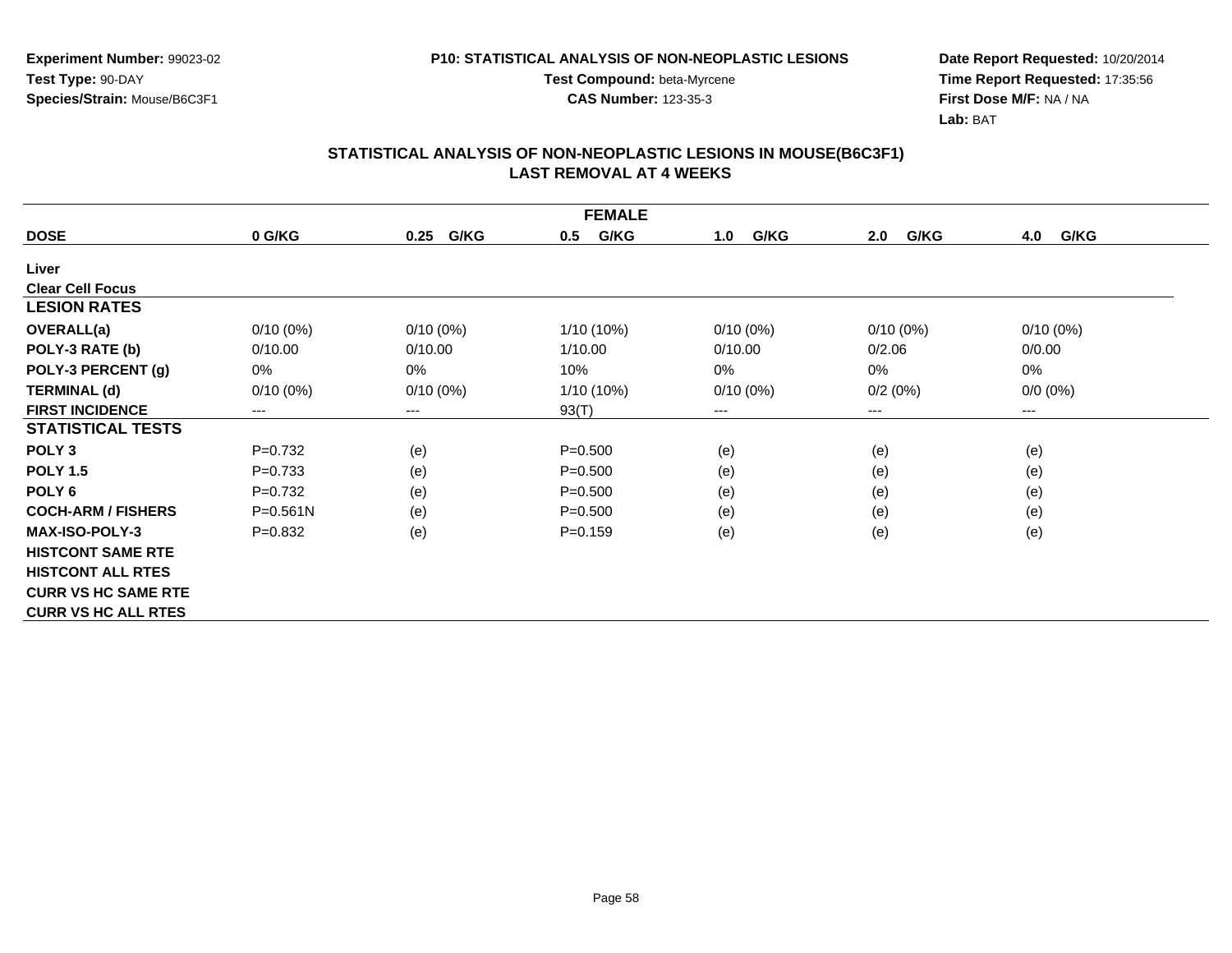**Experiment Number:** 99023-02**Test Type:** 90-DAY**Species/Strain:** Mouse/B6C3F1

**Test Compound:** beta-Myrcene**CAS Number:** 123-35-3

**Date Report Requested:** 10/20/2014 **Time Report Requested:** 17:35:56**First Dose M/F:** NA / NA**Lab:** BAT

| <b>FEMALE</b>                           |            |              |              |              |              |                 |  |  |
|-----------------------------------------|------------|--------------|--------------|--------------|--------------|-----------------|--|--|
| <b>DOSE</b>                             | 0 G/KG     | G/KG<br>0.25 | G/KG<br>0.5  | G/KG<br>1.0  | 2.0<br>G/KG  | 4.0<br>G/KG     |  |  |
| Liver                                   |            |              |              |              |              |                 |  |  |
| <b>Infiltration Cellular Mixed Cell</b> |            |              |              |              |              |                 |  |  |
| <b>LESION RATES</b>                     |            |              |              |              |              |                 |  |  |
|                                         |            |              |              |              |              |                 |  |  |
| <b>OVERALL(a)</b>                       | 9/10(90%)  | $0/10(0\%)$  | 9/10(90%)    | $9/10(90\%)$ | 2/10 (20%)   | $0/10(0\%)$     |  |  |
| POLY-3 RATE (b)                         | 9/10.00    | 0/10.00      | 9/10.00      | 9/10.00      | 2/3.06       | 0/0.00          |  |  |
| POLY-3 PERCENT (g)                      | 90%        | 0%           | 90%          | 90%          | 65.4%        | $0\%$           |  |  |
| <b>TERMINAL (d)</b>                     | 9/10 (90%) | $0/10(0\%)$  | 9/10 (90%)   | $9/10(90\%)$ | 1/2(50%)     | $0/0 (0\%)$     |  |  |
| <b>FIRST INCIDENCE</b>                  | 93(T)      | ---          | 93(T)        | 93(T)        | 4            | $---$           |  |  |
| <b>STATISTICAL TESTS</b>                |            |              |              |              |              |                 |  |  |
| POLY <sub>3</sub>                       | $P=0.021*$ | P=0.000N**   | $P = 0.760$  | $P=0.760$    | $P = 0.459N$ | $P=0.760N$      |  |  |
| <b>POLY 1.5</b>                         | $P=0.045*$ | P=0.000N**   | $P = 0.760$  | $P=0.760$    | $P = 0.306N$ | $P=0.746N$      |  |  |
| POLY <sub>6</sub>                       | $P=0.019*$ | P=0.000N**   | $P = 0.760$  | $P=0.760$    | $P = 0.480N$ | $P = 0.760N$    |  |  |
| <b>COCH-ARM / FISHERS</b>               | P=0.000N** | P=0.000N**   | $P = 0.763N$ | $P = 0.763N$ | $P=0.003N**$ | $P=0.000N^{**}$ |  |  |
| <b>MAX-ISO-POLY-3</b>                   | P=0.038N*  | P=0.000N**   | $P = 1.000$  | $P = 1.000$  | P=0.287N     | $P = 0.500N$    |  |  |
| <b>HISTCONT SAME RTE</b>                |            |              |              |              |              |                 |  |  |
| <b>HISTCONT ALL RTES</b>                |            |              |              |              |              |                 |  |  |
| <b>CURR VS HC SAME RTE</b>              |            |              |              |              |              |                 |  |  |
| <b>CURR VS HC ALL RTES</b>              |            |              |              |              |              |                 |  |  |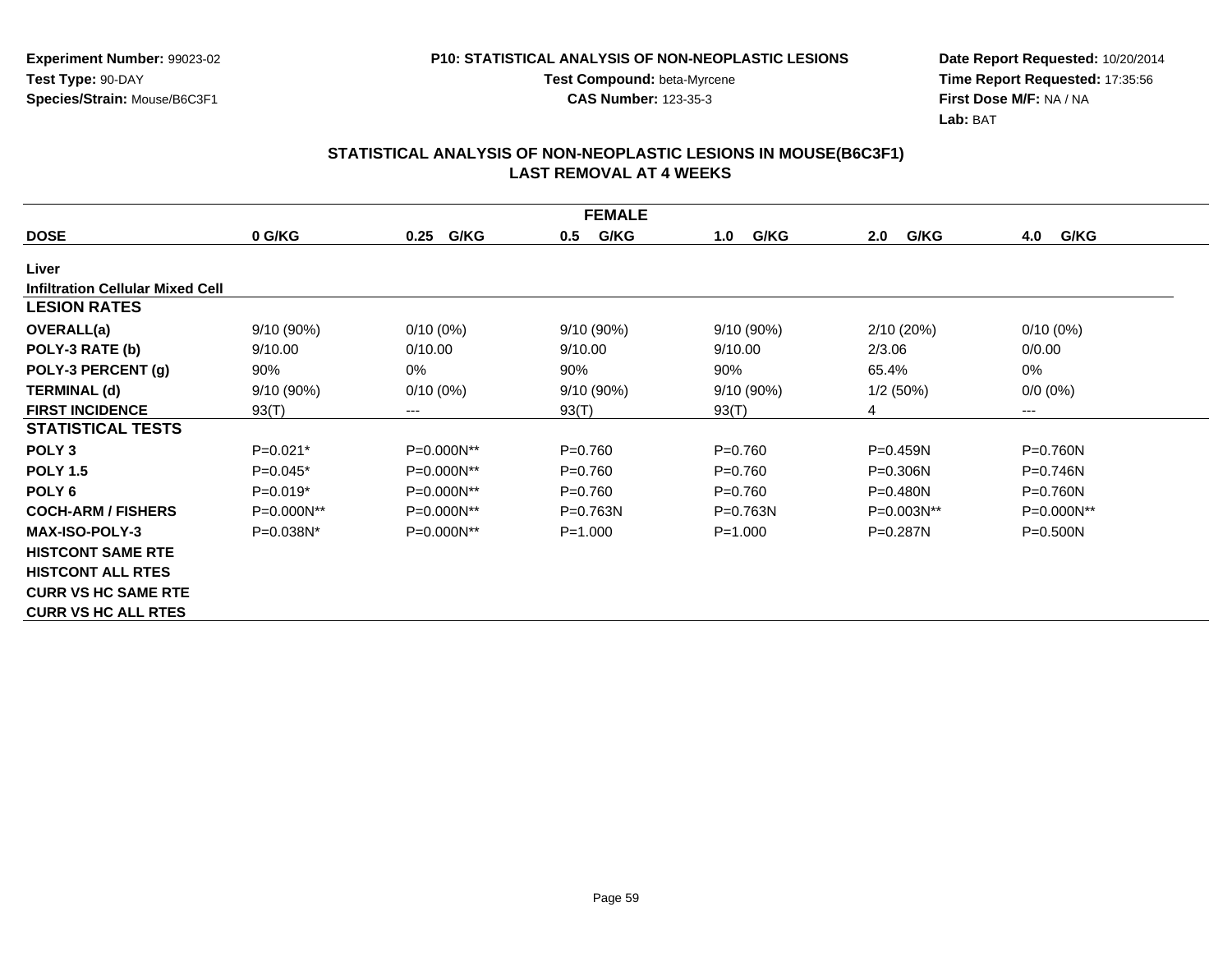**Experiment Number:** 99023-02**Test Type:** 90-DAY**Species/Strain:** Mouse/B6C3F1

**Test Compound:** beta-Myrcene**CAS Number:** 123-35-3

**Date Report Requested:** 10/20/2014 **Time Report Requested:** 17:35:56**First Dose M/F:** NA / NA**Lab:** BAT

| <b>FEMALE</b>              |                            |              |             |             |             |             |  |  |
|----------------------------|----------------------------|--------------|-------------|-------------|-------------|-------------|--|--|
| <b>DOSE</b>                | 0 G/KG                     | G/KG<br>0.25 | G/KG<br>0.5 | G/KG<br>1.0 | G/KG<br>2.0 | 4.0<br>G/KG |  |  |
| Liver                      |                            |              |             |             |             |             |  |  |
| <b>Inflammation Acute</b>  |                            |              |             |             |             |             |  |  |
| <b>LESION RATES</b>        |                            |              |             |             |             |             |  |  |
| <b>OVERALL(a)</b>          | $0/10(0\%)$                | $0/10(0\%)$  | $0/10(0\%)$ | $0/10(0\%)$ | $0/10(0\%)$ | $0/10(0\%)$ |  |  |
| POLY-3 RATE (b)            | 0/10.00                    | 0/10.00      | 0/10.00     | 0/10.00     | 0/2.06      | 0/0.00      |  |  |
| POLY-3 PERCENT (g)         | 0%                         | $0\%$        | 0%          | $0\%$       | 0%          | 0%          |  |  |
| <b>TERMINAL (d)</b>        | $0/10(0\%)$                | $0/10(0\%)$  | $0/10(0\%)$ | $0/10(0\%)$ | 0/2(0%)     | $0/0 (0\%)$ |  |  |
| <b>FIRST INCIDENCE</b>     | $\qquad \qquad - \qquad -$ | $--$         | ---         | ---         | $---$       | $---$       |  |  |
| <b>STATISTICAL TESTS</b>   |                            |              |             |             |             |             |  |  |
| POLY <sub>3</sub>          | (n)                        | (n)          | (n)         | (n)         | (n)         | (n)         |  |  |
| <b>POLY 1.5</b>            | (n)                        | (n)          | (n)         | (n)         | (n)         | (n)         |  |  |
| POLY <sub>6</sub>          | (n)                        | (n)          | (n)         | (n)         | (n)         | (n)         |  |  |
| <b>COCH-ARM / FISHERS</b>  | (n)                        | (n)          | (n)         | (n)         | (n)         | (n)         |  |  |
| <b>MAX-ISO-POLY-3</b>      | (n)                        | (n)          | (n)         | (n)         | (n)         | (n)         |  |  |
| <b>HISTCONT SAME RTE</b>   |                            |              |             |             |             |             |  |  |
| <b>HISTCONT ALL RTES</b>   |                            |              |             |             |             |             |  |  |
| <b>CURR VS HC SAME RTE</b> |                            |              |             |             |             |             |  |  |
| <b>CURR VS HC ALL RTES</b> |                            |              |             |             |             |             |  |  |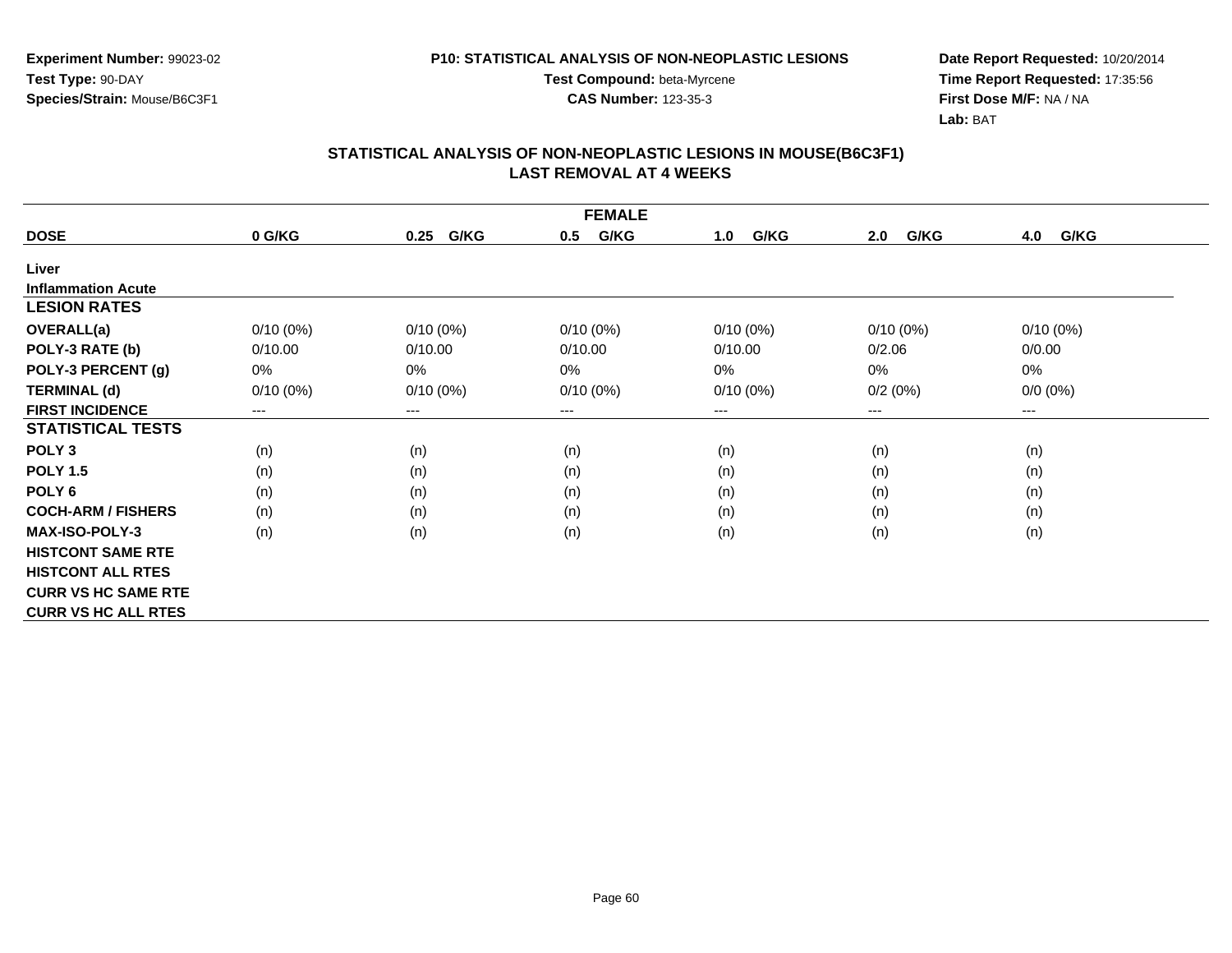**Experiment Number:** 99023-02**Test Type:** 90-DAY**Species/Strain:** Mouse/B6C3F1

**Test Compound:** beta-Myrcene**CAS Number:** 123-35-3

**Date Report Requested:** 10/20/2014 **Time Report Requested:** 17:35:56**First Dose M/F:** NA / NA**Lab:** BAT

| <b>FEMALE</b>              |             |                        |             |             |                            |             |  |  |
|----------------------------|-------------|------------------------|-------------|-------------|----------------------------|-------------|--|--|
| <b>DOSE</b>                | 0 G/KG      | G/KG<br>0.25           | G/KG<br>0.5 | G/KG<br>1.0 | G/KG<br>2.0                | 4.0<br>G/KG |  |  |
| Liver                      |             |                        |             |             |                            |             |  |  |
| <b>Necrosis Focal</b>      |             |                        |             |             |                            |             |  |  |
| <b>LESION RATES</b>        |             |                        |             |             |                            |             |  |  |
| OVERALL(a)                 | $0/10(0\%)$ | $0/10(0\%)$            | $0/10(0\%)$ | $0/10(0\%)$ | $0/10(0\%)$                | $0/10(0\%)$ |  |  |
| POLY-3 RATE (b)            | 0/10.00     | 0/10.00                | 0/10.00     | 0/10.00     | 0/2.06                     | 0/0.00      |  |  |
| POLY-3 PERCENT (g)         | 0%          | $0\%$                  | 0%          | 0%          | 0%                         | 0%          |  |  |
| <b>TERMINAL (d)</b>        | $0/10(0\%)$ | $0/10(0\%)$            | $0/10(0\%)$ | $0/10(0\%)$ | 0/2(0%)                    | $0/0 (0\%)$ |  |  |
| <b>FIRST INCIDENCE</b>     | ---         | $\qquad \qquad \cdots$ | $---$       | ---         | $\qquad \qquad - \qquad -$ | $\cdots$    |  |  |
| <b>STATISTICAL TESTS</b>   |             |                        |             |             |                            |             |  |  |
| POLY <sub>3</sub>          | (n)         | (n)                    | (n)         | (n)         | (n)                        | (n)         |  |  |
| <b>POLY 1.5</b>            | (n)         | (n)                    | (n)         | (n)         | (n)                        | (n)         |  |  |
| POLY 6                     | (n)         | (n)                    | (n)         | (n)         | (n)                        | (n)         |  |  |
| <b>COCH-ARM / FISHERS</b>  | (n)         | (n)                    | (n)         | (n)         | (n)                        | (n)         |  |  |
| <b>MAX-ISO-POLY-3</b>      | (n)         | (n)                    | (n)         | (n)         | (n)                        | (n)         |  |  |
| <b>HISTCONT SAME RTE</b>   |             |                        |             |             |                            |             |  |  |
| <b>HISTCONT ALL RTES</b>   |             |                        |             |             |                            |             |  |  |
| <b>CURR VS HC SAME RTE</b> |             |                        |             |             |                            |             |  |  |
| <b>CURR VS HC ALL RTES</b> |             |                        |             |             |                            |             |  |  |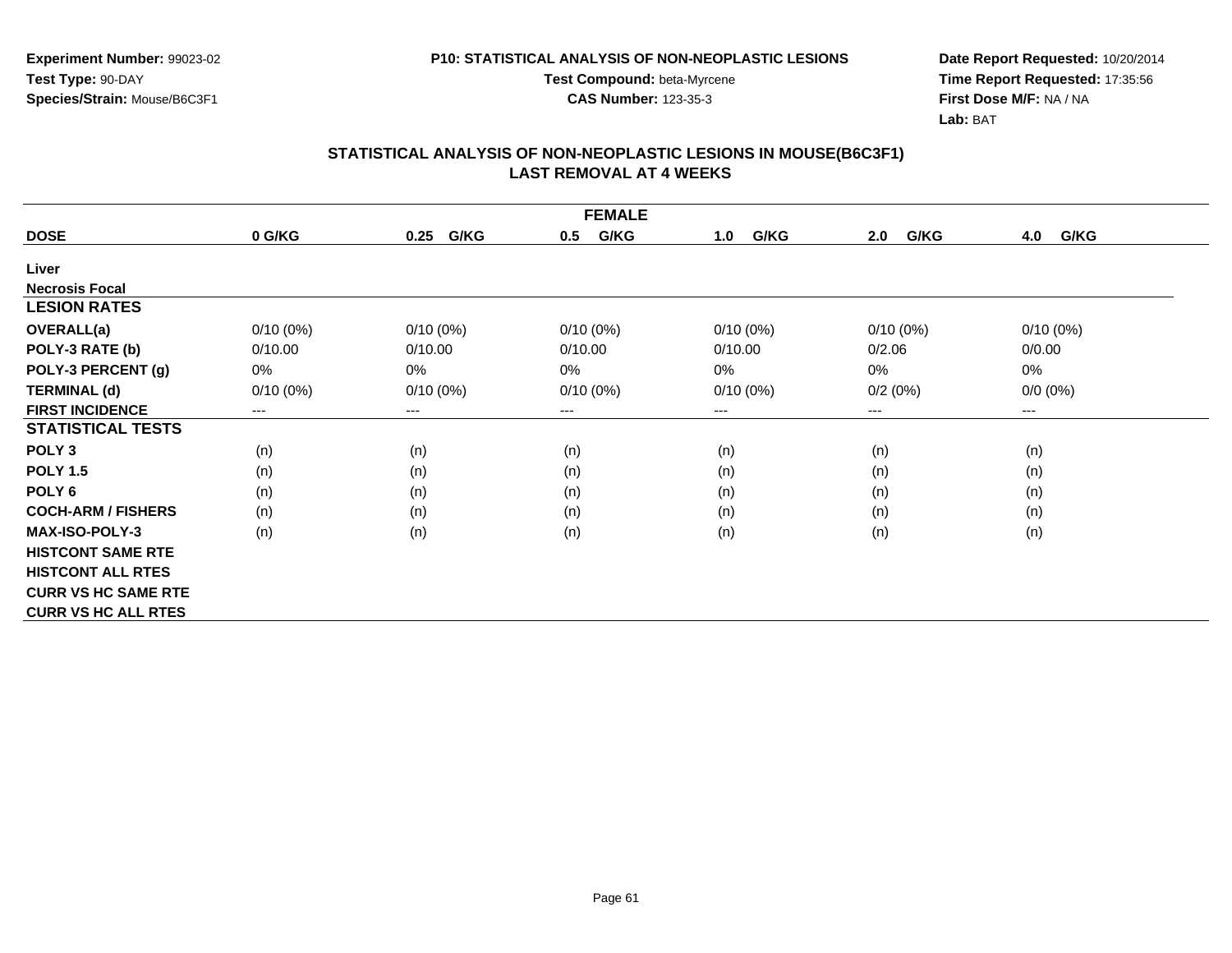**Experiment Number:** 99023-02**Test Type:** 90-DAY**Species/Strain:** Mouse/B6C3F1

**Test Compound:** beta-Myrcene**CAS Number:** 123-35-3

**Date Report Requested:** 10/20/2014 **Time Report Requested:** 17:35:56**First Dose M/F:** NA / NA**Lab:** BAT

| <b>FEMALE</b>              |             |              |             |             |             |             |  |  |
|----------------------------|-------------|--------------|-------------|-------------|-------------|-------------|--|--|
| <b>DOSE</b>                | 0 G/KG      | G/KG<br>0.25 | G/KG<br>0.5 | G/KG<br>1.0 | G/KG<br>2.0 | G/KG<br>4.0 |  |  |
| Liver: Centrilobular       |             |              |             |             |             |             |  |  |
| <b>Hypertrophy</b>         |             |              |             |             |             |             |  |  |
| <b>LESION RATES</b>        |             |              |             |             |             |             |  |  |
| <b>OVERALL(a)</b>          | $0/10(0\%)$ | $0/10(0\%)$  | $0/10(0\%)$ | 2/10(20%)   | 4/10 (40%)  | $0/10(0\%)$ |  |  |
| POLY-3 RATE (b)            | 0/10.00     | 0/10.00      | 0/10.00     | 2/10.00     | 4/4.03      | 0/0.00      |  |  |
| POLY-3 PERCENT (g)         | 0%          | 0%           | 0%          | 20%         | 99.3%       | 0%          |  |  |
| <b>TERMINAL (d)</b>        | $0/10(0\%)$ | $0/10(0\%)$  | $0/10(0\%)$ | 2/10(20%)   | 2/2(100%)   | $0/0 (0\%)$ |  |  |
| <b>FIRST INCIDENCE</b>     | ---         | $\cdots$     | $---$       | 93(T)       | 23          | ---         |  |  |
| <b>STATISTICAL TESTS</b>   |             |              |             |             |             |             |  |  |
| POLY <sub>3</sub>          | P=0.000**   | (e)          | (e)         | $P=0.227$   | P=0.000**   | (e)         |  |  |
| <b>POLY 1.5</b>            | P=0.000**   | (e)          | (e)         | $P=0.227$   | P=0.000**   | (e)         |  |  |
| POLY <sub>6</sub>          | P=0.000**   | (e)          | (e)         | $P=0.227$   | P=0.000**   | (e)         |  |  |
| <b>COCH-ARM / FISHERS</b>  | $P = 0.348$ | (e)          | (e)         | $P = 0.237$ | $P=0.043*$  | (e)         |  |  |
| <b>MAX-ISO-POLY-3</b>      | $P=0.000**$ | (e)          | (e)         | $P = 0.067$ | $P=0.000**$ | (e)         |  |  |
| <b>HISTCONT SAME RTE</b>   |             |              |             |             |             |             |  |  |
| <b>HISTCONT ALL RTES</b>   |             |              |             |             |             |             |  |  |
| <b>CURR VS HC SAME RTE</b> |             |              |             |             |             |             |  |  |
| <b>CURR VS HC ALL RTES</b> |             |              |             |             |             |             |  |  |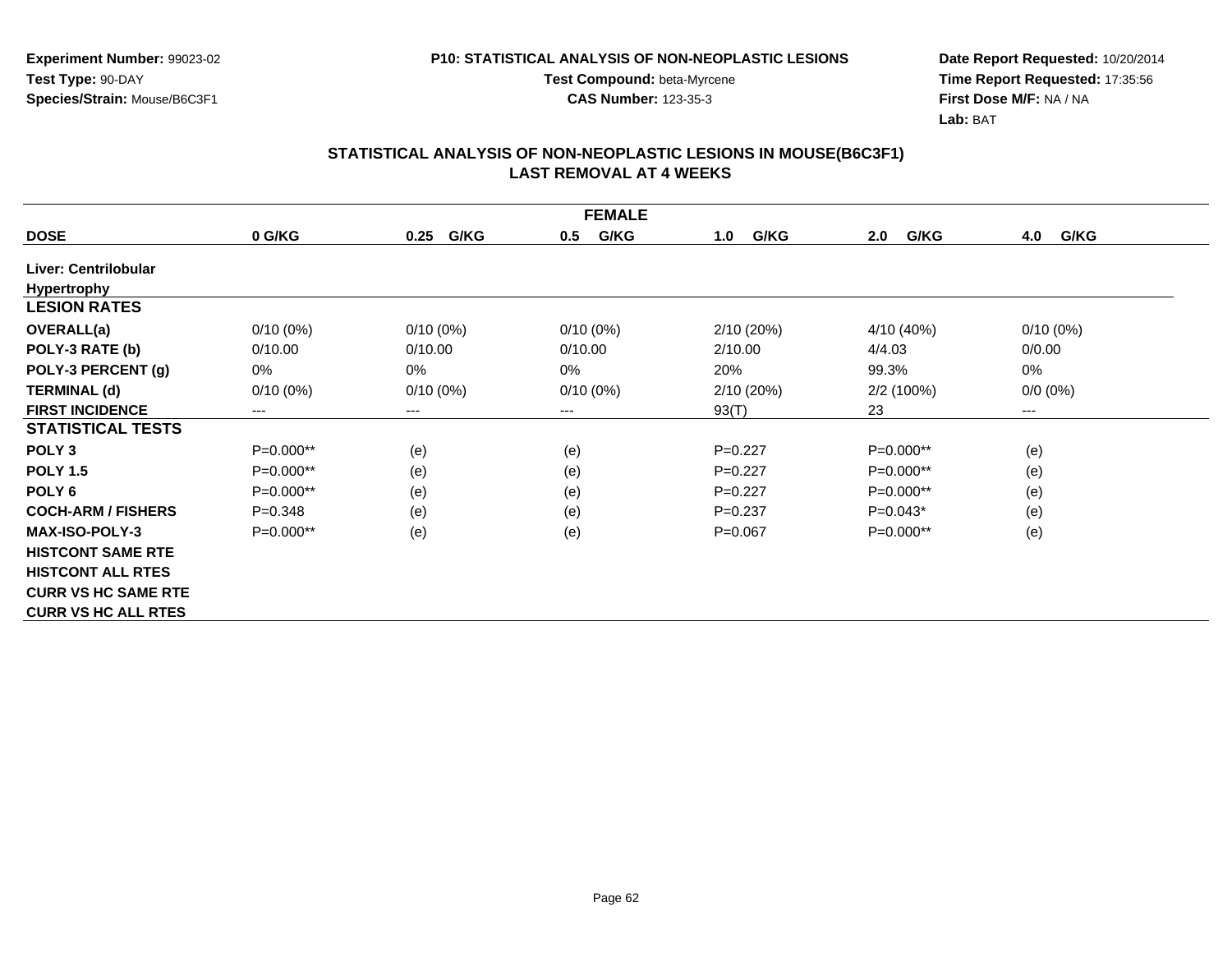**Experiment Number:** 99023-02**Test Type:** 90-DAY**Species/Strain:** Mouse/B6C3F1

**Test Compound:** beta-Myrcene**CAS Number:** 123-35-3

**Date Report Requested:** 10/20/2014 **Time Report Requested:** 17:35:56**First Dose M/F:** NA / NA**Lab:** BAT

| <b>FEMALE</b>              |             |                        |             |             |             |                        |  |  |
|----------------------------|-------------|------------------------|-------------|-------------|-------------|------------------------|--|--|
| <b>DOSE</b>                | 0 G/KG      | G/KG<br>0.25           | G/KG<br>0.5 | G/KG<br>1.0 | G/KG<br>2.0 | G/KG<br>4.0            |  |  |
| Liver: Centrilobular       |             |                        |             |             |             |                        |  |  |
| <b>Mineralization</b>      |             |                        |             |             |             |                        |  |  |
| <b>LESION RATES</b>        |             |                        |             |             |             |                        |  |  |
| <b>OVERALL(a)</b>          | $0/10(0\%)$ | $0/10(0\%)$            | $0/10(0\%)$ | $0/10(0\%)$ | $0/10(0\%)$ | $0/10(0\%)$            |  |  |
| POLY-3 RATE (b)            | 0/10.00     | 0/10.00                | 0/10.00     | 0/10.00     | 0/2.06      | 0/0.00                 |  |  |
| POLY-3 PERCENT (g)         | 0%          | $0\%$                  | 0%          | $0\%$       | 0%          | $0\%$                  |  |  |
| <b>TERMINAL (d)</b>        | $0/10(0\%)$ | $0/10(0\%)$            | $0/10(0\%)$ | $0/10(0\%)$ | 0/2(0%)     | $0/0 (0\%)$            |  |  |
| <b>FIRST INCIDENCE</b>     | ---         | $\qquad \qquad \cdots$ | $\cdots$    | ---         | $---$       | $\qquad \qquad \cdots$ |  |  |
| <b>STATISTICAL TESTS</b>   |             |                        |             |             |             |                        |  |  |
| POLY <sub>3</sub>          | (n)         | (n)                    | (n)         | (n)         | (n)         | (n)                    |  |  |
| <b>POLY 1.5</b>            | (n)         | (n)                    | (n)         | (n)         | (n)         | (n)                    |  |  |
| POLY <sub>6</sub>          | (n)         | (n)                    | (n)         | (n)         | (n)         | (n)                    |  |  |
| <b>COCH-ARM / FISHERS</b>  | (n)         | (n)                    | (n)         | (n)         | (n)         | (n)                    |  |  |
| <b>MAX-ISO-POLY-3</b>      | (n)         | (n)                    | (n)         | (n)         | (n)         | (n)                    |  |  |
| <b>HISTCONT SAME RTE</b>   |             |                        |             |             |             |                        |  |  |
| <b>HISTCONT ALL RTES</b>   |             |                        |             |             |             |                        |  |  |
| <b>CURR VS HC SAME RTE</b> |             |                        |             |             |             |                        |  |  |
| <b>CURR VS HC ALL RTES</b> |             |                        |             |             |             |                        |  |  |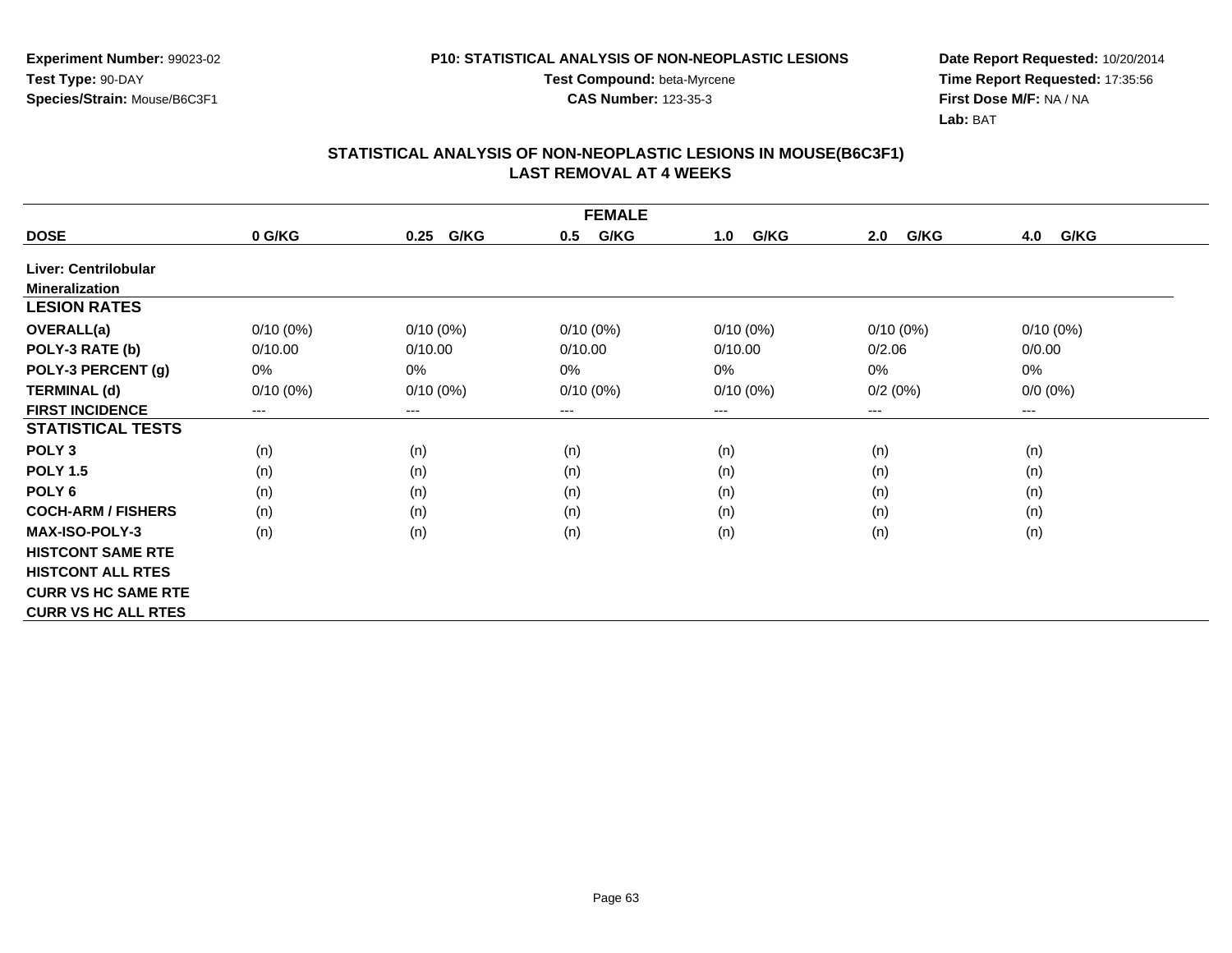**Experiment Number:** 99023-02**Test Type:** 90-DAY**Species/Strain:** Mouse/B6C3F1

**Test Compound:** beta-Myrcene**CAS Number:** 123-35-3

**Date Report Requested:** 10/20/2014 **Time Report Requested:** 17:35:56**First Dose M/F:** NA / NA**Lab:** BAT

| <b>FEMALE</b>              |             |              |             |             |             |                |  |  |
|----------------------------|-------------|--------------|-------------|-------------|-------------|----------------|--|--|
| <b>DOSE</b>                | 0 G/KG      | G/KG<br>0.25 | G/KG<br>0.5 | G/KG<br>1.0 | G/KG<br>2.0 | G/KG<br>4.0    |  |  |
| Liver: Centrilobular       |             |              |             |             |             |                |  |  |
| <b>Necrosis</b>            |             |              |             |             |             |                |  |  |
| <b>LESION RATES</b>        |             |              |             |             |             |                |  |  |
| OVERALL(a)                 | $0/10(0\%)$ | $0/10(0\%)$  | $0/10(0\%)$ | $0/10(0\%)$ | 3/10(30%)   | 8/10 (80%)     |  |  |
| POLY-3 RATE (b)            | 0/10.00     | 0/10.00      | 0/10.00     | 0/10.00     | 3/5.03      | 8/8.00         |  |  |
| POLY-3 PERCENT (g)         | 0%          | 0%           | 0%          | 0%          | 59.6%       | 100%           |  |  |
| <b>TERMINAL (d)</b>        | $0/10(0\%)$ | $0/10(0\%)$  | $0/10(0\%)$ | $0/10(0\%)$ | 0/2(0%)     | $0/0 (0\%)$    |  |  |
| <b>FIRST INCIDENCE</b>     | ---         | $--$         | $---$       | ---         | 5           | $\overline{2}$ |  |  |
| <b>STATISTICAL TESTS</b>   |             |              |             |             |             |                |  |  |
| POLY <sub>3</sub>          | $P=0.000**$ | (e)          | (e)         | (e)         | $P=0.017*$  | P=0.000**      |  |  |
| <b>POLY 1.5</b>            | P=0.000**   | (e)          | (e)         | (e)         | $P=0.019*$  | P=0.000**      |  |  |
| POLY <sub>6</sub>          | $P=0.000**$ | (e)          | (e)         | (e)         | $P=0.016*$  | P=0.000**      |  |  |
| <b>COCH-ARM / FISHERS</b>  | $P=0.000**$ | (e)          | (e)         | (e)         | $P = 0.105$ | $P=0.000**$    |  |  |
| <b>MAX-ISO-POLY-3</b>      | $P=0.000**$ | (e)          | (e)         | (e)         | $P=0.013*$  | P=0.000**      |  |  |
| <b>HISTCONT SAME RTE</b>   |             |              |             |             |             |                |  |  |
| <b>HISTCONT ALL RTES</b>   |             |              |             |             |             |                |  |  |
| <b>CURR VS HC SAME RTE</b> |             |              |             |             |             |                |  |  |
| <b>CURR VS HC ALL RTES</b> |             |              |             |             |             |                |  |  |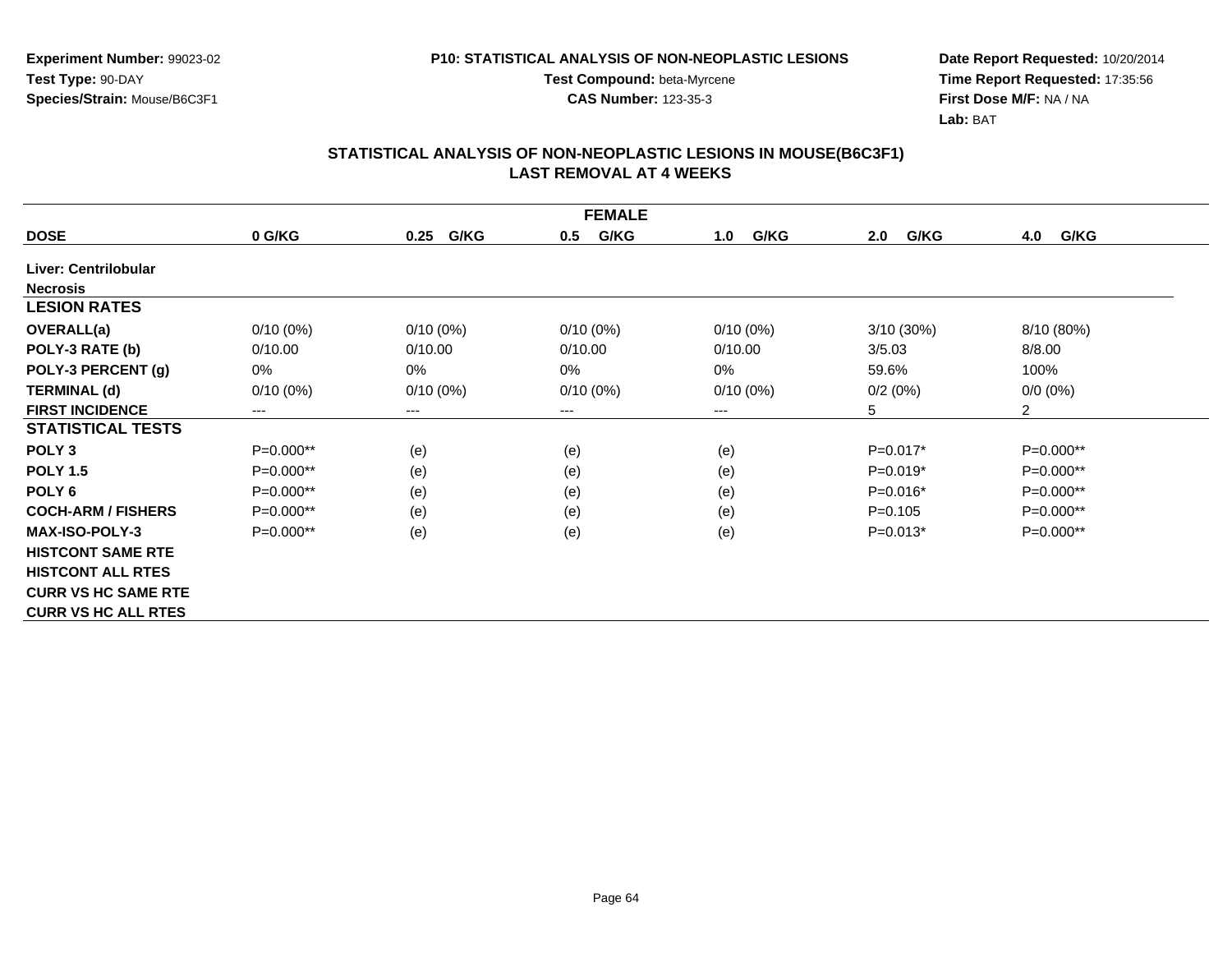**Experiment Number:** 99023-02**Test Type:** 90-DAY**Species/Strain:** Mouse/B6C3F1

**Test Compound:** beta-Myrcene**CAS Number:** 123-35-3

**Date Report Requested:** 10/20/2014 **Time Report Requested:** 17:35:56**First Dose M/F:** NA / NA**Lab:** BAT

| <b>FEMALE</b>              |             |              |             |             |             |             |  |  |
|----------------------------|-------------|--------------|-------------|-------------|-------------|-------------|--|--|
| <b>DOSE</b>                | 0 G/KG      | G/KG<br>0.25 | G/KG<br>0.5 | G/KG<br>1.0 | G/KG<br>2.0 | G/KG<br>4.0 |  |  |
| Lung                       |             |              |             |             |             |             |  |  |
| <b>Congestion</b>          |             |              |             |             |             |             |  |  |
| <b>LESION RATES</b>        |             |              |             |             |             |             |  |  |
| OVERALL(a)                 | $0/10(0\%)$ | $0/0 (0\%)$  | $0/0 (0\%)$ | $0/10(0\%)$ | $0/10(0\%)$ | $0/10(0\%)$ |  |  |
| POLY-3 RATE (b)            | 0/10.00     | 0/0.00       | 0/0.00      | 0/10.00     | 0/2.06      | 0/0.00      |  |  |
| POLY-3 PERCENT (g)         | 0%          | 0%           | 0%          | 0%          | $0\%$       | $0\%$       |  |  |
| <b>TERMINAL (d)</b>        | $0/10(0\%)$ | $0/0 (0\%)$  | $0/0 (0\%)$ | $0/10(0\%)$ | 0/2(0%)     | $0/0 (0\%)$ |  |  |
| <b>FIRST INCIDENCE</b>     | $---$       | ---          | $--$        | ---         | ---         | ---         |  |  |
| <b>STATISTICAL TESTS</b>   |             |              |             |             |             |             |  |  |
| POLY <sub>3</sub>          | (n)         | (n)          | (n)         | (n)         | (n)         | (n)         |  |  |
| <b>POLY 1.5</b>            | (n)         | (n)          | (n)         | (n)         | (n)         | (n)         |  |  |
| POLY 6                     | (n)         | (n)          | (n)         | (n)         | (n)         | (n)         |  |  |
| <b>COCH-ARM / FISHERS</b>  | (n)         | (n)          | (n)         | (n)         | (n)         | (n)         |  |  |
| MAX-ISO-POLY-3             | (n)         | (n)          | (n)         | (n)         | (n)         | (n)         |  |  |
| <b>HISTCONT SAME RTE</b>   |             |              |             |             |             |             |  |  |
| <b>HISTCONT ALL RTES</b>   |             |              |             |             |             |             |  |  |
| <b>CURR VS HC SAME RTE</b> |             |              |             |             |             |             |  |  |
| <b>CURR VS HC ALL RTES</b> |             |              |             |             |             |             |  |  |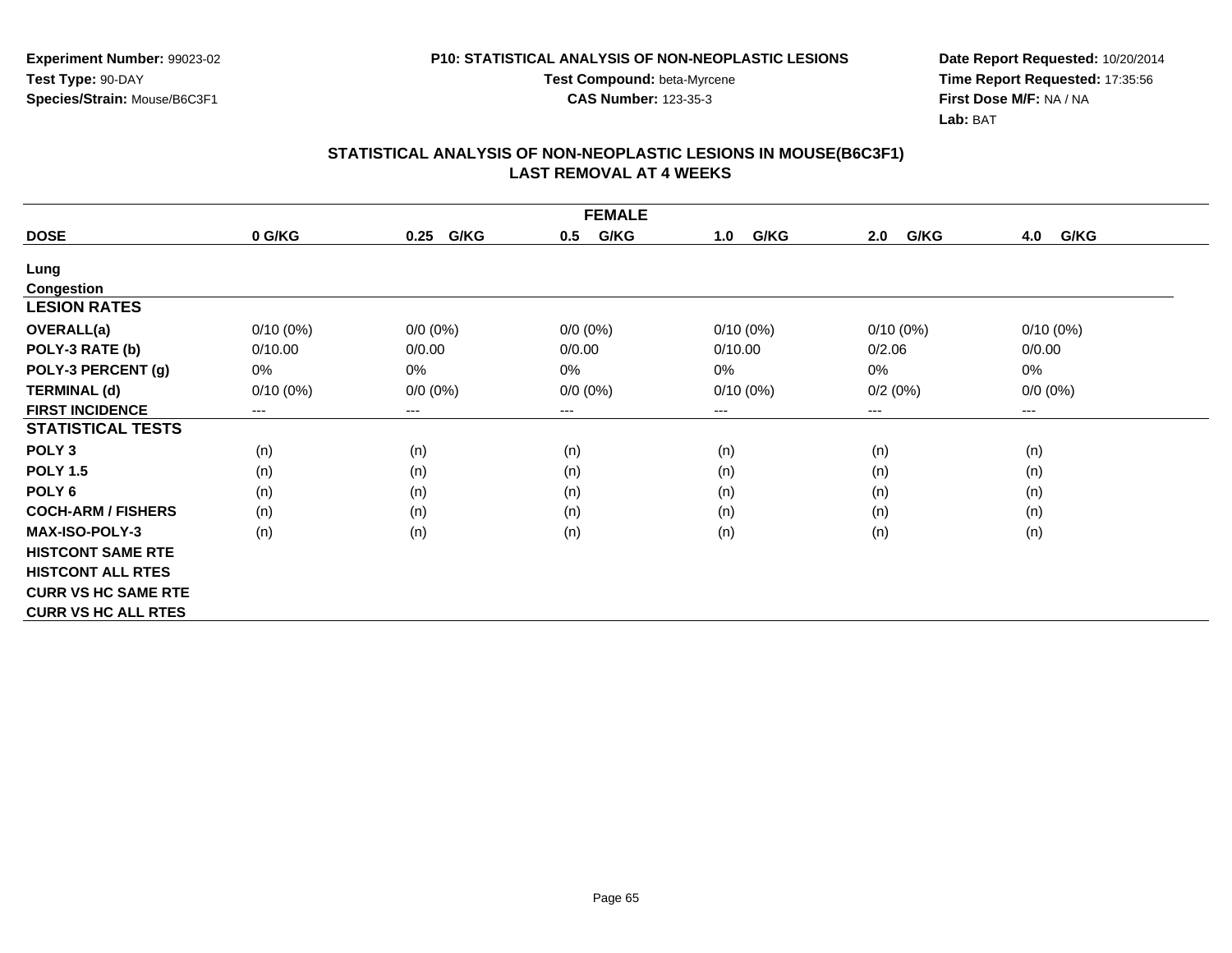**Experiment Number:** 99023-02**Test Type:** 90-DAY**Species/Strain:** Mouse/B6C3F1

**Test Compound:** beta-Myrcene**CAS Number:** 123-35-3

**Date Report Requested:** 10/20/2014 **Time Report Requested:** 17:35:56**First Dose M/F:** NA / NA**Lab:** BAT

| <b>FEMALE</b>              |             |                        |             |             |              |             |  |  |
|----------------------------|-------------|------------------------|-------------|-------------|--------------|-------------|--|--|
| <b>DOSE</b>                | 0 G/KG      | G/KG<br>0.25           | G/KG<br>0.5 | G/KG<br>1.0 | G/KG<br>2.0  | 4.0<br>G/KG |  |  |
| Lung                       |             |                        |             |             |              |             |  |  |
| <b>Inflammation</b>        |             |                        |             |             |              |             |  |  |
| <b>LESION RATES</b>        |             |                        |             |             |              |             |  |  |
| OVERALL(a)                 | $0/10(0\%)$ | $0/0 (0\%)$            | $0/0 (0\%)$ | $0/10(0\%)$ | $1/10(10\%)$ | $0/10(0\%)$ |  |  |
| POLY-3 RATE (b)            | 0/10.00     | 0/0.00                 | 0/0.00      | 0/10.00     | 1/3.05       | 0/0.00      |  |  |
| POLY-3 PERCENT (g)         | 0%          | $0\%$                  | $0\%$       | 0%          | 32.8%        | 0%          |  |  |
| <b>TERMINAL (d)</b>        | $0/10(0\%)$ | $0/0 (0\%)$            | $0/0 (0\%)$ | $0/10(0\%)$ | 0/2(0%)      | $0/0 (0\%)$ |  |  |
| <b>FIRST INCIDENCE</b>     | ---         | $\qquad \qquad \cdots$ | $---$       | ---         | 23           | $\cdots$    |  |  |
| <b>STATISTICAL TESTS</b>   |             |                        |             |             |              |             |  |  |
| POLY <sub>3</sub>          | (e)         | (e)                    | (e)         | (e)         | $P = 0.310$  | (e)         |  |  |
| <b>POLY 1.5</b>            | (e)         | (e)                    | (e)         | (e)         | $P=0.322$    | (e)         |  |  |
| POLY 6                     | (e)         | (e)                    | (e)         | (e)         | $P = 0.308$  | (e)         |  |  |
| <b>COCH-ARM / FISHERS</b>  | $P = 0.696$ | (e)                    | (e)         | (e)         | $P = 0.500$  | (e)         |  |  |
| <b>MAX-ISO-POLY-3</b>      | (e)         | (e)                    | (e)         | (e)         | $P = 0.146$  | (e)         |  |  |
| <b>HISTCONT SAME RTE</b>   |             |                        |             |             |              |             |  |  |
| <b>HISTCONT ALL RTES</b>   |             |                        |             |             |              |             |  |  |
| <b>CURR VS HC SAME RTE</b> |             |                        |             |             |              |             |  |  |
| <b>CURR VS HC ALL RTES</b> |             |                        |             |             |              |             |  |  |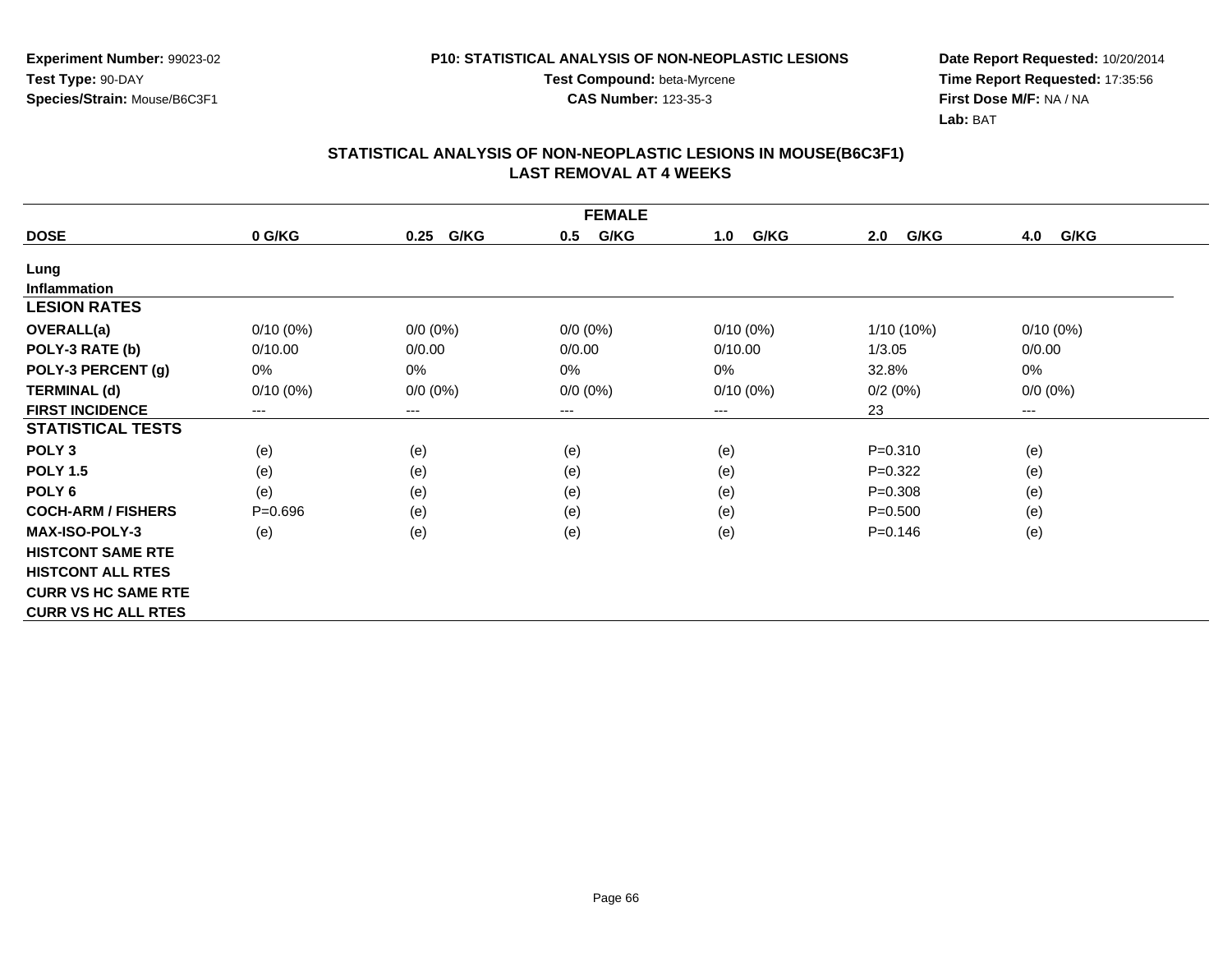**Experiment Number:** 99023-02**Test Type:** 90-DAY**Species/Strain:** Mouse/B6C3F1

**Test Compound:** beta-Myrcene**CAS Number:** 123-35-3

**Date Report Requested:** 10/20/2014 **Time Report Requested:** 17:35:56**First Dose M/F:** NA / NA**Lab:** BAT

| <b>FEMALE</b>               |              |              |             |              |              |              |  |  |
|-----------------------------|--------------|--------------|-------------|--------------|--------------|--------------|--|--|
| <b>DOSE</b>                 | 0 G/KG       | G/KG<br>0.25 | G/KG<br>0.5 | G/KG<br>1.0  | G/KG<br>2.0  | G/KG<br>4.0  |  |  |
| <b>Lung: Arteriole</b>      |              |              |             |              |              |              |  |  |
| <b>Inflammation Chronic</b> |              |              |             |              |              |              |  |  |
| <b>LESION RATES</b>         |              |              |             |              |              |              |  |  |
| <b>OVERALL(a)</b>           | $1/10(10\%)$ | $0/0 (0\%)$  | $0/0 (0\%)$ | $0/10(0\%)$  | $0/10(0\%)$  | $0/10(0\%)$  |  |  |
| POLY-3 RATE (b)             | 1/10.00      | 0/0.00       | 0/0.00      | 0/10.00      | 0/2.06       | 0/0.00       |  |  |
| POLY-3 PERCENT (g)          | 10%          | 0%           | $0\%$       | $0\%$        | 0%           | 0%           |  |  |
| <b>TERMINAL (d)</b>         | $1/10(10\%)$ | $0/0 (0\%)$  | $0/0 (0\%)$ | $0/10(0\%)$  | 0/2(0%)      | $0/0 (0\%)$  |  |  |
| <b>FIRST INCIDENCE</b>      | 93(T)        | $---$        | ---         | ---          | ---          | $---$        |  |  |
| <b>STATISTICAL TESTS</b>    |              |              |             |              |              |              |  |  |
| POLY <sub>3</sub>           | (e)          | (e)          | (e)         | $P = 0.500N$ | P=0.708N     | P=0.760N     |  |  |
| <b>POLY 1.5</b>             | (e)          | (e)          | (e)         | P=0.500N     | P=0.694N     | P=0.759N     |  |  |
| POLY <sub>6</sub>           | (e)          | (e)          | (e)         | $P = 0.500N$ | P=0.709N     | P=0.760N     |  |  |
| <b>COCH-ARM / FISHERS</b>   | $P = 0.304N$ | (e)          | (e)         | $P = 0.500N$ | $P = 0.500N$ | $P = 0.500N$ |  |  |
| <b>MAX-ISO-POLY-3</b>       | (e)          | (e)          | (e)         | P=0.159N     | $P = 0.419N$ | $P = 0.500N$ |  |  |
| <b>HISTCONT SAME RTE</b>    |              |              |             |              |              |              |  |  |
| <b>HISTCONT ALL RTES</b>    |              |              |             |              |              |              |  |  |
| <b>CURR VS HC SAME RTE</b>  |              |              |             |              |              |              |  |  |
| <b>CURR VS HC ALL RTES</b>  |              |              |             |              |              |              |  |  |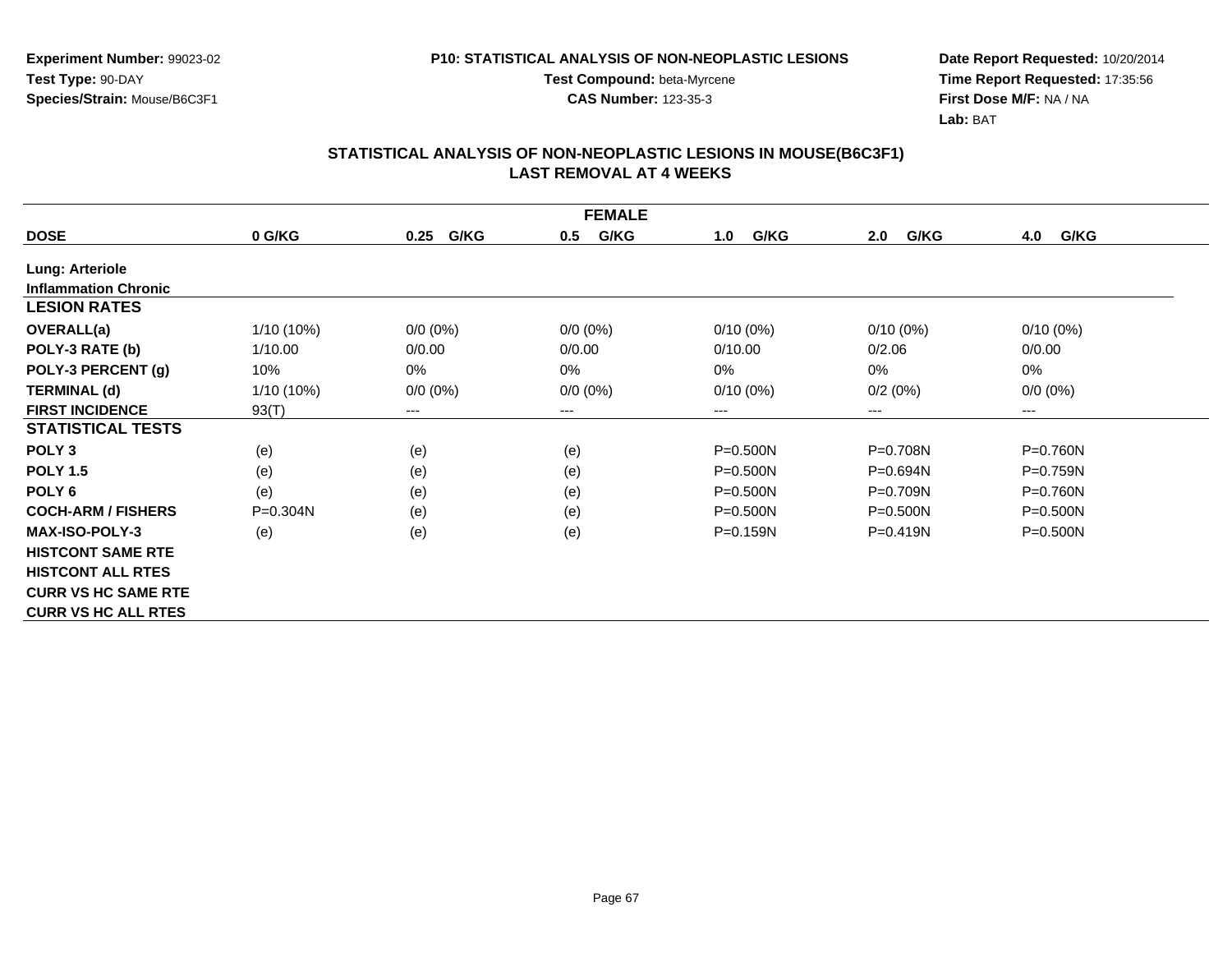**Experiment Number:** 99023-02**Test Type:** 90-DAY**Species/Strain:** Mouse/B6C3F1

**Test Compound:** beta-Myrcene**CAS Number:** 123-35-3

**Date Report Requested:** 10/20/2014 **Time Report Requested:** 17:35:56**First Dose M/F:** NA / NA**Lab:** BAT

| <b>FEMALE</b>              |             |              |             |             |             |             |  |  |
|----------------------------|-------------|--------------|-------------|-------------|-------------|-------------|--|--|
| <b>DOSE</b>                | 0 G/KG      | G/KG<br>0.25 | G/KG<br>0.5 | G/KG<br>1.0 | G/KG<br>2.0 | G/KG<br>4.0 |  |  |
| <b>Lung: Arteriole</b>     |             |              |             |             |             |             |  |  |
| <b>Thrombosis</b>          |             |              |             |             |             |             |  |  |
| <b>LESION RATES</b>        |             |              |             |             |             |             |  |  |
| OVERALL(a)                 | $0/10(0\%)$ | $0/0 (0\%)$  | $0/0 (0\%)$ | $0/10(0\%)$ | $0/10(0\%)$ | $0/10(0\%)$ |  |  |
| POLY-3 RATE (b)            | 0/10.00     | 0/0.00       | 0/0.00      | 0/10.00     | 0/2.06      | 0/0.00      |  |  |
| POLY-3 PERCENT (g)         | 0%          | 0%           | 0%          | 0%          | 0%          | 0%          |  |  |
| <b>TERMINAL (d)</b>        | $0/10(0\%)$ | $0/0 (0\%)$  | $0/0 (0\%)$ | $0/10(0\%)$ | 0/2(0%)     | $0/0 (0\%)$ |  |  |
| <b>FIRST INCIDENCE</b>     | ---         | $---$        | $---$       | ---         | ---         | $---$       |  |  |
| <b>STATISTICAL TESTS</b>   |             |              |             |             |             |             |  |  |
| POLY <sub>3</sub>          | (n)         | (n)          | (n)         | (n)         | (n)         | (n)         |  |  |
| <b>POLY 1.5</b>            | (n)         | (n)          | (n)         | (n)         | (n)         | (n)         |  |  |
| POLY <sub>6</sub>          | (n)         | (n)          | (n)         | (n)         | (n)         | (n)         |  |  |
| <b>COCH-ARM / FISHERS</b>  | (n)         | (n)          | (n)         | (n)         | (n)         | (n)         |  |  |
| <b>MAX-ISO-POLY-3</b>      | (n)         | (n)          | (n)         | (n)         | (n)         | (n)         |  |  |
| <b>HISTCONT SAME RTE</b>   |             |              |             |             |             |             |  |  |
| <b>HISTCONT ALL RTES</b>   |             |              |             |             |             |             |  |  |
| <b>CURR VS HC SAME RTE</b> |             |              |             |             |             |             |  |  |
| <b>CURR VS HC ALL RTES</b> |             |              |             |             |             |             |  |  |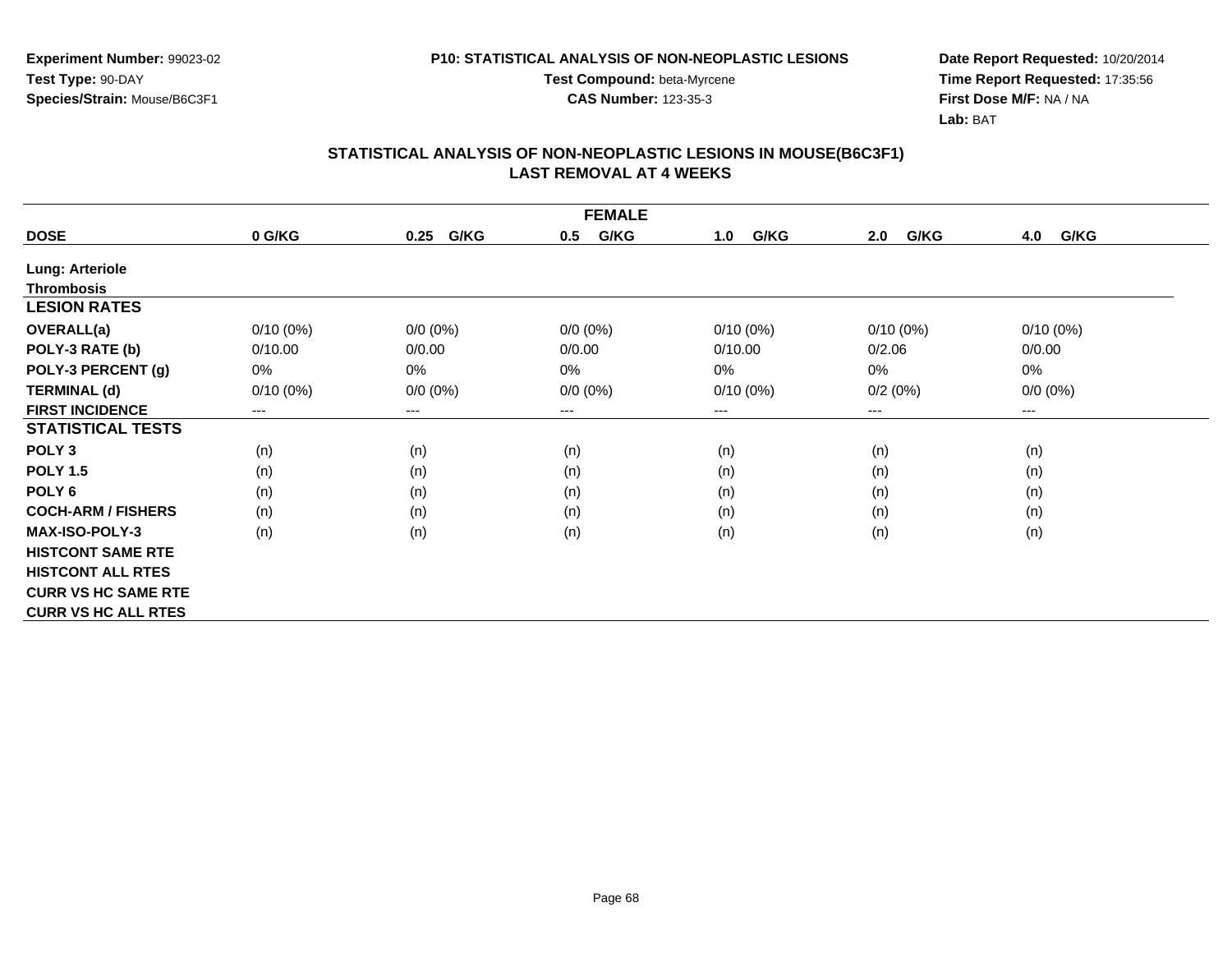**Experiment Number:** 99023-02**Test Type:** 90-DAY**Species/Strain:** Mouse/B6C3F1

**Test Compound:** beta-Myrcene**CAS Number:** 123-35-3

**Date Report Requested:** 10/20/2014 **Time Report Requested:** 17:35:56**First Dose M/F:** NA / NA**Lab:** BAT

| <b>FEMALE</b>              |             |              |             |             |             |                |  |  |
|----------------------------|-------------|--------------|-------------|-------------|-------------|----------------|--|--|
| <b>DOSE</b>                | 0 G/KG      | G/KG<br>0.25 | G/KG<br>0.5 | G/KG<br>1.0 | G/KG<br>2.0 | G/KG<br>4.0    |  |  |
| Lymph Node, Mandibular     |             |              |             |             |             |                |  |  |
| <b>Necrosis</b>            |             |              |             |             |             |                |  |  |
| <b>LESION RATES</b>        |             |              |             |             |             |                |  |  |
| <b>OVERALL(a)</b>          | $0/10(0\%)$ | $0/10(0\%)$  | $0/10(0\%)$ | $0/10(0\%)$ | $3/8$ (38%) | 10/10 (100%)   |  |  |
| POLY-3 RATE (b)            | 0/10.00     | 0/10.00      | 0/10.00     | 0/10.00     | 3/5.00      | 10/10.00       |  |  |
| POLY-3 PERCENT (g)         | 0%          | $0\%$        | 0%          | 0%          | 60%         | 100%           |  |  |
| <b>TERMINAL (d)</b>        | $0/10(0\%)$ | $0/10(0\%)$  | $0/10(0\%)$ | $0/10(0\%)$ | 0/2(0%)     | $0/0 (0\%)$    |  |  |
| <b>FIRST INCIDENCE</b>     | $---$       | $---$        | ---         | ---         | 3           | $\overline{2}$ |  |  |
| <b>STATISTICAL TESTS</b>   |             |              |             |             |             |                |  |  |
| POLY <sub>3</sub>          | $P=0.000**$ | (e)          | (e)         | (e)         | $P=0.012*$  | $P=NA$         |  |  |
| <b>POLY 1.5</b>            | $P=0.000**$ | (e)          | (e)         | (e)         | $P=0.012*$  | $P = NA$       |  |  |
| POLY <sub>6</sub>          | $P=0.000**$ | (e)          | (e)         | (e)         | $P=0.012*$  | $P = NA$       |  |  |
| <b>COCH-ARM / FISHERS</b>  | $P=0.000**$ | (e)          | (e)         | (e)         | $P=0.069$   | $P=0.000**$    |  |  |
| <b>MAX-ISO-POLY-3</b>      | $P=0.000**$ | (e)          | (e)         | (e)         | P=0.007**   | (e)            |  |  |
| <b>HISTCONT SAME RTE</b>   |             |              |             |             |             |                |  |  |
| <b>HISTCONT ALL RTES</b>   |             |              |             |             |             |                |  |  |
| <b>CURR VS HC SAME RTE</b> |             |              |             |             |             |                |  |  |
| <b>CURR VS HC ALL RTES</b> |             |              |             |             |             |                |  |  |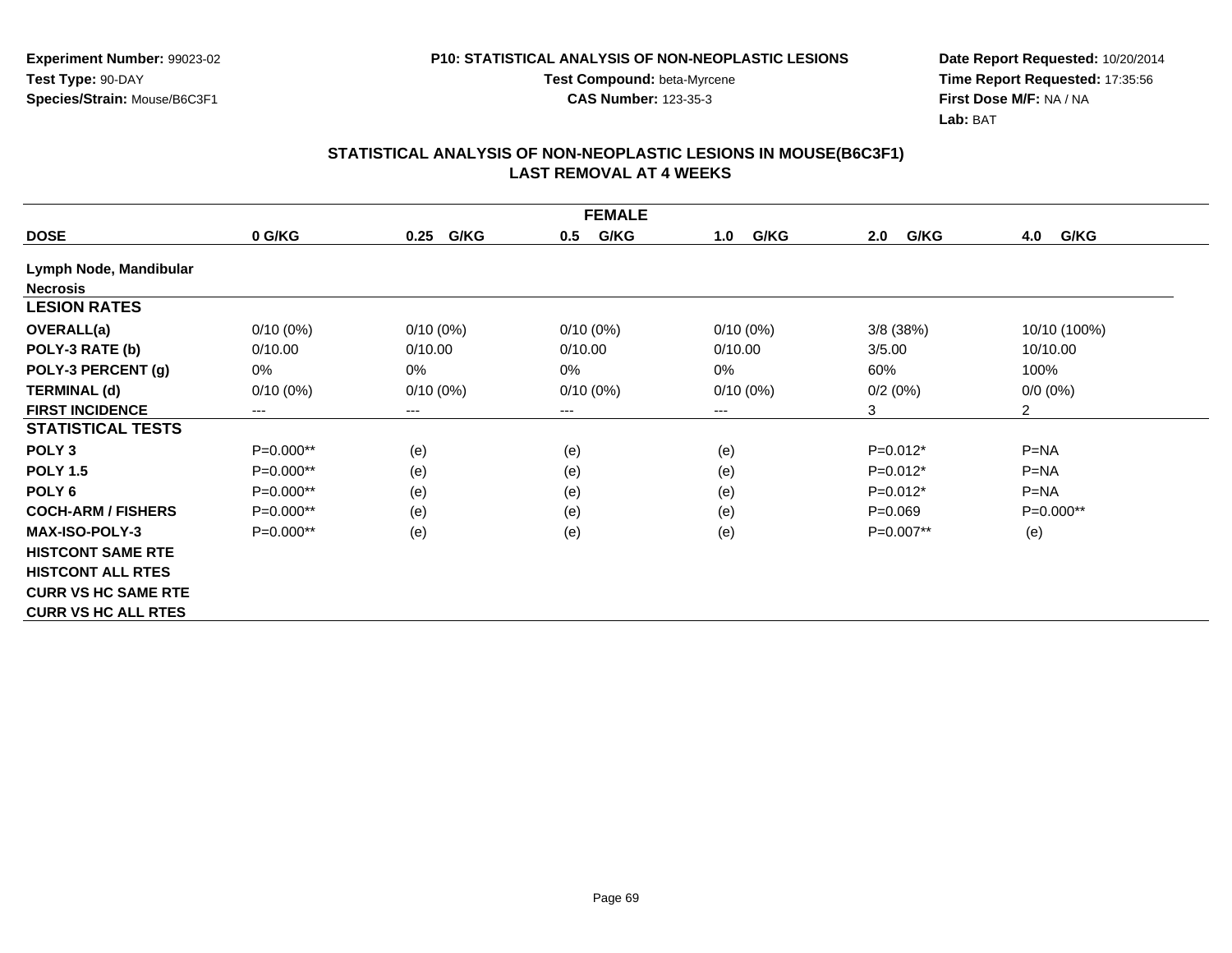**Experiment Number:** 99023-02**Test Type:** 90-DAY**Species/Strain:** Mouse/B6C3F1

**Test Compound:** beta-Myrcene**CAS Number:** 123-35-3

**Date Report Requested:** 10/20/2014 **Time Report Requested:** 17:35:56**First Dose M/F:** NA / NA**Lab:** BAT

| <b>FEMALE</b>              |                        |              |             |             |             |                |  |  |
|----------------------------|------------------------|--------------|-------------|-------------|-------------|----------------|--|--|
| <b>DOSE</b>                | 0 G/KG                 | G/KG<br>0.25 | G/KG<br>0.5 | G/KG<br>1.0 | G/KG<br>2.0 | G/KG<br>4.0    |  |  |
| Lymph Node, Mesenteric     |                        |              |             |             |             |                |  |  |
| <b>Necrosis</b>            |                        |              |             |             |             |                |  |  |
| <b>LESION RATES</b>        |                        |              |             |             |             |                |  |  |
| <b>OVERALL(a)</b>          | $0/10(0\%)$            | $0/10(0\%)$  | $0/10(0\%)$ | $0/10(0\%)$ | 3/10(30%)   | 10/10 (100%)   |  |  |
| POLY-3 RATE (b)            | 0/10.00                | 0/10.00      | 0/10.00     | 0/10.00     | 3/5.03      | 10/10.00       |  |  |
| POLY-3 PERCENT (g)         | 0%                     | 0%           | 0%          | 0%          | 59.6%       | 100%           |  |  |
| <b>TERMINAL (d)</b>        | $0/10(0\%)$            | $0/10(0\%)$  | $0/10(0\%)$ | $0/10(0\%)$ | 0/2(0%)     | $0/0(0\%)$     |  |  |
| <b>FIRST INCIDENCE</b>     | $\qquad \qquad \cdots$ | $---$        | ---         | $---$       | 3           | $\overline{2}$ |  |  |
| <b>STATISTICAL TESTS</b>   |                        |              |             |             |             |                |  |  |
| POLY <sub>3</sub>          | $P=0.000**$            | (e)          | (e)         | (e)         | $P=0.017*$  | $P=NA$         |  |  |
| <b>POLY 1.5</b>            | P=0.000**              | (e)          | (e)         | (e)         | $P=0.019*$  | $P=NA$         |  |  |
| POLY <sub>6</sub>          | P=0.000**              | (e)          | (e)         | (e)         | $P=0.016*$  | $P = NA$       |  |  |
| <b>COCH-ARM / FISHERS</b>  | P=0.000**              | (e)          | (e)         | (e)         | $P=0.105$   | $P=0.000**$    |  |  |
| <b>MAX-ISO-POLY-3</b>      | $P=0.000**$            | (e)          | (e)         | (e)         | $P=0.013*$  | (e)            |  |  |
| <b>HISTCONT SAME RTE</b>   |                        |              |             |             |             |                |  |  |
| <b>HISTCONT ALL RTES</b>   |                        |              |             |             |             |                |  |  |
| <b>CURR VS HC SAME RTE</b> |                        |              |             |             |             |                |  |  |
| <b>CURR VS HC ALL RTES</b> |                        |              |             |             |             |                |  |  |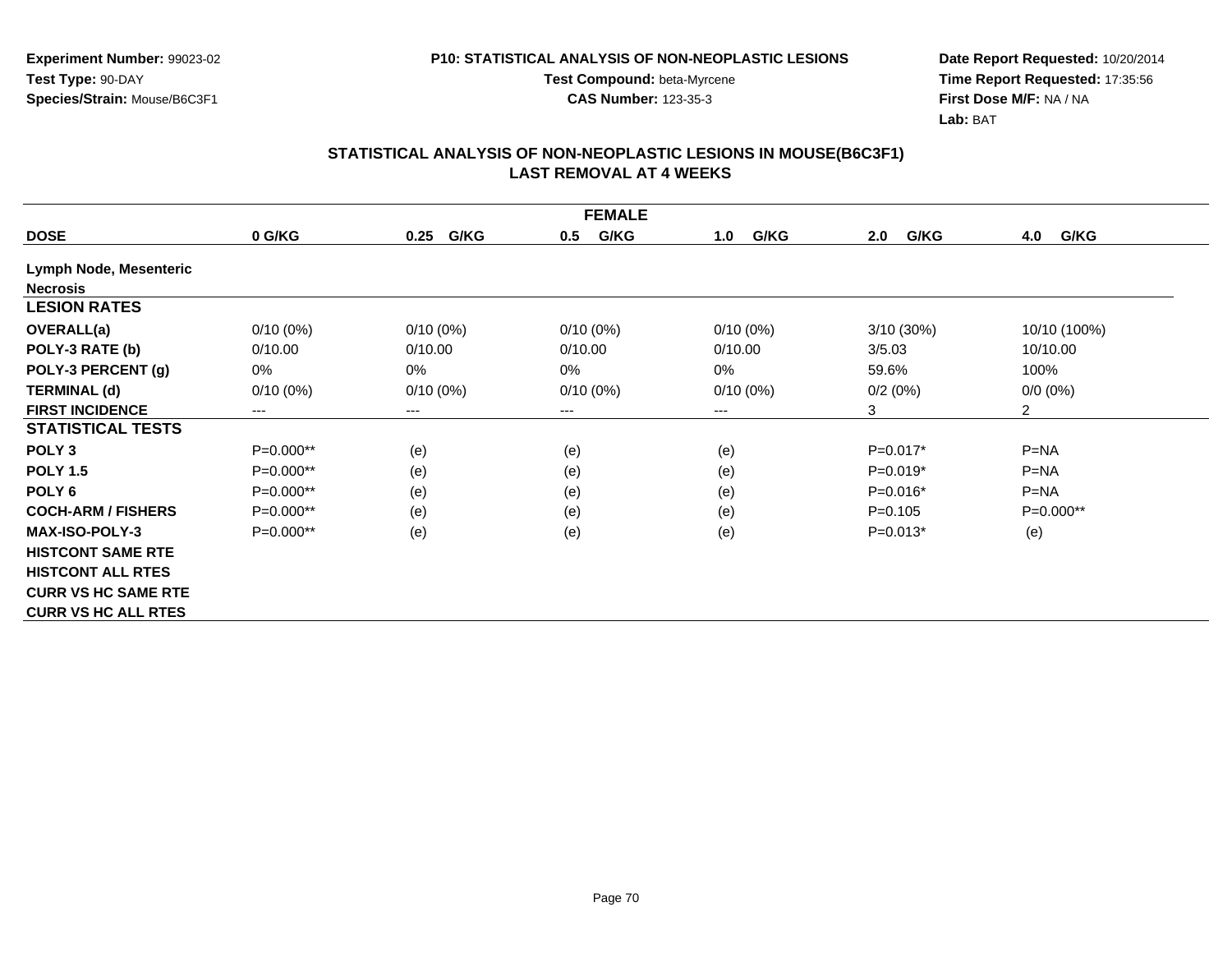**Experiment Number:** 99023-02**Test Type:** 90-DAY**Species/Strain:** Mouse/B6C3F1

**Test Compound:** beta-Myrcene**CAS Number:** 123-35-3

**Date Report Requested:** 10/20/2014 **Time Report Requested:** 17:35:56**First Dose M/F:** NA / NA**Lab:** BAT

| <b>FEMALE</b>              |              |              |              |              |              |                    |  |  |
|----------------------------|--------------|--------------|--------------|--------------|--------------|--------------------|--|--|
| <b>DOSE</b>                | 0 G/KG       | G/KG<br>0.25 | G/KG<br>0.5  | G/KG<br>1.0  | G/KG<br>2.0  | 4.0<br><b>G/KG</b> |  |  |
| <b>Nose: Olfactory Epi</b> |              |              |              |              |              |                    |  |  |
| <b>Degeneration</b>        |              |              |              |              |              |                    |  |  |
| <b>LESION RATES</b>        |              |              |              |              |              |                    |  |  |
| <b>OVERALL(a)</b>          | $1/10(10\%)$ | $0/10(0\%)$  | $0/10(0\%)$  | 1/10 (10%)   | $9/10(90\%)$ | 10/10 (100%)       |  |  |
| POLY-3 RATE (b)            | 1/10.00      | 0/10.00      | 0/10.00      | 1/10.00      | 9/10.00      | 10/10.00           |  |  |
| POLY-3 PERCENT (g)         | 10%          | 0%           | 0%           | 10%          | 90%          | 100%               |  |  |
| <b>TERMINAL (d)</b>        | $1/10(10\%)$ | $0/10(0\%)$  | $0/10(0\%)$  | $1/10(10\%)$ | 1/2(50%)     | $0/0 (0\%)$        |  |  |
| <b>FIRST INCIDENCE</b>     | 93(T)        | $---$        | ---          | 93(T)        | 3            | $\overline{2}$     |  |  |
| <b>STATISTICAL TESTS</b>   |              |              |              |              |              |                    |  |  |
| POLY <sub>3</sub>          | $P=0.000**$  | $P = 0.500N$ | $P = 0.500N$ | $P = 0.760$  | $P=0.000**$  | $P=0.000**$        |  |  |
| <b>POLY 1.5</b>            | $P=0.000**$  | $P = 0.500N$ | $P = 0.500N$ | $P = 0.760$  | $P=0.000**$  | $P=0.000**$        |  |  |
| POLY <sub>6</sub>          | P=0.000**    | $P = 0.500N$ | $P = 0.500N$ | $P=0.760$    | $P=0.000**$  | $P=0.000**$        |  |  |
| <b>COCH-ARM / FISHERS</b>  | $P=0.000**$  | $P = 0.500N$ | $P = 0.500N$ | $P = 0.763N$ | $P<0.001**$  | $P=0.000**$        |  |  |
| <b>MAX-ISO-POLY-3</b>      | $P=0.000**$  | $P = 0.159N$ | $P = 0.159N$ | $P = 1.000$  | $P=0.000**$  | $P=0.000**$        |  |  |
| <b>HISTCONT SAME RTE</b>   |              |              |              |              |              |                    |  |  |
| <b>HISTCONT ALL RTES</b>   |              |              |              |              |              |                    |  |  |
| <b>CURR VS HC SAME RTE</b> |              |              |              |              |              |                    |  |  |
| <b>CURR VS HC ALL RTES</b> |              |              |              |              |              |                    |  |  |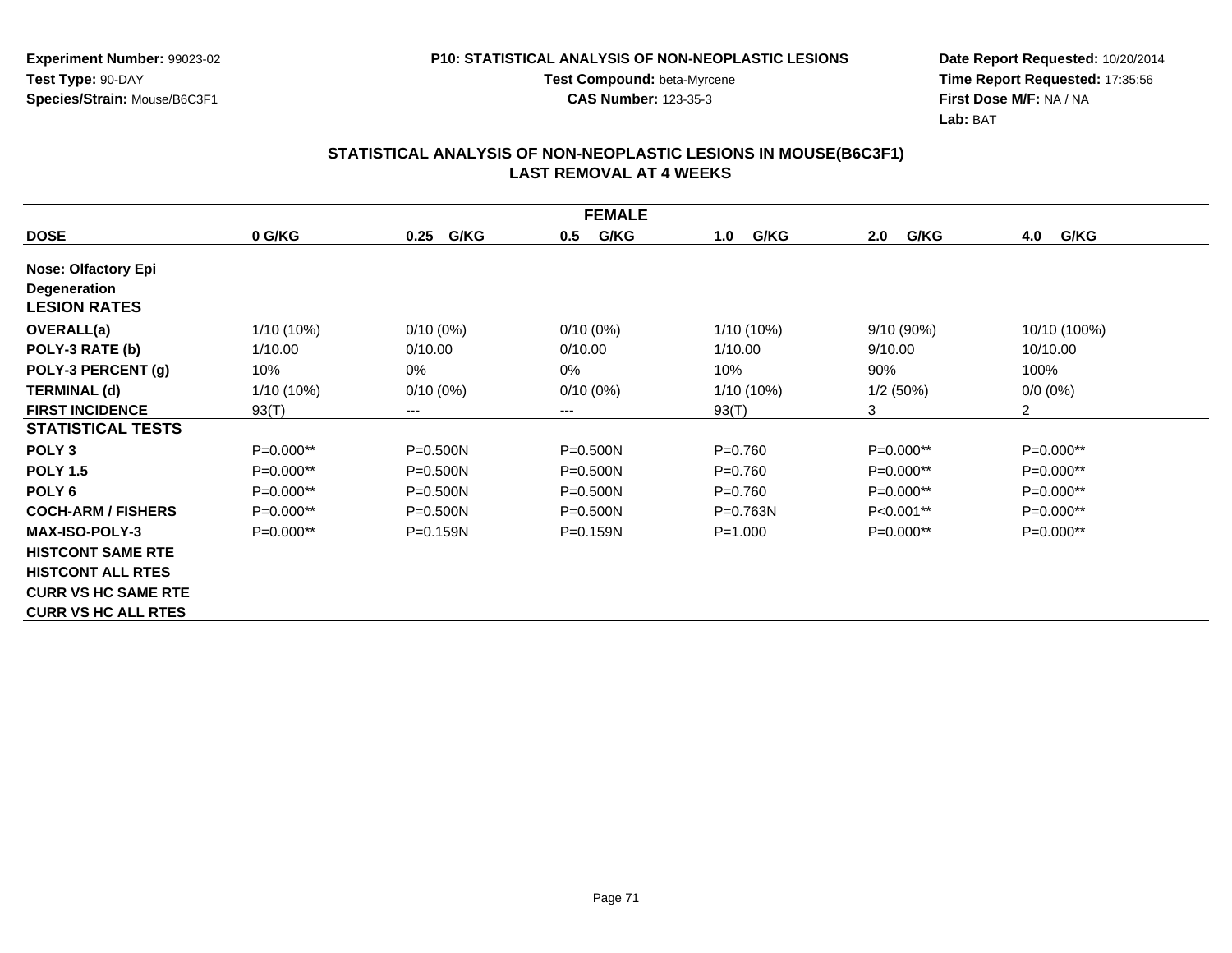**Experiment Number:** 99023-02**Test Type:** 90-DAY**Species/Strain:** Mouse/B6C3F1

**Test Compound:** beta-Myrcene**CAS Number:** 123-35-3

**Date Report Requested:** 10/20/2014 **Time Report Requested:** 17:35:56**First Dose M/F:** NA / NA**Lab:** BAT

| <b>FEMALE</b>              |             |              |             |             |             |             |  |  |
|----------------------------|-------------|--------------|-------------|-------------|-------------|-------------|--|--|
| <b>DOSE</b>                | 0 G/KG      | G/KG<br>0.25 | G/KG<br>0.5 | G/KG<br>1.0 | G/KG<br>2.0 | 4.0<br>G/KG |  |  |
| <b>Nose: Olfactory Epi</b> |             |              |             |             |             |             |  |  |
| <b>Inflammation</b>        |             |              |             |             |             |             |  |  |
| <b>LESION RATES</b>        |             |              |             |             |             |             |  |  |
| <b>OVERALL(a)</b>          | $0/10(0\%)$ | $0/10(0\%)$  | $0/10(0\%)$ | $0/10(0\%)$ | 2/10 (20%)  | $0/10(0\%)$ |  |  |
| POLY-3 RATE (b)            | 0/10.00     | 0/10.00      | 0/10.00     | 0/10.00     | 2/3.06      | 0/0.00      |  |  |
| POLY-3 PERCENT (g)         | 0%          | 0%           | 0%          | 0%          | 65.4%       | 0%          |  |  |
| <b>TERMINAL (d)</b>        | $0/10(0\%)$ | $0/10(0\%)$  | $0/10(0\%)$ | $0/10(0\%)$ | 1/2(50%)    | $0/0 (0\%)$ |  |  |
| <b>FIRST INCIDENCE</b>     | ---         | $---$        | $---$       | ---         | 8           | ---         |  |  |
| <b>STATISTICAL TESTS</b>   |             |              |             |             |             |             |  |  |
| POLY <sub>3</sub>          | $P = 0.068$ | (e)          | (e)         | (e)         | $P=0.059$   | (e)         |  |  |
| <b>POLY 1.5</b>            | $P=0.045*$  | (e)          | (e)         | (e)         | $P=0.067$   | (e)         |  |  |
| POLY <sub>6</sub>          | $P=0.072$   | (e)          | (e)         | (e)         | $P = 0.058$ | (e)         |  |  |
| <b>COCH-ARM / FISHERS</b>  | $P = 0.414$ | (e)          | (e)         | (e)         | $P=0.237$   | (e)         |  |  |
| <b>MAX-ISO-POLY-3</b>      | $P = 0.123$ | (e)          | (e)         | (e)         | $P=0.043*$  | (e)         |  |  |
| <b>HISTCONT SAME RTE</b>   |             |              |             |             |             |             |  |  |
| <b>HISTCONT ALL RTES</b>   |             |              |             |             |             |             |  |  |
| <b>CURR VS HC SAME RTE</b> |             |              |             |             |             |             |  |  |
| <b>CURR VS HC ALL RTES</b> |             |              |             |             |             |             |  |  |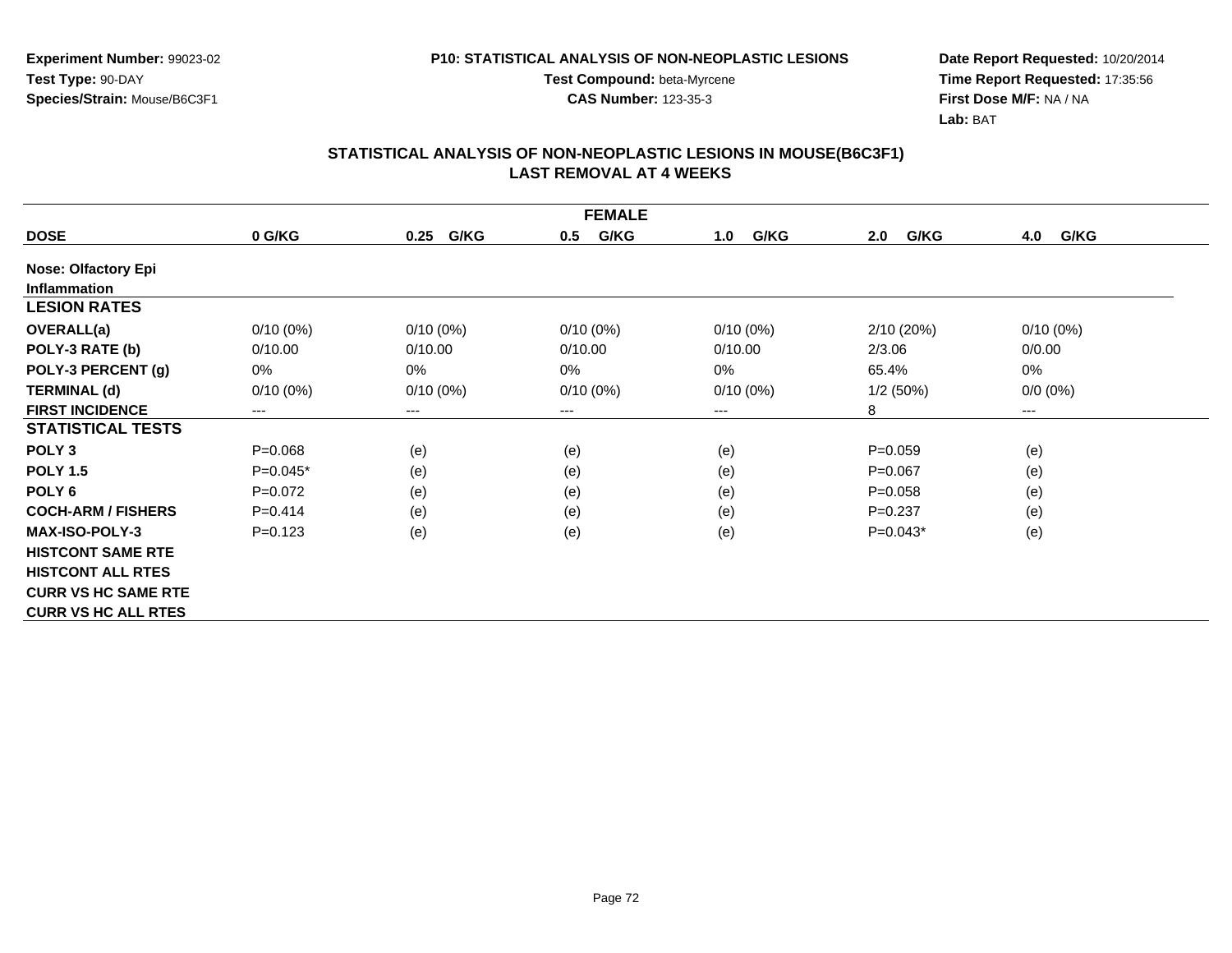**Experiment Number:** 99023-02**Test Type:** 90-DAY**Species/Strain:** Mouse/B6C3F1

**Test Compound:** beta-Myrcene**CAS Number:** 123-35-3

**Date Report Requested:** 10/20/2014 **Time Report Requested:** 17:35:56**First Dose M/F:** NA / NA**Lab:** BAT

|                            | <b>FEMALE</b> |              |             |             |             |             |  |  |  |
|----------------------------|---------------|--------------|-------------|-------------|-------------|-------------|--|--|--|
| <b>DOSE</b>                | 0 G/KG        | G/KG<br>0.25 | G/KG<br>0.5 | G/KG<br>1.0 | G/KG<br>2.0 | 4.0<br>G/KG |  |  |  |
| <b>Nose: Olfactory Epi</b> |               |              |             |             |             |             |  |  |  |
| Metaplasia                 |               |              |             |             |             |             |  |  |  |
| <b>LESION RATES</b>        |               |              |             |             |             |             |  |  |  |
| OVERALL(a)                 | $0/10(0\%)$   | $0/10(0\%)$  | $0/10(0\%)$ | $0/10(0\%)$ | 1/10 (10%)  | $0/10(0\%)$ |  |  |  |
| POLY-3 RATE (b)            | 0/10.00       | 0/10.00      | 0/10.00     | 0/10.00     | 1/3.06      | 0/0.00      |  |  |  |
| POLY-3 PERCENT (g)         | 0%            | 0%           | 0%          | $0\%$       | 32.7%       | 0%          |  |  |  |
| <b>TERMINAL (d)</b>        | $0/10(0\%)$   | $0/10(0\%)$  | $0/10(0\%)$ | $0/10(0\%)$ | 0/2(0%)     | $0/0 (0\%)$ |  |  |  |
| <b>FIRST INCIDENCE</b>     | ---           | $\cdots$     | $---$       | ---         | 8           | ---         |  |  |  |
| <b>STATISTICAL TESTS</b>   |               |              |             |             |             |             |  |  |  |
| POLY <sub>3</sub>          | $P = 0.269$   | (e)          | (e)         | (e)         | $P = 0.310$ | (e)         |  |  |  |
| <b>POLY 1.5</b>            | $P = 0.221$   | (e)          | (e)         | (e)         | $P=0.325$   | (e)         |  |  |  |
| POLY <sub>6</sub>          | $P=0.276$     | (e)          | (e)         | (e)         | $P = 0.308$ | (e)         |  |  |  |
| <b>COCH-ARM / FISHERS</b>  | $P = 0.585$   | (e)          | (e)         | (e)         | $P = 0.500$ | (e)         |  |  |  |
| <b>MAX-ISO-POLY-3</b>      | $P=0.491$     | (e)          | (e)         | (e)         | $P=0.146$   | (e)         |  |  |  |
| <b>HISTCONT SAME RTE</b>   |               |              |             |             |             |             |  |  |  |
| <b>HISTCONT ALL RTES</b>   |               |              |             |             |             |             |  |  |  |
| <b>CURR VS HC SAME RTE</b> |               |              |             |             |             |             |  |  |  |
| <b>CURR VS HC ALL RTES</b> |               |              |             |             |             |             |  |  |  |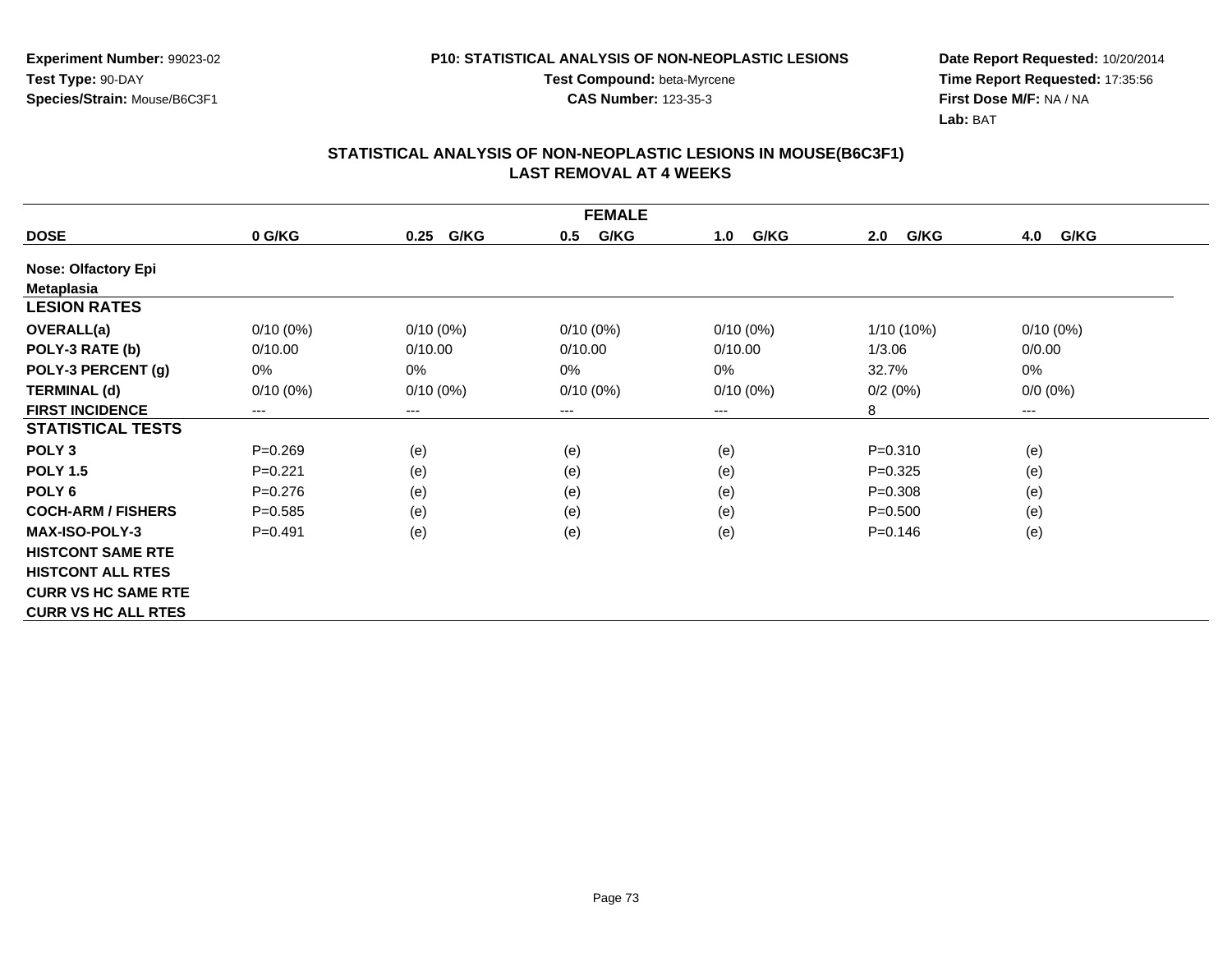**Experiment Number:** 99023-02**Test Type:** 90-DAY**Species/Strain:** Mouse/B6C3F1

**Test Compound:** beta-Myrcene**CAS Number:** 123-35-3

**Date Report Requested:** 10/20/2014 **Time Report Requested:** 17:35:56**First Dose M/F:** NA / NA**Lab:** BAT

|                             | <b>FEMALE</b> |              |             |             |              |                |  |  |  |
|-----------------------------|---------------|--------------|-------------|-------------|--------------|----------------|--|--|--|
| <b>DOSE</b>                 | 0 G/KG        | 0.25<br>G/KG | G/KG<br>0.5 | G/KG<br>1.0 | G/KG<br>2.0  | G/KG<br>4.0    |  |  |  |
| <b>Nose: Respirat Epith</b> |               |              |             |             |              |                |  |  |  |
| <b>Inflammation</b>         |               |              |             |             |              |                |  |  |  |
| <b>LESION RATES</b>         |               |              |             |             |              |                |  |  |  |
| OVERALL(a)                  | $0/10(0\%)$   | $0/10(0\%)$  | 2/10(20%)   | $0/10(0\%)$ | $1/10(10\%)$ | 1/10 (10%)     |  |  |  |
| POLY-3 RATE (b)             | 0/10.00       | 0/10.00      | 2/10.00     | 0/10.00     | 1/3.06       | 1/1.00         |  |  |  |
| POLY-3 PERCENT (g)          | 0%            | 0%           | 20%         | 0%          | 32.7%        | 100%           |  |  |  |
| <b>TERMINAL (d)</b>         | $0/10(0\%)$   | $0/10(0\%)$  | 2/10 (20%)  | $0/10(0\%)$ | 0/2(0%)      | $0/0(0\%)$     |  |  |  |
| <b>FIRST INCIDENCE</b>      | ---           | $--$         | 93(T)       | ---         | 5            | $\overline{2}$ |  |  |  |
| <b>STATISTICAL TESTS</b>    |               |              |             |             |              |                |  |  |  |
| POLY <sub>3</sub>           | $P=0.201$     | (e)          | $P=0.227$   | (e)         | $P = 0.310$  | $P = 0.243$    |  |  |  |
| <b>POLY 1.5</b>             | $P=0.192$     | (e)          | $P=0.227$   | (e)         | $P=0.325$    | $P=0.244$      |  |  |  |
| POLY <sub>6</sub>           | $P = 0.203$   | (e)          | $P=0.227$   | (e)         | $P = 0.308$  | $P=0.243$      |  |  |  |
| <b>COCH-ARM / FISHERS</b>   | $P = 0.377$   | (e)          | $P=0.237$   | (e)         | $P = 0.500$  | $P = 0.500$    |  |  |  |
| <b>MAX-ISO-POLY-3</b>       | $P=0.325$     | (e)          | $P = 0.067$ | (e)         | $P=0.146$    | $P = 0.137$    |  |  |  |
| <b>HISTCONT SAME RTE</b>    |               |              |             |             |              |                |  |  |  |
| <b>HISTCONT ALL RTES</b>    |               |              |             |             |              |                |  |  |  |
| <b>CURR VS HC SAME RTE</b>  |               |              |             |             |              |                |  |  |  |
| <b>CURR VS HC ALL RTES</b>  |               |              |             |             |              |                |  |  |  |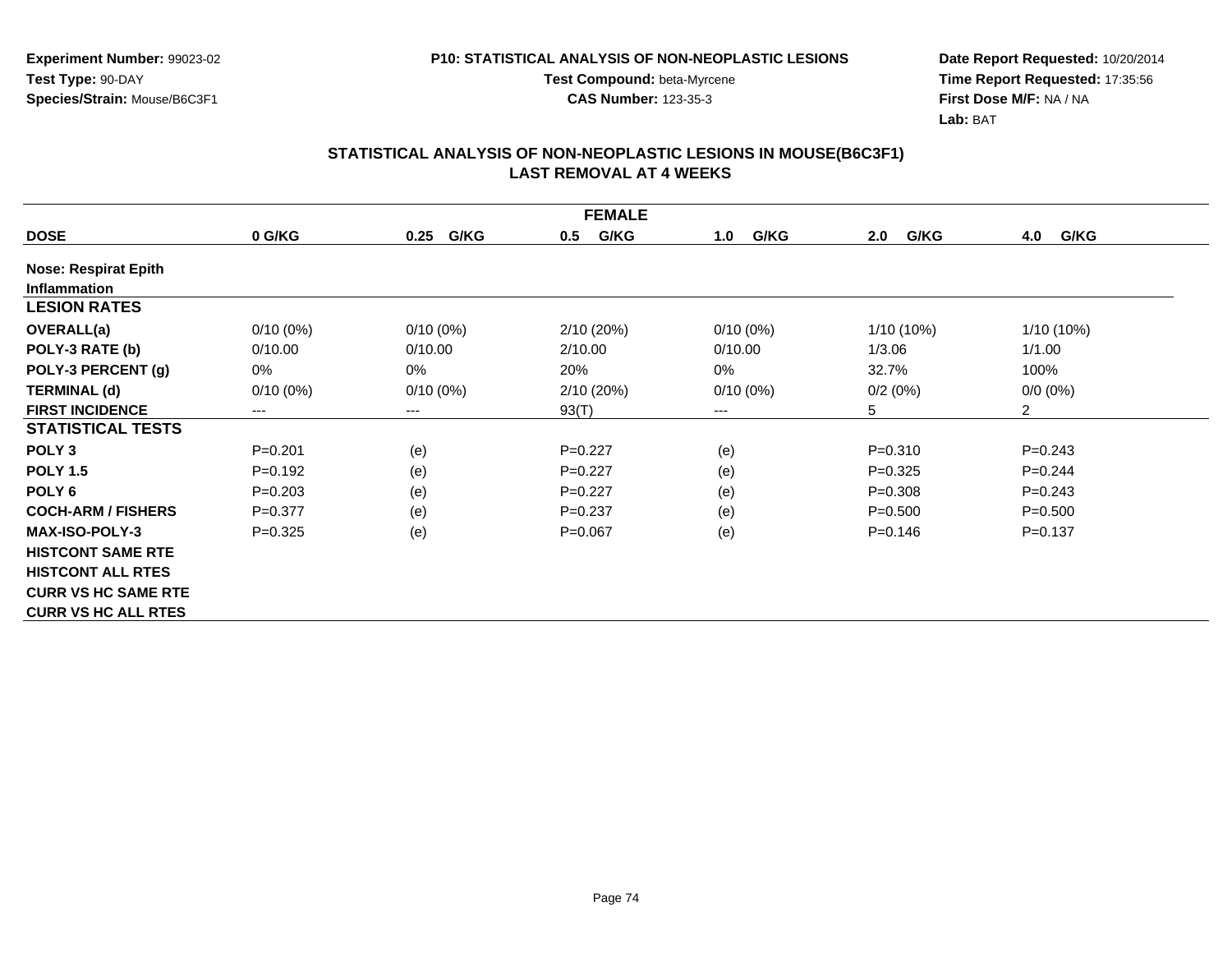**Experiment Number:** 99023-02**Test Type:** 90-DAY**Species/Strain:** Mouse/B6C3F1

**Test Compound:** beta-Myrcene**CAS Number:** 123-35-3

**Date Report Requested:** 10/20/2014 **Time Report Requested:** 17:35:56**First Dose M/F:** NA / NA**Lab:** BAT

|                             | <b>FEMALE</b> |                        |              |             |             |             |  |  |  |
|-----------------------------|---------------|------------------------|--------------|-------------|-------------|-------------|--|--|--|
| <b>DOSE</b>                 | 0 G/KG        | G/KG<br>0.25           | G/KG<br>0.5  | G/KG<br>1.0 | G/KG<br>2.0 | G/KG<br>4.0 |  |  |  |
| <b>Nose: Respirat Epith</b> |               |                        |              |             |             |             |  |  |  |
| <b>Mineralization</b>       |               |                        |              |             |             |             |  |  |  |
| <b>LESION RATES</b>         |               |                        |              |             |             |             |  |  |  |
| <b>OVERALL(a)</b>           | $0/10(0\%)$   | $0/10(0\%)$            | $1/10(10\%)$ | $0/10(0\%)$ | $0/10(0\%)$ | $0/10(0\%)$ |  |  |  |
| POLY-3 RATE (b)             | 0/10.00       | 0/10.00                | 1/10.00      | 0/10.00     | 0/2.06      | 0/0.00      |  |  |  |
| POLY-3 PERCENT (g)          | 0%            | 0%                     | 10%          | $0\%$       | 0%          | 0%          |  |  |  |
| <b>TERMINAL (d)</b>         | $0/10(0\%)$   | $0/10(0\%)$            | 1/10 (10%)   | $0/10(0\%)$ | 0/2(0%)     | $0/0 (0\%)$ |  |  |  |
| <b>FIRST INCIDENCE</b>      | ---           | $\qquad \qquad \cdots$ | 93(T)        | ---         | $---$       | ---         |  |  |  |
| <b>STATISTICAL TESTS</b>    |               |                        |              |             |             |             |  |  |  |
| POLY <sub>3</sub>           | $P=0.732$     | (e)                    | $P = 0.500$  | (e)         | (e)         | (e)         |  |  |  |
| <b>POLY 1.5</b>             | $P=0.733$     | (e)                    | $P = 0.500$  | (e)         | (e)         | (e)         |  |  |  |
| POLY <sub>6</sub>           | $P=0.732$     | (e)                    | $P = 0.500$  | (e)         | (e)         | (e)         |  |  |  |
| <b>COCH-ARM / FISHERS</b>   | $P = 0.561N$  | (e)                    | $P = 0.500$  | (e)         | (e)         | (e)         |  |  |  |
| <b>MAX-ISO-POLY-3</b>       | $P = 0.832$   | (e)                    | $P=0.159$    | (e)         | (e)         | (e)         |  |  |  |
| <b>HISTCONT SAME RTE</b>    |               |                        |              |             |             |             |  |  |  |
| <b>HISTCONT ALL RTES</b>    |               |                        |              |             |             |             |  |  |  |
| <b>CURR VS HC SAME RTE</b>  |               |                        |              |             |             |             |  |  |  |
| <b>CURR VS HC ALL RTES</b>  |               |                        |              |             |             |             |  |  |  |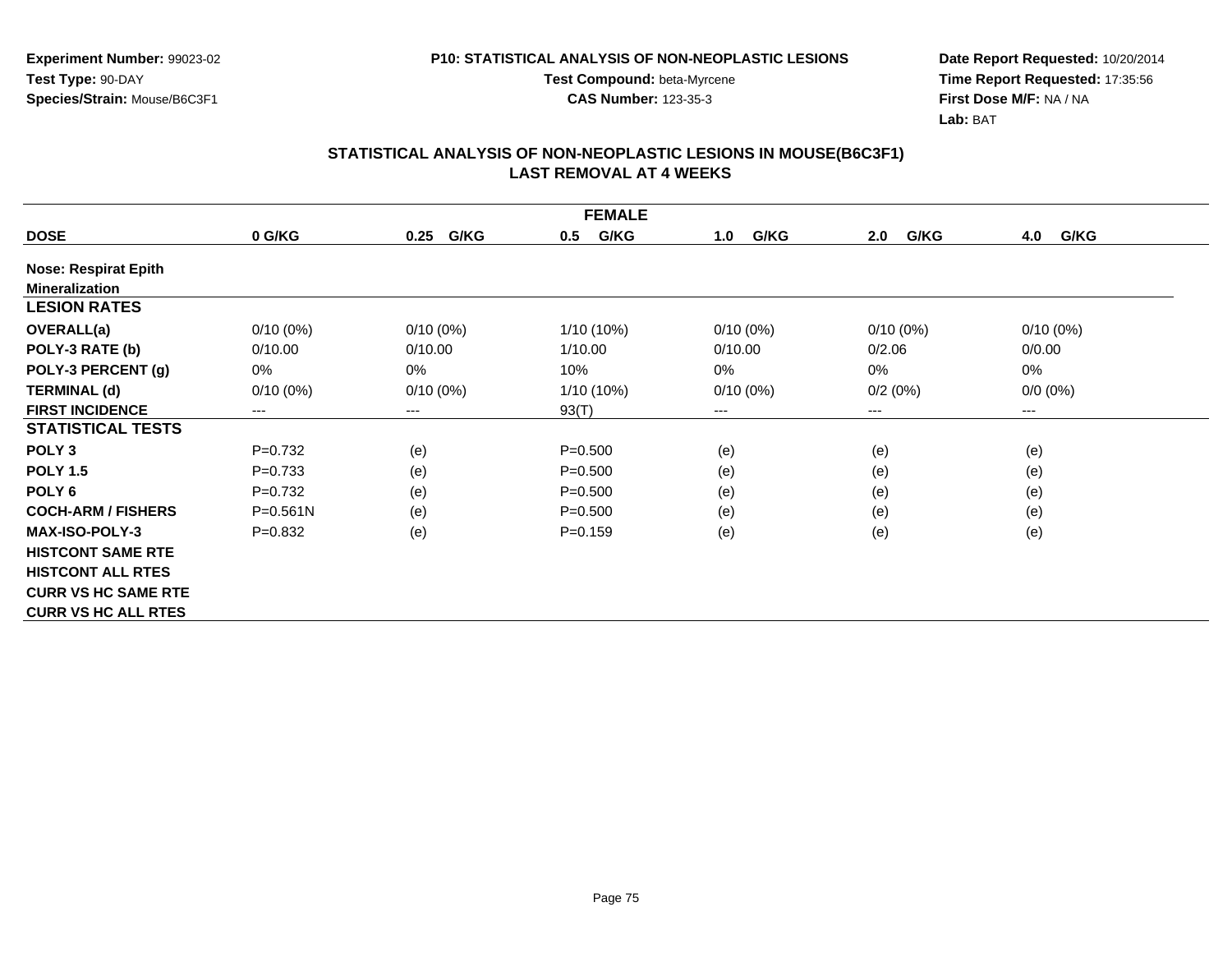**Experiment Number:** 99023-02**Test Type:** 90-DAY**Species/Strain:** Mouse/B6C3F1

**Test Compound:** beta-Myrcene**CAS Number:** 123-35-3

**Date Report Requested:** 10/20/2014 **Time Report Requested:** 17:35:56**First Dose M/F:** NA / NA**Lab:** BAT

|                              |              |              | <b>FEMALE</b> |             |             |             |
|------------------------------|--------------|--------------|---------------|-------------|-------------|-------------|
| <b>DOSE</b>                  | 0 G/KG       | G/KG<br>0.25 | G/KG<br>0.5   | G/KG<br>1.0 | G/KG<br>2.0 | G/KG<br>4.0 |
| <b>Oral Mucosa: Gingival</b> |              |              |               |             |             |             |
| <b>Inflammation</b>          |              |              |               |             |             |             |
| <b>LESION RATES</b>          |              |              |               |             |             |             |
| <b>OVERALL(a)</b>            | $0/10(0\%)$  | $0/0 (0\%)$  | 2/2 (100%)    | $0/10(0\%)$ | $0/10(0\%)$ | $0/10(0\%)$ |
| POLY-3 RATE (b)              | 0/10.00      | 0/0.00       | 2/2.00        | 0/10.00     | 0/2.06      | 0/0.00      |
| POLY-3 PERCENT (g)           | 0%           | 0%           | 100%          | $0\%$       | 0%          | 0%          |
| <b>TERMINAL (d)</b>          | $0/10(0\%)$  | $0/0 (0\%)$  | 2/2 (100%)    | $0/10(0\%)$ | 0/2(0%)     | $0/0 (0\%)$ |
| <b>FIRST INCIDENCE</b>       | $---$        | $---$        | 93(T)         | ---         | $---$       | $---$       |
| <b>STATISTICAL TESTS</b>     |              |              |               |             |             |             |
| POLY <sub>3</sub>            | (e)          | (e)          | $P=NA$        | (e)         | (e)         | (e)         |
| <b>POLY 1.5</b>              | (e)          | (e)          | $P=NA$        | (e)         | (e)         | (e)         |
| POLY <sub>6</sub>            | (e)          | (e)          | $P = NA$      | (e)         | (e)         | (e)         |
| <b>COCH-ARM / FISHERS</b>    | $P = 0.248N$ | (e)          | $P=0.015*$    | (e)         | (e)         | (e)         |
| <b>MAX-ISO-POLY-3</b>        | (e)          | (e)          | $P=0.000**$   | (e)         | (e)         | (e)         |
| <b>HISTCONT SAME RTE</b>     |              |              |               |             |             |             |
| <b>HISTCONT ALL RTES</b>     |              |              |               |             |             |             |
| <b>CURR VS HC SAME RTE</b>   |              |              |               |             |             |             |
| <b>CURR VS HC ALL RTES</b>   |              |              |               |             |             |             |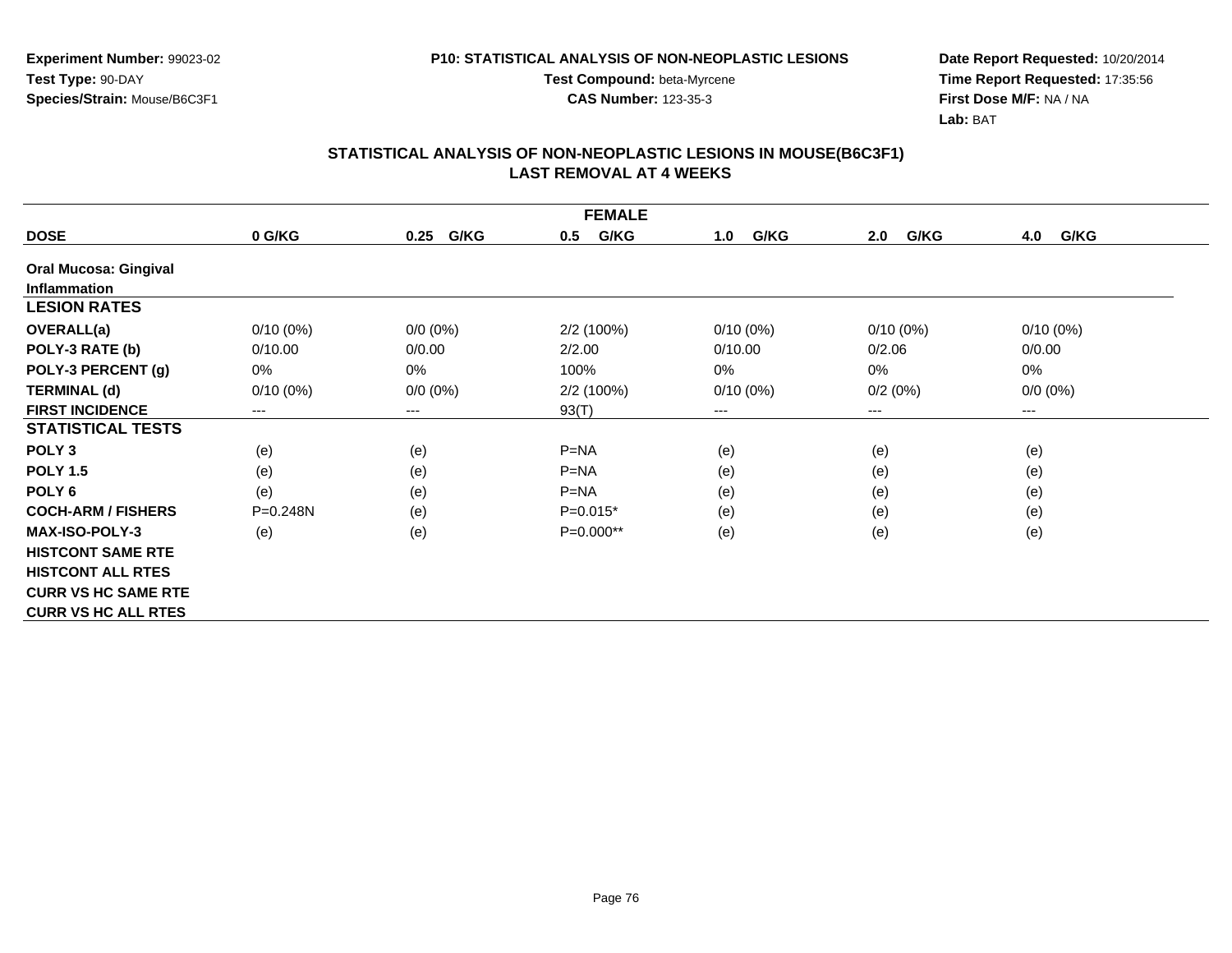**Experiment Number:** 99023-02**Test Type:** 90-DAY**Species/Strain:** Mouse/B6C3F1

**Test Compound:** beta-Myrcene**CAS Number:** 123-35-3

**Date Report Requested:** 10/20/2014 **Time Report Requested:** 17:35:56**First Dose M/F:** NA / NA**Lab:** BAT

|                            | <b>FEMALE</b> |              |             |             |             |                |  |  |  |
|----------------------------|---------------|--------------|-------------|-------------|-------------|----------------|--|--|--|
| <b>DOSE</b>                | 0 G/KG        | G/KG<br>0.25 | G/KG<br>0.5 | G/KG<br>1.0 | G/KG<br>2.0 | 4.0<br>G/KG    |  |  |  |
| <b>Pancreas</b>            |               |              |             |             |             |                |  |  |  |
| <b>Degeneration</b>        |               |              |             |             |             |                |  |  |  |
| <b>LESION RATES</b>        |               |              |             |             |             |                |  |  |  |
| <b>OVERALL(a)</b>          | $0/10(0\%)$   | $0/10(0\%)$  | $0/10(0\%)$ | $0/10(0\%)$ | 4/10 (40%)  | 9/10(90%)      |  |  |  |
| POLY-3 RATE (b)            | 0/10.00       | 0/10.00      | 0/10.00     | 0/10.00     | 4/6.03      | 9/9.00         |  |  |  |
| POLY-3 PERCENT (g)         | 0%            | 0%           | 0%          | 0%          | 66.3%       | 100%           |  |  |  |
| <b>TERMINAL (d)</b>        | $0/10(0\%)$   | $0/10(0\%)$  | $0/10(0\%)$ | $0/10(0\%)$ | 0/2(0%)     | $0/0(0\%)$     |  |  |  |
| <b>FIRST INCIDENCE</b>     | ---           | $--$         | $---$       | ---         | 5           | $\overline{2}$ |  |  |  |
| <b>STATISTICAL TESTS</b>   |               |              |             |             |             |                |  |  |  |
| POLY <sub>3</sub>          | P=0.000**     | (e)          | (e)         | (e)         | P=0.003**   | P=0.000**      |  |  |  |
| <b>POLY 1.5</b>            | P=0.000**     | (e)          | (e)         | (e)         | $P=0.003**$ | P=0.000**      |  |  |  |
| POLY <sub>6</sub>          | P=0.000**     | (e)          | (e)         | (e)         | P=0.003**   | P=0.000**      |  |  |  |
| <b>COCH-ARM / FISHERS</b>  | $P=0.000**$   | (e)          | (e)         | (e)         | $P=0.043*$  | P=0.000**      |  |  |  |
| <b>MAX-ISO-POLY-3</b>      | $P=0.000**$   | (e)          | (e)         | (e)         | P=0.002**   | P=0.000**      |  |  |  |
| <b>HISTCONT SAME RTE</b>   |               |              |             |             |             |                |  |  |  |
| <b>HISTCONT ALL RTES</b>   |               |              |             |             |             |                |  |  |  |
| <b>CURR VS HC SAME RTE</b> |               |              |             |             |             |                |  |  |  |
| <b>CURR VS HC ALL RTES</b> |               |              |             |             |             |                |  |  |  |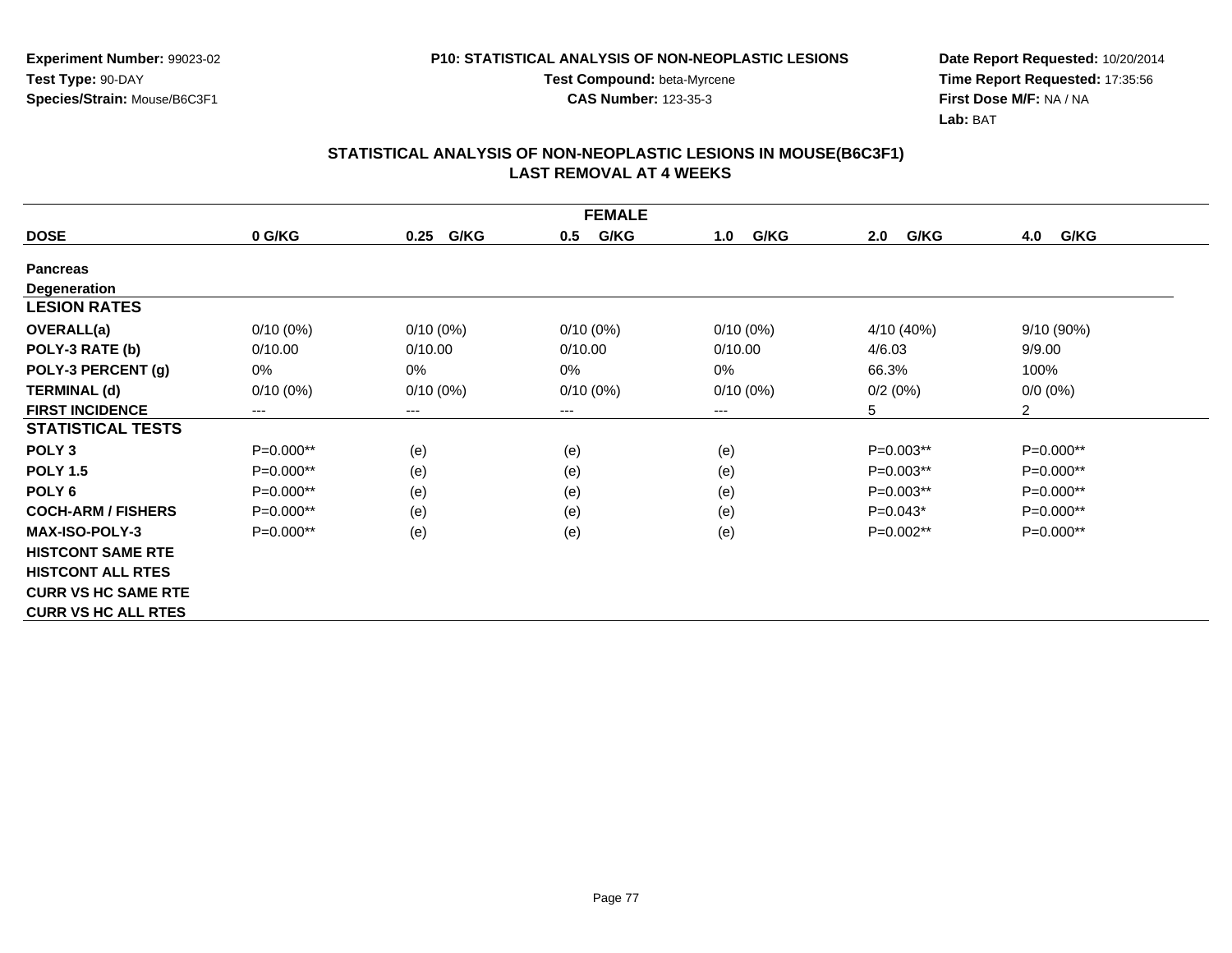**Experiment Number:** 99023-02**Test Type:** 90-DAY**Species/Strain:** Mouse/B6C3F1

**Test Compound:** beta-Myrcene**CAS Number:** 123-35-3

**Date Report Requested:** 10/20/2014 **Time Report Requested:** 17:35:56**First Dose M/F:** NA / NA**Lab:** BAT

|                            | <b>FEMALE</b> |              |             |             |             |                        |  |  |  |
|----------------------------|---------------|--------------|-------------|-------------|-------------|------------------------|--|--|--|
| <b>DOSE</b>                | 0 G/KG        | G/KG<br>0.25 | G/KG<br>0.5 | G/KG<br>1.0 | G/KG<br>2.0 | 4.0<br>G/KG            |  |  |  |
| <b>Parathyroid Gland</b>   |               |              |             |             |             |                        |  |  |  |
| Cyst                       |               |              |             |             |             |                        |  |  |  |
| <b>LESION RATES</b>        |               |              |             |             |             |                        |  |  |  |
| OVERALL(a)                 | $0/10(0\%)$   | $0/0 (0\%)$  | $0/0 (0\%)$ | 1/8 (12%)   | 0/8(0%)     | 0/5(0%)                |  |  |  |
| POLY-3 RATE (b)            | 0/10.00       | 0/0.00       | 0/0.00      | 1/8.00      | 0/1.05      | 0/0.00                 |  |  |  |
| POLY-3 PERCENT (g)         | 0%            | 0%           | 0%          | 12.5%       | 0%          | 0%                     |  |  |  |
| <b>TERMINAL (d)</b>        | $0/10(0\%)$   | $0/0 (0\%)$  | $0/0 (0\%)$ | 1/8(12%)    | $0/1$ (0%)  | $0/0 (0\%)$            |  |  |  |
| <b>FIRST INCIDENCE</b>     | $\cdots$      | $\cdots$     | ---         | 93(T)       | ---         | $\qquad \qquad \cdots$ |  |  |  |
| <b>STATISTICAL TESTS</b>   |               |              |             |             |             |                        |  |  |  |
| POLY <sub>3</sub>          | (e)           | (e)          | (e)         | $P=0.455$   | (e)         | (e)                    |  |  |  |
| <b>POLY 1.5</b>            | (e)           | (e)          | (e)         | $P=0.455$   | (e)         | (e)                    |  |  |  |
| POLY <sub>6</sub>          | (e)           | (e)          | (e)         | $P=0.455$   | (e)         | (e)                    |  |  |  |
| <b>COCH-ARM / FISHERS</b>  | $P = 0.668N$  | (e)          | (e)         | $P=0.444$   | (e)         | (e)                    |  |  |  |
| <b>MAX-ISO-POLY-3</b>      | (e)           | (e)          | (e)         | $P = 0.143$ | (e)         | (e)                    |  |  |  |
| <b>HISTCONT SAME RTE</b>   |               |              |             |             |             |                        |  |  |  |
| <b>HISTCONT ALL RTES</b>   |               |              |             |             |             |                        |  |  |  |
| <b>CURR VS HC SAME RTE</b> |               |              |             |             |             |                        |  |  |  |
| <b>CURR VS HC ALL RTES</b> |               |              |             |             |             |                        |  |  |  |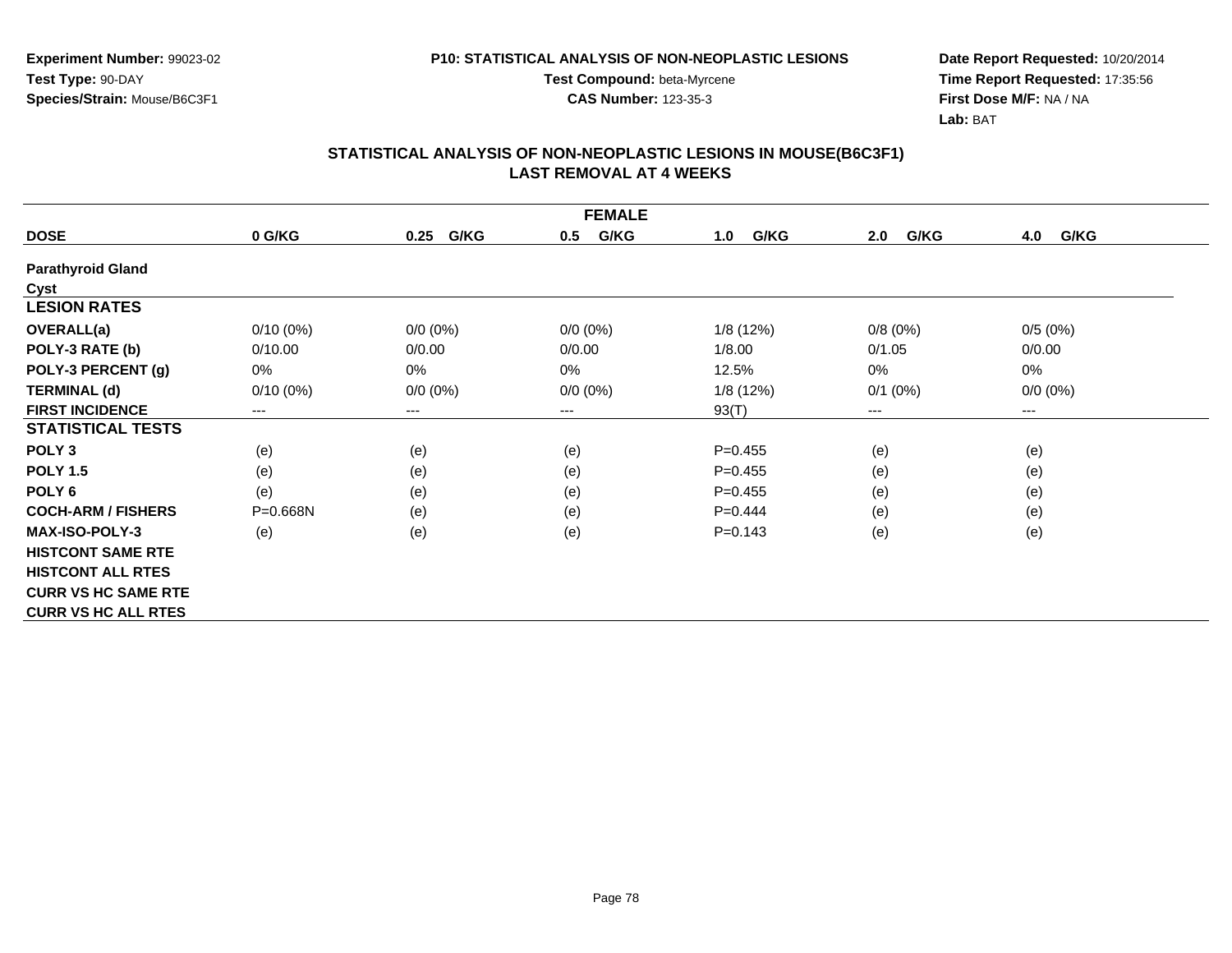**Experiment Number:** 99023-02**Test Type:** 90-DAY**Species/Strain:** Mouse/B6C3F1

**Test Compound:** beta-Myrcene**CAS Number:** 123-35-3

**Date Report Requested:** 10/20/2014 **Time Report Requested:** 17:35:56**First Dose M/F:** NA / NA**Lab:** BAT

|                                      | <b>FEMALE</b> |              |             |              |              |              |  |  |  |
|--------------------------------------|---------------|--------------|-------------|--------------|--------------|--------------|--|--|--|
| <b>DOSE</b>                          | 0 G/KG        | G/KG<br>0.25 | G/KG<br>0.5 | G/KG<br>1.0  | G/KG<br>2.0  | 4.0<br>G/KG  |  |  |  |
| <b>Salivary Glands</b>               |               |              |             |              |              |              |  |  |  |
| Infiltration Cellular Mononuclear CI |               |              |             |              |              |              |  |  |  |
| <b>LESION RATES</b>                  |               |              |             |              |              |              |  |  |  |
| <b>OVERALL(a)</b>                    | 1/10 (10%)    | $0/0 (0\%)$  | $0/0 (0\%)$ | $0/10(0\%)$  | $0/10(0\%)$  | $0/10(0\%)$  |  |  |  |
| POLY-3 RATE (b)                      | 1/10.00       | 0/0.00       | 0/0.00      | 0/10.00      | 0/2.06       | 0/0.00       |  |  |  |
| POLY-3 PERCENT (g)                   | 10%           | 0%           | 0%          | 0%           | 0%           | 0%           |  |  |  |
| <b>TERMINAL (d)</b>                  | $1/10(10\%)$  | $0/0 (0\%)$  | $0/0 (0\%)$ | $0/10(0\%)$  | 0/2(0%)      | $0/0 (0\%)$  |  |  |  |
| <b>FIRST INCIDENCE</b>               | 93(T)         | $---$        | ---         | ---          | $---$        | $--$         |  |  |  |
| <b>STATISTICAL TESTS</b>             |               |              |             |              |              |              |  |  |  |
| POLY <sub>3</sub>                    | (e)           | (e)          | (e)         | P=0.500N     | $P = 0.708N$ | P=0.760N     |  |  |  |
| <b>POLY 1.5</b>                      | (e)           | (e)          | (e)         | $P = 0.500N$ | $P = 0.694N$ | $P = 0.759N$ |  |  |  |
| POLY <sub>6</sub>                    | (e)           | (e)          | (e)         | P=0.500N     | P=0.709N     | P=0.760N     |  |  |  |
| <b>COCH-ARM / FISHERS</b>            | $P = 0.304N$  | (e)          | (e)         | $P = 0.500N$ | $P = 0.500N$ | $P = 0.500N$ |  |  |  |
| <b>MAX-ISO-POLY-3</b>                | (e)           | (e)          | (e)         | $P = 0.159N$ | $P = 0.419N$ | $P = 0.500N$ |  |  |  |
| <b>HISTCONT SAME RTE</b>             |               |              |             |              |              |              |  |  |  |
| <b>HISTCONT ALL RTES</b>             |               |              |             |              |              |              |  |  |  |
| <b>CURR VS HC SAME RTE</b>           |               |              |             |              |              |              |  |  |  |
| <b>CURR VS HC ALL RTES</b>           |               |              |             |              |              |              |  |  |  |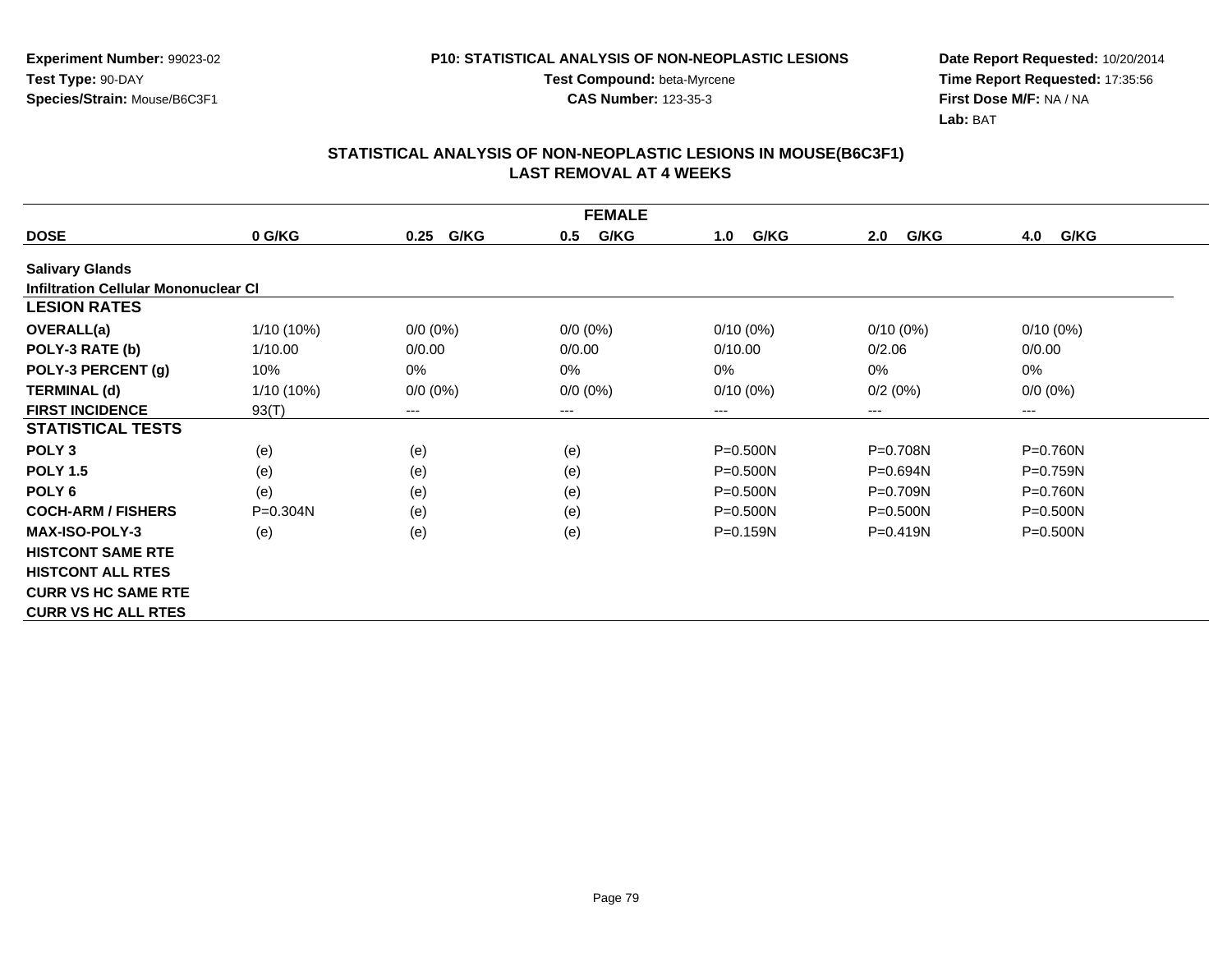**Experiment Number:** 99023-02**Test Type:** 90-DAY**Species/Strain:** Mouse/B6C3F1

**Test Compound:** beta-Myrcene**CAS Number:** 123-35-3

**Date Report Requested:** 10/20/2014 **Time Report Requested:** 17:35:56**First Dose M/F:** NA / NA**Lab:** BAT

| <b>FEMALE</b>              |             |                        |             |             |             |             |  |  |
|----------------------------|-------------|------------------------|-------------|-------------|-------------|-------------|--|--|
| <b>DOSE</b>                | 0 G/KG      | G/KG<br>0.25           | G/KG<br>0.5 | G/KG<br>1.0 | G/KG<br>2.0 | G/KG<br>4.0 |  |  |
| <b>Spleen</b>              |             |                        |             |             |             |             |  |  |
| <b>Congestion</b>          |             |                        |             |             |             |             |  |  |
| <b>LESION RATES</b>        |             |                        |             |             |             |             |  |  |
| OVERALL(a)                 | $0/10(0\%)$ | $0/10(0\%)$            | $0/10(0\%)$ | $0/10(0\%)$ | $0/10(0\%)$ | $0/10(0\%)$ |  |  |
| POLY-3 RATE (b)            | 0/10.00     | 0/10.00                | 0/10.00     | 0/10.00     | 0/2.06      | 0/0.00      |  |  |
| POLY-3 PERCENT (g)         | 0%          | 0%                     | 0%          | 0%          | 0%          | $0\%$       |  |  |
| <b>TERMINAL (d)</b>        | $0/10(0\%)$ | $0/10(0\%)$            | $0/10(0\%)$ | $0/10(0\%)$ | 0/2(0%)     | $0/0 (0\%)$ |  |  |
| <b>FIRST INCIDENCE</b>     | ---         | $\qquad \qquad \cdots$ | $--$        | ---         | ---         | ---         |  |  |
| <b>STATISTICAL TESTS</b>   |             |                        |             |             |             |             |  |  |
| POLY <sub>3</sub>          | (n)         | (n)                    | (n)         | (n)         | (n)         | (n)         |  |  |
| <b>POLY 1.5</b>            | (n)         | (n)                    | (n)         | (n)         | (n)         | (n)         |  |  |
| POLY <sub>6</sub>          | (n)         | (n)                    | (n)         | (n)         | (n)         | (n)         |  |  |
| <b>COCH-ARM / FISHERS</b>  | (n)         | (n)                    | (n)         | (n)         | (n)         | (n)         |  |  |
| <b>MAX-ISO-POLY-3</b>      | (n)         | (n)                    | (n)         | (n)         | (n)         | (n)         |  |  |
| <b>HISTCONT SAME RTE</b>   |             |                        |             |             |             |             |  |  |
| <b>HISTCONT ALL RTES</b>   |             |                        |             |             |             |             |  |  |
| <b>CURR VS HC SAME RTE</b> |             |                        |             |             |             |             |  |  |
| <b>CURR VS HC ALL RTES</b> |             |                        |             |             |             |             |  |  |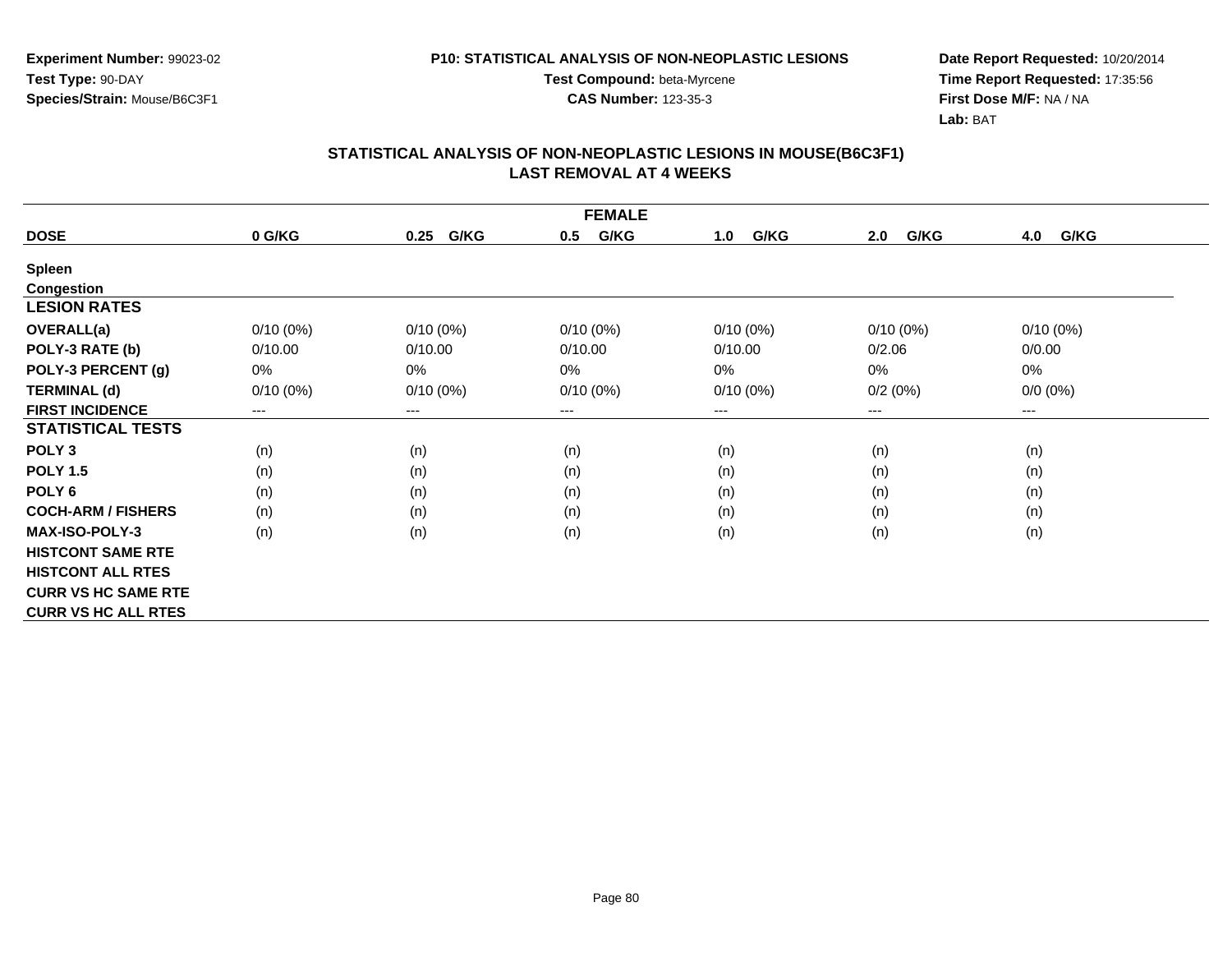**Experiment Number:** 99023-02**Test Type:** 90-DAY**Species/Strain:** Mouse/B6C3F1

**Test Compound:** beta-Myrcene**CAS Number:** 123-35-3

**Date Report Requested:** 10/20/2014 **Time Report Requested:** 17:35:56**First Dose M/F:** NA / NA**Lab:** BAT

|                             | <b>FEMALE</b> |                        |             |             |             |                |  |  |  |
|-----------------------------|---------------|------------------------|-------------|-------------|-------------|----------------|--|--|--|
| <b>DOSE</b>                 | 0 G/KG        | G/KG<br>0.25           | G/KG<br>0.5 | G/KG<br>1.0 | G/KG<br>2.0 | G/KG<br>4.0    |  |  |  |
| <b>Spleen: Lymph Follic</b> |               |                        |             |             |             |                |  |  |  |
| <b>Necrosis</b>             |               |                        |             |             |             |                |  |  |  |
| <b>LESION RATES</b>         |               |                        |             |             |             |                |  |  |  |
| <b>OVERALL(a)</b>           | $0/10(0\%)$   | $0/10(0\%)$            | $0/10(0\%)$ | $0/10(0\%)$ | 6/10(60%)   | 7/10 (70%)     |  |  |  |
| POLY-3 RATE (b)             | 0/10.00       | 0/10.00                | 0/10.00     | 0/10.00     | 6/8.00      | 7/7.00         |  |  |  |
| POLY-3 PERCENT (g)          | 0%            | 0%                     | 0%          | $0\%$       | 75%         | 100%           |  |  |  |
| <b>TERMINAL (d)</b>         | $0/10(0\%)$   | $0/10(0\%)$            | $0/10(0\%)$ | $0/10(0\%)$ | 0/2(0%)     | $0/0(0\%)$     |  |  |  |
| <b>FIRST INCIDENCE</b>      | $---$         | $\qquad \qquad \cdots$ | $---$       | ---         | 5           | $\overline{2}$ |  |  |  |
| <b>STATISTICAL TESTS</b>    |               |                        |             |             |             |                |  |  |  |
| POLY <sub>3</sub>           | P=0.000**     | (e)                    | (e)         | (e)         | P=0.000**   | P=0.000**      |  |  |  |
| <b>POLY 1.5</b>             | P=0.000**     | (e)                    | (e)         | (e)         | P=0.000**   | P=0.000**      |  |  |  |
| POLY <sub>6</sub>           | $P=0.000**$   | (e)                    | (e)         | (e)         | P=0.000**   | P=0.000**      |  |  |  |
| <b>COCH-ARM / FISHERS</b>   | P=0.000**     | (e)                    | (e)         | (e)         | P=0.005**   | P=0.002**      |  |  |  |
| <b>MAX-ISO-POLY-3</b>       | $P=0.000**$   | (e)                    | (e)         | (e)         | $P=0.000**$ | $P=0.000**$    |  |  |  |
| <b>HISTCONT SAME RTE</b>    |               |                        |             |             |             |                |  |  |  |
| <b>HISTCONT ALL RTES</b>    |               |                        |             |             |             |                |  |  |  |
| <b>CURR VS HC SAME RTE</b>  |               |                        |             |             |             |                |  |  |  |
| <b>CURR VS HC ALL RTES</b>  |               |                        |             |             |             |                |  |  |  |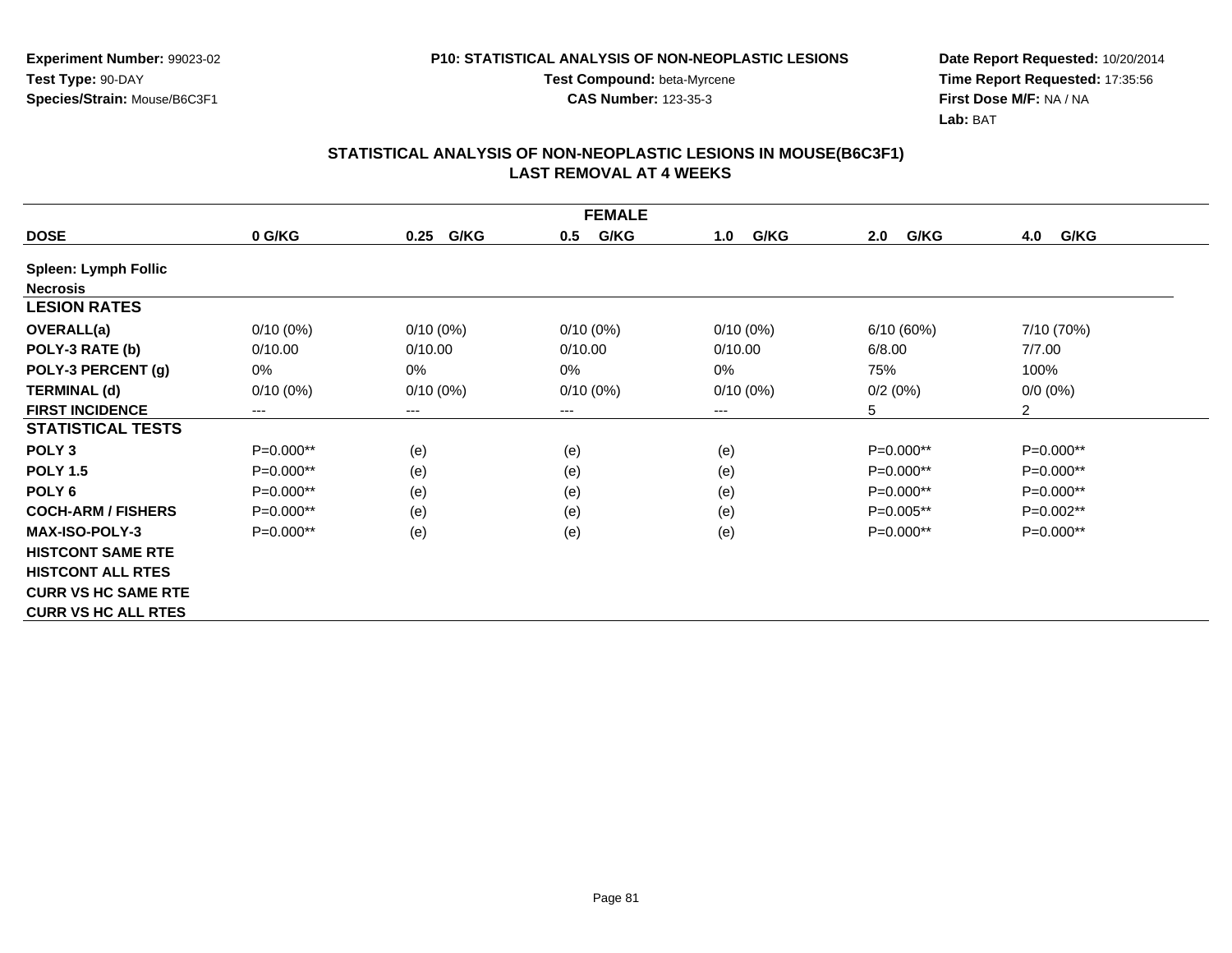**Experiment Number:** 99023-02**Test Type:** 90-DAY**Species/Strain:** Mouse/B6C3F1

**Test Compound:** beta-Myrcene**CAS Number:** 123-35-3

**Date Report Requested:** 10/20/2014 **Time Report Requested:** 17:35:56**First Dose M/F:** NA / NA**Lab:** BAT

| <b>FEMALE</b>                           |                        |              |             |             |             |                        |  |  |
|-----------------------------------------|------------------------|--------------|-------------|-------------|-------------|------------------------|--|--|
| <b>DOSE</b>                             | 0 G/KG                 | G/KG<br>0.25 | G/KG<br>0.5 | G/KG<br>1.0 | G/KG<br>2.0 | G/KG<br>4.0            |  |  |
| <b>Spleen: Red Pulp</b>                 |                        |              |             |             |             |                        |  |  |
| <b>Hematopoietic Cell Proliferation</b> |                        |              |             |             |             |                        |  |  |
| <b>LESION RATES</b>                     |                        |              |             |             |             |                        |  |  |
| <b>OVERALL(a)</b>                       | $0/10(0\%)$            | $0/10(0\%)$  | $0/10(0\%)$ | $0/10(0\%)$ | $0/10(0\%)$ | $0/10(0\%)$            |  |  |
| POLY-3 RATE (b)                         | 0/10.00                | 0/10.00      | 0/10.00     | 0/10.00     | 0/2.06      | 0/0.00                 |  |  |
| POLY-3 PERCENT (g)                      | 0%                     | $0\%$        | 0%          | 0%          | $0\%$       | 0%                     |  |  |
| <b>TERMINAL (d)</b>                     | $0/10(0\%)$            | $0/10(0\%)$  | $0/10(0\%)$ | $0/10(0\%)$ | 0/2(0%)     | $0/0 (0\%)$            |  |  |
| <b>FIRST INCIDENCE</b>                  | $\qquad \qquad \cdots$ | $---$        | ---         | ---         | $---$       | $\qquad \qquad \cdots$ |  |  |
| <b>STATISTICAL TESTS</b>                |                        |              |             |             |             |                        |  |  |
| POLY <sub>3</sub>                       | (n)                    | (n)          | (n)         | (n)         | (n)         | (n)                    |  |  |
| <b>POLY 1.5</b>                         | (n)                    | (n)          | (n)         | (n)         | (n)         | (n)                    |  |  |
| POLY <sub>6</sub>                       | (n)                    | (n)          | (n)         | (n)         | (n)         | (n)                    |  |  |
| <b>COCH-ARM / FISHERS</b>               | (n)                    | (n)          | (n)         | (n)         | (n)         | (n)                    |  |  |
| <b>MAX-ISO-POLY-3</b>                   | (n)                    | (n)          | (n)         | (n)         | (n)         | (n)                    |  |  |
| <b>HISTCONT SAME RTE</b>                |                        |              |             |             |             |                        |  |  |
| <b>HISTCONT ALL RTES</b>                |                        |              |             |             |             |                        |  |  |
| <b>CURR VS HC SAME RTE</b>              |                        |              |             |             |             |                        |  |  |
| <b>CURR VS HC ALL RTES</b>              |                        |              |             |             |             |                        |  |  |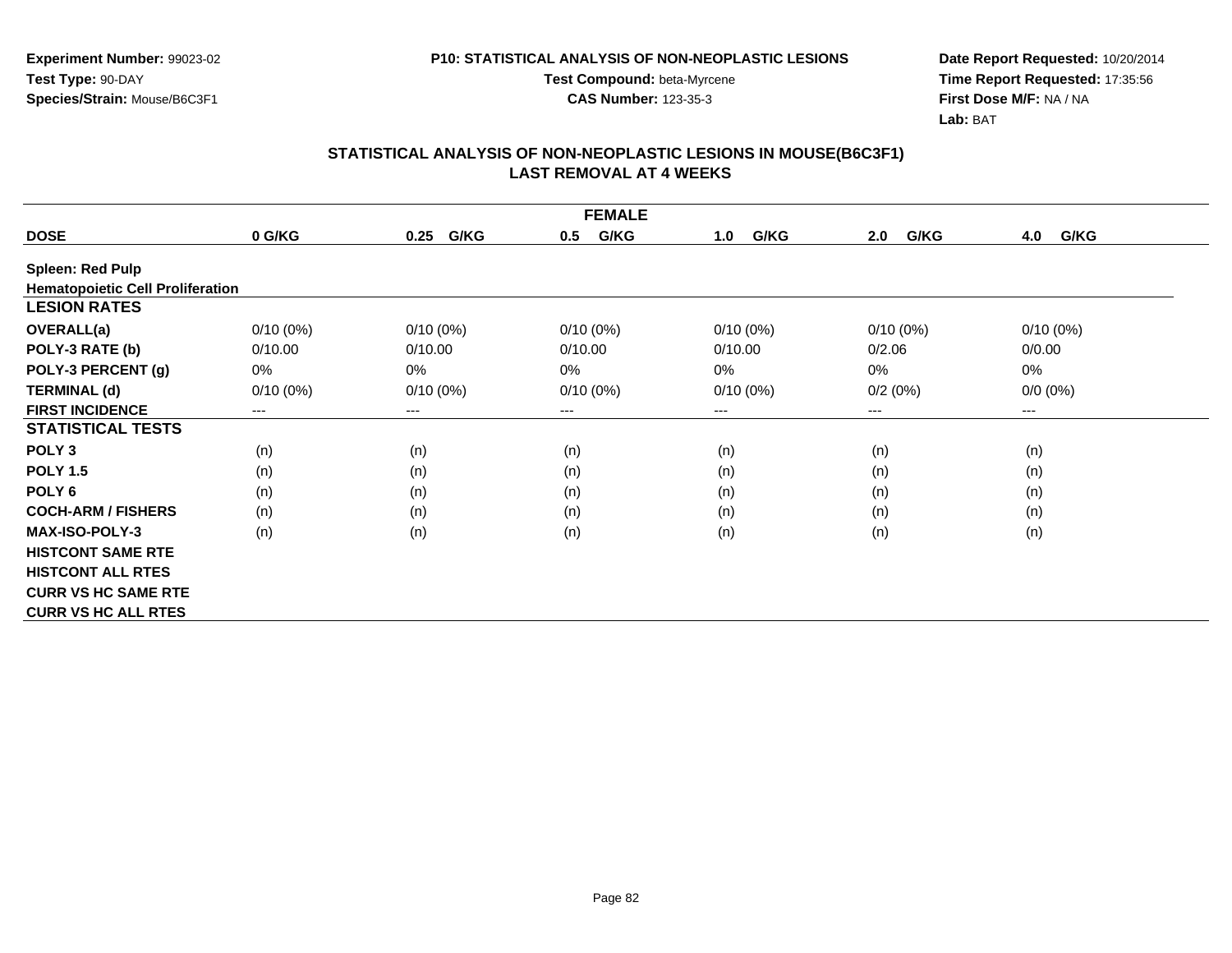**Experiment Number:** 99023-02**Test Type:** 90-DAY**Species/Strain:** Mouse/B6C3F1

**Test Compound:** beta-Myrcene**CAS Number:** 123-35-3

**Date Report Requested:** 10/20/2014 **Time Report Requested:** 17:35:56**First Dose M/F:** NA / NA**Lab:** BAT

|                            | <b>FEMALE</b> |              |             |             |             |                |  |  |  |
|----------------------------|---------------|--------------|-------------|-------------|-------------|----------------|--|--|--|
| <b>DOSE</b>                | 0 G/KG        | G/KG<br>0.25 | G/KG<br>0.5 | G/KG<br>1.0 | G/KG<br>2.0 | G/KG<br>4.0    |  |  |  |
| Stomach, Forestomach       |               |              |             |             |             |                |  |  |  |
| <b>Inflammation</b>        |               |              |             |             |             |                |  |  |  |
| <b>LESION RATES</b>        |               |              |             |             |             |                |  |  |  |
| <b>OVERALL(a)</b>          | $0/10(0\%)$   | $0/10(0\%)$  | $0/10(0\%)$ | $0/10(0\%)$ | 8/10 (80%)  | 6/10(60%)      |  |  |  |
| POLY-3 RATE (b)            | 0/10.00       | 0/10.00      | 0/10.00     | 0/10.00     | 8/10.00     | 6/6.00         |  |  |  |
| POLY-3 PERCENT (g)         | 0%            | 0%           | 0%          | $0\%$       | 80%         | 100%           |  |  |  |
| <b>TERMINAL (d)</b>        | $0/10(0\%)$   | $0/10(0\%)$  | $0/10(0\%)$ | $0/10(0\%)$ | 0/2(0%)     | $0/0(0\%)$     |  |  |  |
| <b>FIRST INCIDENCE</b>     | $---$         | $---$        | ---         | $---$       | 3           | $\overline{2}$ |  |  |  |
| <b>STATISTICAL TESTS</b>   |               |              |             |             |             |                |  |  |  |
| POLY <sub>3</sub>          | P=0.000**     | (e)          | (e)         | (e)         | $P=0.000**$ | $P=0.000**$    |  |  |  |
| <b>POLY 1.5</b>            | P=0.000**     | (e)          | (e)         | (e)         | $P=0.000**$ | $P=0.000**$    |  |  |  |
| POLY <sub>6</sub>          | $P=0.000**$   | (e)          | (e)         | (e)         | $P=0.000**$ | $P=0.000**$    |  |  |  |
| <b>COCH-ARM / FISHERS</b>  | P=0.000**     | (e)          | (e)         | (e)         | $P=0.000**$ | P=0.005**      |  |  |  |
| <b>MAX-ISO-POLY-3</b>      | $P=0.000**$   | (e)          | (e)         | (e)         | $P=0.000**$ | $P=0.000**$    |  |  |  |
| <b>HISTCONT SAME RTE</b>   |               |              |             |             |             |                |  |  |  |
| <b>HISTCONT ALL RTES</b>   |               |              |             |             |             |                |  |  |  |
| <b>CURR VS HC SAME RTE</b> |               |              |             |             |             |                |  |  |  |
| <b>CURR VS HC ALL RTES</b> |               |              |             |             |             |                |  |  |  |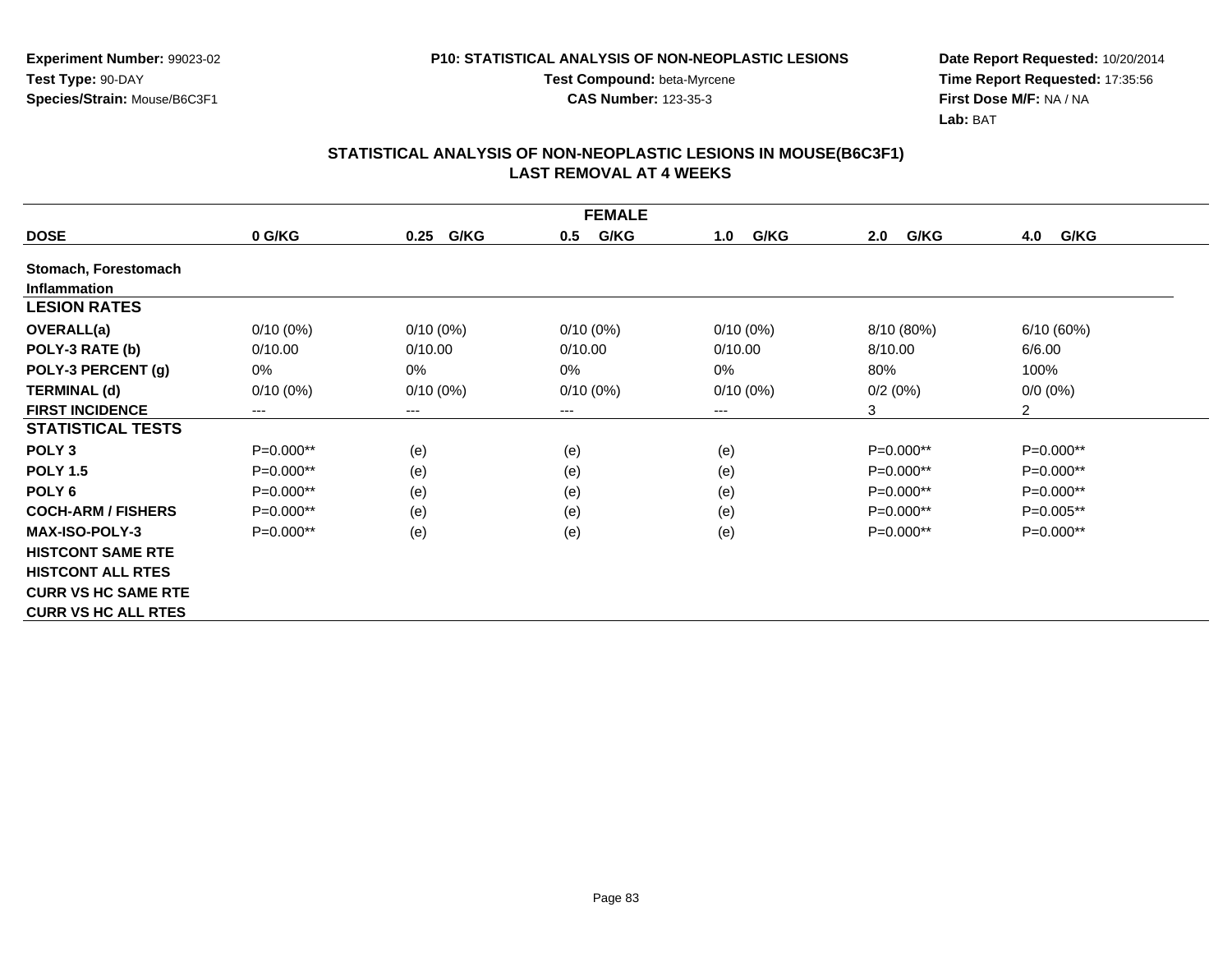**Experiment Number:** 99023-02**Test Type:** 90-DAY**Species/Strain:** Mouse/B6C3F1

**Test Compound:** beta-Myrcene**CAS Number:** 123-35-3

**Date Report Requested:** 10/20/2014 **Time Report Requested:** 17:35:56**First Dose M/F:** NA / NA**Lab:** BAT

| <b>FEMALE</b>              |                        |              |             |             |             |             |  |  |
|----------------------------|------------------------|--------------|-------------|-------------|-------------|-------------|--|--|
| <b>DOSE</b>                | 0 G/KG                 | G/KG<br>0.25 | G/KG<br>0.5 | G/KG<br>1.0 | G/KG<br>2.0 | G/KG<br>4.0 |  |  |
| Stomach, Forestomach       |                        |              |             |             |             |             |  |  |
| <b>Mineralization</b>      |                        |              |             |             |             |             |  |  |
| <b>LESION RATES</b>        |                        |              |             |             |             |             |  |  |
| <b>OVERALL(a)</b>          | $0/10(0\%)$            | $0/10(0\%)$  | $0/10(0\%)$ | $0/10(0\%)$ | $0/10(0\%)$ | 1/10 (10%)  |  |  |
| POLY-3 RATE (b)            | 0/10.00                | 0/10.00      | 0/10.00     | 0/10.00     | 0/2.06      | 1/1.00      |  |  |
| POLY-3 PERCENT (g)         | 0%                     | 0%           | 0%          | 0%          | 0%          | 100%        |  |  |
| <b>TERMINAL (d)</b>        | $0/10(0\%)$            | $0/10(0\%)$  | $0/10(0\%)$ | $0/10(0\%)$ | 0/2(0%)     | $0/0(0\%)$  |  |  |
| <b>FIRST INCIDENCE</b>     | $\qquad \qquad \cdots$ | $\cdots$     | $---$       | ---         | ---         | 3           |  |  |
| <b>STATISTICAL TESTS</b>   |                        |              |             |             |             |             |  |  |
| POLY <sub>3</sub>          | $P = 0.384$            | (e)          | (e)         | (e)         | (e)         | $P=0.243$   |  |  |
| <b>POLY 1.5</b>            | $P = 0.378$            | (e)          | (e)         | (e)         | (e)         | $P=0.244$   |  |  |
| POLY <sub>6</sub>          | $P = 0.383$            | (e)          | (e)         | (e)         | (e)         | $P = 0.243$ |  |  |
| <b>COCH-ARM / FISHERS</b>  | $P = 0.105$            | (e)          | (e)         | (e)         | (e)         | $P = 0.500$ |  |  |
| <b>MAX-ISO-POLY-3</b>      | $P = 0.068$            | (e)          | (e)         | (e)         | (e)         | $P = 0.137$ |  |  |
| <b>HISTCONT SAME RTE</b>   |                        |              |             |             |             |             |  |  |
| <b>HISTCONT ALL RTES</b>   |                        |              |             |             |             |             |  |  |
| <b>CURR VS HC SAME RTE</b> |                        |              |             |             |             |             |  |  |
| <b>CURR VS HC ALL RTES</b> |                        |              |             |             |             |             |  |  |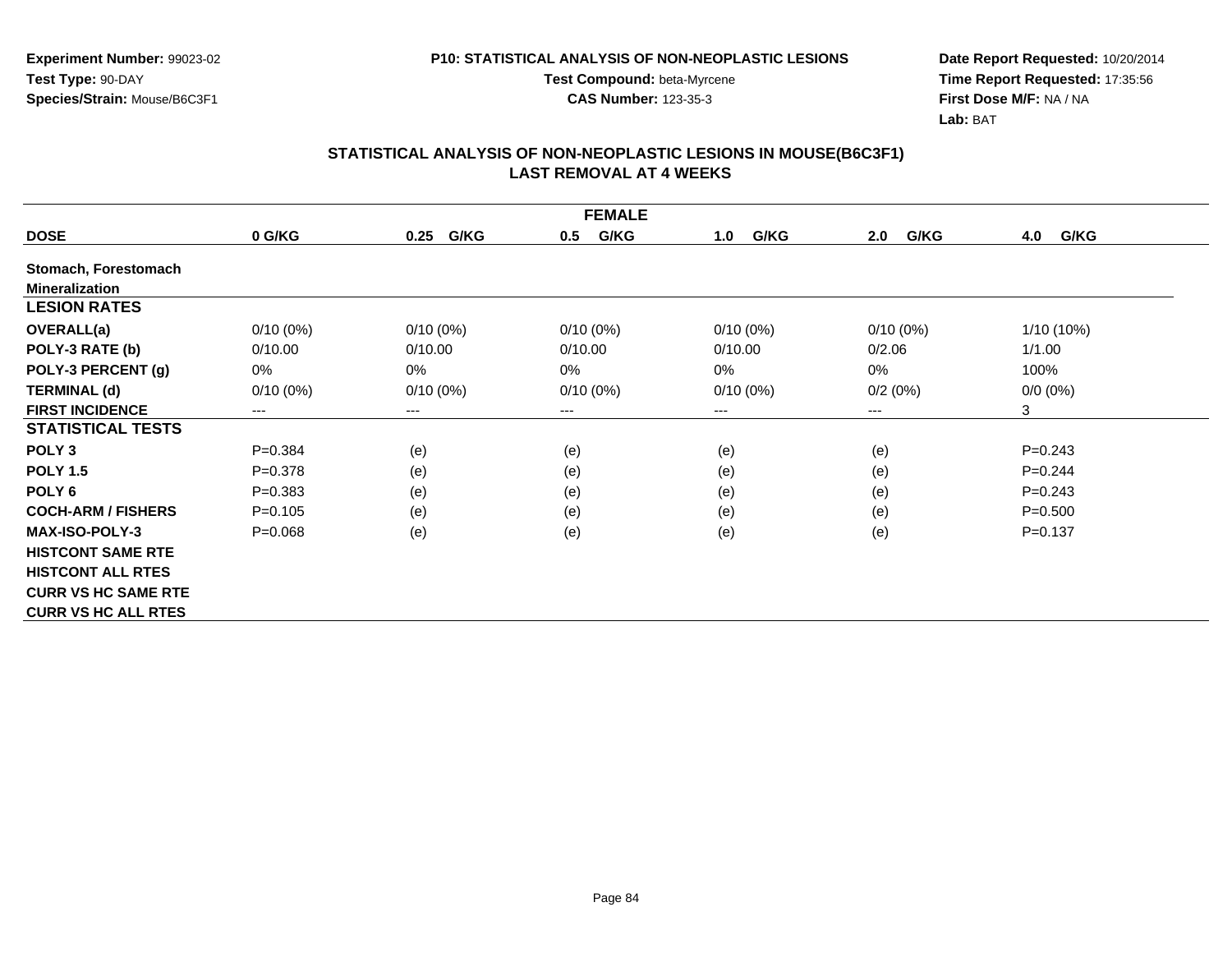**Experiment Number:** 99023-02**Test Type:** 90-DAY**Species/Strain:** Mouse/B6C3F1

**Test Compound:** beta-Myrcene**CAS Number:** 123-35-3

**Date Report Requested:** 10/20/2014 **Time Report Requested:** 17:35:56**First Dose M/F:** NA / NA**Lab:** BAT

|                            | <b>FEMALE</b>          |              |             |             |             |                      |
|----------------------------|------------------------|--------------|-------------|-------------|-------------|----------------------|
| <b>DOSE</b>                | 0 G/KG                 | G/KG<br>0.25 | G/KG<br>0.5 | G/KG<br>1.0 | G/KG<br>2.0 | G/KG<br>4.0          |
| Stomach, Forestomach       |                        |              |             |             |             |                      |
| <b>Ulcer</b>               |                        |              |             |             |             |                      |
| <b>LESION RATES</b>        |                        |              |             |             |             |                      |
| OVERALL(a)                 | $0/10(0\%)$            | $0/10(0\%)$  | $0/10(0\%)$ | $0/10(0\%)$ | 3/10 (30%)  | $0/10(0\%)$          |
| POLY-3 RATE (b)            | 0/10.00                | 0/10.00      | 0/10.00     | 0/10.00     | 3/5.06      | 0/0.00               |
| POLY-3 PERCENT (g)         | 0%                     | 0%           | 0%          | 0%          | 59.3%       | 0%                   |
| <b>TERMINAL (d)</b>        | $0/10(0\%)$            | $0/10(0\%)$  | $0/10(0\%)$ | $0/10(0\%)$ | 0/2(0%)     | $0/0 (0\%)$          |
| <b>FIRST INCIDENCE</b>     | $\qquad \qquad \cdots$ | $---$        | ---         | ---         | 4           | $\scriptstyle\cdots$ |
| <b>STATISTICAL TESTS</b>   |                        |              |             |             |             |                      |
| POLY <sub>3</sub>          | P<0.001**              | (e)          | (e)         | (e)         | $P=0.017*$  | (e)                  |
| <b>POLY 1.5</b>            | P<0.001**              | (e)          | (e)         | (e)         | $P=0.021*$  | (e)                  |
| POLY <sub>6</sub>          | P<0.001**              | (e)          | (e)         | (e)         | $P=0.016*$  | (e)                  |
| <b>COCH-ARM / FISHERS</b>  | $P = 0.314$            | (e)          | (e)         | (e)         | $P=0.105$   | (e)                  |
| <b>MAX-ISO-POLY-3</b>      | P=0.002**              | (e)          | (e)         | (e)         | $P=0.013*$  | (e)                  |
| <b>HISTCONT SAME RTE</b>   |                        |              |             |             |             |                      |
| <b>HISTCONT ALL RTES</b>   |                        |              |             |             |             |                      |
| <b>CURR VS HC SAME RTE</b> |                        |              |             |             |             |                      |
| <b>CURR VS HC ALL RTES</b> |                        |              |             |             |             |                      |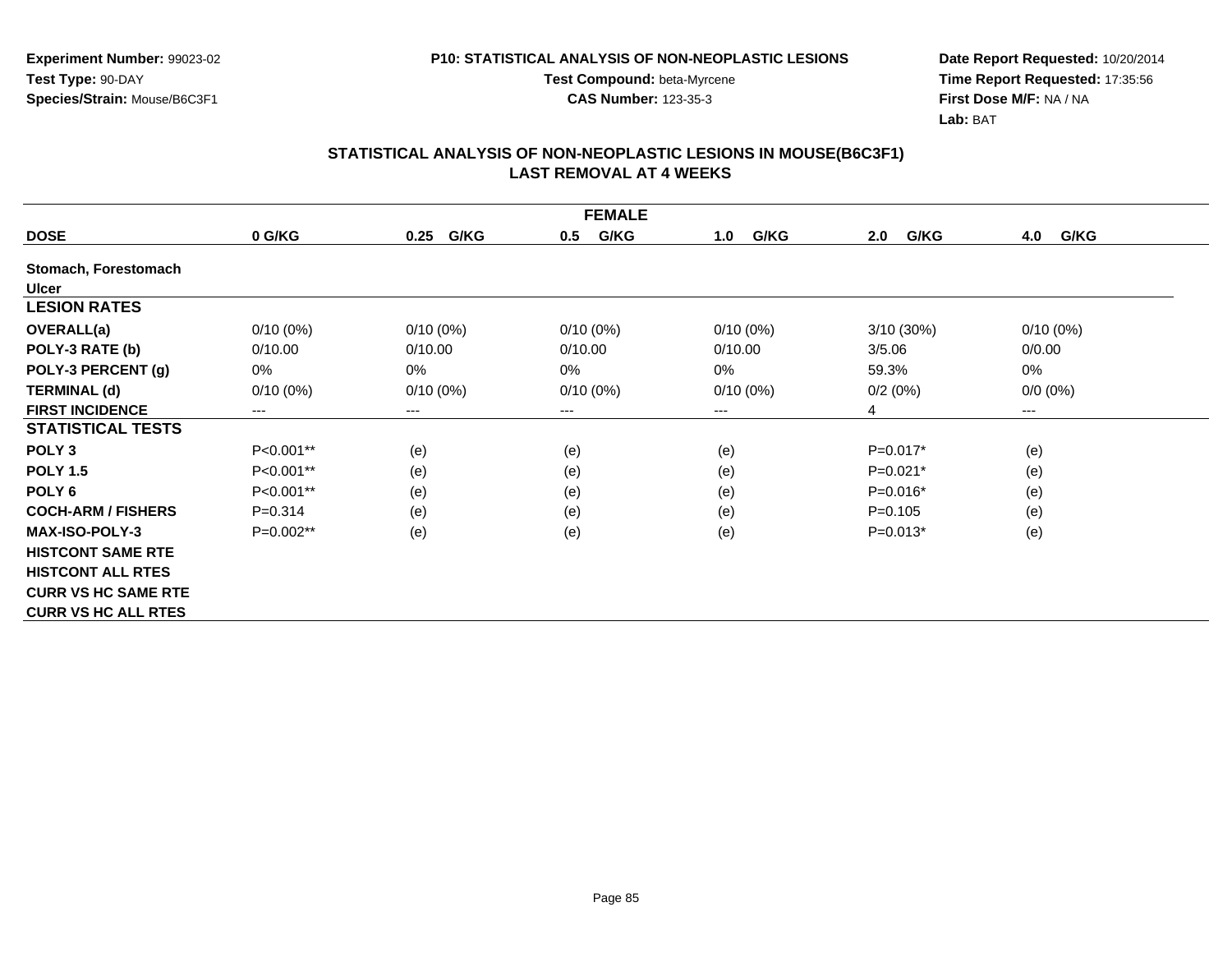**Test Compound:** beta-Myrcene**CAS Number:** 123-35-3

**Date Report Requested:** 10/20/2014 **Time Report Requested:** 17:35:56**First Dose M/F:** NA / NA**Lab:** BAT

|                                  | <b>FEMALE</b> |                        |             |             |             |             |
|----------------------------------|---------------|------------------------|-------------|-------------|-------------|-------------|
| <b>DOSE</b>                      | 0 G/KG        | G/KG<br>0.25           | G/KG<br>0.5 | G/KG<br>1.0 | G/KG<br>2.0 | G/KG<br>4.0 |
| Stomach, Forestomach: Epithelium |               |                        |             |             |             |             |
| Hyperplasia                      |               |                        |             |             |             |             |
| <b>LESION RATES</b>              |               |                        |             |             |             |             |
| <b>OVERALL(a)</b>                | $0/10(0\%)$   | $0/10(0\%)$            | 1/10 (10%)  | 2/10(20%)   | 4/10 (40%)  | 1/10 (10%)  |
| POLY-3 RATE (b)                  | 0/10.00       | 0/10.00                | 1/10.00     | 2/10.00     | 4/6.03      | 1/1.00      |
| POLY-3 PERCENT (g)               | 0%            | 0%                     | 10%         | 20%         | 66.3%       | 100%        |
| <b>TERMINAL (d)</b>              | $0/10(0\%)$   | $0/10(0\%)$            | 1/10 (10%)  | 2/10 (20%)  | 0/2(0%)     | $0/0 (0\%)$ |
| <b>FIRST INCIDENCE</b>           | ---           | $\qquad \qquad \cdots$ | 93(T)       | 93(T)       | 5           | 3           |
| <b>STATISTICAL TESTS</b>         |               |                        |             |             |             |             |
| POLY <sub>3</sub>                | P=0.000**     | (e)                    | $P = 0.500$ | $P=0.227$   | $P=0.003**$ | $P = 0.243$ |
| <b>POLY 1.5</b>                  | P=0.000**     | (e)                    | $P = 0.500$ | $P=0.227$   | $P=0.003**$ | $P=0.244$   |
| POLY <sub>6</sub>                | $P=0.000**$   | (e)                    | $P = 0.500$ | $P=0.227$   | $P=0.003**$ | $P = 0.243$ |
| <b>COCH-ARM / FISHERS</b>        | $P = 0.190$   | (e)                    | $P = 0.500$ | $P = 0.237$ | $P=0.043*$  | $P = 0.500$ |
| <b>MAX-ISO-POLY-3</b>            | $P=0.000**$   | (e)                    | $P=0.159$   | $P = 0.067$ | $P=0.002**$ | $P = 0.137$ |
| <b>HISTCONT SAME RTE</b>         |               |                        |             |             |             |             |
| <b>HISTCONT ALL RTES</b>         |               |                        |             |             |             |             |
| <b>CURR VS HC SAME RTE</b>       |               |                        |             |             |             |             |
| <b>CURR VS HC ALL RTES</b>       |               |                        |             |             |             |             |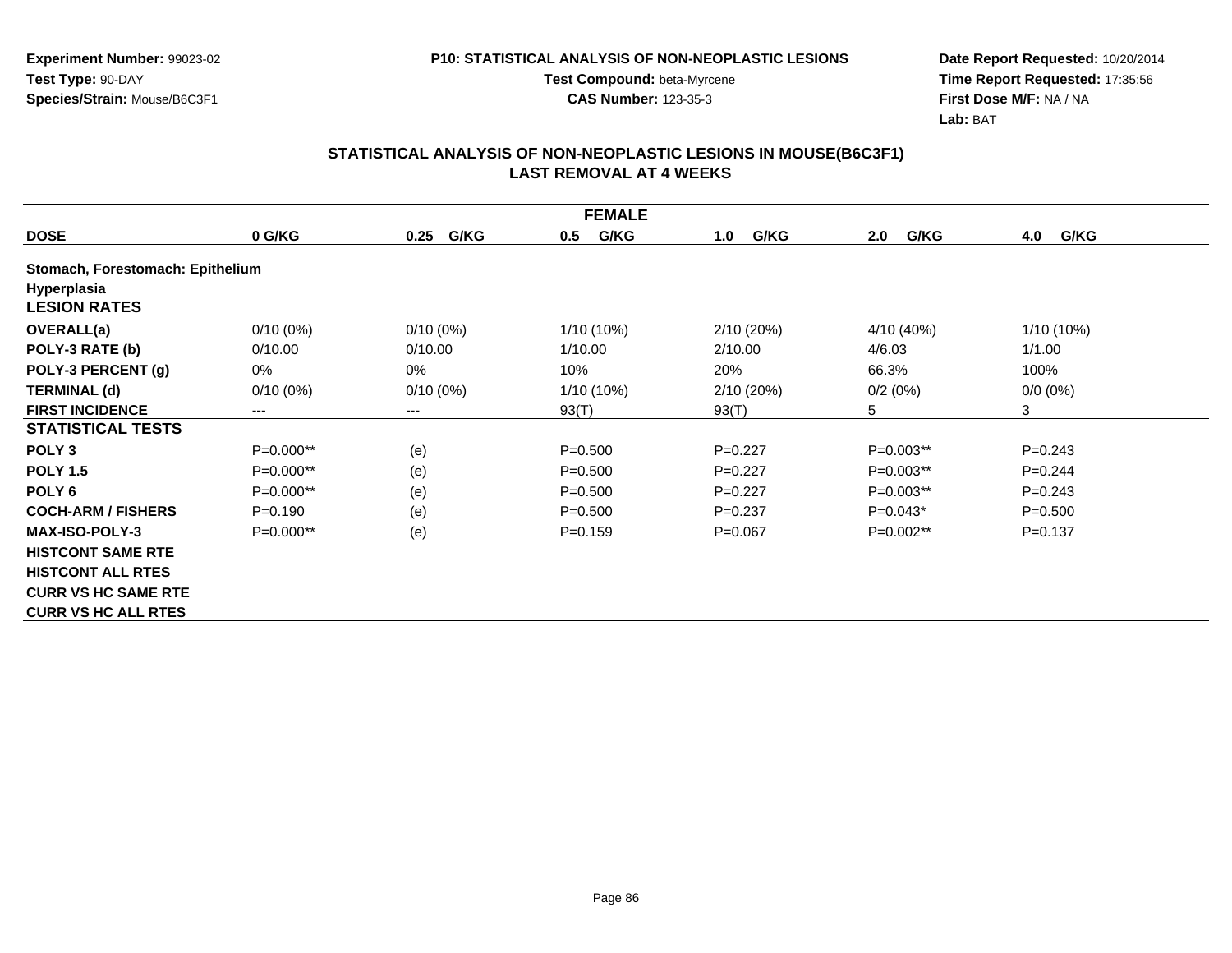**Experiment Number:** 99023-02**Test Type:** 90-DAY**Species/Strain:** Mouse/B6C3F1

**Test Compound:** beta-Myrcene**CAS Number:** 123-35-3

**Date Report Requested:** 10/20/2014 **Time Report Requested:** 17:35:56**First Dose M/F:** NA / NA**Lab:** BAT

|                            | <b>FEMALE</b> |              |             |             |             |             |
|----------------------------|---------------|--------------|-------------|-------------|-------------|-------------|
| <b>DOSE</b>                | 0 G/KG        | G/KG<br>0.25 | G/KG<br>0.5 | G/KG<br>1.0 | G/KG<br>2.0 | 4.0<br>G/KG |
| Stomach, Glandular         |               |              |             |             |             |             |
| <b>Inflammation</b>        |               |              |             |             |             |             |
| <b>LESION RATES</b>        |               |              |             |             |             |             |
| OVERALL(a)                 | $0/10(0\%)$   | $0/0 (0\%)$  | $0/0 (0\%)$ | $0/10(0\%)$ | 1/10 (10%)  | $0/10(0\%)$ |
| POLY-3 RATE (b)            | 0/10.00       | 0/0.00       | 0/0.00      | 0/10.00     | 1/3.05      | 0/0.00      |
| POLY-3 PERCENT (g)         | 0%            | 0%           | 0%          | $0\%$       | 32.8%       | 0%          |
| <b>TERMINAL (d)</b>        | $0/10(0\%)$   | $0/0 (0\%)$  | $0/0 (0\%)$ | $0/10(0\%)$ | 0/2(0%)     | $0/0 (0\%)$ |
| <b>FIRST INCIDENCE</b>     | ---           | $\cdots$     | $---$       | ---         | 23          | ---         |
| <b>STATISTICAL TESTS</b>   |               |              |             |             |             |             |
| POLY <sub>3</sub>          | (e)           | (e)          | (e)         | (e)         | $P = 0.310$ | (e)         |
| <b>POLY 1.5</b>            | (e)           | (e)          | (e)         | (e)         | $P=0.322$   | (e)         |
| POLY <sub>6</sub>          | (e)           | (e)          | (e)         | (e)         | $P = 0.308$ | (e)         |
| <b>COCH-ARM / FISHERS</b>  | $P = 0.696$   | (e)          | (e)         | (e)         | $P = 0.500$ | (e)         |
| <b>MAX-ISO-POLY-3</b>      | (e)           | (e)          | (e)         | (e)         | $P = 0.146$ | (e)         |
| <b>HISTCONT SAME RTE</b>   |               |              |             |             |             |             |
| <b>HISTCONT ALL RTES</b>   |               |              |             |             |             |             |
| <b>CURR VS HC SAME RTE</b> |               |              |             |             |             |             |
| <b>CURR VS HC ALL RTES</b> |               |              |             |             |             |             |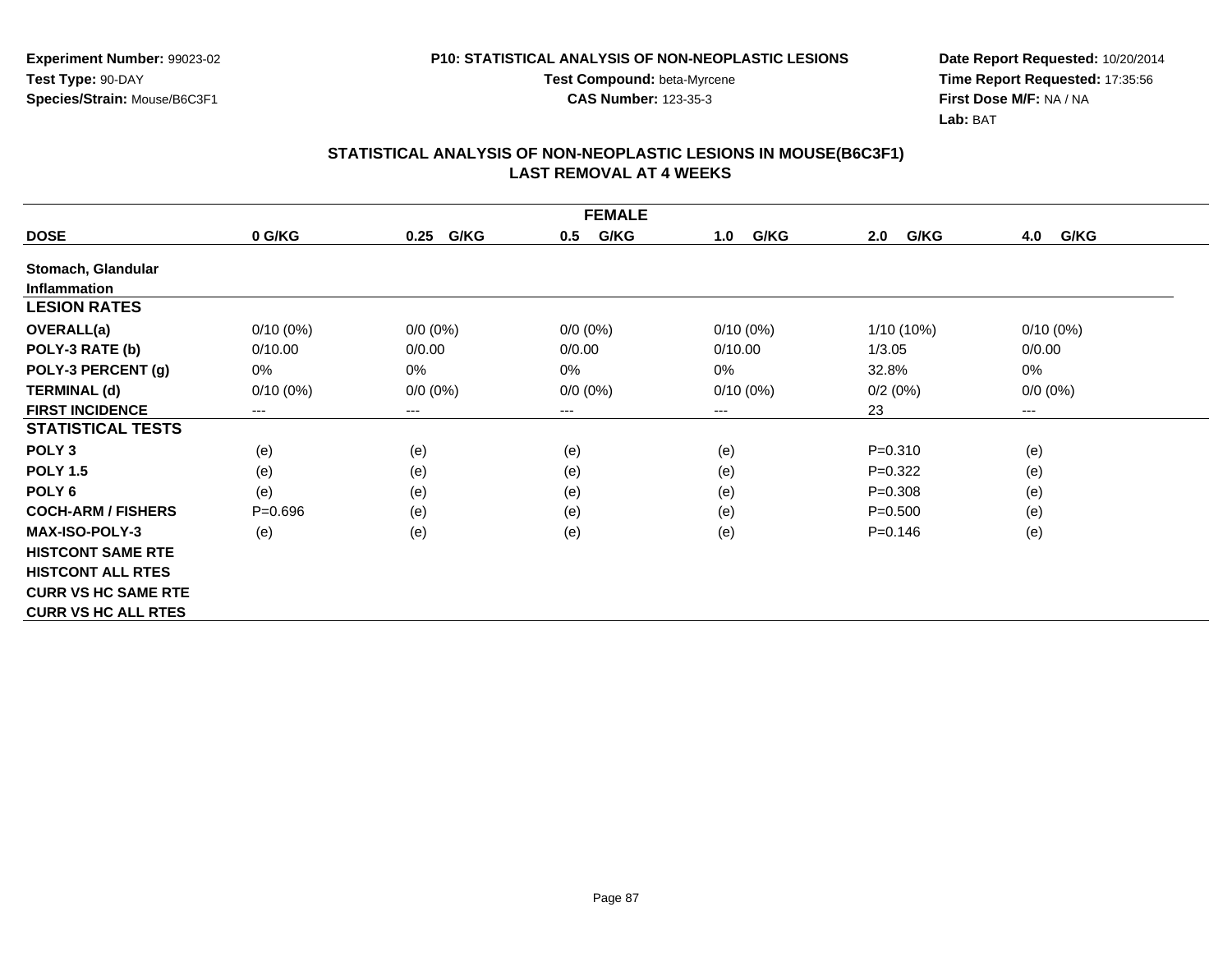**Experiment Number:** 99023-02**Test Type:** 90-DAY**Species/Strain:** Mouse/B6C3F1

**Test Compound:** beta-Myrcene**CAS Number:** 123-35-3

**Date Report Requested:** 10/20/2014 **Time Report Requested:** 17:35:56**First Dose M/F:** NA / NA**Lab:** BAT

|                            | <b>FEMALE</b> |              |             |             |             |             |
|----------------------------|---------------|--------------|-------------|-------------|-------------|-------------|
| <b>DOSE</b>                | 0 G/KG        | G/KG<br>0.25 | G/KG<br>0.5 | G/KG<br>1.0 | G/KG<br>2.0 | G/KG<br>4.0 |
| Stomach, Glandular         |               |              |             |             |             |             |
| Ulcer                      |               |              |             |             |             |             |
| <b>LESION RATES</b>        |               |              |             |             |             |             |
| OVERALL(a)                 | $0/10(0\%)$   | $0/0 (0\%)$  | $0/0 (0\%)$ | $0/10(0\%)$ | $0/10(0\%)$ | $0/10(0\%)$ |
| POLY-3 RATE (b)            | 0/10.00       | 0/0.00       | 0/0.00      | 0/10.00     | 0/2.06      | 0/0.00      |
| POLY-3 PERCENT (g)         | 0%            | 0%           | 0%          | $0\%$       | $0\%$       | $0\%$       |
| <b>TERMINAL (d)</b>        | $0/10(0\%)$   | $0/0 (0\%)$  | $0/0 (0\%)$ | $0/10(0\%)$ | 0/2(0%)     | $0/0 (0\%)$ |
| <b>FIRST INCIDENCE</b>     | ---           | $\cdots$     | $---$       | ---         | $---$       | ---         |
| <b>STATISTICAL TESTS</b>   |               |              |             |             |             |             |
| POLY <sub>3</sub>          | (n)           | (n)          | (n)         | (n)         | (n)         | (n)         |
| <b>POLY 1.5</b>            | (n)           | (n)          | (n)         | (n)         | (n)         | (n)         |
| POLY <sub>6</sub>          | (n)           | (n)          | (n)         | (n)         | (n)         | (n)         |
| <b>COCH-ARM / FISHERS</b>  | (n)           | (n)          | (n)         | (n)         | (n)         | (n)         |
| <b>MAX-ISO-POLY-3</b>      | (n)           | (n)          | (n)         | (n)         | (n)         | (n)         |
| <b>HISTCONT SAME RTE</b>   |               |              |             |             |             |             |
| <b>HISTCONT ALL RTES</b>   |               |              |             |             |             |             |
| <b>CURR VS HC SAME RTE</b> |               |              |             |             |             |             |
| <b>CURR VS HC ALL RTES</b> |               |              |             |             |             |             |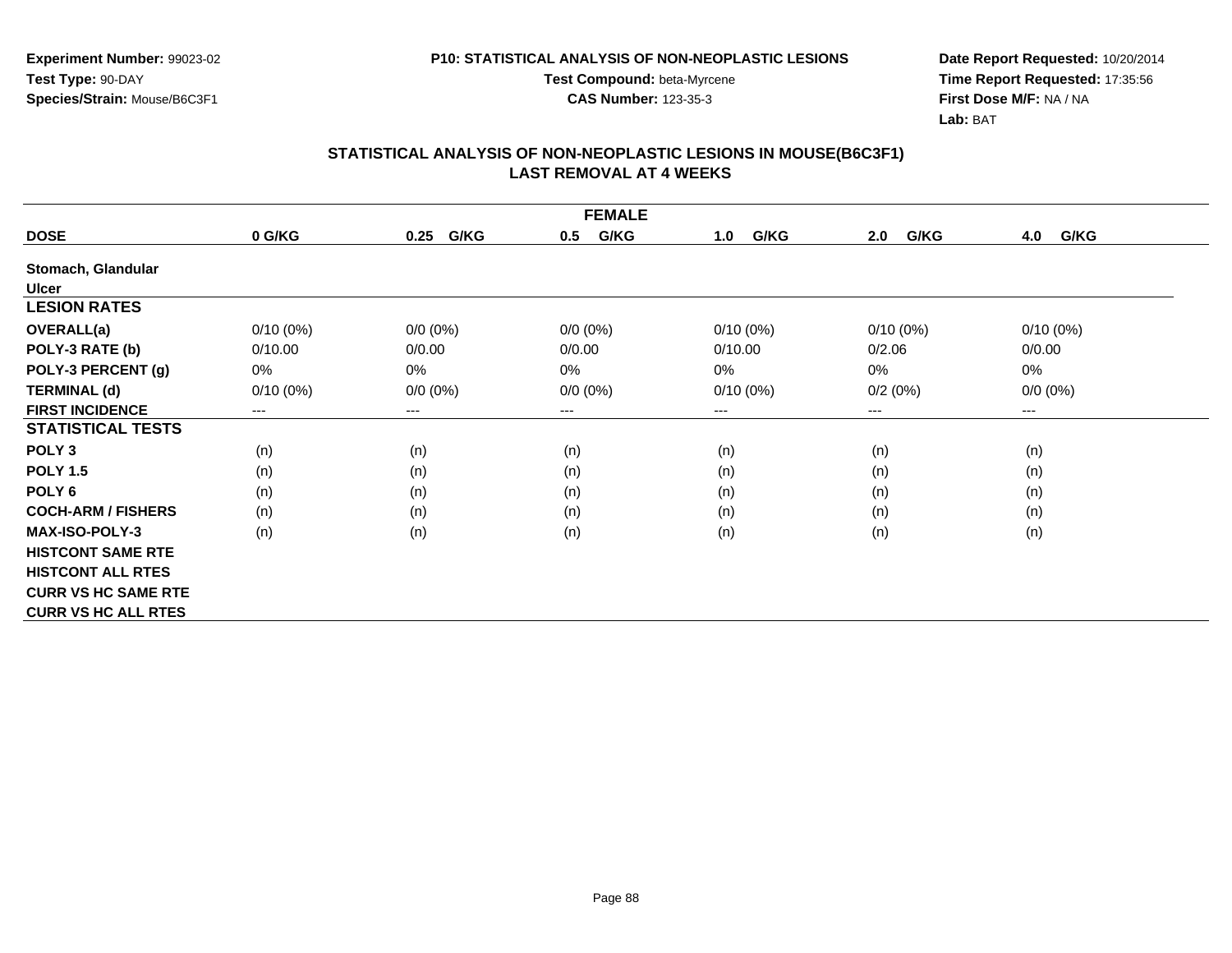**Experiment Number:** 99023-02**Test Type:** 90-DAY**Species/Strain:** Mouse/B6C3F1

**Test Compound:** beta-Myrcene**CAS Number:** 123-35-3

**Date Report Requested:** 10/20/2014 **Time Report Requested:** 17:35:56**First Dose M/F:** NA / NA**Lab:** BAT

|                                | <b>FEMALE</b> |                        |             |             |             |             |
|--------------------------------|---------------|------------------------|-------------|-------------|-------------|-------------|
| <b>DOSE</b>                    | 0 G/KG        | G/KG<br>0.25           | G/KG<br>0.5 | G/KG<br>1.0 | G/KG<br>2.0 | G/KG<br>4.0 |
| Stomach, Glandular: Epithelium |               |                        |             |             |             |             |
| <b>Hyperplasia Atypical</b>    |               |                        |             |             |             |             |
| <b>LESION RATES</b>            |               |                        |             |             |             |             |
| OVERALL(a)                     | $0/10(0\%)$   | $0/0 (0\%)$            | $0/0 (0\%)$ | $0/10(0\%)$ | 1/10 (10%)  | $0/10(0\%)$ |
| POLY-3 RATE (b)                | 0/10.00       | 0/0.00                 | 0/0.00      | 0/10.00     | 1/2.06      | 0/0.00      |
| POLY-3 PERCENT (g)             | 0%            | 0%                     | 0%          | 0%          | 48.5%       | 0%          |
| <b>TERMINAL (d)</b>            | $0/10(0\%)$   | $0/0 (0\%)$            | $0/0 (0\%)$ | $0/10(0\%)$ | 1/2(50%)    | $0/0 (0\%)$ |
| <b>FIRST INCIDENCE</b>         | $---$         | $\qquad \qquad \cdots$ | $--$        | ---         | 93(T)       | $---$       |
| <b>STATISTICAL TESTS</b>       |               |                        |             |             |             |             |
| POLY <sub>3</sub>              | (e)           | (e)                    | (e)         | (e)         | $P=0.277$   | (e)         |
| <b>POLY 1.5</b>                | (e)           | (e)                    | (e)         | (e)         | $P=0.293$   | (e)         |
| POLY <sub>6</sub>              | (e)           | (e)                    | (e)         | (e)         | $P=0.275$   | (e)         |
| <b>COCH-ARM / FISHERS</b>      | $P = 0.696$   | (e)                    | (e)         | (e)         | $P = 0.500$ | (e)         |
| <b>MAX-ISO-POLY-3</b>          | (e)           | (e)                    | (e)         | (e)         | $P=0.142$   | (e)         |
| <b>HISTCONT SAME RTE</b>       |               |                        |             |             |             |             |
| <b>HISTCONT ALL RTES</b>       |               |                        |             |             |             |             |
| <b>CURR VS HC SAME RTE</b>     |               |                        |             |             |             |             |
| <b>CURR VS HC ALL RTES</b>     |               |                        |             |             |             |             |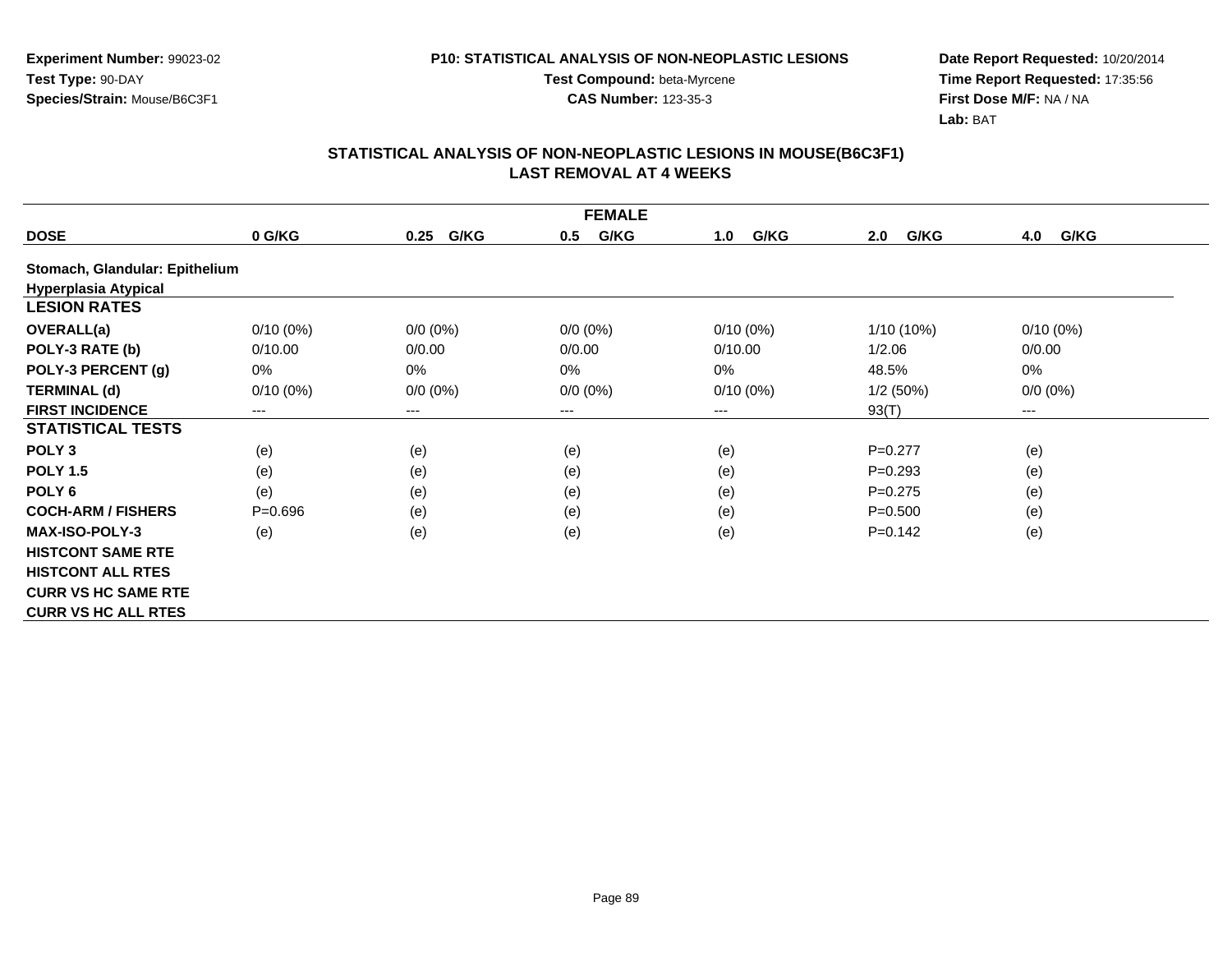**Experiment Number:** 99023-02**Test Type:** 90-DAY**Species/Strain:** Mouse/B6C3F1

**Test Compound:** beta-Myrcene**CAS Number:** 123-35-3

**Date Report Requested:** 10/20/2014 **Time Report Requested:** 17:35:56**First Dose M/F:** NA / NA**Lab:** BAT

| <b>FEMALE</b>              |              |                        |              |             |                            |              |
|----------------------------|--------------|------------------------|--------------|-------------|----------------------------|--------------|
| <b>DOSE</b>                | 0 G/KG       | G/KG<br>0.25           | G/KG<br>0.5  | G/KG<br>1.0 | G/KG<br>2.0                | G/KG<br>4.0  |
| <b>Thymus</b>              |              |                        |              |             |                            |              |
| Cyst                       |              |                        |              |             |                            |              |
| <b>LESION RATES</b>        |              |                        |              |             |                            |              |
| OVERALL(a)                 | $1/10(10\%)$ | $0/10(0\%)$            | $0/10(0\%)$  | 2/10(20%)   | $0/10(0\%)$                | $0/10(0\%)$  |
| POLY-3 RATE (b)            | 1/10.00      | 0/10.00                | 0/10.00      | 2/10.00     | 0/2.06                     | 0/0.00       |
| POLY-3 PERCENT (g)         | 10%          | 0%                     | 0%           | 20%         | 0%                         | 0%           |
| <b>TERMINAL (d)</b>        | $1/10(10\%)$ | $0/10(0\%)$            | $0/10(0\%)$  | 2/10 (20%)  | 0/2(0%)                    | $0/0 (0\%)$  |
| <b>FIRST INCIDENCE</b>     | 93(T)        | $\qquad \qquad \cdots$ | $---$        | 93(T)       | $\qquad \qquad - \qquad -$ | $---$        |
| <b>STATISTICAL TESTS</b>   |              |                        |              |             |                            |              |
| POLY <sub>3</sub>          | $P = 0.240$  | $P = 0.500N$           | $P = 0.500N$ | $P = 0.500$ | P=0.708N                   | P=0.760N     |
| <b>POLY 1.5</b>            | $P=0.263$    | $P = 0.500N$           | $P = 0.500N$ | $P = 0.500$ | P=0.694N                   | P=0.759N     |
| POLY <sub>6</sub>          | $P = 0.237$  | $P = 0.500N$           | $P = 0.500N$ | $P = 0.500$ | $P = 0.709N$               | $P = 0.760N$ |
| <b>COCH-ARM / FISHERS</b>  | $P = 0.353N$ | $P = 0.500N$           | $P = 0.500N$ | $P = 0.500$ | $P = 0.500N$               | $P = 0.500N$ |
| <b>MAX-ISO-POLY-3</b>      | $P=0.440$    | $P = 0.159N$           | $P = 0.159N$ | $P=0.274$   | $P = 0.419N$               | $P = 0.500N$ |
| <b>HISTCONT SAME RTE</b>   |              |                        |              |             |                            |              |
| <b>HISTCONT ALL RTES</b>   |              |                        |              |             |                            |              |
| <b>CURR VS HC SAME RTE</b> |              |                        |              |             |                            |              |
| <b>CURR VS HC ALL RTES</b> |              |                        |              |             |                            |              |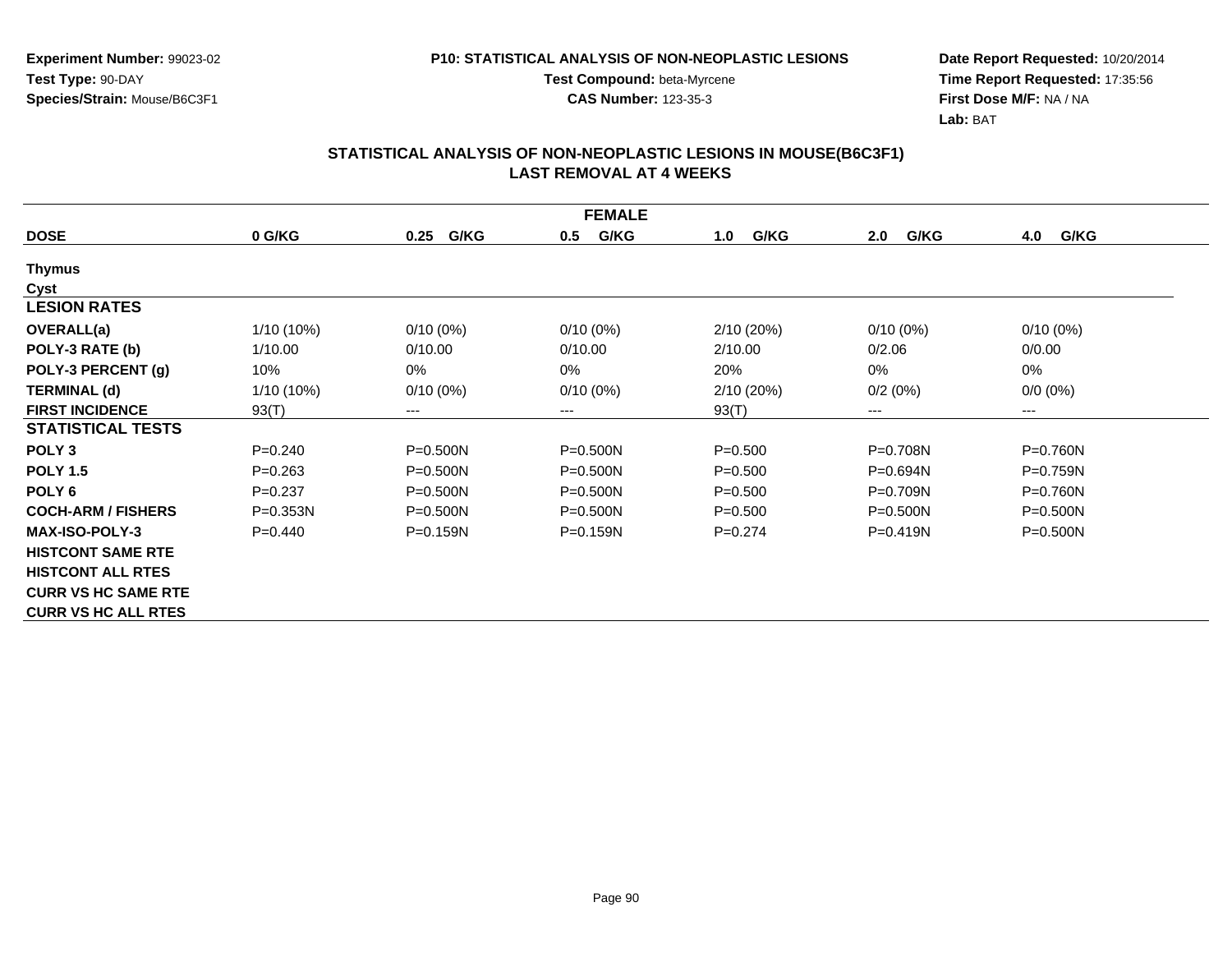**Experiment Number:** 99023-02**Test Type:** 90-DAY**Species/Strain:** Mouse/B6C3F1

**Test Compound:** beta-Myrcene**CAS Number:** 123-35-3

**Date Report Requested:** 10/20/2014 **Time Report Requested:** 17:35:56**First Dose M/F:** NA / NA**Lab:** BAT

|                            | <b>FEMALE</b> |                            |             |             |             |                |
|----------------------------|---------------|----------------------------|-------------|-------------|-------------|----------------|
| <b>DOSE</b>                | 0 G/KG        | G/KG<br>0.25               | G/KG<br>0.5 | G/KG<br>1.0 | 2.0<br>G/KG | 4.0<br>G/KG    |
| Thymus                     |               |                            |             |             |             |                |
| <b>Necrosis</b>            |               |                            |             |             |             |                |
| <b>LESION RATES</b>        |               |                            |             |             |             |                |
| <b>OVERALL(a)</b>          | $0/10(0\%)$   | $0/10(0\%)$                | $0/10(0\%)$ | $0/10(0\%)$ | 9/10(90%)   | 10/10 (100%)   |
| POLY-3 RATE (b)            | 0/10.00       | 0/10.00                    | 0/10.00     | 0/10.00     | 9/10.00     | 10/10.00       |
| POLY-3 PERCENT (g)         | 0%            | 0%                         | 0%          | 0%          | 90%         | 100%           |
| <b>TERMINAL (d)</b>        | $0/10(0\%)$   | $0/10(0\%)$                | $0/10(0\%)$ | $0/10(0\%)$ | 1/2(50%)    | $0/0 (0\%)$    |
| <b>FIRST INCIDENCE</b>     | ---           | $\qquad \qquad - \qquad -$ | $--$        | ---         | 3           | $\overline{2}$ |
| <b>STATISTICAL TESTS</b>   |               |                            |             |             |             |                |
| POLY <sub>3</sub>          | P=0.000**     | (e)                        | (e)         | (e)         | $P=0.000**$ | $P = NA$       |
| <b>POLY 1.5</b>            | $P=0.000**$   | (e)                        | (e)         | (e)         | $P=0.000**$ | $P = NA$       |
| POLY <sub>6</sub>          | P=0.000**     | (e)                        | (e)         | (e)         | $P=0.000**$ | $P = NA$       |
| <b>COCH-ARM / FISHERS</b>  | $P=0.000**$   | (e)                        | (e)         | (e)         | $P=0.000**$ | $P=0.000**$    |
| <b>MAX-ISO-POLY-3</b>      | P=0.000**     | (e)                        | (e)         | (e)         | $P=0.000**$ | (e)            |
| <b>HISTCONT SAME RTE</b>   |               |                            |             |             |             |                |
| <b>HISTCONT ALL RTES</b>   |               |                            |             |             |             |                |
| <b>CURR VS HC SAME RTE</b> |               |                            |             |             |             |                |
| <b>CURR VS HC ALL RTES</b> |               |                            |             |             |             |                |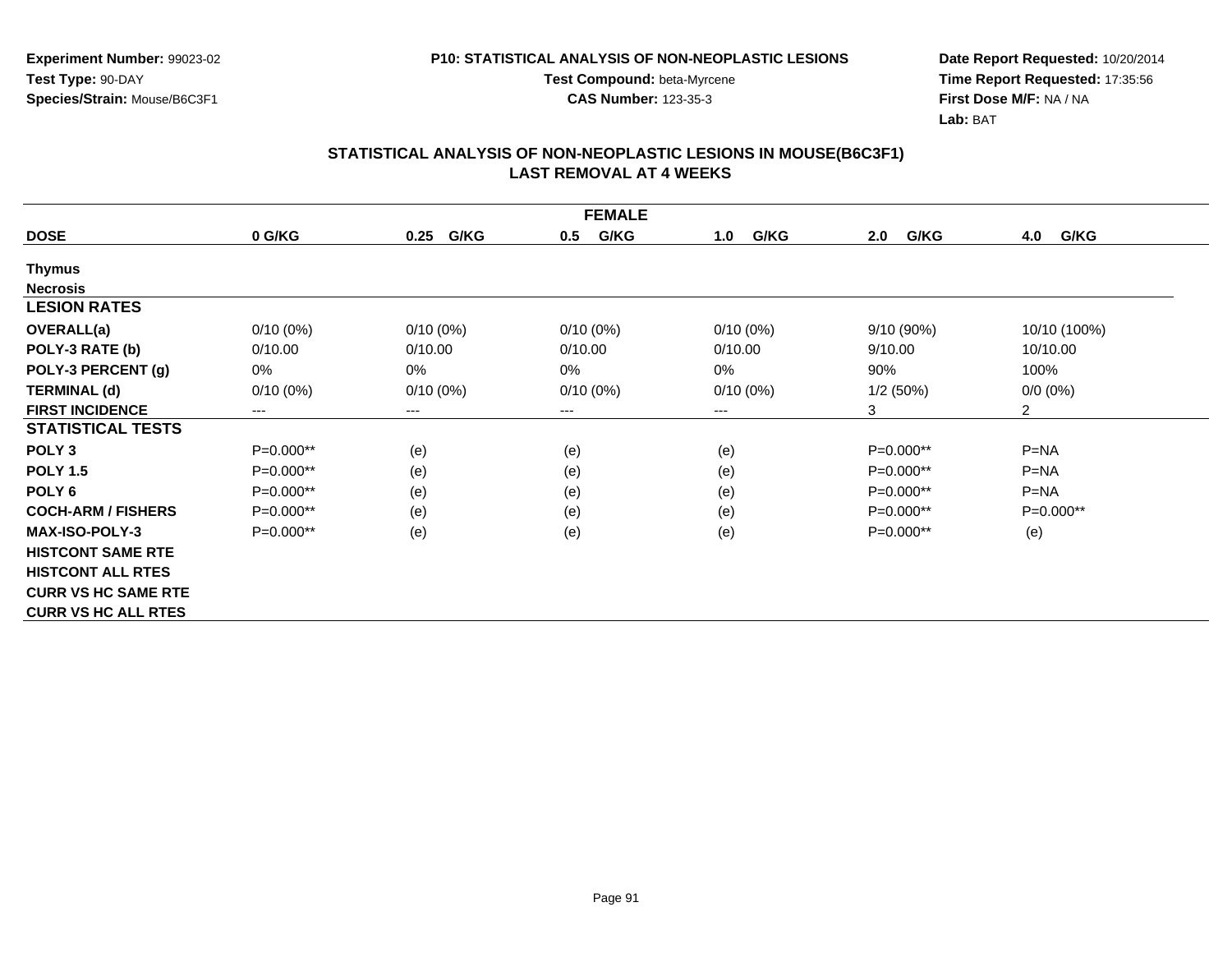**Experiment Number:** 99023-02**Test Type:** 90-DAY**Species/Strain:** Mouse/B6C3F1

**Test Compound:** beta-Myrcene**CAS Number:** 123-35-3

**Date Report Requested:** 10/20/2014 **Time Report Requested:** 17:35:56**First Dose M/F:** NA / NA**Lab:** BAT

|                                   | <b>FEMALE</b> |              |             |              |             |             |
|-----------------------------------|---------------|--------------|-------------|--------------|-------------|-------------|
| <b>DOSE</b>                       | 0 G/KG        | G/KG<br>0.25 | G/KG<br>0.5 | G/KG<br>1.0  | G/KG<br>2.0 | G/KG<br>4.0 |
| <b>Thyroid Gland</b>              |               |              |             |              |             |             |
| <b>Inflammation Granulomatous</b> |               |              |             |              |             |             |
| <b>LESION RATES</b>               |               |              |             |              |             |             |
| <b>OVERALL(a)</b>                 | $0/10(0\%)$   | $0/0 (0\%)$  | $0/0 (0\%)$ | $1/10(10\%)$ | $0/10(0\%)$ | $0/10(0\%)$ |
| POLY-3 RATE (b)                   | 0/10.00       | 0/0.00       | 0/0.00      | 1/10.00      | 0/2.06      | 0/0.00      |
| POLY-3 PERCENT (g)                | 0%            | 0%           | 0%          | 10%          | 0%          | $0\%$       |
| <b>TERMINAL (d)</b>               | $0/10(0\%)$   | $0/0 (0\%)$  | $0/0 (0\%)$ | 1/10 (10%)   | 0/2(0%)     | $0/0 (0\%)$ |
| <b>FIRST INCIDENCE</b>            | $--$          | $---$        | ---         | 93(T)        | $---$       | $---$       |
| <b>STATISTICAL TESTS</b>          |               |              |             |              |             |             |
| POLY <sub>3</sub>                 | (e)           | (e)          | (e)         | $P = 0.500$  | (e)         | (e)         |
| <b>POLY 1.5</b>                   | (e)           | (e)          | (e)         | $P = 0.500$  | (e)         | (e)         |
| POLY <sub>6</sub>                 | (e)           | (e)          | (e)         | $P = 0.500$  | (e)         | (e)         |
| <b>COCH-ARM / FISHERS</b>         | $P = 0.568N$  | (e)          | (e)         | $P = 0.500$  | (e)         | (e)         |
| <b>MAX-ISO-POLY-3</b>             | (e)           | (e)          | (e)         | $P = 0.159$  | (e)         | (e)         |
| <b>HISTCONT SAME RTE</b>          |               |              |             |              |             |             |
| <b>HISTCONT ALL RTES</b>          |               |              |             |              |             |             |
| <b>CURR VS HC SAME RTE</b>        |               |              |             |              |             |             |
| <b>CURR VS HC ALL RTES</b>        |               |              |             |              |             |             |